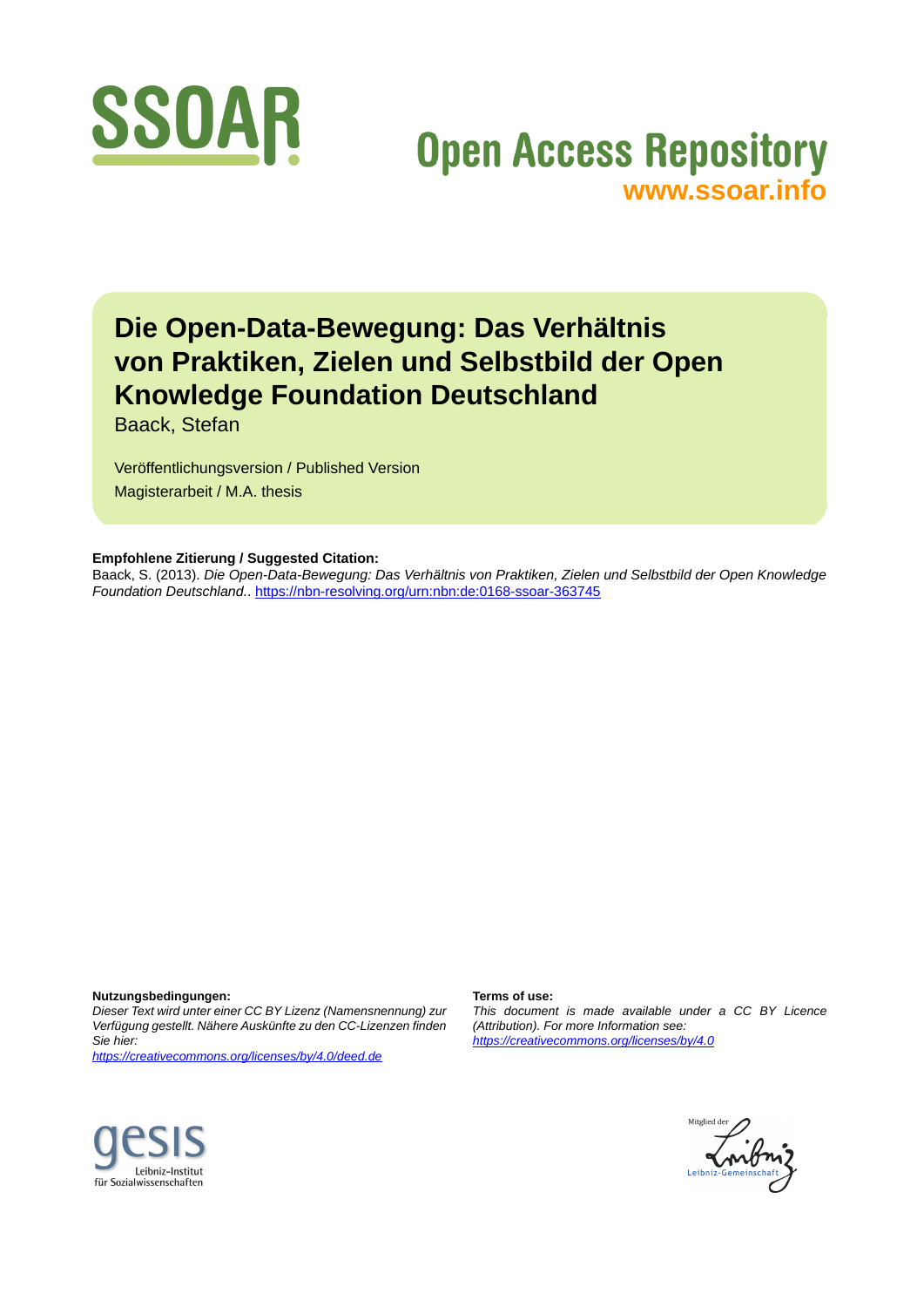### **Masterarbeit**

geschrieben an der Universität Bremen

im MA Medienkultur

# **Die Open-Data-Bewegung**

## **Das Verhältnis von Praktiken, Zielen und Selbstbild der**

## **Open Knowledge Foundation Deutschland**

Stefan Baack, M.A.

Universität Groningen

s.baack [at] rug.nl



*Diese Arbeit steht unter der [CC-BY 3.0 DE Lizenz.](https://creativecommons.org/licenses/by/3.0/de/)*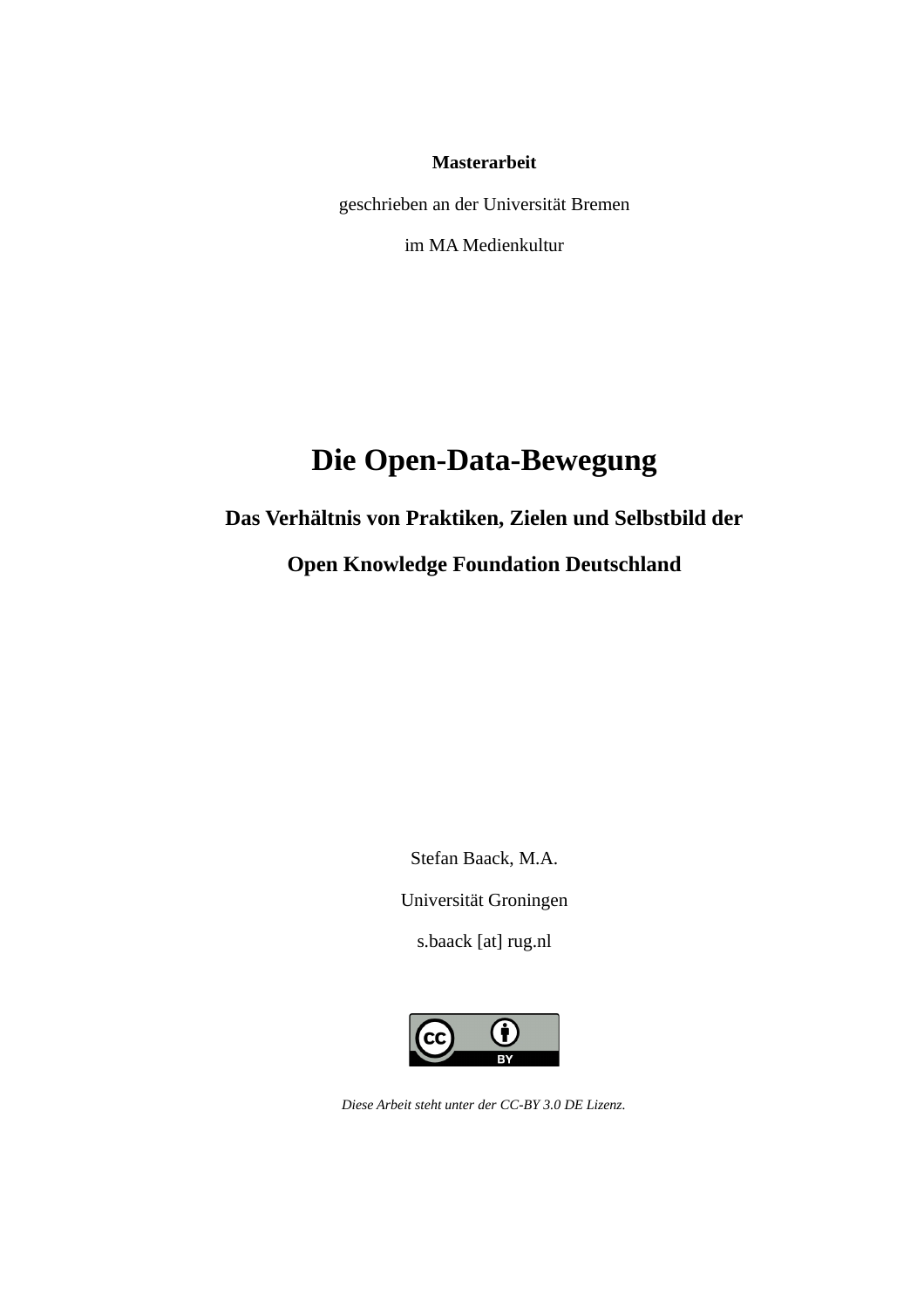# **Inhaltsverzeichnis**

| 0. Abstract: The Open Data Movement. Practices, Goals and Self-Image of the Open |  |
|----------------------------------------------------------------------------------|--|
|                                                                                  |  |
|                                                                                  |  |
|                                                                                  |  |
| 2.1 Schlüsselbegriffe: Open Data, Open Government und Open Government Data5      |  |
| 2.2 Die Wurzeln der OKF: Hackerkultur und Alternative Computing9                 |  |
|                                                                                  |  |
|                                                                                  |  |
|                                                                                  |  |
| 2.4.2 Die OKF als Teil der Metabewegung Access to Knowledge19                    |  |
|                                                                                  |  |
|                                                                                  |  |
|                                                                                  |  |
|                                                                                  |  |
|                                                                                  |  |
|                                                                                  |  |
|                                                                                  |  |
| 3.4 Bewertung der angewandten Methoden und des Datenmaterials33                  |  |
| 4. Praktiken, Ziele und Selbstbild der Open Knowledge Foundation Deutschland35   |  |
| 4.1 Zum Verhältnis von Praktiken, Zielen und Selbstbild der OKF35                |  |
|                                                                                  |  |
|                                                                                  |  |
|                                                                                  |  |
|                                                                                  |  |
|                                                                                  |  |
|                                                                                  |  |
|                                                                                  |  |
|                                                                                  |  |
|                                                                                  |  |
|                                                                                  |  |
|                                                                                  |  |
|                                                                                  |  |
|                                                                                  |  |
| 4.4.2 Unabhängige und nicht-kommerzielle Vertreter von Bürgerinteressen68        |  |
|                                                                                  |  |
|                                                                                  |  |
|                                                                                  |  |
|                                                                                  |  |
|                                                                                  |  |
|                                                                                  |  |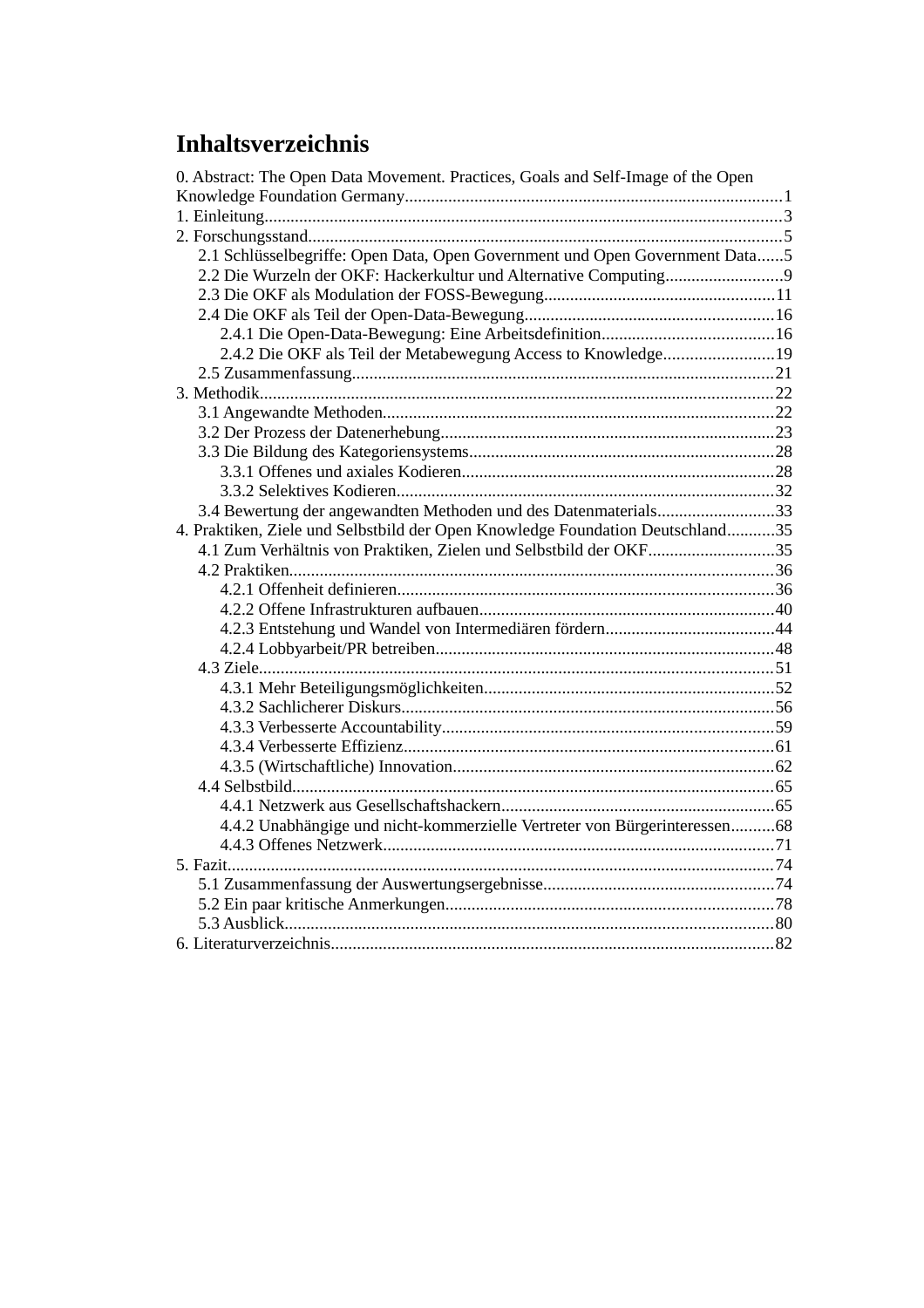## <span id="page-3-0"></span>**0. Abstract: The Open Data Movement. Practices, Goals and Self-Image of the Open Knowledge Foundation Germany**

The following Master's thesis is an explorative and qualitative study about the Open Data Movement, which demands raw government data to be openly available for anyone to access, use, and redistribute. This study examines the relationship between practices, goals, and self-image of the *Open Knowledge Foundation* (OKF) Germany, that I view as a key actor in the German Open Data Movement. I conducted ten qualitative, semi-structured interviews with different members of the OKF forming my main data base. These interviews are complemented by twelve documents (e.g. taken from the official homepage of the OKF), which were selected using a theoretical sampling. The analysis of this data is based on the Grounded Theory.

The OKF can be characterized by its modular, practice-, and project-oriented approach that aims at *spreading open knowledge*. Spreading open knowledge means to diffuse raw (government) data that is accessible through applications (like interactive visualizations). The approach of the OKF is comparable with the process of modular software development: Through the use of clearly defined legal and technical standards, independent projects are compatible with each other and form a larger infrastructure. Through the development of small-scale projects, e.g. specialized on financial or parliamentary data, this infrastructure is extended continuously. The *practices* of the OKF are thereby all related to spreading open knowledge. The *construction of open infrastructures* can be described as a 'direct' spread of open knowledge through the development of projects. *Creating or changing intermediaries* can be described as an 'indirect' spread of open knowledge. With intermediaries, I mean actors who are able to work with huge amounts of data and make it accessible to end users. On the one hand, the OKF wants to create new intermediaries in the field of civil society; on the other hand, NGOs and especially journalists should become more 'data-driven', open and transparent. *Defining openness* ensures both a clear understanding of what 'open' means, as well as interoperability, which means that one can mix and combine 'open' materials without obstacles. *Lobbying and PR* are supposed to convince public authorities to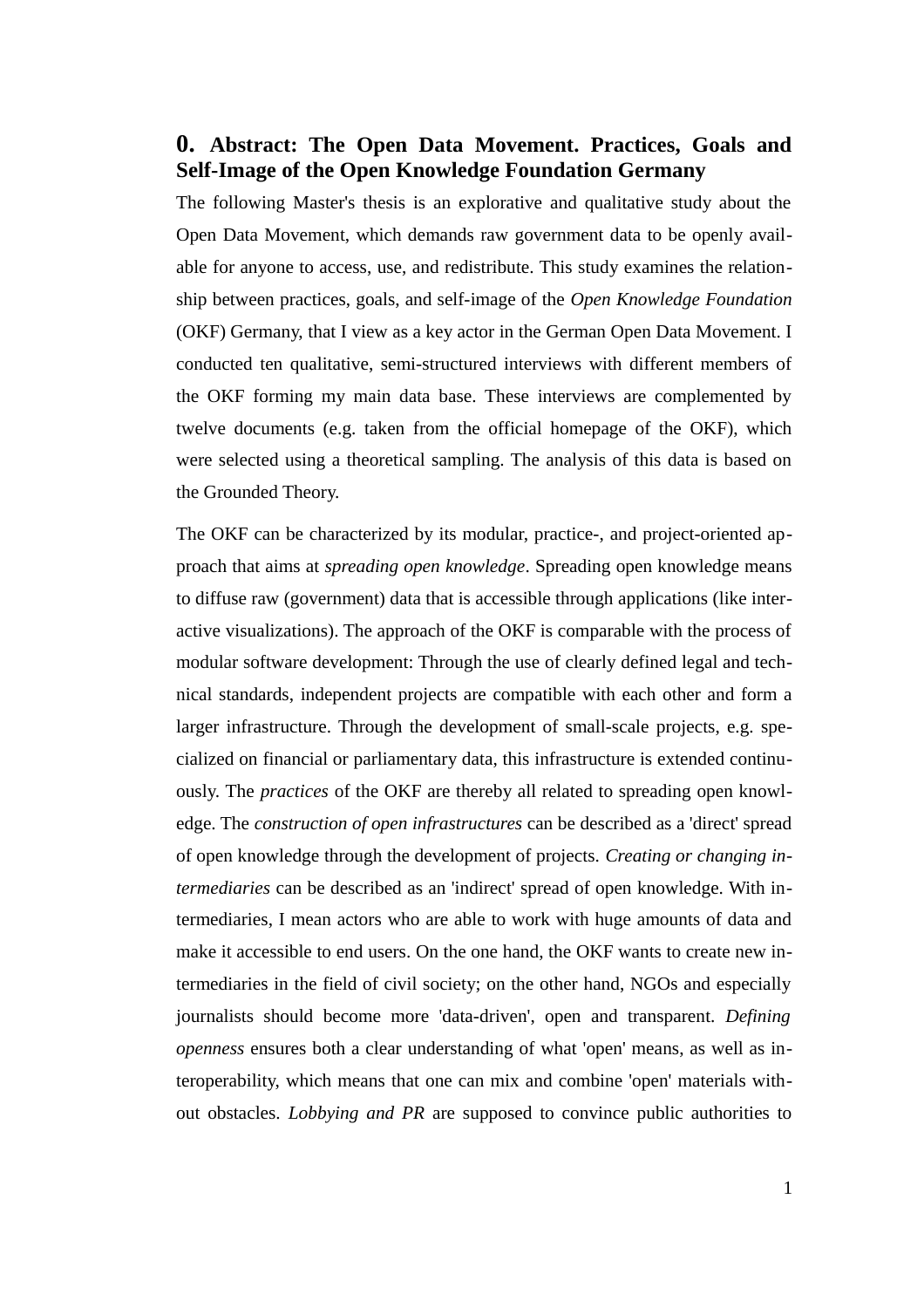'open' their data, allowing the spread of more open knowledge.

The overall *goal* of the OKF is to *empower citizens*: Open knowledge is supposed to enable citizens to participate, as well as to understand, and control their governments. *More opportunities for participation* primarily means more opportunities for citizens to participate in political decision-making-processes. A more *fact-oriented public discourse* is concerned with the quality of this participation. A greater availability of raw data allows more and deeper interpretation of it and is regarded as a potential 'democratization of information', that is supposed to make public discourse less opinion- and more 'data-driven'. *Improved accountability* through open data describes the goal of the OKF for public authorities being more aware of their responsibilities. Accountability is also the basis for a new, more cooperative relationship between public authorities and citizens. To a lesser degree, the OKF is also interested in *improving efficiency* (better coordination within and between organizations) and *(economic) innovation* (due to the possibilities of combining and mixing different sets of data in new contexts). Even though members of the OKF advertise Open Data with its economic value, they tend to have a rather critical and distant attitude towards more economic-oriented Open Data strategies.

Due to their modular, practice-, and project-oriented approach and their goals, the self-image of the OKF can be described as a '*civic developer network*'. Members think of themselves as *practitioners*, who do not define themselves through 'talking'. As a non-profit and independent organization aiming at empowering citizens, they also regard themselves as *representatives of citizens' interests*, who with their projects want to affect society in favor of citizens. They organize themselves as a decentralized and agile *open network* that allows for creativity.

After a short introduction I will review the current state of research in chapter 2, and discuss and reflect the research methods I used in chapter 3. Chapter 4 is the presentation of my results, divided into practices, goals and self-image of the OKF. In my conclusion (chapter 5) I will summarize these results, critically reflect on them and offer some suggestions for further research.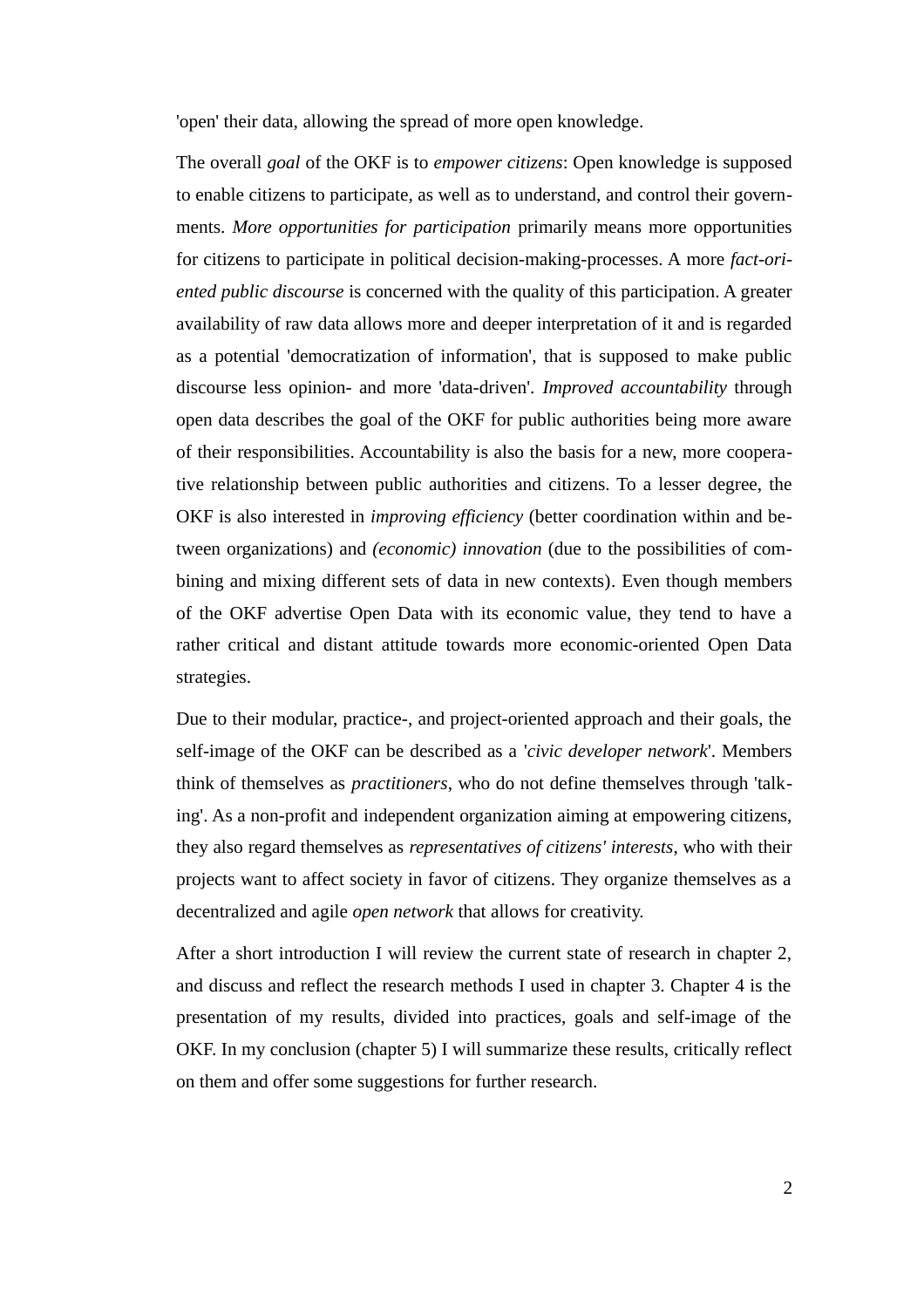#### <span id="page-5-0"></span>**1. Einleitung**

In den letzten Jahren sind zahlreiche Projekte entstanden, die mithilfe moderner Informations- und Kommunikationstechnologien mehr Transparenz, Partizipation und Kollaboration in verschiedensten Kontexten ermöglichen wollen: *Open Access*, *Creative Commons*, *Wikipedia*, *Wikileaks* und viele mehr. *Open Data* bzw. *Open Government Data* meint den freien Zugang zu und die uneingeschränkte Nutzung und Weiterverbreitung von unbearbeiteten Rohdaten der öffentlichen Verwaltung durch jedermann für jegliche Zwecke – seien es Verkehrsdaten, Parlamentsdaten, Umweltdaten usw.

Spätestens seit der Eröffnung des ersten offiziellen Open-Data-Portals *Data.gov[1](#page-5-1)* in den USA 2009 erfreut sich der Begriff wachsender Beliebtheit: Die 2009 gegründete, multilaterale *Open Government Partnership[2](#page-5-2)* zählt inzwischen über 30 teilnehmende Staaten, die EU schätzt den ökonomischen Mehrwert von Open Data auf jährlich 40 Milliarden Euro<sup>[3](#page-5-3)</sup> und auch in Deutschland wurde kürzlich das offizielle (Bundes-)Datenportal *GovData<sup>[4](#page-5-4)</sup>* gestartet. Aber nicht nur auf politischer Seite wird das Thema aufgegriffen, auch immer mehr NGOs und Open-Data-Aktivisten erhoffen sich von Open Data mehr Transparenz, Verantwortungsbewusstsein und Partizipation, weshalb parallel zu einer zunehmenden Etablierung von Open Data durch Regierungen von einem Aufkommen der Open-Data-Bewegung die Rede ist.

Die verstärkte Verbreitung von Open Data hat auch ein zunehmendes Interesse in der Wissenschaft hervorgerufen. Bisher ist die Forschungslage allerdings noch relativ überschaubar. Beispiele sind Davies (2010) Studie zur Nutzung des britischen Open Data Portals *data.gov.uk[5](#page-5-5)* , Mayer-Schönbergers und Zappias (2011) Untersuchung von Open-Data-Intermediären (die Daten bereitstellen oder verarbeiten) oder eine Reihe kritischer Studien über Open-Data-Initiativen und ihre Folgen, bspw. Gursteins (2010) Anmerkungen zur 'Open Data Divide'. Zur Open-Data-*Bewegung* liegen bisher jedoch kaum Untersuchungen vor – diese Lücke

<span id="page-5-1"></span><sup>1</sup> <http://www.data.gov/>[letzter Zugriff 07.06.2013].

<span id="page-5-2"></span><sup>2</sup> <http://www.opengovpartnership.org/>[letzter Zugriff 07.06.2013].

<span id="page-5-3"></span><sup>3</sup> Pressemitteilung der EU: [http://europa.eu/rapid/press-release\\_IP-11-1524\\_en.htm?locale=en](http://europa.eu/rapid/press-release_IP-11-1524_en.htm?locale=en) [letzter Zugriff 07.06.2013].

<span id="page-5-4"></span><sup>4</sup> <https://www.govdata.de/>[letzter Zugriff 07.06.2013].

<span id="page-5-5"></span><sup>5</sup> <http://data.gov.uk/>[letzter Zugriff 04.06.2013].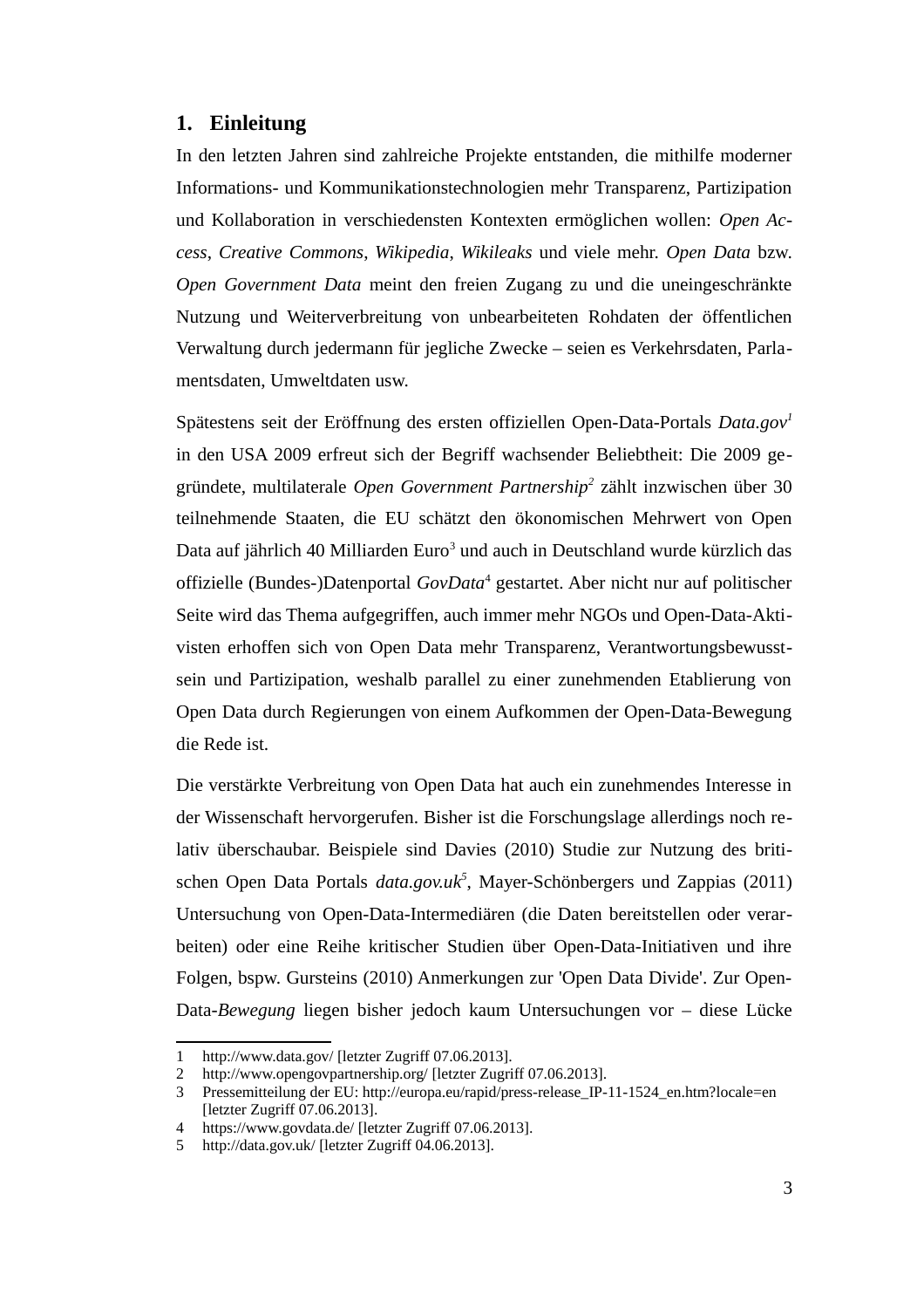möchte ich mit der vorliegenden Arbeit ein Stück weit schließen.

Dafür untersuche ich die 2011 gegründete *Open Knowledge Foundation (OKF) Deutschland[6](#page-6-0)* , die ich u.a. aufgrund der Entwicklung bekannter Projekte wie OffenerHaushalt.de<sup>[7](#page-6-1)</sup> als einen zentralen Akteur innerhalb der deutschen Open-Data-Bewegung betrachte. Es handelt sich um eine hauptsächlich in Berlin ansässige, gemeinnützige Nichtregierungsorganisation (im Folgenden als NGO für 'Non-Governmental Organization' abgekürzt) und die erste internationale Aus-gründung des bereits 2004 in Cambridge gegründeten britischen Mutterchapters<sup>[8](#page-6-2)</sup>. Die OKF Deutschland verfügte während der Datenerhebung dieser Arbeit (Ende 2012) über ein Kernteam aus zehn Mitgliedern, die überwiegend ehrenamtlich arbeiten. Ihr Ziel ist nach eigener Darstellung die Verbreitung 'offenen Wissens' auf der Basis von offenen Daten. Diese 'Verbreitung' wird vor allem durch die Entwicklung eigener Projekte vorangetrieben: Die Vorteile und Chancen offener Daten werden durch die Entwicklung konkreter Beispiele veranschaulicht, bspw. visualisiert *OffenerHaushalt.de* die Finanzen des Bundes, um die Vorteile und Möglichkeiten offener Finanzdaten zu illustrieren. Während die OKF international bspw. auch Projekte zu offenen Daten im Kulturbereich betreibt,<sup>[9](#page-6-3)</sup> hat das deutsche Chapter einen Fokus auf Open Government Data, also offenen Behördendaten.

Da die Open-Data-Bewegung bislang wenig erforscht wurde, handelt es sich bei der vorliegenden Arbeit um eine *qualitative und explorative Studie*, die *das Verhältnis von Praktiken, Zielen und Selbstbild der OKF* untersucht: Was sind die zentralen Praktiken der OKF, welche Ziele verbindet sie mit der Verbreitung offener Daten und wie kann das Selbstbild der Beteiligten dabei beschrieben werden? Zur Untersuchung dieser Fragen wurden insgesamt zehn leitfadenbasierte Interviews mit Mitgliedern der OKF geführt und zusammen mit zwölf zusätzlichen Dokumenten (wie bspw. Texten auf der OKF Homepage) nach dem Verfahren der Grounded Theory ausgewertet.

Im zweiten Kapitel werde ich eine genauere theoretische Einordnung der OKF als Teil der Open-Data-Bewegung vornehmen und einen Überblick über den aktuel-

<span id="page-6-0"></span><sup>6</sup> <http://okfn.de/>[letzter Zugriff 07.06.2013].

<span id="page-6-1"></span><sup>7</sup> <http://bund.offenerhaushalt.de/>[letzter Zugriff 01.06.2013].

<span id="page-6-2"></span><sup>8</sup> <http://okfn.org/>[letzter Zugriff 07.06.2013].

<span id="page-6-3"></span><sup>9</sup> <http://openglam.org/>[letzter Zugriff 19.06.2013].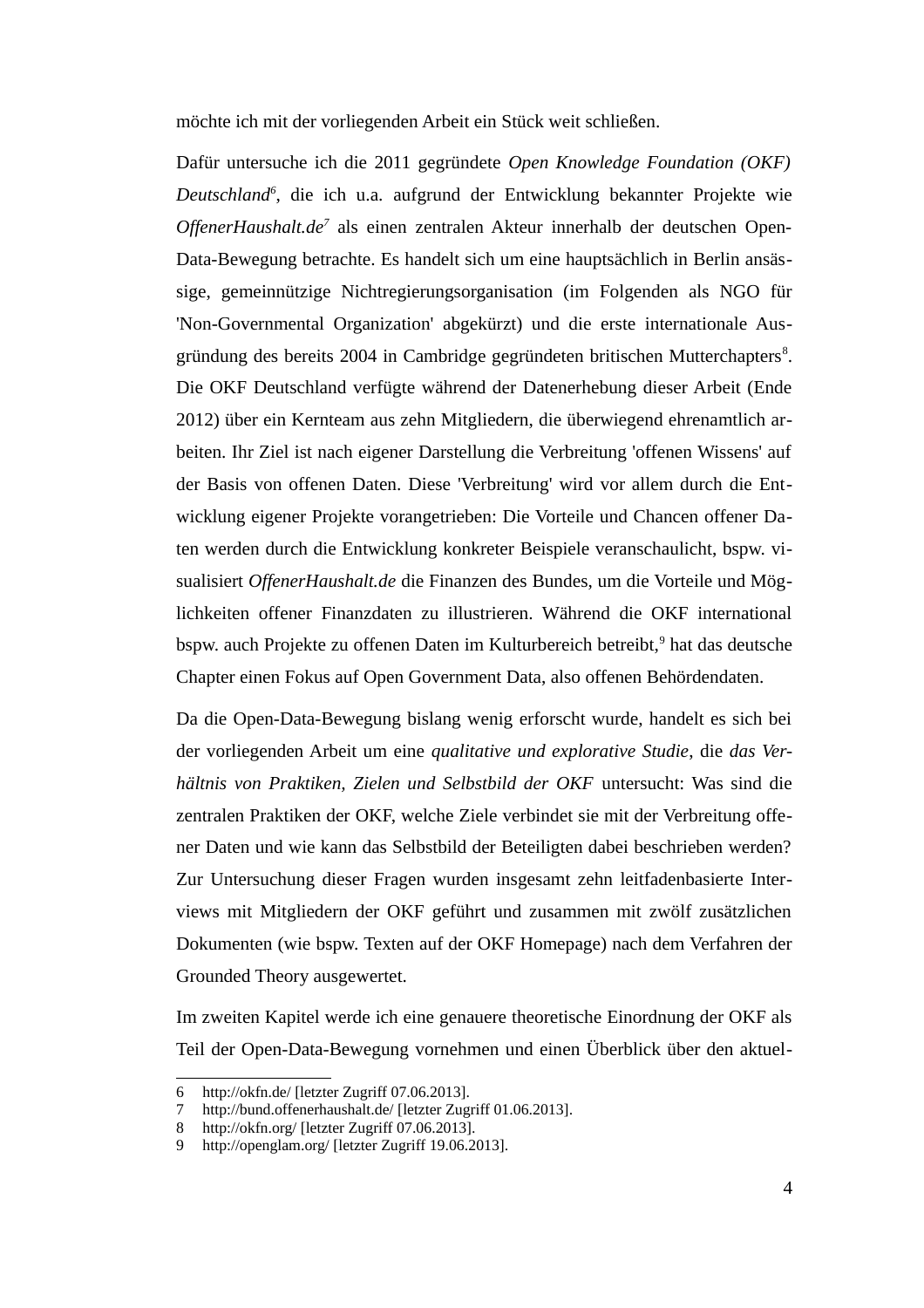len Forschungsstand geben. Im dritten Kapitel gehe ich auf die angewandten Erhebungs- und Auswertungsmethoden ein und reflektiere sowohl mein Vorgehen als auch den Datenkorpus. Das vierte Kapitel ist der Hauptteil der Arbeit – die Präsentation der Auswertungsergebnisse, jeweils untergliedert in Praktiken, Ziele und Selbstbild der OKF. In einem abschließenden Fazit werde ich die zentralen Ergebnisse zusammenfassen, reflektieren und einen Ausblick für weitergehende Forschung geben.

#### <span id="page-7-1"></span>**2. Forschungsstand**

Da zur Open-Data-Bewegung bisher kaum Untersuchungen vorliegen, möchte ich mich einer theoretischen Einordnung der OKF in vier Schritten annähern. Als Erstes werde ich auf die Herkunft ihrer Schlüsselkonzepte eingehen (Open Data, Open Government u.a.). Anschließend werde ich die Wurzeln der OKF näher beleuchten, die sich in der Hackerkultur und der Free/Open-Source-Software(FOSS)-Bewegung verorten lassen. In einem dritten Schritt gehe ich genauer auf das Verhältnis der OKF zur FOSS-Bewegung und anderen 'Openness'- Projekten ein. Schließlich werde ich aufbauend auf einer Beschreibung sozialer Bewegungen eine vorläufige Definition der Open-Data-Bewegung entwickeln und die OKF in den Kontext der aktuellen Diskussion über eine allgemeine Transparenz- oder Offenheitsbewegung setzen.

## <span id="page-7-0"></span>*2.1 Schlüsselbegriffe: Open Data, Open Government und Open Government Data*

Im Folgenden geht es um die Herkunft zentraler Schlüsselbegriffe der OKF: Open und Data, Open Data, Open Government und Open Government Data. Ich werde mich dabei vor allem auf Robinson und Yu (2012) stützen, die zeigen, wie sehr sich die Begriffe inzwischen überlagern.

*Open* im Sinne von *Open Source*, *Open Access*, *Open Innovation* usw. hat eine technische und eine philosophische Bedeutung (Robinson/Yu 2012: 8). Technisch verweist der Begriff darauf, dass moderne Informations- und Kommunikationstechnologien den Zugriff auf, sowie die Verarbeitung und Weiterverbreitung von Informationen in immer größeren Mengen ermöglichen, die dadurch in bisher ungekanntem Maße in unterschiedlichen Kontexten nutzbar gemacht werden kön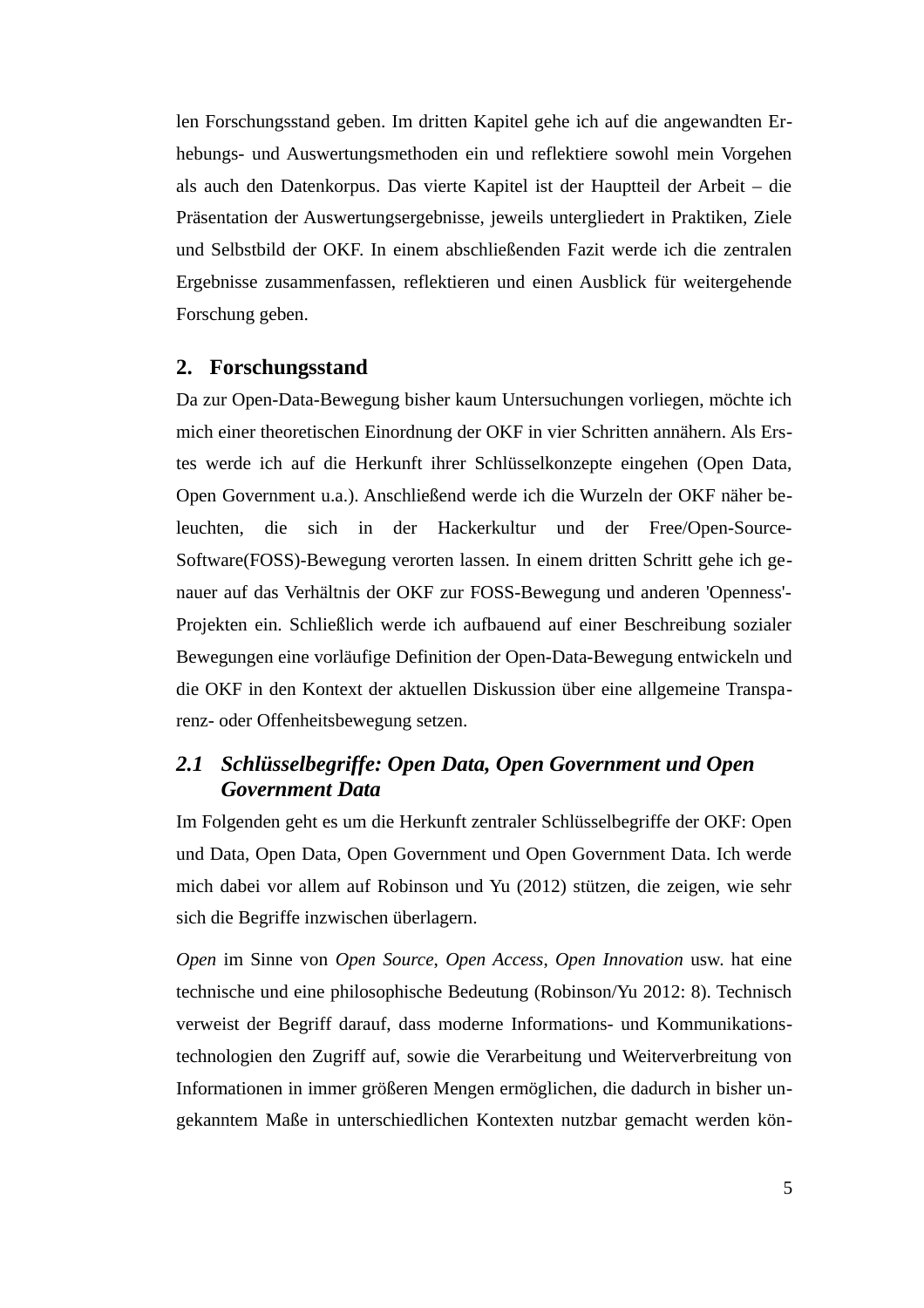nen. Philosophisch suggeriert der Ausdruck damit zusammenhängend Partizipation und Kollaboration in einer "Datendemokratie" (Eckert et al. 1991: 170) – freier Zugriff sowie das Teilen und Weiterverarbeiten von Informationen soll ohne technische oder rechtliche Einschränkungen möglich sein. Der Begriff verweist damit auch auf die Hackerkultur als Teil der Kultur des Internets (siehe nächstes Kapitel).

Der Begriff *Open Data* kombiniert die technische und philosophische Bedeutung von Open mit einem Fokus auf rohe, unbearbeitete Datenbestände, die als Ganzes frei im Internet zur Verfügung gestellt werden (Robinson/Yu 2012: 8f.).<sup>[10](#page-8-0)</sup> Der Begriff wurde zuerst im Zusammenhang mit wissenschaftlichen Datenbeständen verwendet, die in roher und unbearbeiteter Form über das Internet zugänglich gemacht wurden, um Austausch und Kollaboration bei der Auswertung sehr umfangreicher Datenmengen zu fördern (bspw. zur Entschlüsselung von Genomen). Eine genaue Definition von '*Data*' und ihrem Verhältnis zu Informationen und Wissen wird nur selten vorgenommen. Schellong und Stepanets (2011: 4f.) verweisen hierfür auf Studien zum Wissensmanagement, in denen die Begriffe hierarchisch geordnet werden:

Folglich würden 'Daten' eine Beobachtung der Welt oder Fakten darstellen (z.B. -2 Grad Celsius); 'Informationen' hingehen [sic!] schon analysierte Daten beinhalten (z.B. es ist kalt) und 'Wissen' darauf aufbaut, vorhandene Informationen eine Bedeutung zuzuordnen, die auf Glauben, Ansichten, Erwartungen und Urteilen ruht (z.B. wir müssen uns warm anziehen) (Schellong/Stepanets 2011: 4f.).

Ähnlich dazu beschreibt Kapczynski (2010: 45-47) Wissen als eine 'interne', kulturell erlernte Kompetenz, während es sich bei Daten und Informationen um externe Aussagen über die Welt handelt. Wenn Daten mit anderen Daten, Informationen oder vorhandenem Wissen kombiniert werden, könne nach diesem hierarchischen Verständnis neues Wissen generiert werden – mit zunehmender 'Verdichtung' zu Wissen steigt der Wert, den Daten für eine Gesellschaft haben (Schellong/Stepanets 2011: 5). Philosophisch ist diese Hierarchisierung umstritten. So kann bspw. argumentiert werden, dass es keine Fakten oder Beobachtungen gibt, die nicht durch bereits vorhandenes Wissen beeinflusst wurden (Schellong/Stepanets 2011: 5). Dennoch bildet dieses Modell im Folgenden den Aus-

<span id="page-8-0"></span><sup>10</sup> Ich beschränke mich an dieser Stelle auf diese knappe Beschreibung und verweise auf den Analyseteil, in dem ich genauer auf die Definition von Open Data bei der OKF eingehe.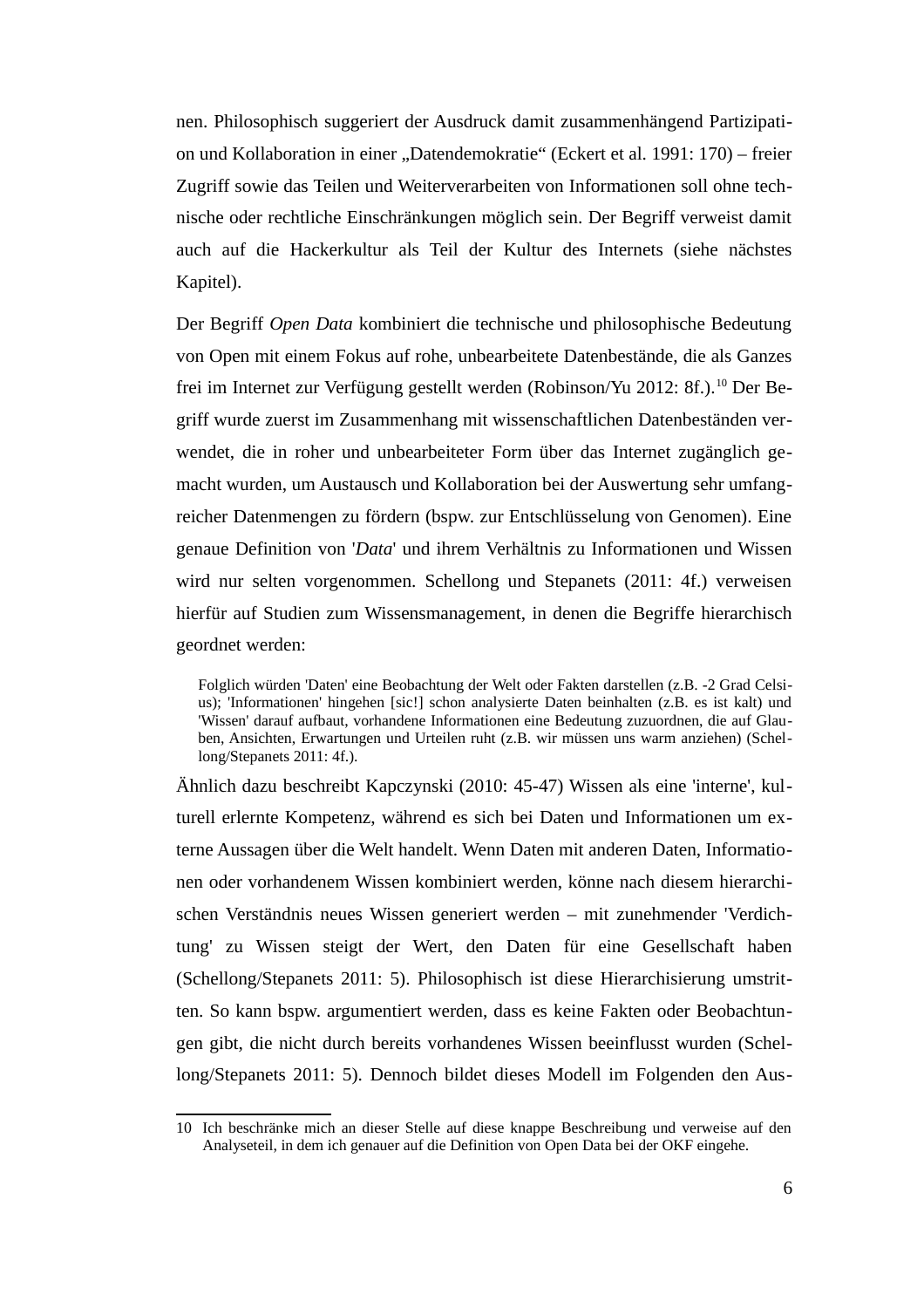gangspunkt, da es eine wichtige Grundlage für die Diskussion rund um Open Data allgemein und für das Vorgehen der OKF im Speziellen darstellt (siehe Kapitel  $3.3.1$ ). $^{11}$  $^{11}$  $^{11}$ 

Obwohl prinzipiell alle Daten offen sein können, wird der Begriff Open Data inzwischen häufig synonym für Open Government Data verwendet. Einerseits sind damit schlicht offene Daten aus der öffentlichen Verwaltung gemeint. Andererseits verbindet der Ausdruck aber auch Open Data mit *Open Government*. Open Government war ursprünglich eng an die Entstehung und Entwicklung des 'Freedom of Information Act' (FOIA) in den USA geknüpft (in Deutschland als Informationsfreiheitsgesetz, kurz IFG, bezeichnet), der Bürgern das Recht einräumt, bisher unveröffentlichte Dokumente von der Regierung einzufordern (Robinson/Yu 2012: 6). Der Ausdruck wurde zum Synonym für transparentes Regieren und implizierte Verantwortung (Accountability) in Politik und Verwaltung.

In den USA näherten sich die Begriffe Open Data und Open Government seit den 1990ern langsam an. Als die 1995 gestartete Website *THOMAS[12](#page-9-1)* den Online-Zugriff auf Kongress-Informationen erlaubte, galt dies zunächst weder als Open Government, noch als Open Data (Robinson/Yu 2012: 10). Zu diesem Zeitpunkt war Open Government ausschließlich auf die Bereitstellung bisher unveröffentlichter Dokumente beschränkt, *THOMAS* erhöhte jedoch 'nur' die Zugänglichkeit bereits veröffentlichter Informationen. Es handelte sich auch nicht um ein Open-Data-Projekt, da die Datenbestände nicht als Ganzes offen zur Verfügung gestellt wurden. Die 2004 gestartete Website G*ovTrack.us[13](#page-9-2)* machte aus den von *THOMAS* bereitgestellten Informationen schließlich ein Open-Data-Projekt (Robinson/Yu 2012: 11). Die *THOMAS*-Daten wurden ausgelesen und ihre Zugänglichkeit deutlich erhöht, indem alle Datenbestände frei über eine Softwareschnittstelle (API) angeboten wurden, was die Weiterverarbeitung und -verbreitung vereinfachte. Die endgültige Zusammenführung zu *Open Government Data* wurde schließlich 2009 von der Obama-Administration vollzogen: Beim Aufbau des ersten offiziellen Open-Government-Data-Portals *Data.gov*, auf dem verschiedene

<span id="page-9-0"></span><sup>11</sup> Im Fazit werde ich auf die Problematik dieses Wissensbegriffs zurückkommen. Im Folgenden werde ich den Ausdruck 'Wissen' im Sinne der OKF als universellen Oberbegriff für alle Formen von Inhalten, Daten und Informationen verwenden (siehe Kapitel 3.3.1).

<span id="page-9-1"></span><sup>12</sup> <http://thomas.loc.gov/home/thomas.php>[letzter Zugriff 03.06.2013].

<span id="page-9-2"></span><sup>13</sup> <http://www.govtrack.us/>[letzter Zugriff 03.06.2013].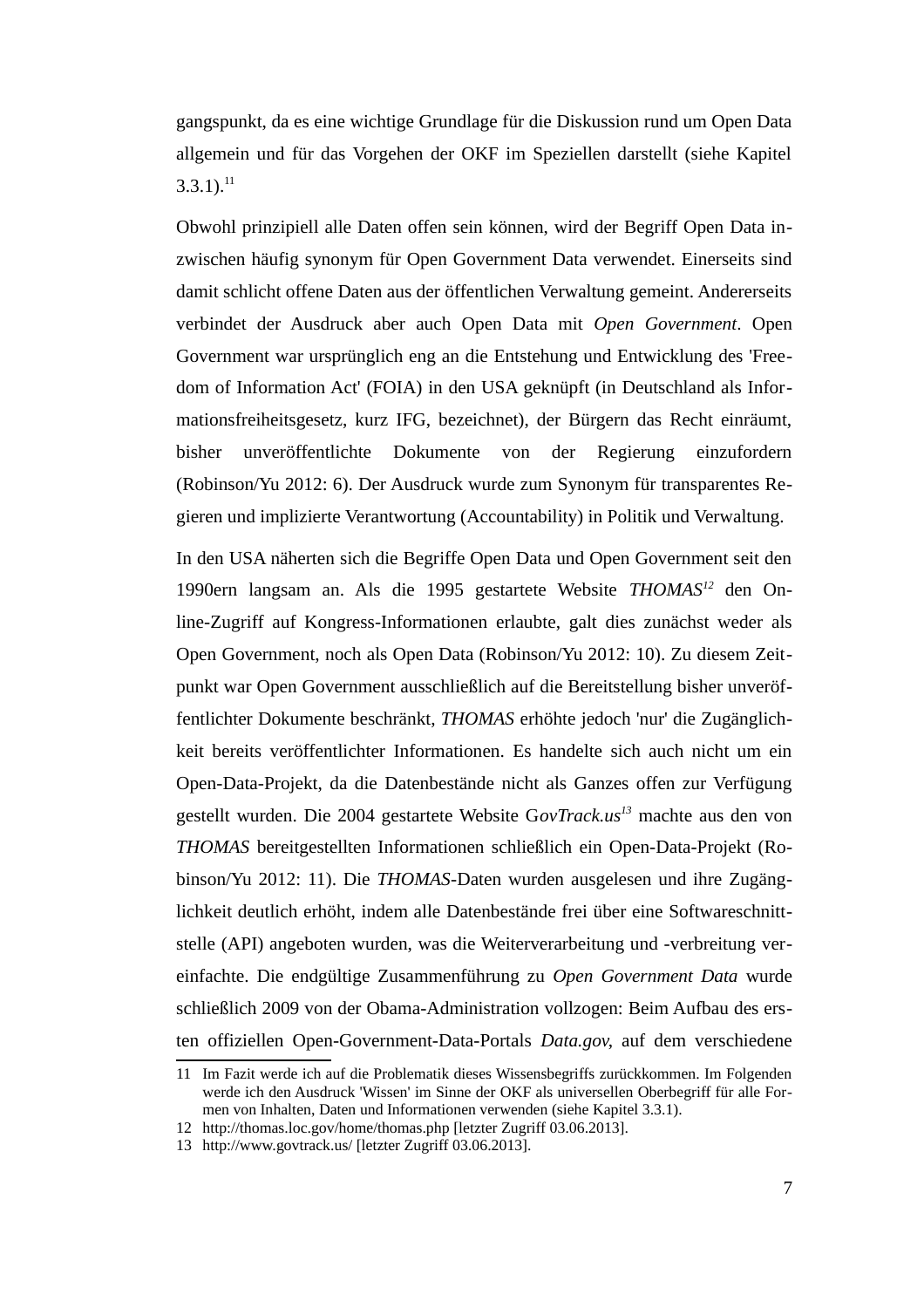Datensätze aller Bundesbehörden zentral bereitgestellt werden, wurde damit geworben, dass Open Government durch Open Data nicht nur transparent, sondern auch kollaborativ, partizipativ und effizient sei (Robinson/Yu 2012: 15). Diese Überlagerung der Konzepte hat zu einer neuen Mehrdeutigkeit des Ausdrucks Open Government geführt, da er nicht mehr ausschließlich in Bezug auf die Veröffentlichung sensibler Regierungsinformationen verwendet wird, sondern auch bei der Bereitstellung eher serviceorientierter Daten (wie die des öffentlichen Nahverkehrs). Politische Transparenz im Sinne des FOIA und Offenheit im Sinne von Open Data wurden zusammengeführt und vermischt $14 14 -$ dabei sind problemlos Szenarien vorstellbar, in denen umfangreiche Datensätze online gestellt werden, ohne Transparenz und Accountablility von Regierung und Verwaltung zu erhöhen (Robinson/Yu 2012: 14). Die Überlagerung der beiden Begriffe und die Etablierung zentraler Open-Data-Portale nach dem Vorbild von *Data.gov* haben sich inzwischen auch international durchgesetzt. Deutlich wird dies vor allem an der 2009 gegründeten, multilateralen *Open Government Partnership*, in der sich die teilnehmenden Staaten dazu verpflichten, neben Transparenz auch den Service für Bürger zu verbessern (Robinson/Yu 2012: 18).

Für eine theoretische Einordnung der OKF als Teil der Open-Data-Bewegung ist wichtig festzuhalten, dass ihre zentralen Schlüsselbegriffe nicht von sozialen Bewegungen, sondern etablierten politischen Institutionen in den USA entwickelt wurden. Wie Robinson und Yu (2012) darüber hinaus zeigen, hatten wirtschaftliche Interessensgruppen maßgeblichen Einfluss auf die Initiative der Obama-Administration. Dabei beschäftigt das Spannungsverhältnis zwischen Transparenz im Sinne des FOIA und Offenheit im Sinne von Open Data auch die OKF, wie im Analyseteil gezeigt wird.

<span id="page-10-0"></span><sup>14</sup> Die Begriffe 'Transparenz' und 'Offenheit' werden häufig synonym gebraucht. Für Heald (2006) schließt Transparenz jedoch die Verständlichkeit der bereitgestellten Informationen ein, während Offenheit eine Eigenschaft von Organisationen ist: "Openness might therefore be thought of as a characteristic of the organization, whereas transparency also requires external receptors capable of processing the information made available" (Heald 2006: 26). Offenheit kann demnach als eine wichtige Grundlage für Transparenz bezeichnet werden, jedoch folgt aus Offenheit nicht automatisch Transparenz.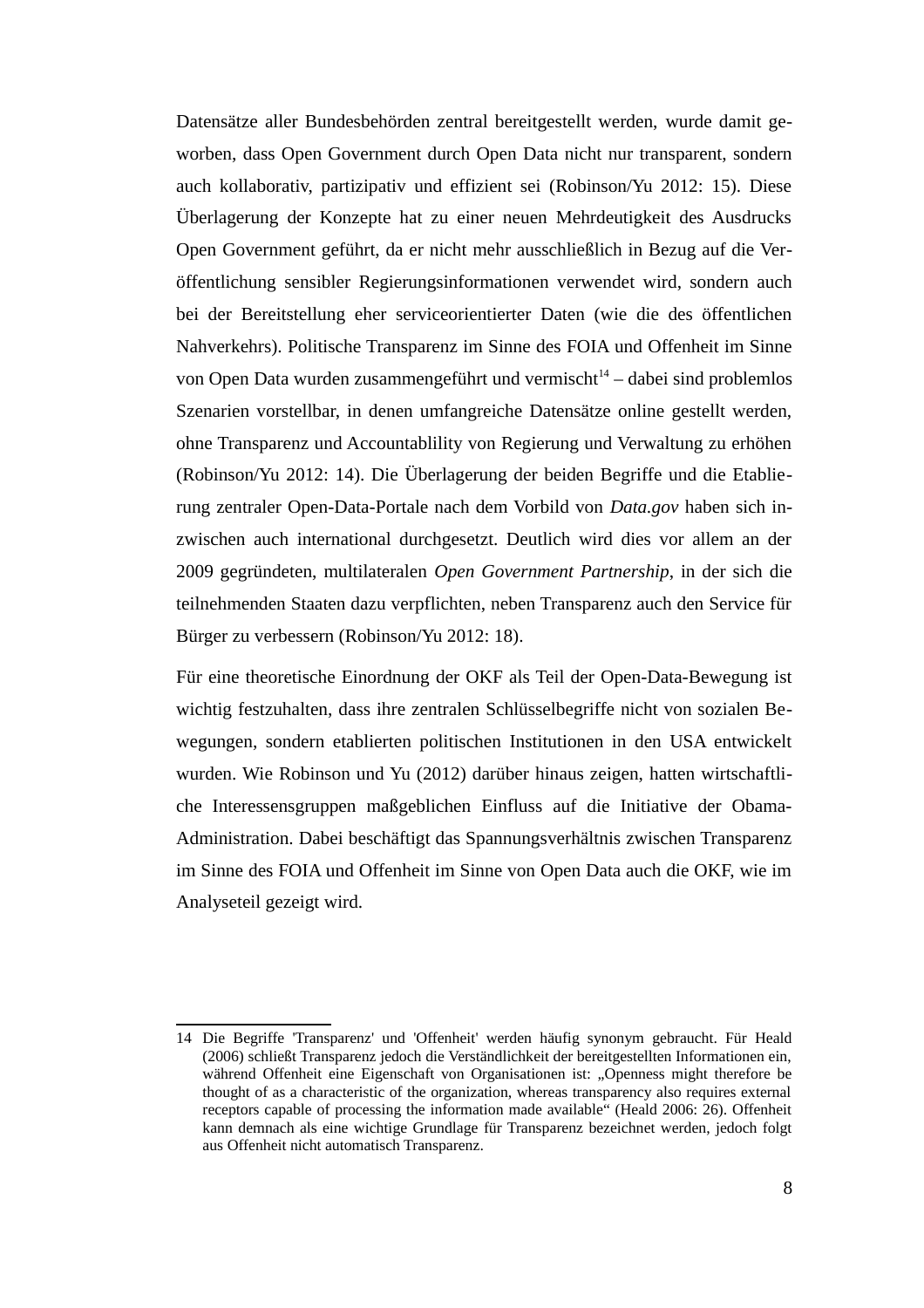#### <span id="page-11-0"></span>*2.2 Die Wurzeln der OKF: Hackerkultur und Alternative Computing*

Eine wichtige Grundlage für die theoretische Einordnung der OKF ist ihre Wurzel in der Hackerkultur, bzw. der FOSS-Bewegung (Hepp/Tepe 2008) als einer der bekanntesten Ausprägungen der Hackerkultur. Diese kann nach Castells (2002) als Bestandteil der 'Kultur des Internets' beschrieben werden, welche von den Erschaffern des Internets geprägt wurde und sich durch eine Ideologie der Freiheit auszeichnet. Zusammenfassend beschreibt Castells diese Kultur wie folgt:

The culture of the Internet is a culture made up of a technocratic belief in the progress of humans through technology, enacted by communities of hackers thriving on free and open technological creativity, embedded in virtual networks aimed at reinventing society, and materialized by money-driven entrepreneurs into the workings of the new economy (Castells 2002: 61).

Im Einzelnen setzt sich die Kultur des Internets aus vier kulturellen 'Schichten' zusammen: der techno-meritokratischen Kultur der Wissenschaft, der Hackerkultur, der virtuellen kommunitären Kultur (die mit neuen Formen des Zusammenlebens in Online-Communities experimentiert) und einer unternehmerischen Kultur (Castells 2002: 36-61). Da die einzelnen Schichten eng miteinander verwoben und hierarchisch untergliedert sind (Castells 2002: 37), bildet die techno-meritokratische Kultur die Grundlage der Hackerkultur. Ihre Wurzeln liegen demnach in der Gelehrtentradition "of the shared pursuit of science, of reputation by academic excellence, of peer review, and of openness in all research findings, with due credit to the authors of each discovery" (Castells 2002: 40). Die Hackerkultur selbst definiert Castells als "set of values and beliefs" (2002: 42), die aus informellen Netzwerken der Kooperation und dem freien und kreativen Umgang mit Technologie heraus entstanden sind: "a culture of technological creativity based on freedom, cooperation, reciprocity, and informality" (Castells 2002: 50). Ihr höchster Wert ist Freiheit: "freedom to create, freedom to appropriate whatever knowledge is available, and freedom to redistribute this knowledge under any form and channel chosen by the hacker" (Castells 2002: 46). Hinzu kommt ein tiefes Misstrauen gegenüber zentralisierten Strukturen, das sich auch in der meritokratisch-egalitären Ansicht ausdrückt, dass Hacker nur nach ihrem Können bewertet werden sollten und Geld, Eigentumsrechte oder institutionelle Macht entsprechend als Quelle für Autorität und Ansehen ausgeschlossen sind (Castells 2002: 48).

Um eine größere Reichweite von Aktivitäten zu beschreiben, die über die Wurzeln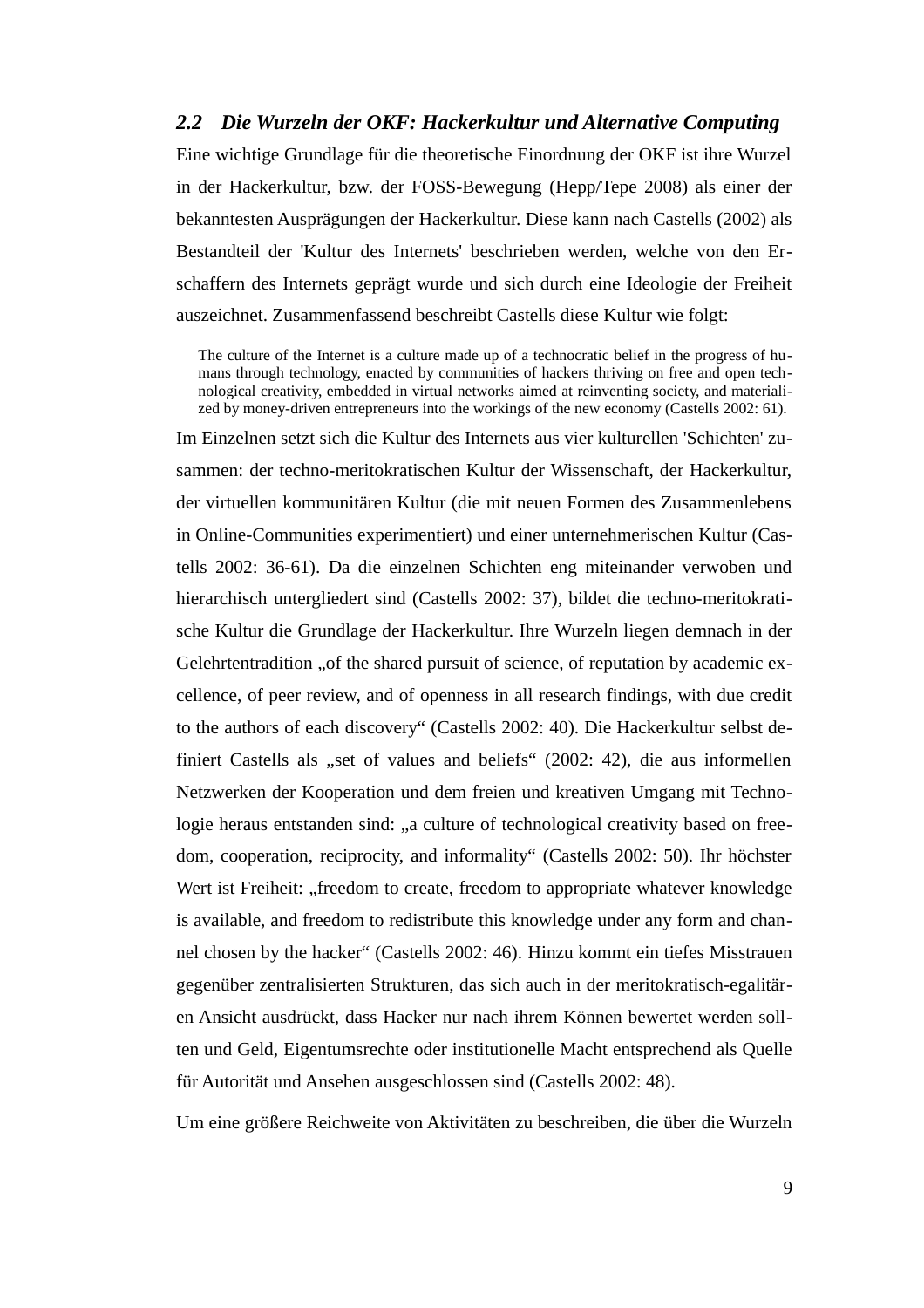in der frühen Hackerkultur (Eckert et al. 1991) hinausgehen, werden in der Forschung zum Teil weitere Begriffe verwendet. So beschäftigt sich Lievrouw (2011) mit verschiedenen Formen alternativer Medien bzw. 'alternative/activist new media'. Ihr zufolge haben neue Medien neue Formen des Aktivismus und eine 'Renaissance' alternativer Medien ermöglicht (Lievrouw 2011: 2), wobei sie verschiedene Genres unterscheidet. Die Hackerkultur ist in ihrem Modell zentraler Baustein von 'alternative computing'. Hierunter fallen alle Formen des Aktivismus

that are united by a shared ethical and political commitment to information access, open systems, and control over one's personal information and communications as fundamental rights and as a necessary condition for emancipatory politics and equitable social participation (Lievrouw 2011: 99).

Beispiele sind die Entwicklung von Open-Source-Software, das Aufdecken (und Bloßstellen) von Sicherheitslücken, gezielte DOS ('denial-of-service') Attacken usw. Besonders kennzeichnend für alternative computing ist der Aufbau, die Wartung und die Modifikation von technischen Infrastrukturen mit dem Ziel, den freien Zugriff auf Informationen und die freie Nutzung von Technologien zu ermöglichen und Einschränkungen (aus kommerziellen oder politischen Gründen) zu bekämpfen und/oder zu umgehen (Lievrouw 2011: 98). Insgesamt bildet alternative computing damit eine Sphäre, die der Anthropologe Christopher Kelty (2008) im Hinblick auf die FOSS-Bewegung als 'recursive public' definiert. Indem Aktivisten die technischen Infrastrukturen, mittels derer sie sich austauschen, selbst aufbauen, modifizieren und pflegen, machen sie diese selbst zu einem Ausdrucksmittel:

geeks use technology as a kind of argument, for a specific kind of order: they argue *about* technology, but they also argue *through* it. They express ideas, but they also express *infrastructures* through which ideas can be expressed (and circulated) in new ways (Kelty 2008: 29, Herv. i. O.).

Lievrouw spricht in diesem Zusammenhang von der 'doppelten Materialität' neuer Medien, sie sind gleichzeitig "cultural material and material culture" (Boczkowski/Lievrouw 2008: 955, zit. nach Lievrouw 2011: 100). Auch Castells spricht aufgrund der Offenheit der zugrundeliegenden Technologien von einem "direct link between […] cultural expressions and the technological development of the Internet" (2002: 38). Dadurch werden technische Infrastrukturen selbst zur "arena for expression and social change" (Lievrouw 2011: 100). Diese 'Rekursivität' bzw. doppelte Materialität ermöglicht zudem einen gewissen Grad an Autonomie, da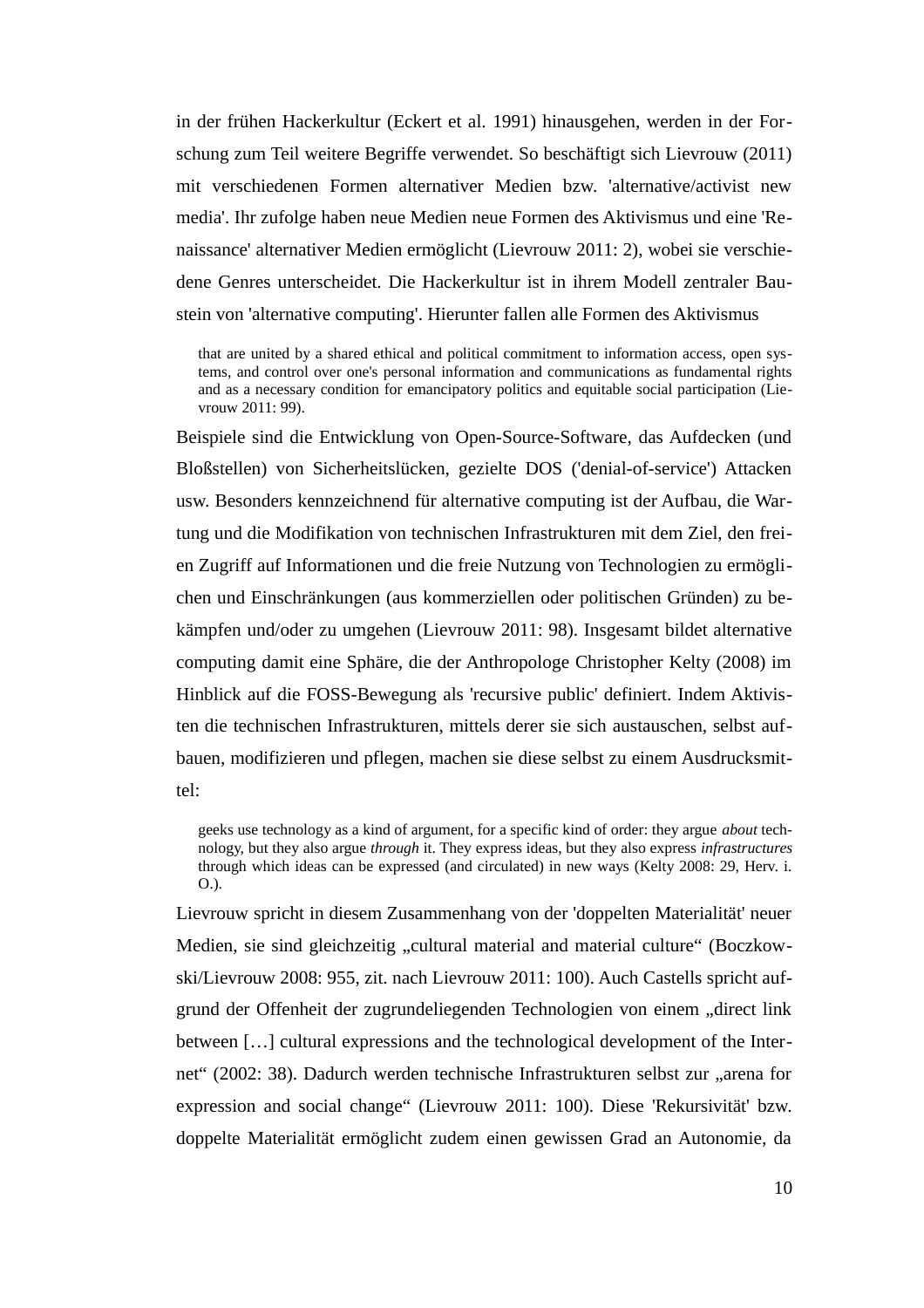Aktivisten unabhängige, *alternative* Infrastrukturen aufbauen können: "*it is a collective* […] *capable of speaking to existing forms of power through the production of actually existing alternatives* (Kelty 2008: 3, Herv. i. O.). Alternative computing ist entsprechend durch einen stark interventionistischen Charakter geprägt (Lievrouw 2011: 117) – Ideen, Vorstellungen und Werte sollen nicht nur debattiert, sondern 'implementiert' werden (Kelty 2008: 58).

Die OKF kann problemlos als eine Form von alternative computing bezeichnet werden: Sie setzt sich für den freien Zugriff auf Informationen (bzw. Daten) ein und ist in der Lage, technische Infrastrukturen aufzubauen, zu modifizieren und zu warten; kurz: als Ausdrucksmittel zu nutzen. Allerdings kann die OKF allein durch alternative computing bzw. ihren Wurzeln in der Hackerkultur nicht in ihrer Spezifik erfasst werden. In einem nächsten Schritt soll daher genauer auf die Verbindungen der OKF zur Hackerkultur bzw. zur FOSS-Bewegung eingegangen werden.

### <span id="page-13-0"></span>*2.3 Die OKF als Modulation der FOSS-Bewegung*

Zur theoretischen Verortung kann die OKF zusätzlich in Verbindung zu anderen Projekten gesetzt werden, deren Wurzeln (zumindest in Teilen) ebenfalls in der Hackerkultur bzw. der FOSS-Bewegung liegen und die sich in ihrem jeweiligen Themenbereich für eine wie auch immer geartete Offenheit einsetzen: *Open Access*, *Creative Commons*, *Wikipedia*, *Open Cola*, *Open Design* usw. Alle diese Projekte übertragen mal mehr, mal weniger explizit bestimmte Prinzipien, Praktiken oder Organisationsmodelle der FOSS-Bewegung auf Bereiche außerhalb der Softwareentwicklung. Vergleiche mit FOSS sind daher häufig naheliegend, so wird *Open Access* mitunter als Open Source der Wissenschaft beschrieben (Herb 2012a: 32) oder *Wikipedia* als Open-Source-Enzyklopädie. Zur Beschreibung dieser Projekte übernehme ich von Herb (2012b) die Bezeichnung 'Offenheitsinitiativen'. Diese neutrale Bezeichnung ist hilfreich, denn sie verdeutlicht, dass man es mit sehr unterschiedlichen Gruppierungen zu tun hat. Sie unterscheiden sich in ihrem Schwerpunkt, in der Art und dem Ausmaß von geforderter Offenheit und schließlich auch über das gesellschaftliche Spektrum, dem sie angehören: Offenheitsinitiativen können von sozialen Bewegungen, politischen Parteien, Behörden, Unternehmen, NGOs usw. ausgehen.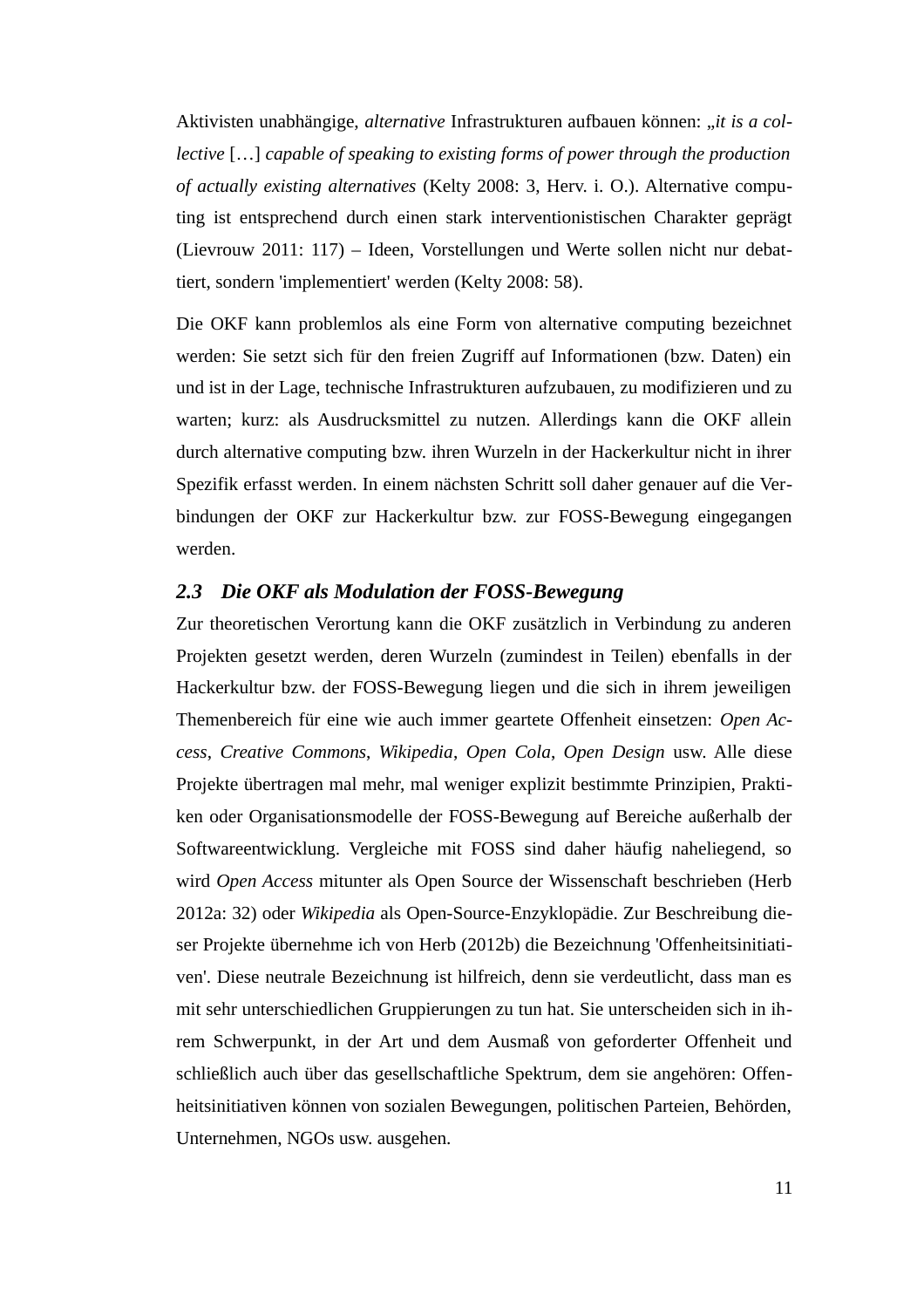Wie können die Zusammenhänge zwischen Offenheitsinitiativen wie der OKF und der FOSS-Bewegung theoretisch genauer skizziert werden? Viele Studien, die sich mit der Ausbreitung von Praktiken oder Organisationsformen der FOSS-Bewegung beschäftigen, konzentrieren sich auf bestimmte Teilbereiche, bspw. Rushkoffs (2003) Überlegungen zur Open-Source-Demokratie. Ein Versuch, das Phänomen allgemeiner zu fassen, stammt bspw. von Weber (2004). Er beschreibt den 'open source process' als "experiment in social organization for production around a distinctive notion of property" (Weber 2004: 16) und reflektiert einen Gesellschaftsentwurf auf der Basis dieses Organisationsmodells. Auch Lievrouw beschreibt Offenheitsinitiativen jenseits der Softwareentwicklung als eigenes Genre alternativer Medien: 'commons knowledge'. Ähnlich wie Weber spricht sie dabei von einer Übertragung der Organisations- bzw. Kooperationsmodelle der FOSS-Bewegung auf andere Bereiche der kollaborativen Wissensgenerierung (Lievrouw 2011: 181). Dieses Modell wurde von Raymond (2000) als 'Bazar' bezeichnet, da es prinzipiell jedem möglich ist, sich einzubringen – einzige Voraussetzung sind ggf. nötige Spezialkenntnisse:

the Linux community seemed to resemble a great babbling bazaar of differing agendas and approaches (aptly symbolized by the Linux archive sites, who'd take submissions from *anyone*) (Raymond 2000, Herv. i. O.).

Kennzeichnend ist daher die prinzipielle Offenheit des Produktionsprozesses und das Bereitstellen der gemeinsamen Erzeugnisse als Gemeingut ('commons'), was sich in der Verwendung von 'copyleft'-Lizenzen ausdrückt (Lievrouw 2011: 181f.). Nach Lievrouw hinterfragen commons-knowledge-Projekte durch die Übertragung des Bazar-Modells "the nature of knowledge and expertise, how information is organized and evaluated, and who decides" (2011: 26). Sie seien daher eine Alternative und Ergänzung zum "expert-driven, disciplinary, institutionalized, and authoritative process of knowledge creation, distribution, and gatekeeping" (Lievrouw 2011: 178). *Wikipedia* bzw. Wikis allgemein und 'Folksonomies' sind die bekanntesten Beispiele für commons knowledge. Folksonomies sind nutzergenerierte 'bottom-up' Klassifikationen von Gegenständen durch selbstgewählte Schlagwörter ('tags') (Lievrouw 2011: 191). Sie stehen damit beispielhaft für commons-knowledge-Projekte als Gegenmodelle zu klassischen 'top-down' Klassifikationssystemen, bei dem etablierte Institutionen das vorhandene Wissen mit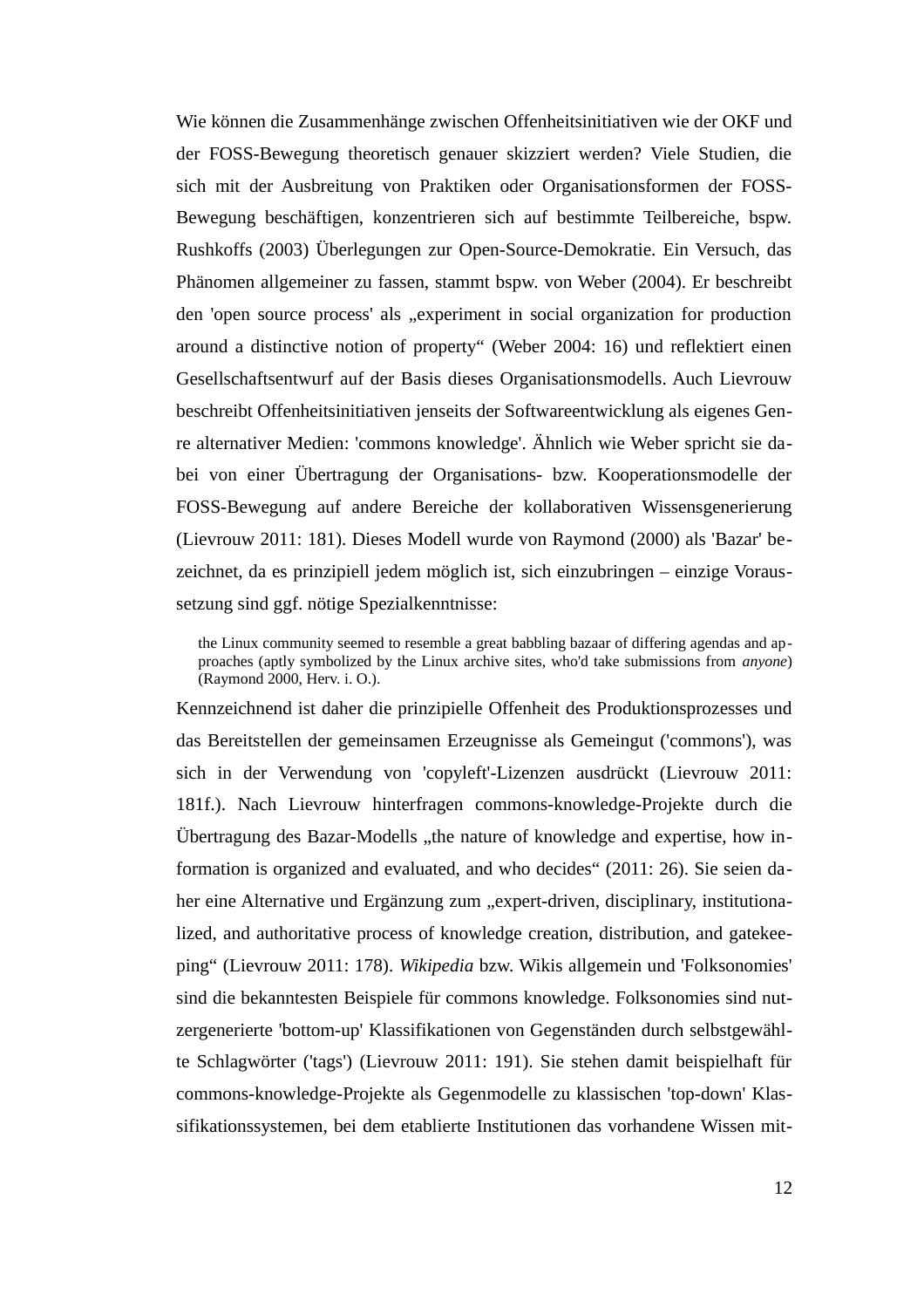tels hierarchischer Strukturen und einem kontrollierten Vokabular ordnen.

Lievrouws Konzept der commons knowledge macht deutlich, dass Offenheitsinitiativen durch die Übertragung von Praktiken und Organisationsmodellen der FOSS-Bewegung auf eine *Veränderung der Wissensorganisation* in ihrem jeweiligen Themenfeld abzielen. Allerdings sind die commons knowledge ungeeignet, Offenheitsinitiativen insgesamt zu fassen. Wie oben beschrieben, können Offenheitsinitiativen auch von Institutionen wie Behörden oder politischen Parteien ausgehen und daher nicht pauschal als Genre alternativer Medien beschrieben werden, mit denen sich Lievrouw beschäftigt. Außerdem bleiben die genaueren Zusammenhänge auch hier unspezifisch. Was genau bedeutet es, das Bazar-Modell der FOSS-Bewegung auf andere Bereiche zu übertragen? Kann immer gleichermaßen von einer Veränderung der Wissensorganisation ausgegangen werden?

Eine nuanciertere Darstellung stammt von Kelty (2008). Für ihn teilen Anhänger der FOSS-Bewegung "practices first, and ideologies second" (Kelty 2008: 113), weshalb er sie durch eine Reihe von Schlüsselpraktiken beschreibt, die die FOSS-Bewegung zu einer 'recursive public' machen (siehe Kapitel 2.2). Offenheitsinitiativen wie *Creative Commons*, *Wikipedia*, *Open Access* oder auch die OKF greifen laut Kelty diese Schlüsselpraktiken auf, wenden sie auf neue Bereiche an und modulieren sie dabei gegebenenfalls, weshalb er Offenheitsinitiativen außerhalb der Softwareentwickelung als Modulationen der FOSS-Bewegung bezeichnet (Kelty 2008: 243ff.). Zu diesen Schlüsselpraktiken gehören:

- *Conceiving Open Systems*: Das Definieren von Offenheit. Während 'frei' bereits ein zweideutiger Begriff ist ('free as in speech or free as in beer?'), kann die Bedeutung von Offenheit je nach Kontext variieren (Kelty 2008: 143). Wann ist eine Software 'offen'? Wann ist der Prozess der Softwareentwicklung 'offen'? Dabei geht es nicht nur um technische oder juristische Fragen, sondern auch um eine geteilte moralisch-normative Vorstellung "of the proper order of collective political and commercial action" (Kelty 2008: 144) – was für eine Offenheit ist gewollt?
- *Writing Copyright Licenses*: FOSS ist bekannt für die Schaffung der 'copyleft'-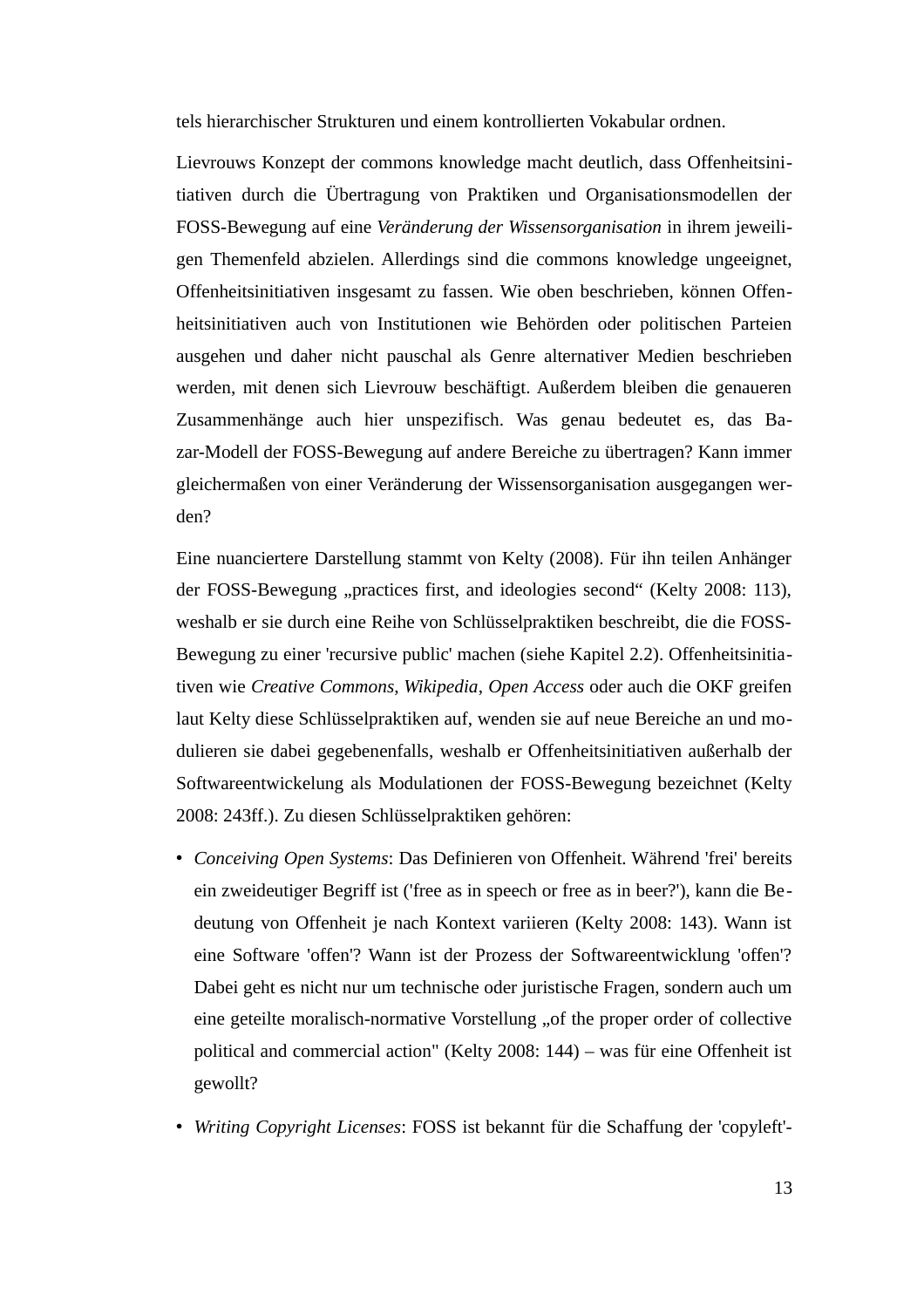Lizenzen (Kelty 2008: 179-209). Eigentlich soll das Urheberrecht den freien Austausch von Wissen begrenzen, indem es Autoren exklusive Rechte einräumt. FOSS setzt jedoch auf den freien Austausch von Software und Source-Code und hat mit copyleft eine rechtliche Grundlage dafür geschaffen.

- *Sharing Source Code*: Das namensgebende Grundprinzip von FOSS (Kelty 2008: 118-142). Indem der Source-Code frei zur Verfügung gestellt wird, kann theoretisch jeder die Software an die eigenen Bedürfnisse anpassen und ihre 'inneren' Funktionen nachvollziehen – eine wichtige Grundlage für die kooperative Entwicklung von Software.
- *Coordinating Collaborations*: Die bereits oben erwähnte Koordination bzw. Organisation von FOSS-Projekten.
- *Movement*: Für Kelty (2008: 97-117) ist die Formierung einer Bewegung die diskursive Komponente der FOSS-Bewegung. Was ist FOSS und was nicht? Hat FOSS ein Ziel? Mit der Formierung einer Bewegung meint Kelty den Prozess, bei dem die Beteiligten ihrem Handeln einen Sinn zuweisen und eine kollektive Identität bilden.

Keltys Modell erlaubt damit eine genauere Ausdifferenzierung von Offenheitsinitiativen (vgl. im Folgenden auch Baack 2013a): *Welche* dieser Praktiken werden *worauf* übertragen? Inwiefern werden sie dabei *moduliert* (also entsprechend angepasst)? Eine Offenheitsinitiative kann alle Schlüsselpraktiken auf neue Bereiche übertragen und modulieren, oder nur bestimmte. Herb (2012a) zeigt dies sehr anschaulich am Beispiel von Offenheitsinitiativen im Wissenschaftsbereich: 'Gratis Open Access' geht es z.B. lediglich um den kostenlosen Zugang zu wissenschaftlichen Dokumenten und moduliert damit zwei Schlüsselpraktiken (conceiving open systems und writing copyright licenses); 'Open Access to scientific data' moduliert durch die Forderung nach der freien Verfügbarkeit von Forschungsdaten hingegen 'sharing source code'; einige Open-Science-Modelle gehen wiederum so weit, fast alle Schlüsselpraktiken der FOSS-Bewegung auf den Wissenschaftsbereich zu übertragen – offen bleibt lediglich die Frage nach einer Bewegung (Herb 2012c).

Keltys Modell erlaubt darüber hinaus eine Einordnung der OKF bzw. Offenheitsinitiativen allgemein in einen größeren sozio-kulturellen Kontext. Im Zusammen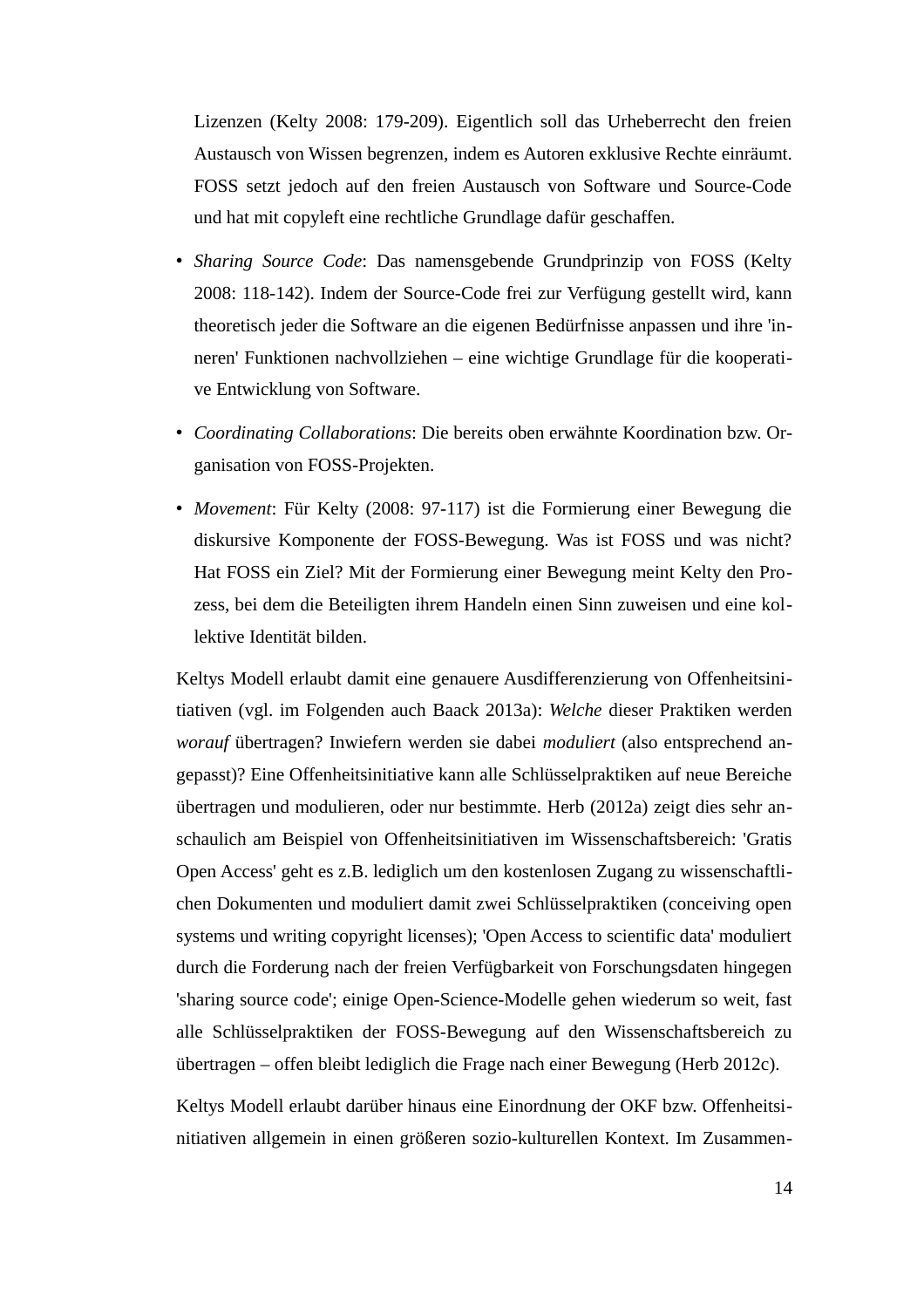hang mit der zunehmenden Verbreitung von Offenheitsinitiativen und der damit einhergehenden Veränderung von Wissensorganisation spricht Kelty von einer kulturellen "reorientation of knowledge and power" (2008: 6f.). Um diesen Prozess nachzuvollziehen, können die Praktiken der FOSS-Bewegung wie eine Folie über andere Bereiche der Wissensorganisation (bspw. dem Publikationsprozess wissenschaftlicher Arbeiten) gelegt werden: "Where the practices match, no change occurs, and where they don't, it is the reorientation of knowledge and power" (Kelty 2008: 278). Hier ergeben sich einerseits Bezüge zur Wissenssoziologie, die sich u.a. mit der sozialen Verteilung von Wissen und dem Zusammenhang von (gesellschaftlicher) Wissensstruktur und Sozialstruktur beschäftigt (Knoblauch 2005: 285-301). Sie verdeutlicht, dass eine Veränderung der gesellschaftlichen Wissensstruktur, wie Kelty sie beschreibt, weitreichende Rückwirkungen auf soziale Strukturen haben kann. Da Keltys 'reorientation of knowledge and power' im Wesentlichen von den Möglichkeiten neuer (digitaler) Medien und der Verbreitung des Internets abhängig ist, kann sie auch in Bezug zum Metaprozess der Mediatisierung gesetzt werden. Der Begriff Metaprozess beschreibt "lang andauernde und Kultur übergreifende Veränderungen […] die die soziale und kulturelle Entwicklung der Menschheit langfristig beeinflussen" (Krotz 2007: 27). Der Metaprozess der Mediatisierung bezeichnet die zunehmende zeitliche, räumliche und soziale Durchdringung von Kultur mit verschiedenen Formen der Medienkommunikation und damit verbundene Wandlungsprozesse (Krotz 2007: 37f., Hepp 2011: 70). Im Kern geht es um das Wechselverhältnis zwischen dem Wandel von Kommunikation und dem Wandel von Kultur (Hepp 2011: 34). Keltys 'reorientation of knowledge and power', die er als "incomplete and emergent" (Kelty 2008: 6) bezeichnet, kann daher auch als Teil eines umfassenden Mediatisierungsprozesses verstanden werden.

Die OKF kann damit als Offenheitsinitiative beschrieben werden, die bestimmte Schlüsselpraktiken der FOSS-Bewegung auf die Sammlung, Verbreitung und Nachnutzung von Daten (insbesondere Behördendaten) anwendet und dabei moduliert, was zu einer veränderten Wissensorganisation führt. Sie kann darüber hinaus als Teil eines kulturellen Wandlungsprozesses verstanden werden, den Kelty als 'reorientation of knowledge and power' umschreibt.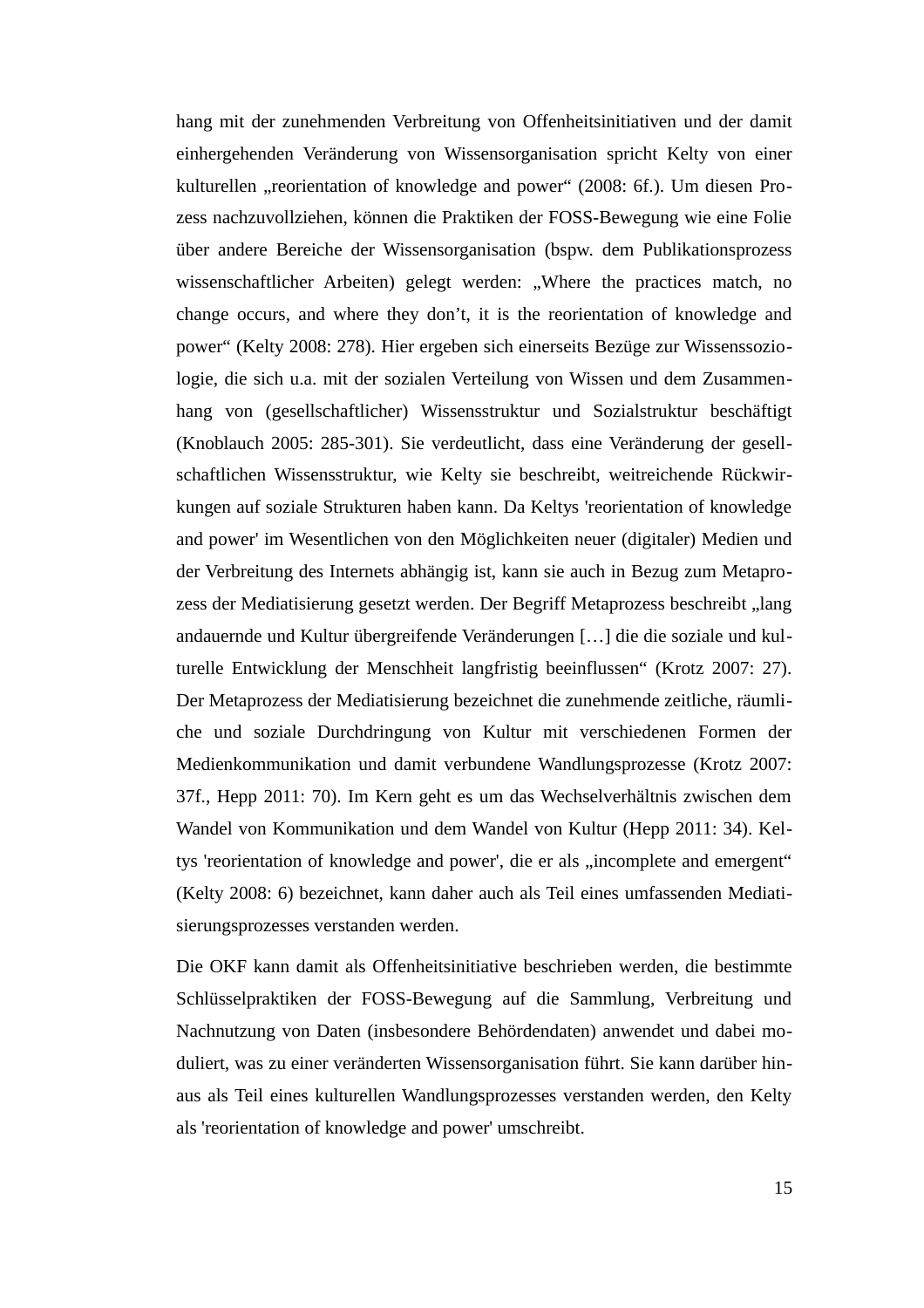### <span id="page-18-1"></span>*2.4 Die OKF als Teil der Open-Data-Bewegung*

Wie im vorigen Kapitel beschrieben, sind nicht alle Offenheitsinitiativen soziale Bewegungen. Das gilt insbesondere für Open Data, wo entscheidende Schritte u.a. von der Obama-Administration eingeleitet wurden. Da sich die vorliegende Arbeit mit der Open-Data-Bewegung auseinandersetzt, muss diese für eine theoretische Einordnung genauer gegenüber anderen Interessensgruppen abgegrenzt werden. Hierfür werde ich zunächst allgemein auf soziale Bewegungen eingehen, um darauf aufbauend eine Arbeitsdefiniton der Open-Data-Bewegung zu entwickeln. Darüber hinaus werde ich auf die Diskussion über eine allgemeine Offenheitsbewegung aus Offenheitsinitiativen eingehen.

#### <span id="page-18-0"></span>*2.4.1 Die Open-Data-Bewegung: Eine Arbeitsdefinition*

Allgemein können soziale Bewegungen nach Hepp (2011: 107) als politisch orientierte, deterritoriale Vergemeinschaftungen bezeichnet werden. Die Beteiligten fühlen sich demnach subjektiv einander zugehörig und bilden eine vorgestellte Gemeinschaft, die nicht an ein bestimmtes Territorium gebunden ist (Hepp 2011: 97-103). Die nach wie vor gängige Definition sozialer Bewegungen stammt von Rucht (1994):

Eine *soziale Bewegung* ist ein auf gewisse Dauer gestelltes und durch kollektive Identität abgestütztes Handlungssystem mobilisierter Netzwerke von Gruppen und Organisationen, welche sozialen Wandel mit den Mitteln des Protests […] herbeiführen, verhindern oder rückgängig machen wollen (Rucht 1994: 76f., Herv. i. O.).

Dieser Protest ist im Sinne von Beck (1993: 162f.) 'subpolitisch', d.h. die Akteure stehen außerhalb des politischen oder korporatistischen Systems (Hepp 2011: 111). Von zentraler Bedeutung für soziale Bewegungen sind eine kollektive Identität (Agel 2011) und subjektive Erfahrung: Aktivisten finden aufgrund gemeinsamer Interessen oder Eigenschaften zusammen (sexuelle Orientierung, professioneller Hintergrund usw.) und nicht über abstrakte Kategorien wie Klasse (Lie-vrouw 2011: 49-56).<sup>[15](#page-18-2)</sup> Als Netzwerke werden soziale Bewegungen entlang spezifischer Codes artikuliert:

<span id="page-18-2"></span><sup>15</sup> Daher unterscheidet man in der Bewegungsforschung zwischen den 'klassischen' Bewegungen des 19. Jahrhunderts (wie die Arbeiterbewegung) und 'neuen' sozialen Bewegungen, die ungefähr ab den 1960er Jahren in den Fokus rückten. Wie Melucci (1996: 5f.) betont, muss das Attribut 'neu' dabei als relativ und nicht absolut verstanden werden – neue soziale Bewegungen weisen sowohl spezifische Kontinuitäten als auch Unterschiede zu klassischen Bewegungen auf.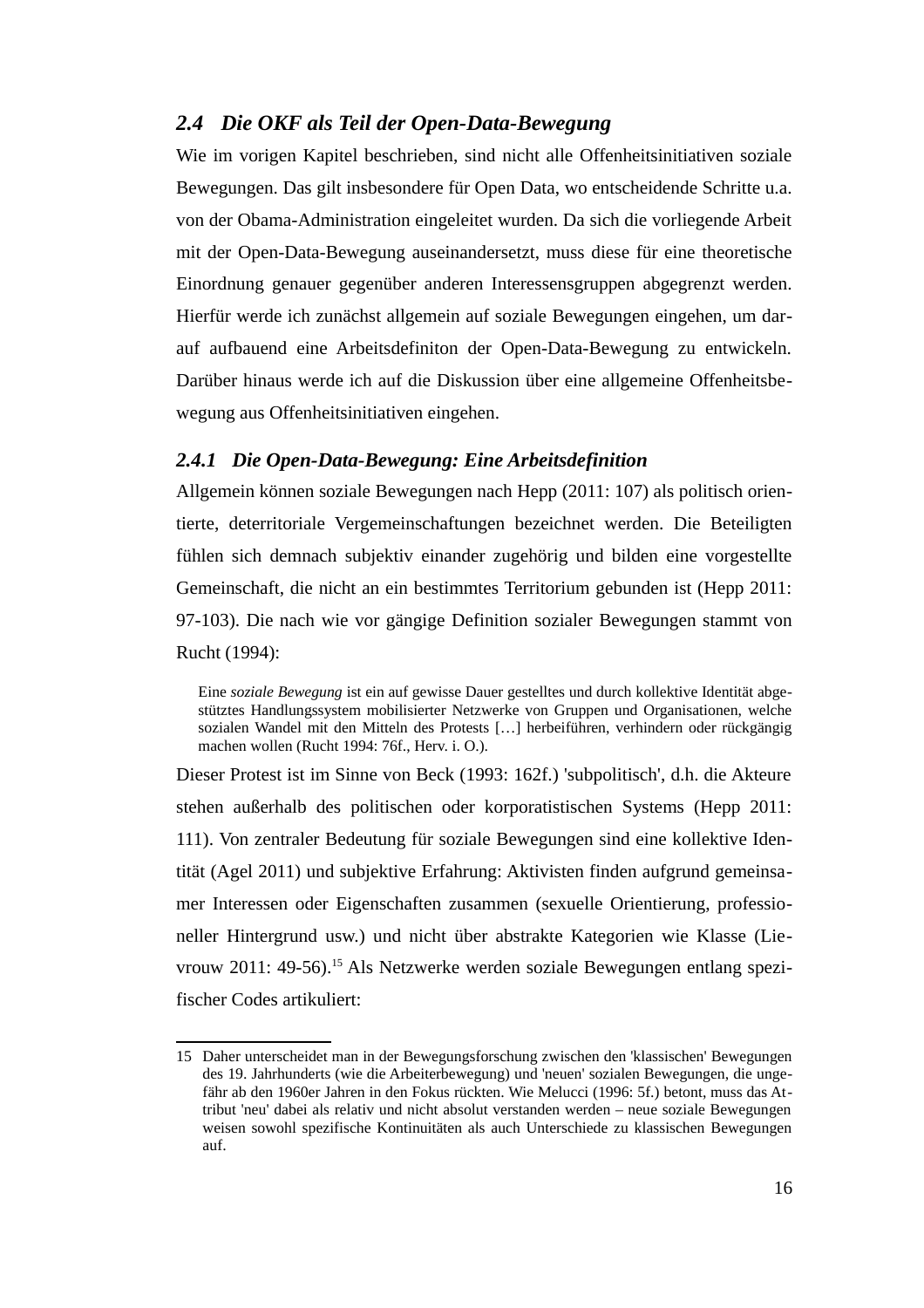A network is defined by the program that assigns the network its goals and its rules of performance. This program is made of codes that include valuation of performance and criteria for success or failure (Castells 2009: 20).

Unter Codes fallen "*ideas, visions, projects, and frames*" (Castells 2009: 46, Herv. i. O.). Diese werden kontinuierlich aktualisiert und modifiziert, das Netzwerk wird also "in einem fortlaufenden Kommunikationsprozess (re)artikuliert" (Hepp 2011: 82).<sup>[16](#page-19-0)</sup> Soziale Bewegungen sind entsprechend Projekte, die ständig unter den beteiligten Aktivisten neu verhandelt werden müssen: Wer sind wir? Wofür stehen wir? Kann ich mich damit identifizieren? Alltägliche Identitätspolitik ist damit für soziale Bewegung zentral (Woodward 1997: 24). Als Organisationsform haben Netzwerke eine flache Hierarchie und können dynamisch neue Knoten integrieren und überflüssige entfernen (Castells 2009: 20-22). Soziale Bewegungen werden entsprechend häufig auch als dynamische und dezentralisierte 'Netzwerke von Netzwerken' bezeichnet, in denen relativ autonome lokale Gruppen zusammen das Gesamtnetzwerk einer sozialen Bewegung bilden (Lievrouw 2011: 51f.).[17](#page-19-1) Außerhalb institutionalisierter Formen von Macht stehend, zielen soziale Bewegungen vor allem darauf ab, die dominanten Meinungen und Ansichten zu verändern; ein Prozess, den Melucci (1996) als *Challenging codes* beschrieben hat: "What they possess is not the force of the apparatus but the power of the word" (Melucci 1996: 1). Sie "attackiert die kulturellen Kodes institutionalisierter Machtverhältnisse mit symbolischen Ereignissen" (Barker 2003: 188). Aktuell hat vor allem Castells (2009) an diese Überlegungen angeknüpft und sie in seine Theorie über Kommunikationsmacht in der Netzwerkgesellschaft integriert. In einer Netzwerkgesellschaft bilden auf modernen Informations- und Kommunikationstechnologien basierende Netzwerke das zentrale Organisationsprinzip (Castells 2009: 24). Da Netzwerke wie oben zitiert entlang spezifischer Codes artikuliert werden, können soziale Bewegungen grundsätzlich zwei verschiedene Techniken des 'challenging codes' nutzen (Castells 2009: 47-50). Einerseits können sie darauf abzielen, die Codes dominanter Netzwerke 'umzuprogrammieren' (reprogramming), d.h. die Werte und Ziele verändern, nach denen diese Netzwerke operieren. Ein Beispiel ist die Forderung, dass Finanzmärkte Nachhaltigkeit und Einhaltung

<span id="page-19-0"></span><sup>16</sup> Klar unterschieden werden muss dabei zwischen sozialen und Kommunikationsnetzwerken. Während für jedes soziale Netzwerk ein entsprechendes Kommunikationsnetzwerk existiert, können letztere auch auf unterschiedliche soziale Netzwerke verweisen (Hepp 2011: 83).

<span id="page-19-1"></span><sup>17</sup> Gleiches gilt für deterritorialisierte Vergemeinschaftungen insgesamt (Hepp 2011: 108).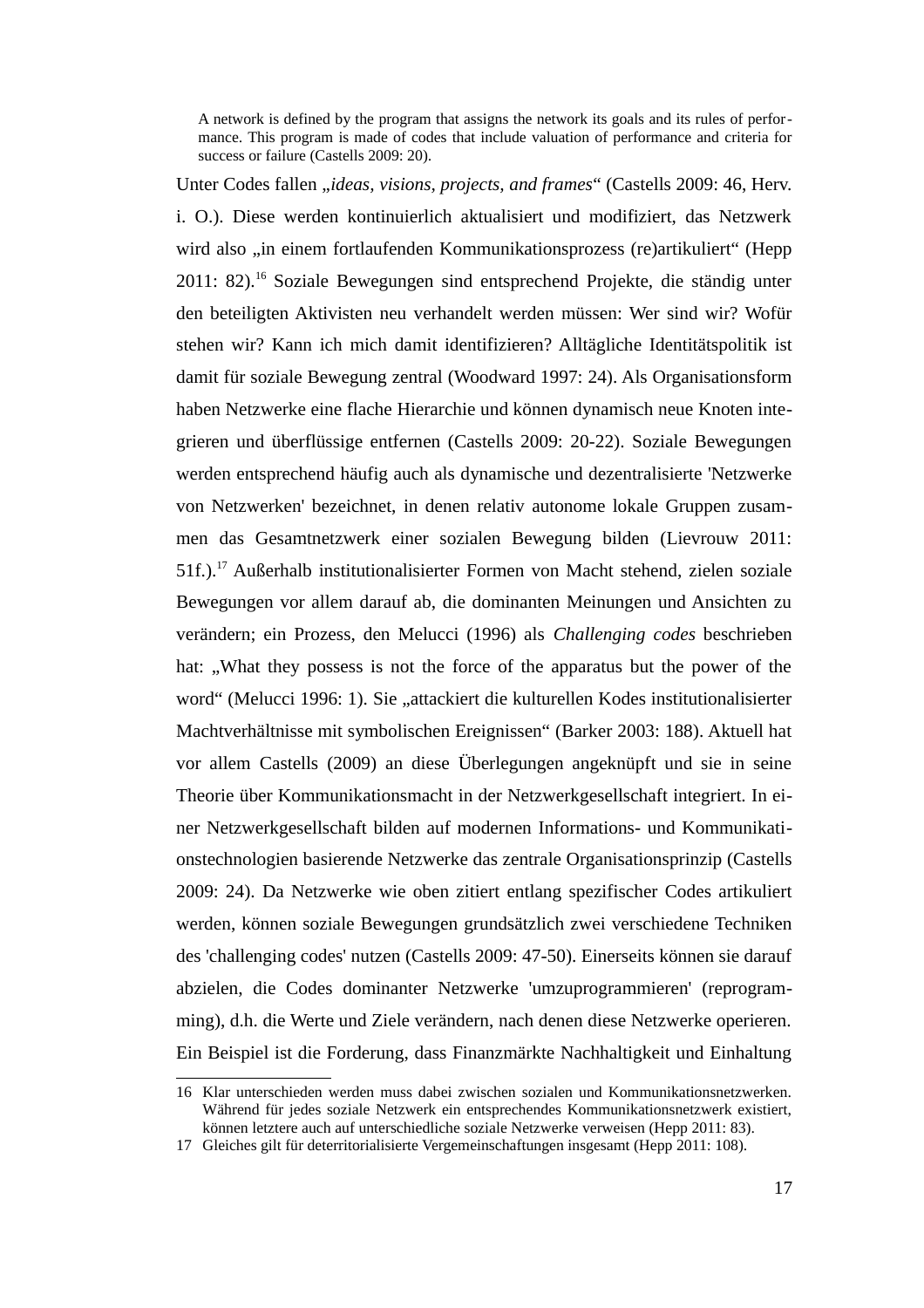von Menschenrechten in die Bewertung von Unternehmen einfließen lassen sollen. Andererseits können zentrale Schalter an den Schnittstellen verschiedener Netzwerke blockiert oder kontrolliert werden, bspw. indem Verbindungen und Einflussnahme von Unternehmen auf Politikern aufgedeckt werden.<sup>[18](#page-20-0)</sup>

Aufbauend auf dieser knappen theoretischen Einführung definiere ich die Open-Data-Bewegung als *diejenigen Netzwerke aus NGOs und (Gruppen von) Aktivisten, die sich schwerpunktmäßig mit Open Data beschäftigen, als subpolitisch bezeichnet werden können, über eine kollektive Identität verfügen und die kulturellen Codes etablierter Institutionen herausfordern. Die OKF begreife ich als institutionalisierten Akteur innerhalb dieser Bewegung.*

Allerdings muss betont werden, dass innerhalb der Gruppe von Akteuren, die nach dieser Definition die Bewegung bilden, umstritten ist, ob man sich überhaupt als Bewegung bezeichnen kann. Grund dafür ist ein kritischer Artikel von Tom Slee (2012), in dem er die 'Open Data Movement' als 'Witz' bezeichnete und u.a. mit Blick auf die Herkunft der Begriffe Open Data und Open Government das Vorhandensein einer sozialen Bewegung in dem Bereich infrage stellte. Der Artikel löste auch im deutschsprachigen Raum eine breite Diskussion aus (Matzat 2012) – seitdem scheint der Ausdruck 'Open-Data-Bewegung' negativ konnotiert. Statt als 'Bewegung' bezeichnet man sich lieber als 'Community' oder 'Aktivisten' (Baack 2013b). Das Fehlen eines Selbstverständnisses als Bewegung deutet darauf hin, dass eine kollektive Identität zwischen diesen Akteuren erst noch entwickelt werden muss. Da sich die vorliegende Arbeit jedoch auf die OKF konzentriert und nicht versucht, die vermeintliche Bewegung als Ganzes zu fassen, kann die Frage nach einer kollektiven Identität hier nicht geklärt werden. Aufgrund dieser Vorbehalte betrachte ich die hier formulierte Definition als *Arbeitsdefinition*, die für die vorliegende Arbeit zweckmäßig ist (da sie hilft, die Open-Data-Bewegung von anderen Interessensgruppen abzugrenzen), jedoch einer genaueren Überprüfung bedarf.

<span id="page-20-0"></span><sup>18</sup> Ausdrücklich werden Prozesse der Umprogrammierung dabei nicht nur von sozialen Bewegungen vorangetrieben. Castells beschreibt diesen Prozess auch am Beispiel der Wahlkampagne von Barack Obama 2008 (2009: 364-412).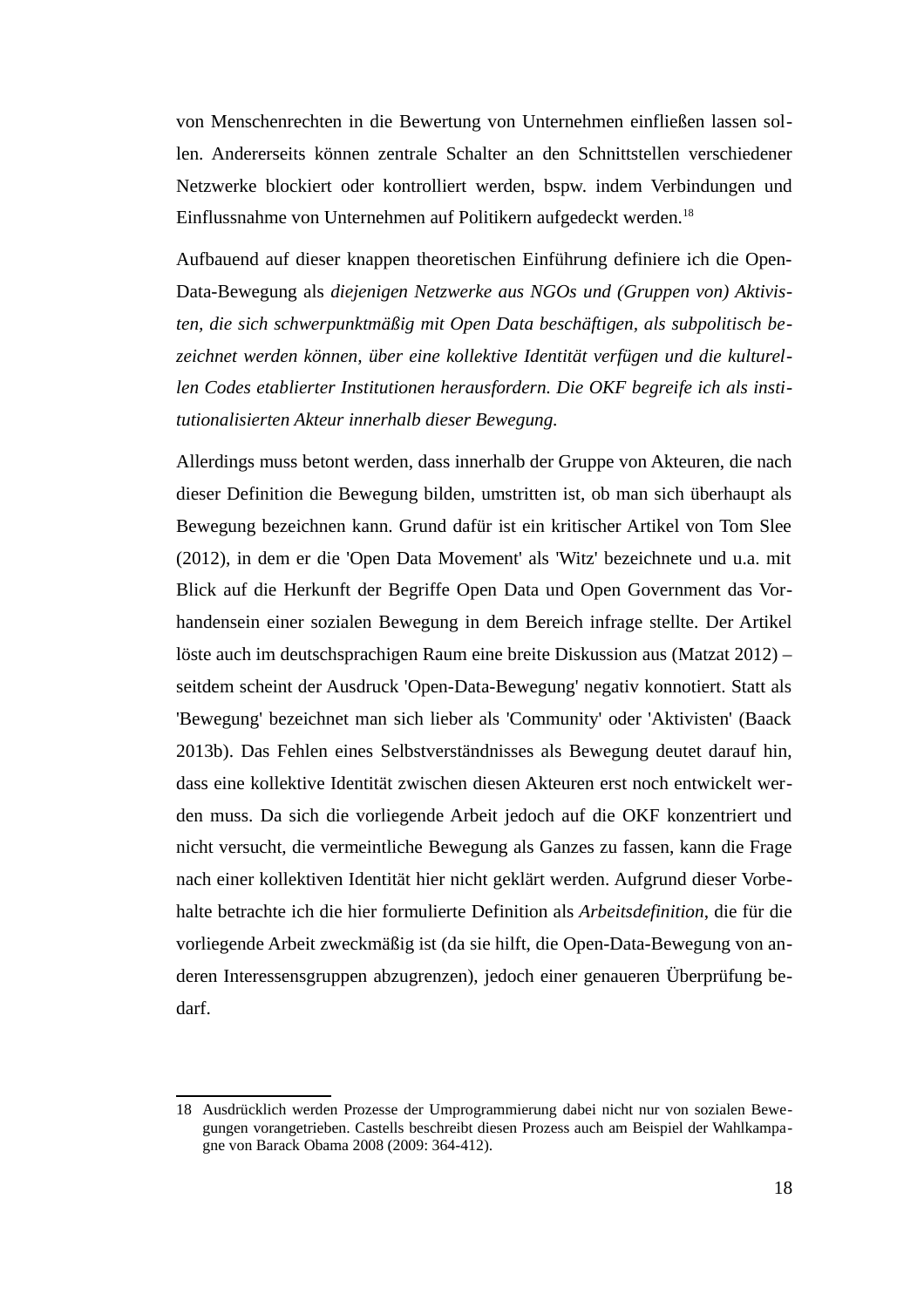#### <span id="page-21-0"></span>*2.4.2 Die OKF als Teil der Metabewegung Access to Knowledge*

In Kapitel 2.3 wurde bereits allgemein auf Offenheitsinitiativen und ihr Verhältnis zur FOSS-Bewegung eingegangen. Da ich mich mit der Open-Data-Bewegung beschäftige, möchte ich darüber hinaus spezifischer darauf eingehen, in welchem Verhältnis solche 'sozialen Offenheitsinitiativen' (also von sozialen Bewegungen ausgehende Offenheitsinitiativen) zueinander stehen. Das verstärkte Auftauchen sozialer Offenheitsinitiativen hat einen Diskurs über die Entstehung einer globalen Transparenz- oder Offenheitsbewegung ausgelöst, zu der auch die OKF gezählt werden kann. Spätestens seit *Wikileaks* wird dieser Diskurs auch populärwissenschaftlich geführt, bspw. in Micah Sifrys *Wikileaks and the Age of Transparency* (2011).

In der wissenschaftlichen Diskussion wird vor allem unter der Bezeichnung *Access to Knowledge* (A2K) eine globale Bewegung aus Offenheitsinitiativen skizziert (Kapczynski/Krikorian 2010a, vgl. im Folgenden auch Baack 2012). A2K wird als eine Reaktion und Antwort auf zwei miteinander zusammenhängende Entwicklungen betrachtet: Mit der Verbreitung moderner Informations- und Kommunikationstechnologien ist der Zugang zu und Austausch von Wissen zwar in bisher ungekanntem Maße möglich geworden, gleichzeitig ging die Verbreitung der neuen Technologien aber auch mit einer zunehmenden Ausweitung des geistigen Eigentumsrechts einher (Kapczynski 2010: 17f.). Geistiges Eigentumsrecht zielt prinzipiell darauf ab, den Zugang zu Wissen zu kontrollieren (Krikorian 2010: 61f.). A2K setzt sich im Gegensatz dazu für den offenen und freien Zugang zu Wissen ein – und das aus den unterschiedlichsten Gründen. Kapczynski und Krikorian zählen zur A2K-Bewegung so vielfältige Gruppierungen wie

software programmers who took to the streets to defeat software patents in Europe, AIDS activists who forced multinational pharmaceutical companies to permit copies of their medicines to be sold in South Africa, and college students who have created a new 'free culture' movement to 'defend the digital commons' – to select just a few (Kapczynski/Krikorian 2010b: 9).

Wie können so unterschiedliche und autonome Gruppen Teil ein und derselben Bewegung sein und wie sieht diese Bewegung aus?

Nach Krikorian (2010: 70) gleicht der Aufbau der A2K-Bewegung einem Venn-Diagramm mit einer Vielzahl sich überlappender Teilmengen. Die Entstehung einer A2K-Instanz lässt sich am besten nachvollziehen, wenn man die Entwicklung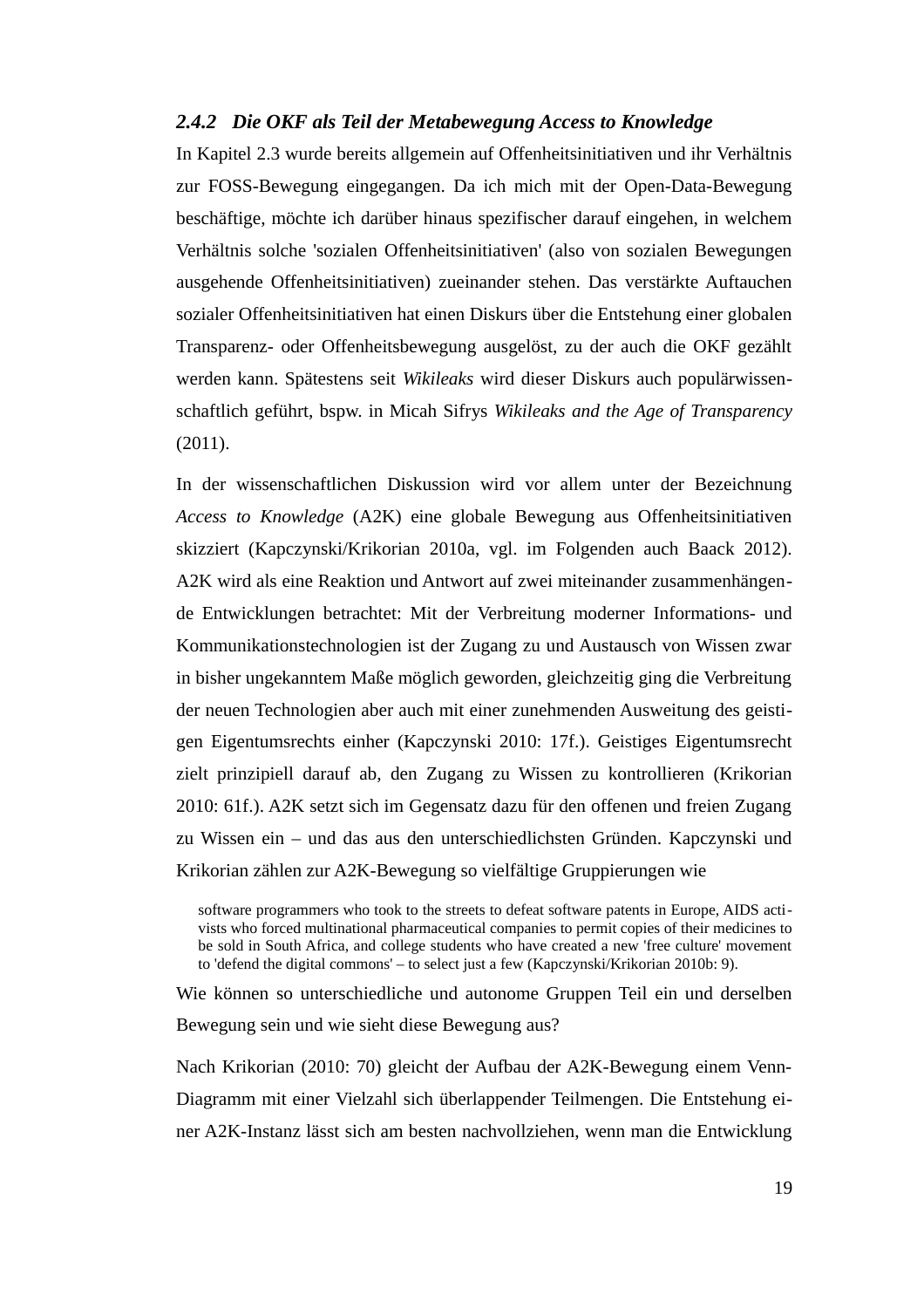der individuellen Interessen ihrer Teilnehmer betrachtet. Als Beispiel beschreibt Krikorian einen Aktivisten bzw. eine Aktivistin, der oder die sich ursprünglich gegen die Diskriminierung HIV-Infizierter eingesetzt hatte. Dieses Engagement führte zu einer Kampagne für den freien Zugriff auf Medikamente in Entwicklungsländern, was seine oder ihre Aufmerksamkeit auf die negativen Folgen des geistigen Eigentumsrechts in der Medizin lenkte: "The activist would soon find that, perhaps even almost unwittingly, he or she had joined the A2K mobilization" (Krikorian 2010: 70). Das Beispiel zeigt, dass das eigentliche Interesse der Aktivisten häufig nicht bei A2K an sich liegt, sie den begrenzten Zugang zu Wissen jedoch als Kern des Problems ansehen, mit dem sie sich beschäftigen (Krikorian 2010: 69). Die A2K-Bewegung ist so betrachtet eine Art 'Metabewegung', also eine Bewegung von Bewegungen, deren Teile zwar einen jeweils anderen Fokus haben, sich jedoch in ihrer Kritik an den negativen Folgen eines begrenzten Zugangs zu Wissen treffen – der Wunsch nach einem offeneren Zugang zu Wissen sorgt als kleinster gemeinsamer Nenner für einen losen Zusammenhalt.<sup>[19](#page-22-0)</sup> Wie das obige Zitat von Kapczynski und Krikorian verdeutlicht, ist A2K in der Wahl der Aktionsformen bzw. Mechanismen der Mobilisierung entsprechend vielfältig und translokal (tendenziell global), d.h. weltweit können parallel an verschiedenen Orten A2K-Aktionen zu unterschiedlichsten Anlässen stattfinden.

Krikorian (2010: 73f) zufolge zielen die Aktivisten dabei nicht auf die Schaffung alternativer Gegenöffentlichkeiten ab und sind selten auf offene Konfrontation aus, was mit ihrer im Vergleich zu anderen sozialen Bewegungen eher ungewöhnlichen Identitätspolitik zusammenhängt. Statt die Interessen einer bestimmten gesellschaftlichen Gruppierung zu vertreten und dominante gesellschaftliche Codes aus deren Position heraus infrage zu stellen, präsentieren sie ihre Forderungen als universelle Rechte, die im Interesse aller sind: "it manages to compose a collective interest that can be seen and presented as universal" (Krikorian 2010: 73). Die A2K-Bewegung nutzt das "prism of access" (Krikorian 2010: 75), um die Legitimität von Institutionen infrage zu stellen: "Refusing to accept the normalization of restrictions on access, the A2K movement makes needs visible and imposes upon

<span id="page-22-0"></span><sup>19</sup> Krikorians Beschreibung erinnert hier an die globalisierungskritische Bewegung, die ebenfalls als Metabewegung autonomer lokaler Gruppen beschrieben werden kann (Castells 2009: 339- 346, Hepp/Vogelsang 2005).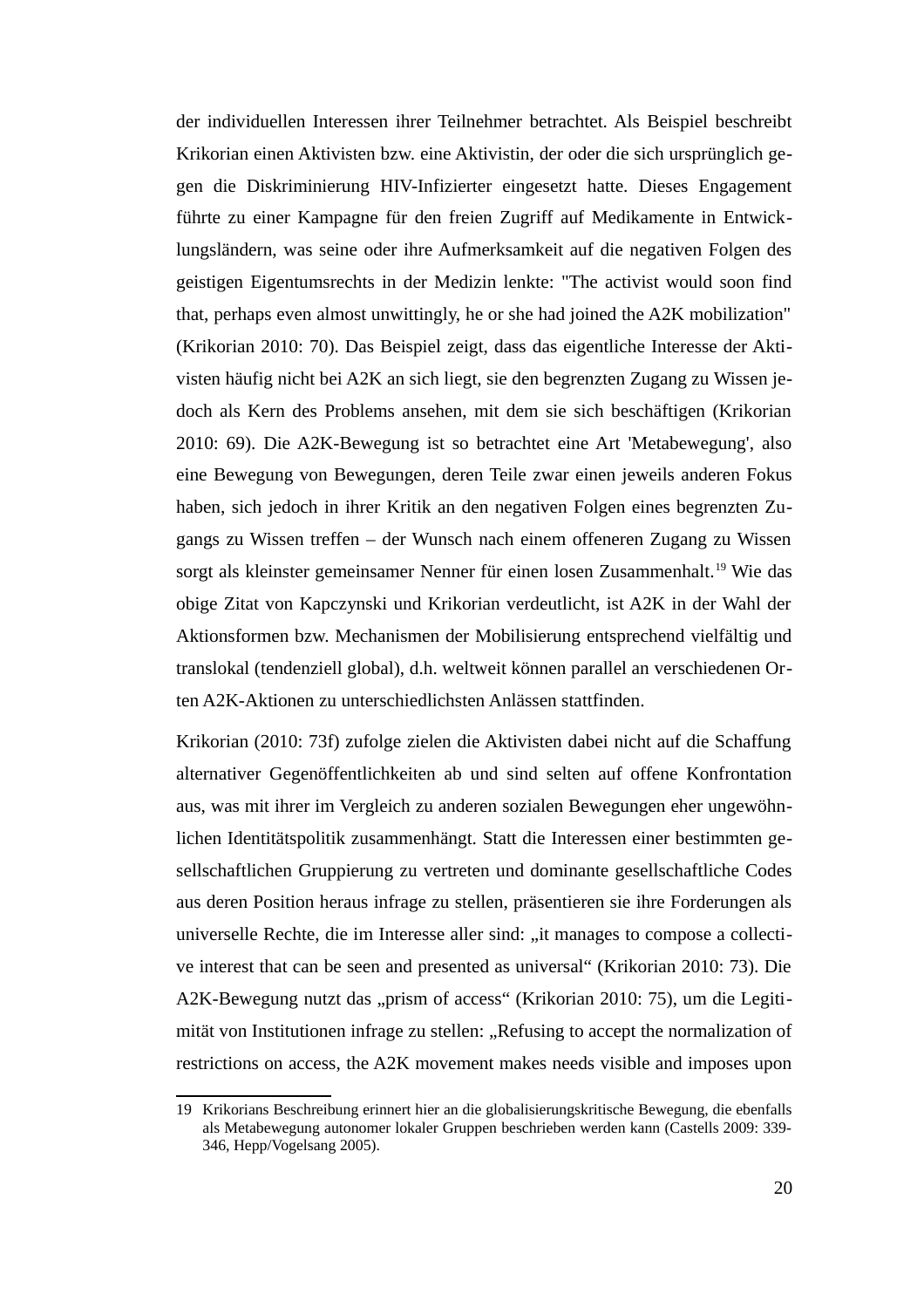political leaders the duty to meet them" (Krikorian 2010: 75). Dabei beschränkt sie sich nicht auf eine Opposition gegen geistiges Eigentumsrecht; mit positiven Konzepten wie der Public Domain, den Commons, Openness und Access versucht sie, die Vorteile eines offeneren Zugangs zu Wissen zu illustrieren und die Argumente von Befürwortern einer Aufrechterhaltung oder Ausweitung des geistigen Eigentumsrechts zu entkräften (Kapczynski 2010). Krikorian (2010: 72) sieht in diesen Konzepten erste Versuche der A2K-Bewegung, eine gemeinsame Agenda zu schaffen und das häufig noch unverbundene Nebeneinander von Offenheitsinitiativen zu durchbrechen.

Solange aber noch keine solche Agenda existiert und man nach wie vor von einem oft unverbundenen Nebeneinander sprechen muss, ist die Aussage, es handle sich bei A2K um eine zusammenhängende, soziale Bewegung, kritisch zu sehen. Aktivisten, die wie oben zitiert 'unwittingly' Teil der A2K-Metabewegung geworden sind, passen nicht zu sozialen Bewegungen als vorgestellte Gemeinschaften mit kollektiver Identität. Durch den Fokus auf soziale Offenheitsinitiativen beschreibt A2K dennoch spezifischer den Phänomenbereich, dem die OKF zugerechnet werden kann. Die Beschreibung der A2K-Bewegung deutet darauf hin, dass der Zugang zu Wissen bzw. allgemeiner Offenheit und Transparenz für Aktivisten kein intrinsischer, sondern ein instrumenteller Wert ist und es ihnen vor allem um (demokratische) Legitimität von Institutionen geht. Inwiefern diese Eigenschaften auch auf die OKF zutreffen, wird die Analyse zeigen.

#### <span id="page-23-0"></span>*2.5 Zusammenfassung*

Die OKF kann darauf aufbauend als institutionalisierter Bestandteil der Open-Data-Bewegung beschrieben werden. Sie hat ihre Wurzeln in der Hackerkultur und wendet als Offenheitsinitiative bestimmte Schlüsselpraktiken der FOSS-Bewegung auf die Sammlung, Bereitstellung und Nachnutzung von (Behörden-)Daten an und moduliert sie entsprechend. Sie ist darüber hinaus ein Akteur innerhalb der A2K-Metabewegung, die sich für einen offeneren Zugang zu Wissen einsetzt und damit die Legitimität von Institutionen hinterfragt. Sie zielt auf eine Veränderung der Wissensorganisation durch die Verbreitung offener Daten ab und kann damit als Ausdruck eines kulturellen Wandlungsprozesses beschrieben werden, den Kelty (2008) als 'reorientation of knowledge and power'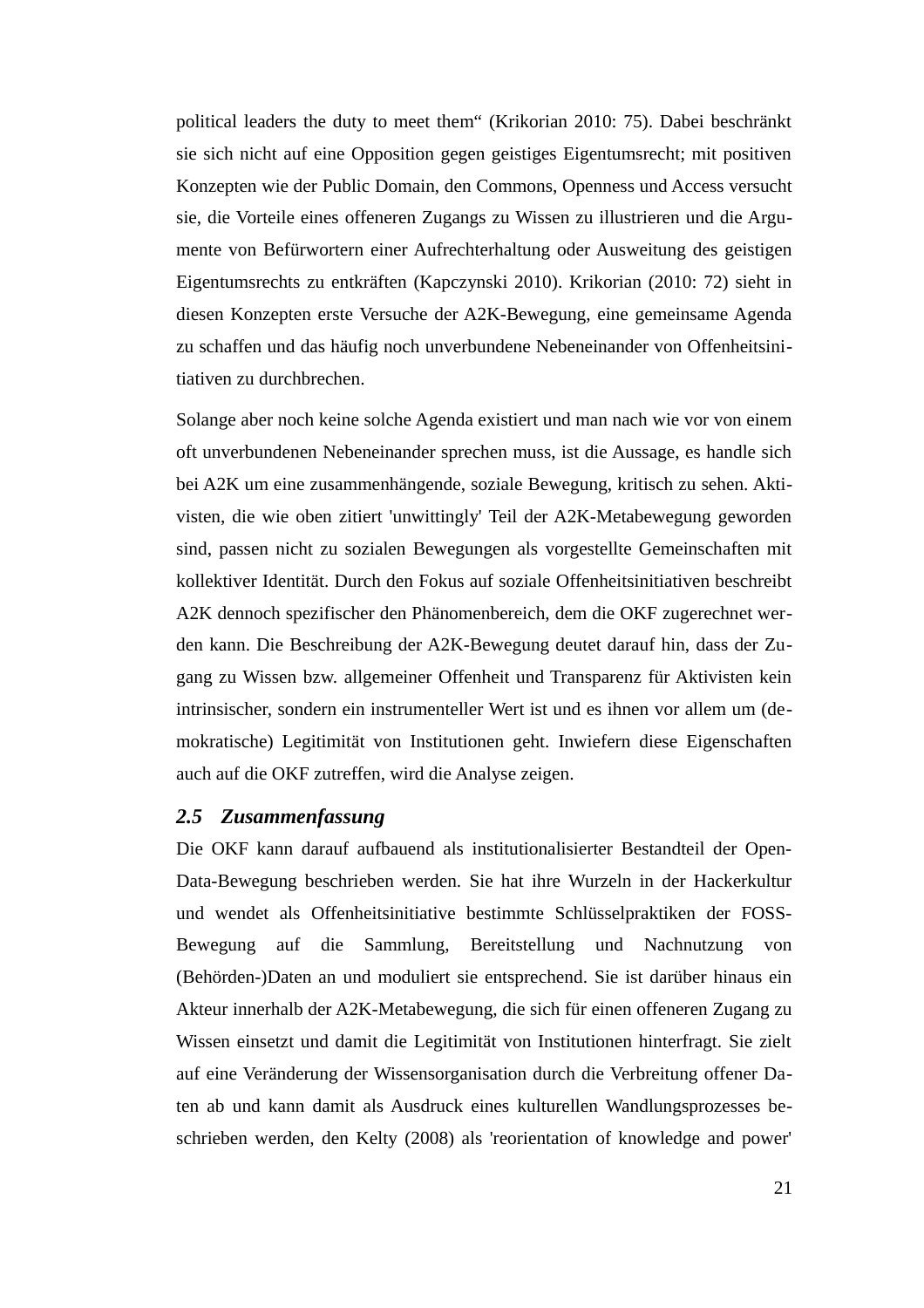bezeichnet.

#### <span id="page-24-1"></span>**3. Methodik**

Im Folgenden werde ich die angewandten Erhebungs- und Auswertungsmethoden erläutern und bewerten. Dazu werde ich zunächst allgemein auf die angewandten Methoden eingehen, um anschließend den Prozess der Datenerhebung sowie die Bildung des Kategoriensystems zu beschreiben. Abschließend folgt eine Bewertung meines methodischen Vorgehens sowie des zugrundeliegenden Datenkorpus.

#### <span id="page-24-0"></span>*3.1 Angewandte Methoden*

In der vorliegenden Arbeit wurden qualitative Methoden angewandt. Diese haben den Anspruch, "Lebenswelten 'von innen heraus' aus Sicht der handelnden Menschen zu beschreiben" (Flick et al. 2009: 14). Grundannahme qualitativer Forschung ist ein sozialkonstruktivistischer Ansatz, demzufolge Menschen auf Basis gemeinsam geteilter Bedeutungen handeln und soziale Wirklichkeit das "Ergebnis beständig ablaufender Konstruktionsprozesse" (Flick et al. 2009: 20) ist. Ziel qualitativer Forschung ist es deshalb, diesen Prozesses der Wirklichkeitskonstruktion zu beschreiben, indem der subjektiv gemeinte Sinn sozialen Handelns nachempfunden wird (Krotz 2005: 13). Die Interviewten werden dafür als Experten angesehen, da sie eine "*eigene, handlungsrelevante Perspektive auf den in Frage stehenden Sachverhalt haben*" (Krotz 2005: 100, Herv. i. O.), d.h. eine individuelle Zugangsweise zum untersuchten Phänomen besitzen. Kennzeichnend ist dabei die Offenheit der Datenerhebung, die den Interviewten die Möglichkeit geben soll, komplexe Zusammenhänge aus ihrer Perspektive als Experten zu schildern und sie so nachvollziehbar zu machen (Flick et al. 2009: 23). Dadurch eignet sich qualitative Forschung besonders gut für explorative Studien neuer Forschungsgegenstände und erlaubt einen ersten Einstieg und Hypothesenformulierungen (Flick et al. 2009: 25). Sie ist entsprechend auch für eine Annäherung an die bisher weitestgehend unerforschte Open-Data-Bewegung besonders geeignet und quantitativen Methoden vorzuziehen.

Ziel der vorliegenden Arbeit ist die Entwicklung einer materialbasierten Theorie (Krotz 2005: 70-75, Hepp 2011: 49-50) über das Verhältnis von Praktiken, Zielen und Selbstbild der OKF Deutschland. Insgesamt wurden dafür zehn halb-offene,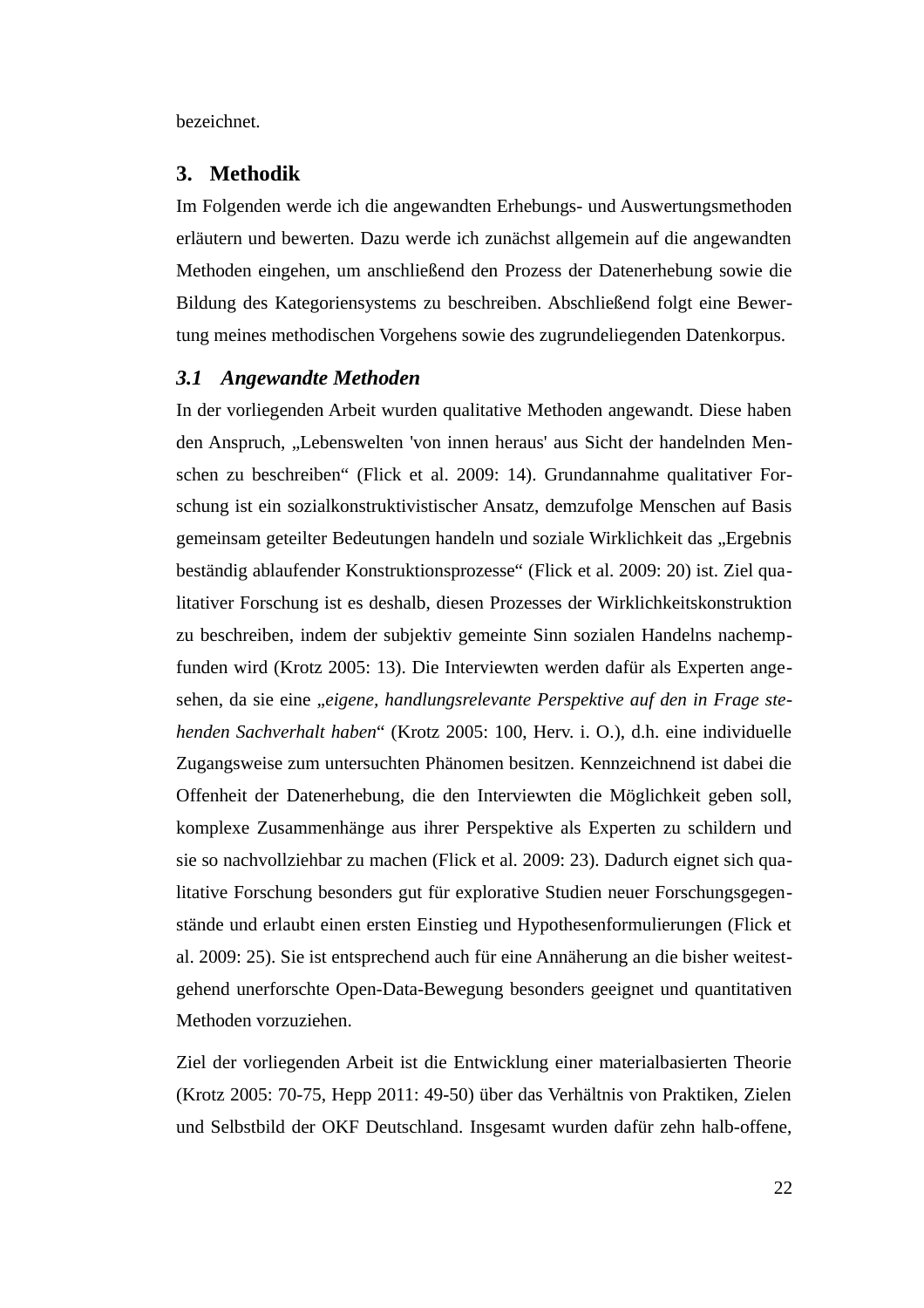qualitative Leitfadeninterviews (Froschauer/Lueger 2003) mit Mitgliedern der OKF Deutschland geführt. Dieser Interviewtyp bot mir einerseits Orientierung durch ein Set vorgefertigter Fragen, die mir relevant erschienen, andererseits hatte ich immer noch ausreichend Spielraum bzgl. der Abfolge der Fragen, der Vertiefung einzelner, besonders relevant erscheinender Aspekte und ggf. auch dem Hinzufügen neuer Fragen. Alle Interviews wurden mit einem Diktiergerät aufgezeichnet und mithilfe der Software *Express Scribe[20](#page-25-1)* transkribiert. Ihre Dauer variierte zwischen ca. 30 Minuten und eineinhalb Stunden. Die Interviews wurden gemeinsam mit zwölf Dokumenten analysiert, die von der OKF bzw. OKF-Mitgliedern verfasst wurden. Das gesammelte Material wurde nach dem Verfahren der Grounded Theory (Glaser/Strauss 1998, Krotz 2005: 159-203) ausgewertet, wobei die Kodierung und Analyse mithilfe der Software HyperRESEARCH 3.5.2 erfolgte.

#### <span id="page-25-0"></span>*3.2 Der Prozess der Datenerhebung*

Bereits früh fiel die Entscheidung, sich für eine Untersuchung der Open-Data-Bewegung auf die Mitglieder der OKF Deutschland zu konzentrieren und ihr nahestehende Personen – Mitglieder des britischen Mutterchapters, Sympathisanten, Open-Data-Aktivisten außerhalb der OKF und andere – nicht einzubeziehen. Dadurch sollte sichergestellt werden, dass die Aussagen in den Interviews einerseits vergleichbar bleiben und andererseits der Umfang des zu erhebenden Materials dem Rahmen einer Masterarbeit angemessen ist. Da die OKF Deutschland zum Zeitraum der Datenerhebunug nur zehn Mitglieder im Kernteam hatte, war eine Auswahl gemäß eines theoretisches Samplings (Krotz 2005: 191f.) zunächst nicht notwendig – Ziel war es, so viele Mitglieder wie möglich zu interviewen. Wenn möglich, sollten die Interviews face-to-face geführt werden. Dadurch sollte zum einen eine natürlichere Gesprächsatmosphäre entstehen, zum anderen konnte so besser auf Betonungen, Mimik und (besonders wichtig) auch auf den jeweiligen Gesprächskontext Bezug genommen werden.

Zugang zum Feld verschaffte ich mir über die offizielle Mailingliste der OKF Deutschland,<sup>[21](#page-25-2)</sup> auf der ich mich und mein Forschungsprojekt vorstellte. Über diese Vorstellungsmail wurden die ersten beiden Interviews verabredet. Als erstes

<span id="page-25-1"></span><sup>20</sup> <http://www.nch.com.au/scribe/de/index.html>[letzter Zugriff 21.06.2013].

<span id="page-25-2"></span><sup>21</sup> <http://lists.okfn.org/mailman/listinfo/okfn-de>[letzter Zugriff 11.06.2013].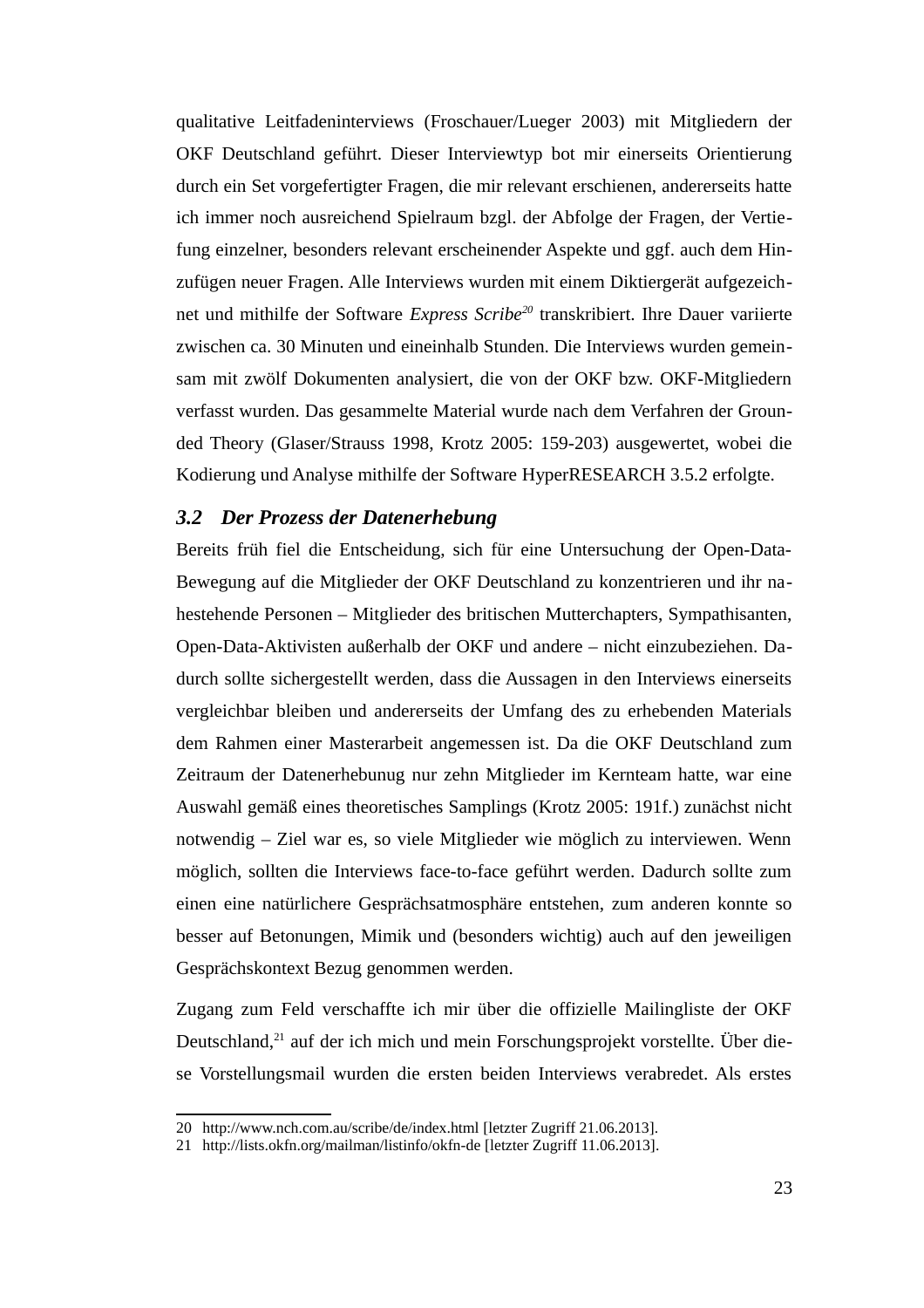fuhr ich Mitte September 2012 nach Berlin und führte ein recht spontan verabredetes Gruppeninterview mit drei Mitgliedern (Julia Kloiber, Lucy Chambers und Stefan Wehrmeyer) im Büro der OKF. Drei Tage später führte ich ein weiteres Interview mit Christian Heise an der Universität Bremen, wo er eine Veranstaltung zum Thema 'Open Educational Resources' besuchte.<sup>[22](#page-26-0)</sup> Der Interviewleitfaden für das Gruppeninterview beschränkte sich bewusst auf wenige, sehr offene Fragen, um einen Einstieg in das Thema zu bekommen. Die Leitfäden aller anderen Interviews waren ein Mix aus allgemeinen und spezifischen Fragen. Allgemeine Fragen wurden allen gestellt und bezogen sich auf die Person ('Was motiviert dich?') sowie auf die Ziele, die Organisation und das Selbstbild der OKF. Spezifischere Fragen wurden auf die jeweiligen Interviewpartner zugeschnittenen und bezogen sich genauer auf die Position und die Aufgaben innerhalb der OKF sowie auf die online verfügbaren Informationen über sie. Entsprechend wurden für Christian Heise auch Fragen zu seinem Engagement für *Open Access* vorbereitet; für Friedrich Lindenberg und Stefan Wehrmeyer, die vor allem als Entwickler in der OKF tätig sind, Fragen zu ihren Projekten usw.

Die ersten zwei Interviews wurden direkt transkribiert und ausgewertet. Nach Krotz (2005: 167-179) erfolgte also ein erster 'Durchlauf' der Grounded Theory. Damit ist gemeint, dass der Forschungsprozess im Sinne der Grounded Theory spiralförmig abläuft: Jeder Durchlauf besteht im Prinzip aus den gleichen Schritten, findet aber jeweils "von einem anderen Ausgangspunkt aus, also auf einer höheren Ebene statt" (Krotz 2005: 167). Grob zusammengefasst sind diese sich wiederholenden Schritte das Erheben von Daten, ihre Auswertung sowie die Zusammenfassung der Ergebnisse und die Planung des weiteren Vorgehens. In diesem Sinne wurden auf Basis der ersten beiden Interviews erste Hypothesen und offene Fragen formuliert, die in die Leitfäden der nächsten Interviews und die weitere Planung eingeflossen sind.

Anfang November 2012 nahm ich schließlich Kontakt zu Julia Kloiber auf und bat um Teilnahme an einem zweitägigen Workshop im Rahmen des Projekts *stadtlandcode*[23](#page-26-1), der Mitte November 2012 in Berlin stattfand. Grund für meine

<span id="page-26-0"></span><sup>22</sup> Homepage der Veranstaltung:<http://oercamp.mixxt.de/>[letzter Zugriff 11.06.2013].

<span id="page-26-1"></span><sup>23</sup> <http://stadtlandcode.de/>[letzter Zugriff 11.06.2013]. Im Analyseteil werde ich genauer auf *stadtlandcode* eingehen.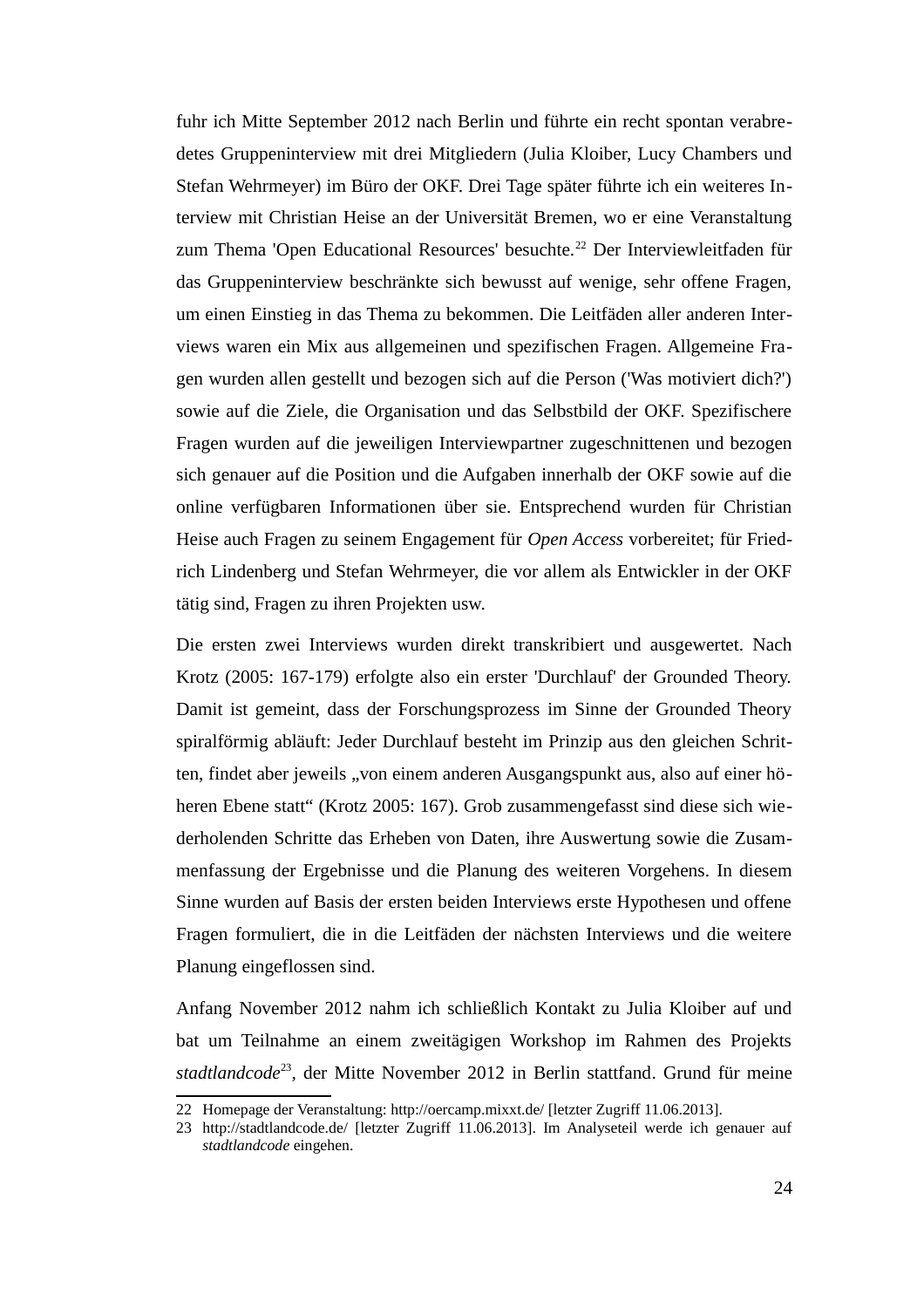Anfrage waren vor allem zwei Annahmen auf Basis meines ersten Durchlaufs: Erstens schienen Konferenzen bzw. 'Hackdays' generell einen hohen Stellenwert für die OKF zu haben, zweitens wurde speziell das Projekt *stadtlandcode* bereits im Gruppeninterview angesprochen und schien insbesondere für das Selbstbild der OKF als 'Gesellschaftshacker' aussagekräftig. Darüber hinaus bot der Workshop drittens eine gute Gelegenheit zum Führen weiterer Interviews (fast alle in Berlin ansässigen OKF-Mitglieder sollten anwesend sein).

Auf dem Workshop notierte ich Eindrücke, Auffälligkeiten und Fragen und ließ diese nach Möglichkeit in die Interviews einfließen, die ich während des Workshops führte. Sie stellen eine wichtige Ergänzung zu meinen vorgefertigten Leitfäden dar. Beispielsweise verfolgte ich ein Gespräch zwischen Stefan Wehrmeyer und anderen Teilnehmern des Workshops, in dem er sich über die Nutzung seines Projekts *FragDenStaat.de[24](#page-27-0)* durch Journalisten äußerte. Da dieser Aspekt in den ersten beiden Interviews nicht auftauchte, bat ich am nächsten Tag um ein kurzes Folgeinterview zu dem Thema – welches sich als sehr gewinnbringend herausstellte. Insgesamt habe ich vier Interviews auf dem Workshop geführt (mit Maria Schröder, Hauke Gierow, Stefan Wehrmeyer und Friedrich Lindenberg), ein weiteres wurde für den Tag nach dem Workshop mit Daniel Dietrich vereinbart und in einem Café in der Nähe des Büros der OKF geführt. Das Interview mit Friedrich Lindenberg musste jedoch nach ca. zehn Minuten abgebrochen werden (siehe unten), allerdings wurde ein Skype-Interview verabredet und einen Monat später geführt.

Nach der Transkription der neuen Interviews folgte der zweite Durchlauf der Grounded Theory. An diesem Punkt wurden auch die ersten Dokumente in die Analyse einbezogen. Zunächst wurden Dokumente ausgewählt, die als Schlüsseltexte bezeichnet werden können – weil die OKF häufig auf sie referiert oder weil es sich um zentrale Selbstdarstellungstexte handelt. Dies sind die Texte der offiziellen Homepage der OKF (Homepage Texte), die *Open Definition[25](#page-27-1)* und das *Open Data Handbook[26](#page-27-2)*. Bereits während dieses zweiten Durchlaufs nahm ich erneut mit Christian Heise und Julia Kloiber Kontakt auf und stellte einige Nachfragen per

<span id="page-27-0"></span><sup>24</sup> <https://fragdenstaat.de/>[letzter Zugriff 01.06.2013].

<span id="page-27-1"></span><sup>25</sup> <http://opendefinition.org/>[letzter Zugriff 19.09.2013].

<span id="page-27-2"></span><sup>26</sup> http://opendatahandbook.org/en/index.html [letzter Zugriff 19.09.2013].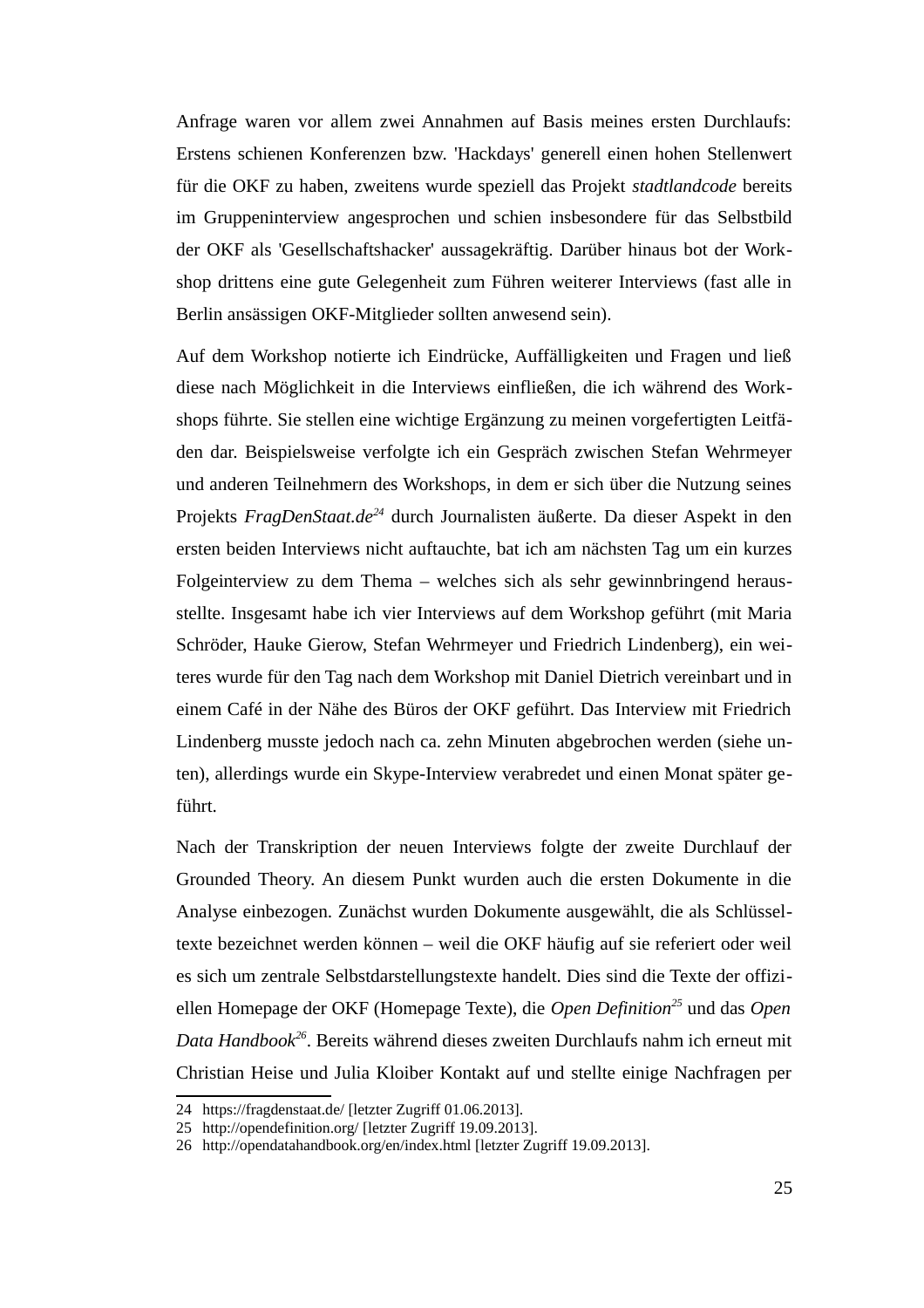Email. Dadurch sollten neue Aussagen zu Aspekten gesammelt werden, die für die zu entwickelnde Theorie wichtig erschienen, zu denen mein gesammeltes Material aber noch Fragen offen ließ. Bei Julia Kloiber führte die Diskussion per Email schließlich zu einem kurzen Skype-Interview über den Begriff 'Gesellschaftshacker' (siehe Selbstbild), während der Email-Austausch mit Christian Heise als Dokument in die Analyse aufgenommen wurde (Email Christian Heise).

Darüber hinaus wurde während des zweiten Durchlaufs entschieden, auf Basis eines theoretischen Samplings ein weiteres Mitglied der OKF zu interviewen. Theoretisches Sampling meint, dass die Forschungsfrage und die bis dahin entwickelte Theorie als Leitlinie für die Auswahl neuer Gesprächspartner diente (Glaser/Strauss 1998: 53-83, Krotz 2005: 191f.). Gezielt nahm ich daher mit Claudia Schwegmann Kontakt auf und vereinbarte ein Treffen in Hannover Anfang Januar 2013. Ein weiteres Interview mit ihr erschien deshalb sinnvoll, weil sie einen deutlich anderen Hintergrund hat als die anderen Mitglieder der OKF. Sie arbeitet in der Entwicklungszusammenarbeit als Evaluiererin und interessierte sich ursprünglich für eine bessere Evluierbarkeit von Wirkung in der Entwicklungshilfe. Außerdem fokussiert sie sich in ihrem Projekt *OpenAid[27](#page-28-0)* stärker als andere Projekte der OKF auf Lobbyarbeit und PR. Da meine materialbasierte Theorie über das Verhältnis von Praktiken, Zielen und Selbstbild der OKF für möglichst alle Fälle (also auch: Mitglieder) gelten sollte (Krotz 2005: 166), wollte ich durch das Interview Claudia Schwegmanns Perspektive erfassen und mit den bereits gesammelten Daten vergleichen. Im Interviewleitfaden bereitete ich dafür nicht nur allgemeine Fragen zu ihrem Hintergrund und ihren Tätigkeiten vor, sondern strebte gezielte Vergleiche mit den bisherigen Daten an, bspw. ob der Wunsch nach mehr Beteiligung auch eine Rolle in ihrem Projekt *OpenAid* spielt.

In einem dritten und letzten Durchlauf, nachdem die Entwicklung der Theorie bereits weit fortgeschritten war, wurden nochmals sehr gezielt neue Dokumente gemäß eines theoretischen Samplings ausgewählt. In erster Linie ging es nun darum, die bis dahin entwickelte Theorie zu vervollständigen und 'Lücken' im Datenmaterial zu schließen. Im Einzelnen wurden aufgenommen:

- Besonders für die Kategorie 'Offenheit definieren' waren zusätzliche Dokumen-
- <span id="page-28-0"></span>27 <http://www.openaid.de/>[letzter Zugriff 01.06.2013].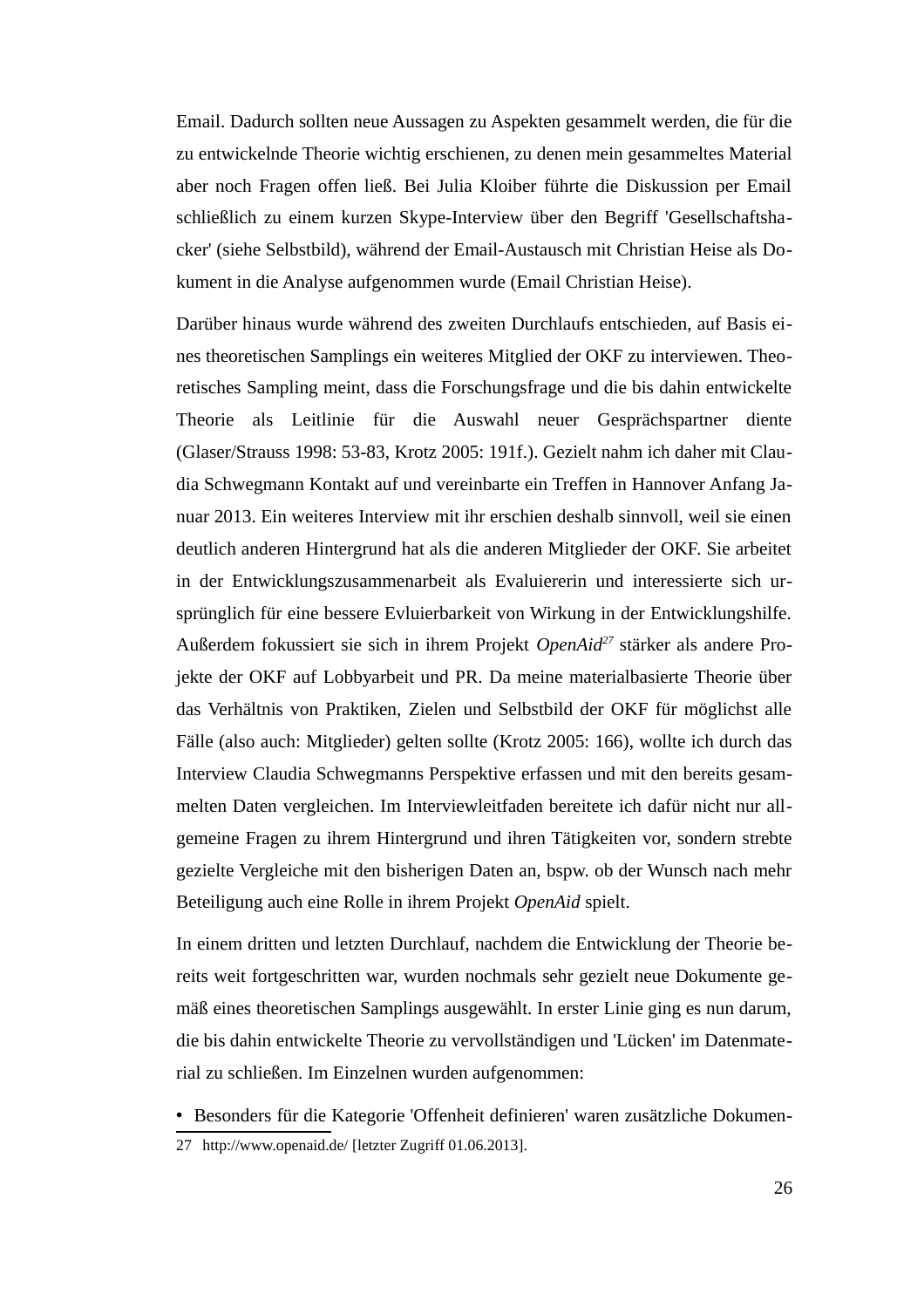te notwendig. Sie fand sich zwar in den Interviews wieder, ihre genaueren Details technischer und rechtlicher Natur kamen jedoch nur implizit zur Sprache. Zusätzlich zur *Open Definition* und zum *Open Data Handbook* wurden deshalb ein von Daniel Dietrich für die Bundeszentrale für politische Bildung verfasster Artikel über Open Data (Daniel Dietrich BPB)<sup>[28](#page-29-0)</sup>, die zehn Prinzipien offener Regierungsdaten (10 Prinzipien)<sup>[29](#page-29-1)</sup>, sowie eine gemeinsame Erklärung zum offiziellen (Bundes-)Datenportal *GovData* (Govdata Erklärung)<sup>[30](#page-29-2)</sup> aufgenommen.

- Ein Interview mit Daniel Dietrich und Friedrich Lindenberg zum Projekt *OffenerHaushalt.de* wurde aufgenommen, weil es genauere Details zum Aufbau al-ternativer Infrastrukturen enthielt (Interview Offenerhaushalt)<sup>[31](#page-29-3)</sup>.
- Ein Interview mit Christian Kreutz wurde aufgenommen, da ich Christian Kreutz als Mitglied der OKF nicht selbst interviewt habe und das Interview darüber hinaus ergänzende Aussagen zum wirtschaftsfördernden Aspekt von Open Data und zum Kulturwandel in der Verwaltung enthielt (Interview Christian Kreutz $)^{32}$  $)^{32}$  $)^{32}$ .
- Ein von Claudia Schwegmann veröffentlichter Artikel mit dem Titel *It's a fad* enthielt ergänzende Aussagen zur Kategorie 'Verbesserte Effizienz' und zum Kulturwandel in der Verwaltung (Claudia Schwegmann It's a fad)<sup>[33](#page-29-5)</sup>.
- Ein Artikel im Wiki der OKF erläuterte das Konzept von Open-Data-Hackdays genauer, was die Kategorie '(Wirtschaftliche) Innovation' ergänzte (OKF Wiki Hackday)<sup>[34](#page-29-6)</sup>.
- Ergänzend zu dem Besuch des *stadtlandcode* Workshops in Berlin wurden auch die Texte der Homepage aufgenommen, da diese interessante Aussagen über 'Civic Apps' (siehe Offene Infrastrukturen aufbauen) und zum Selbstbild als

<span id="page-29-0"></span><sup>28</sup> <http://www.bpb.de/gesellschaft/medien/opendata/64055/was-sind-offene-daten>[letzter Zugriff 07.10.2013].

<span id="page-29-1"></span><sup>29</sup> <http://wiki.okfn.de/10-Prinzipien-fuer-offene-Daten> [letzter Zugriff 07.10.2013].

<span id="page-29-2"></span><sup>30</sup> <http://not-your-govdata.de/> [letzter Zugriff 07.10.2013].

<span id="page-29-3"></span><sup>31</sup> <http://www.zeit.de/digital/internet/2010-09/offene-daten-haushalt-dietrich> [letzter Zugriff 07.10.2013].

<span id="page-29-4"></span><sup>32</sup> [https://www.kfw-entwicklungsbank.de/Internationale-Finanzierung/KfW-Entwicklungsbank/](https://www.kfw-entwicklungsbank.de/Internationale-Finanzierung/KfW-Entwicklungsbank/%C3%9Cber-uns/News/News-Details_12818.html) [%C3%9Cber-uns/News/News-Details\\_12818.html](https://www.kfw-entwicklungsbank.de/Internationale-Finanzierung/KfW-Entwicklungsbank/%C3%9Cber-uns/News/News-Details_12818.html) [letzter Zugriff 07.10.2013].

<span id="page-29-5"></span><sup>33</sup> <http://www.openaid.de/blog/2012/11/29/its-fad-7-reasons-agains-open-data> [letzter Zugriff 07.10.2013].

<span id="page-29-6"></span><sup>34</sup> <http://wiki.okfn.de/Hackdays> [letzter Zugriff 07.10.2013].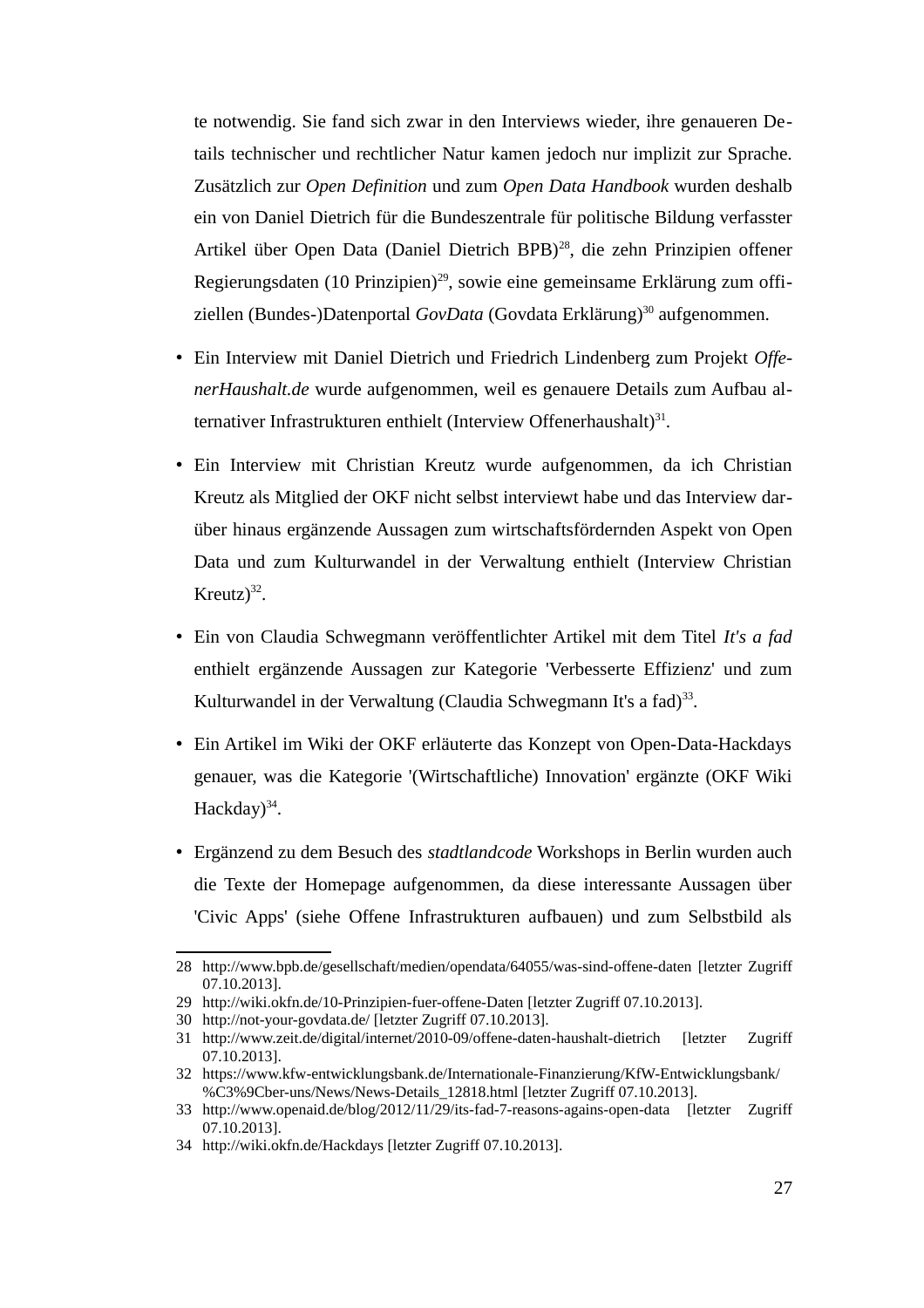'Gesellschaftshacker' enthielten (stadtlandcode Homepage).

Während des gesamten Forschungsprozesses wurden Memos (Strauss/Corbin 1996: 169-192) in einem Notizblock gesammelt. Dieser Notizblock diente zugleich als eine Art Forschungstagebuch, in dem ich Ideen, Eindrücke, Probleme usw. festhielt. Im Laufe des Forschungsprozesses griff ich immer wieder auf diese Notizen zurück.

### <span id="page-30-1"></span>*3.3 Die Bildung des Kategoriensystems*

Auswerten im Sinne der Grounded Theory heißt, das gesammelte Material zu kodieren. Kodieren "stellt eine Vorgehensweise dar, durch die die Daten aufgebrochen, konzeptualisiert und auf neue Art zusammengesetzt werden" (Strauss/Corbin 1996: 39). Sinneinheiten aus dem Material werden "in allgemeiner, abstrahierender Weise katalogisiert" (Krotz 2005: 180), um systematisch zu einer materialbasierten Theorie zu gelangen. Dabei kann zwischen dem offenen, dem axialen und dem selektiven Kodieren unterschieden werden (Strauss/Corbin 1996). Wie auch in der Literatur zur Grounded Theory betont wird, ist der Wechsel zwischen diesen Formen des Kodierens fließend, gerade im Hinblick auf den zirkulären bzw. spiralförmigen Forschungsprozess der Grounded Theory. Obwohl sie in der Praxis daher nur schwer voneinander zu trennen sind, werde ich im Folgenden versuchen, meine Arbeitsschritte den einzelnen Formen des Kodierens zuzuordnen.

#### <span id="page-30-0"></span>*3.3.1 Offenes und axiales Kodieren*

Beim *offenen Kodieren* wurden die Interviews in einzelne Sinneinheiten aufgebrochen. Diese wurden Konzepten zugeordnet, die wiederum gemäß der Fragestellung der Arbeit grob nach Praktiken, Zielen und Selbstbild sortiert wurden. Dabei signalisierten Verben Praktiken, während sich die Zuordnung zu Zielen und Selbstbild aus dem Interviewkontext bzw. Sinnzusammenhang der Dokumente ergab. Das Ergebnis war eine Fülle unterschiedlicher Konzepte, die ich ggf. zusammenfasste. Beispielsweise wurden die Konzepte zu den Praktiken tabellarisch gesammelt und ähnliche bzw. 'verwandte' Verben unter einem allgemeineren Oberbegriff zusammengeführt. So wurden 'Informationen zugänglich machen', 'Mehrwertdienste generieren' und 'aus bereitgestellten Daten Nutzen schaffen' zu 'Open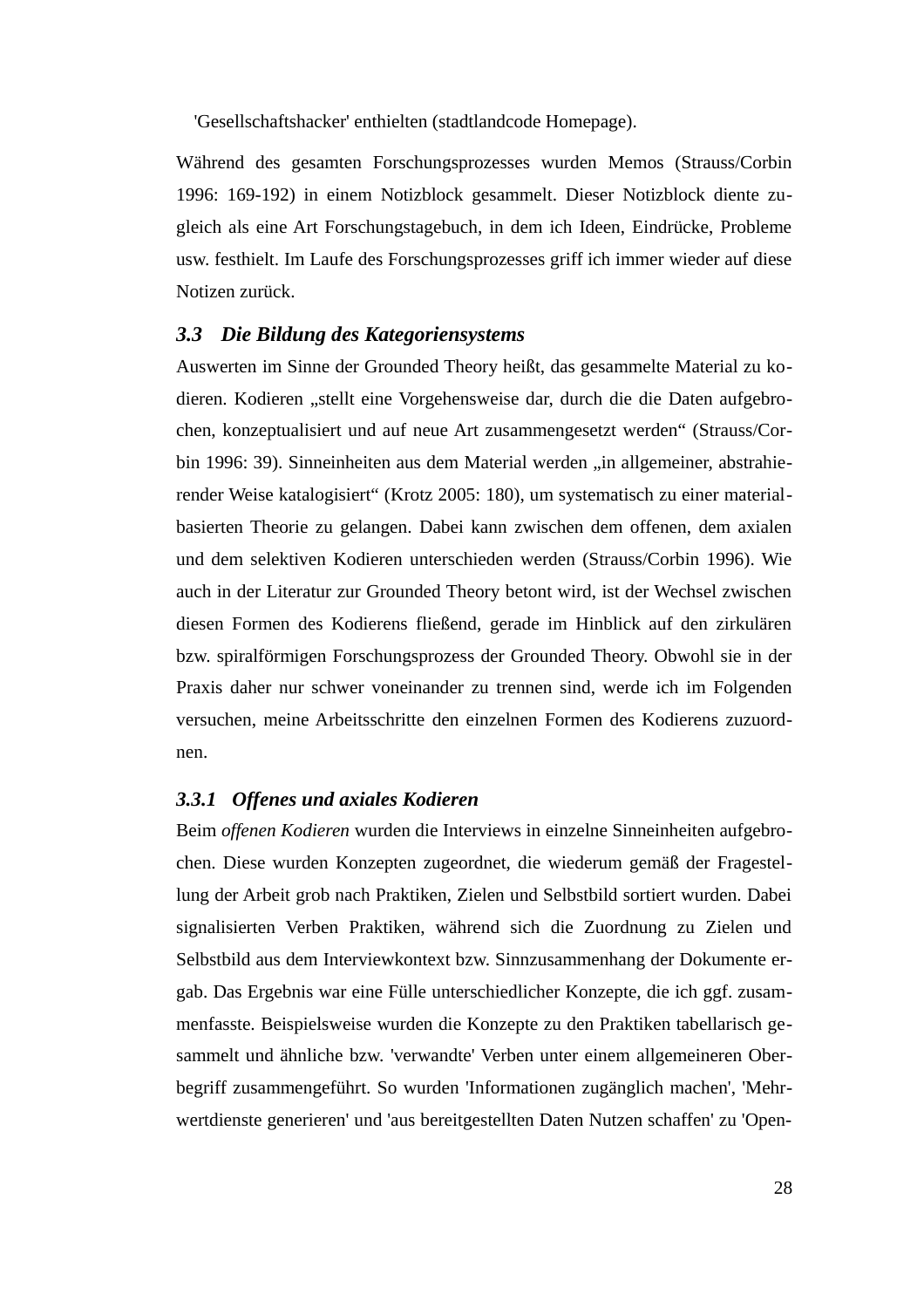Data-Projekte entwickeln' zusammengefasst usw. Diese Konzepte wurden anschließend in HyperRESEARCH an dem gesamten Material erprobt, um ihre Gültigkeit, Tragweite und Anwendbarkeit zu testen – bewährte Konzepte wurden als Kategorien beibehalten, andere verworfen, weiterentwickelt und umbenannt oder zusammen mit anderen Konzepten zu neuen Kategorien verschmolzen. Hilfreich war dabei das Erstellen von Reports zu einzelnen Kategorien in HyperRESE-ARCH, durch die die unterschiedlichen Aussagen, die unter eine Kategorie gefasst wurden, direkt miteinander verglichen werden konnten.

Im Zuge des *axialen Kodierens* sollten nun die Beziehungen der Kategorien untereinander untersucht werden, wodurch eine gegenstandsbezogene Hierarchie von Kategorien entsteht (Krotz 2005: 183f.). Dabei wurden erneut Kategorien weiterentwickelt, zusammengeführt oder verworfen und in Ober- und Subkategorien geordnet, die das Material weiter strukturierten. Die überarbeiteten Kategorien wurden immer wieder neu am Material getestet, d.h. es wurde in HyperRESEARCH neu kodiert und einzelne Kategorien wurden durch Reports genauer überprüft. Um die Beziehungen der Kategorien untereinander zu untersuchen, erwies sich darüber hinaus die visuelle Darstellung durch Mindmaps als sehr hilfreich. Ich werde das axiale Kodieren jeweils getrennt für Praktiken, Ziele und Selbstbild erläutern und beim selektiven Kodieren auf Basis der herausgearbeiteten Kernkategorien auf die Zusammenhänge dieser drei Ebenen eingehen.

Besonders umfangreich war das Material zu den Praktiken, die zu sieben Kategorien gebündelt werden konnten: *Offenes Wissen verbreiten*, *Offene Infrastrukturen aufbauen*, *Entstehung und Wandel von Intermediären fördern*, *Offenheit definieren*, *Lobbyarbeit/PR betreiben*, *Reflexion* und *Konsolidierung*. Da sich die OKF schwerpunktmäßig mit offenen Daten beschäftigt, stellt sich bei der Kategorie *Offenes Wissen verbreiten* zunächst die Frage, warum sie nicht 'Offene *Daten* verbreiten' genannt wurde. Der Grund ist in dem Verhältnis von Daten und Wissen zu sehen, wie es in Kapitel 2.1 erläutert wurde. Nach dem Verständnis der OKF kann auf Basis von Daten neues Wissen generiert werden: "wenn man diese Daten [selbst] hat, kann man sein eigenes Wissen daraus gewinnen und deswegen wollen wir die offenen Daten haben" (Gruppeninterview Stefan Wehrmeyer). Den Ausdruck 'Wissen' verwendet die OKF deshalb als universellen Oberbegriff für alle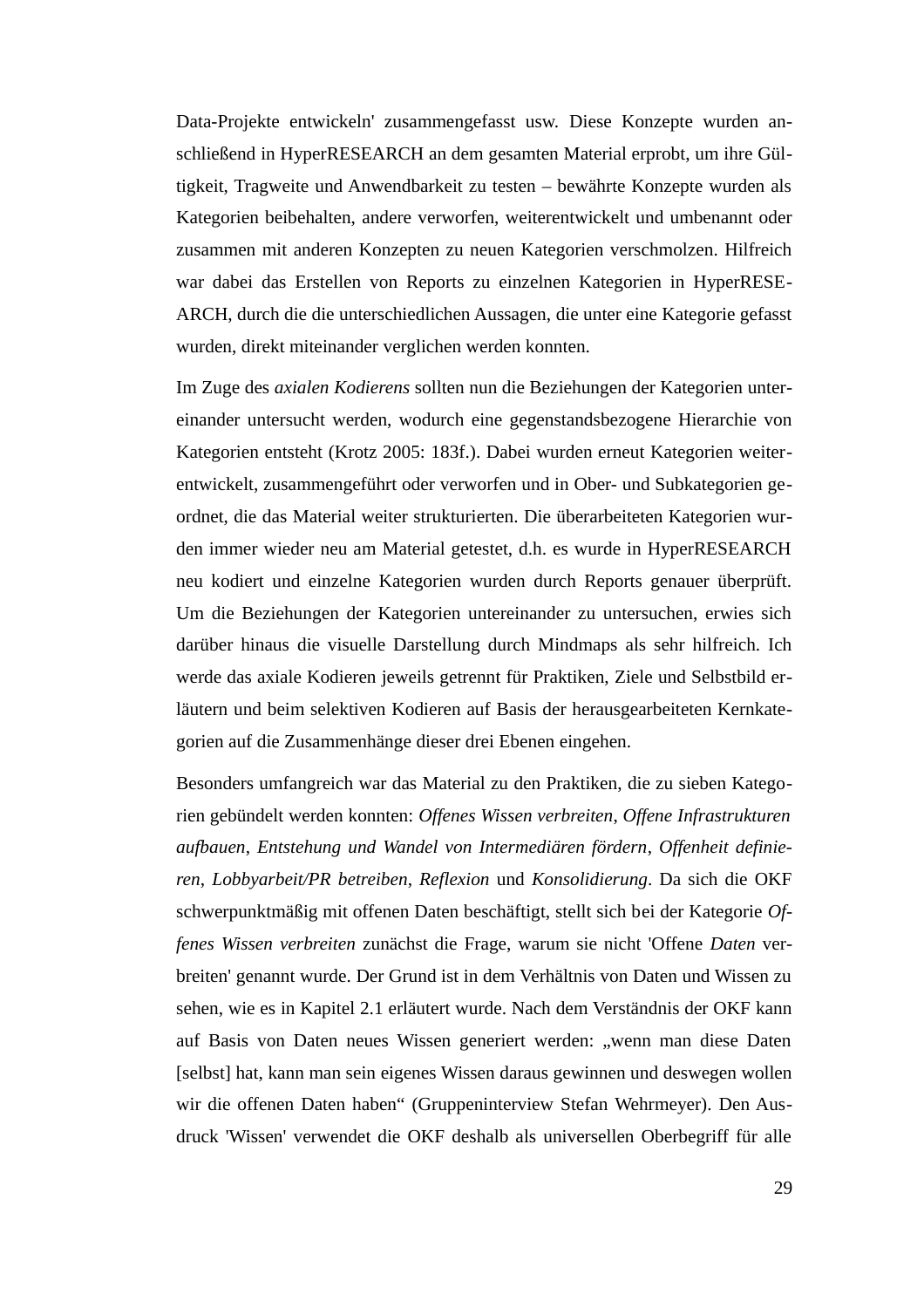Formen von Inhalten, Daten und Informationen (Open Definition). Offenes Wissen zu verbreiten geht über die Verbreitung offener Daten hinaus, da die Daten dabei durch entsprechende Anwendungen für die Allgemeinheit verständlich und nutzbar gemacht werden – also zu Wissen verdichtet werden. Mit anderen Worten: Offenes 'Wissen' zu verbreiten meint die Verbreitung von aufbereiteten und durch Anwendungen zugänglich gemachter Rohdaten. Da die Verbreitung offenen Wissens in den Interviews und Dokumenten eigentlich als Ziel bzw. als "grobe[s] Superziel" (Gruppeninterview Stefan Wehrmeyer) bezeichnet wurde, war die Zuordnung zu den Praktiken zunächst unsicher. Das In-Bezug-Setzen zu den anderen Praktiken machte jedoch deutlich, dass diese sich mit Ausnahme von *Reflexion* und *Konsolidierung* alle auf je unterschiedliche Weise auf die Verbreitung offenen Wissens beziehen. Der *Aufbau offener Infrastrukturen* beschreibt die Entwicklung eigener Projekte. In diesem Prozess sollen Daten zu Wissen verdichtet werden, man kann also auch von einer unmittelbaren bzw. direkten Verbreitung offenen Wissens durch die OKF selbst sprechen. Die Kategorie *Entstehung und Wandel von Intermediären fördern* kann in Anlehnung dazu als 'mittelbare' Verbreitung offenen Wissens bezeichnet werden. Hierbei geht es darum, (Daten-)Intermediäre (zivilgesellschaftliche Entwickler, Journalisten, NGOs) zu fördern, die ebenfalls Daten zu Wissen verdichten können – die OKF zielt hier quasi auf die Verbreitung offenen Wissens durch andere ab. Bei der Kategorie *Lobbyarbeit/PR betreiben* ist der Zusammenhang weniger offensichtlich, allerdings geht es auch hier primär darum, Behörden oder andere Organisationen davon zu überzeugen, ihre Daten zu öffnen. Auf Basis dieser bereitgestellten Daten kann wiederum offenes Wissen verbreitet werden – durch die OKF selbst (offene Infrastrukturen aufbauen) oder andere (Intermediäre fördern). Eine besondere Rolle spielte die Kategorie *Offenheit definieren*. Zum einen bezieht auch sie sich auf die Verbreitung offenen Wissens, insofern sie vorgibt, was überhaupt als 'offenes' Wissen bezeichnet werden kann und was nicht. Darüber hinaus ergaben sich aber auch Verbindungen zu den anderen Praktiken – so kann beim Aufbau offener Infrastrukturen von einer 'Implementierung' der Offenheitsdefinition gesprochen werden, aus ihr ergeben sich Ansprüche an die geförderten Intermediäre (sie sollen bspw. ihre Daten in diesem Sinne auch 'offen' zur Verfügung stellen) und durch Lobbyarbeit/PR wird das ei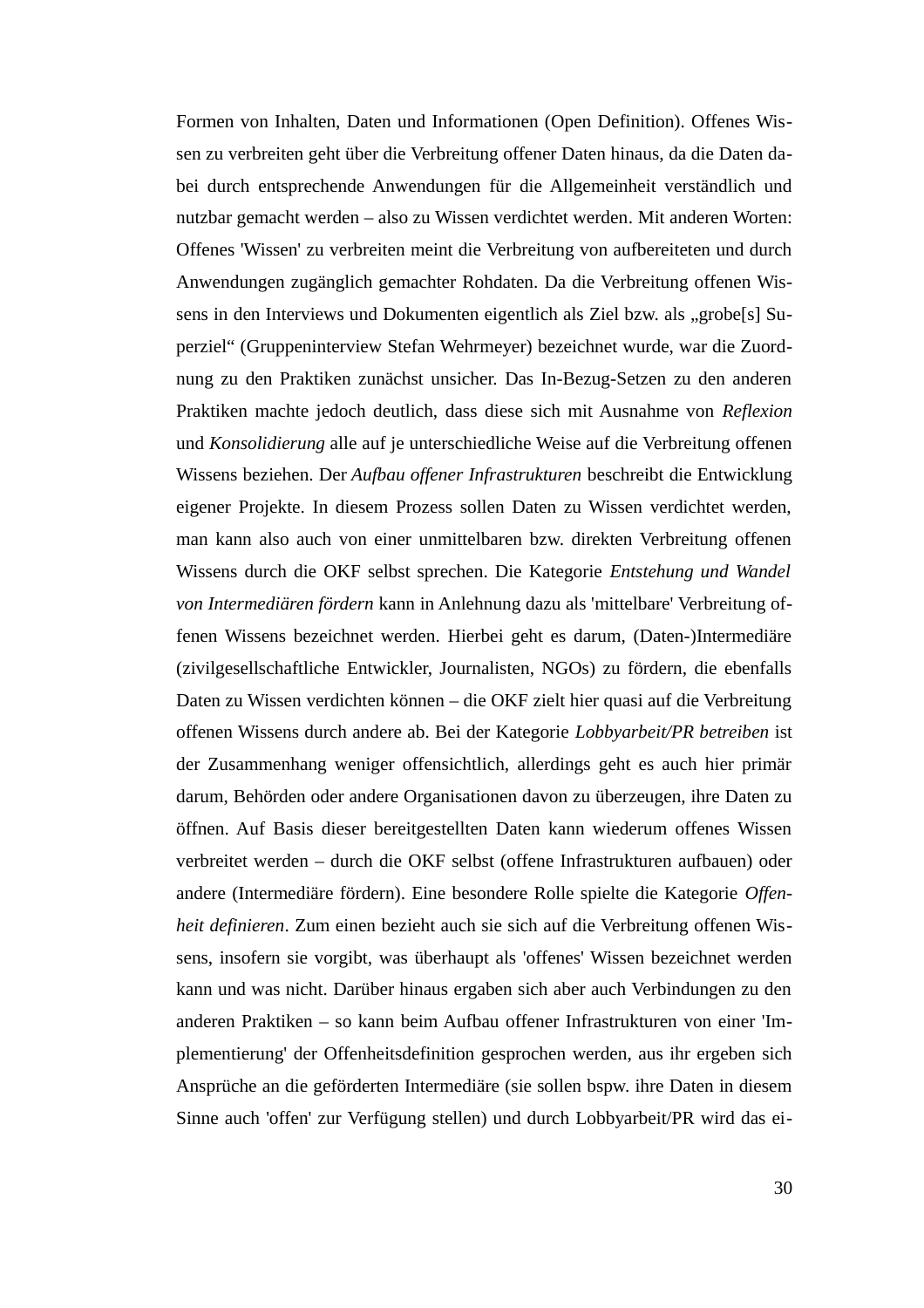gene Offenheitsverständnis beworben. Letztlich wurde Offenheit definieren jedoch auch der Verbreitung offenen Wissens untergeordnet, da es der OKF nicht primär darum geht, Offenheit zu definieren, sondern zu verbreiten. *Offenes Wissen verbreiten* wurde so zur Kernkategorie der Praktiken. Die Kategorien *Reflexion* (OKF-Mitglieder äußern sich kritisch über das eigene Vorgehen oder Open Data allgemein) und *Konsolidierung* (Aussagen über die Notwendigkeit einer besseren Organisation durch Strukturbildung) wurden hingegen zu Hilfskategorien, da sie keinerlei Verbindung zu den anderen Praktiken aufwiesen und darüber hinaus auch Aussagen enthielten, die für die Ziele und das Selbstbild der OKF relevant waren.

Die Ziele konnten in sechs Kategorien gebündelt werden: *Ermächtigung von Bürgern*, *Mehr Beteiligungsmöglichkeiten*, *Sachlicherer Diskurs*, *Verbesserte Accountability*, *Verbesserte Effizienz* und *(Wirtschaftliche) Innovation*. Die *Ermächtigung von Bürgern* wurde nur selten explizit angesprochen, beim axialen Kodieren wurde ihre hervorgehobene Bedeutung jedoch deutlich. Ermächtigung kann als *Folge* von *mehr Beteiligungsmöglichkeiten* für Bürger (u.a. in politische Entscheidungsprozesse); einem *sachlicheren, stärker faktenorientierten öffentlichen Diskurs* und einer *verbesserten Accountability* in der öffentlichen Verwaltung interpretiert werden. Lediglich *Verbesserte Effizienz* (innerhalb und zwischen Organisationen, bspw. indem redundante Abläufe sichtbar werden) und *(Wirtschaftliche) Innovation* (das sich auf das freie Kombinieren von Datensätzen bezieht) hatten keine direkte Beziehung zur Ermächtigung von Bürgern.

Das Selbstbild der OKF konnte ebenfalls in sechs Kategorien gebündelt werden: *Netzwerk aus Gesellschaftshackern*, *Praktiker*, *Vertreter von Bürgerinteressen*, *Unabhängig*, *Nicht-Kommerziell* und *Offenes Netzwerk*. Die Kategorien für das Selbstbild der OKF wurden bereits in einem frühen Stadium der Auswertung um den Begriff *Gesellschaftshacker* herum strukturiert, da dieser alle Facetten des Selbstbilds integriert. Es handelt sich um einen 'In-Vivo-Code', ein von der OKF im Rahmen des Projekts *stadtlandcode* entwickelter Begriff. Die genaue Bedeutung dieses Begriffs und inwiefern er die anderen Kategorien des Selbstbilds integriert, werde ich im Analyseteil genauer erläutern. An dieser Stelle sei nur darauf hingewiesen, dass das Selbstbild als *Praktiker* (die vor allem durch ihr 'Machen'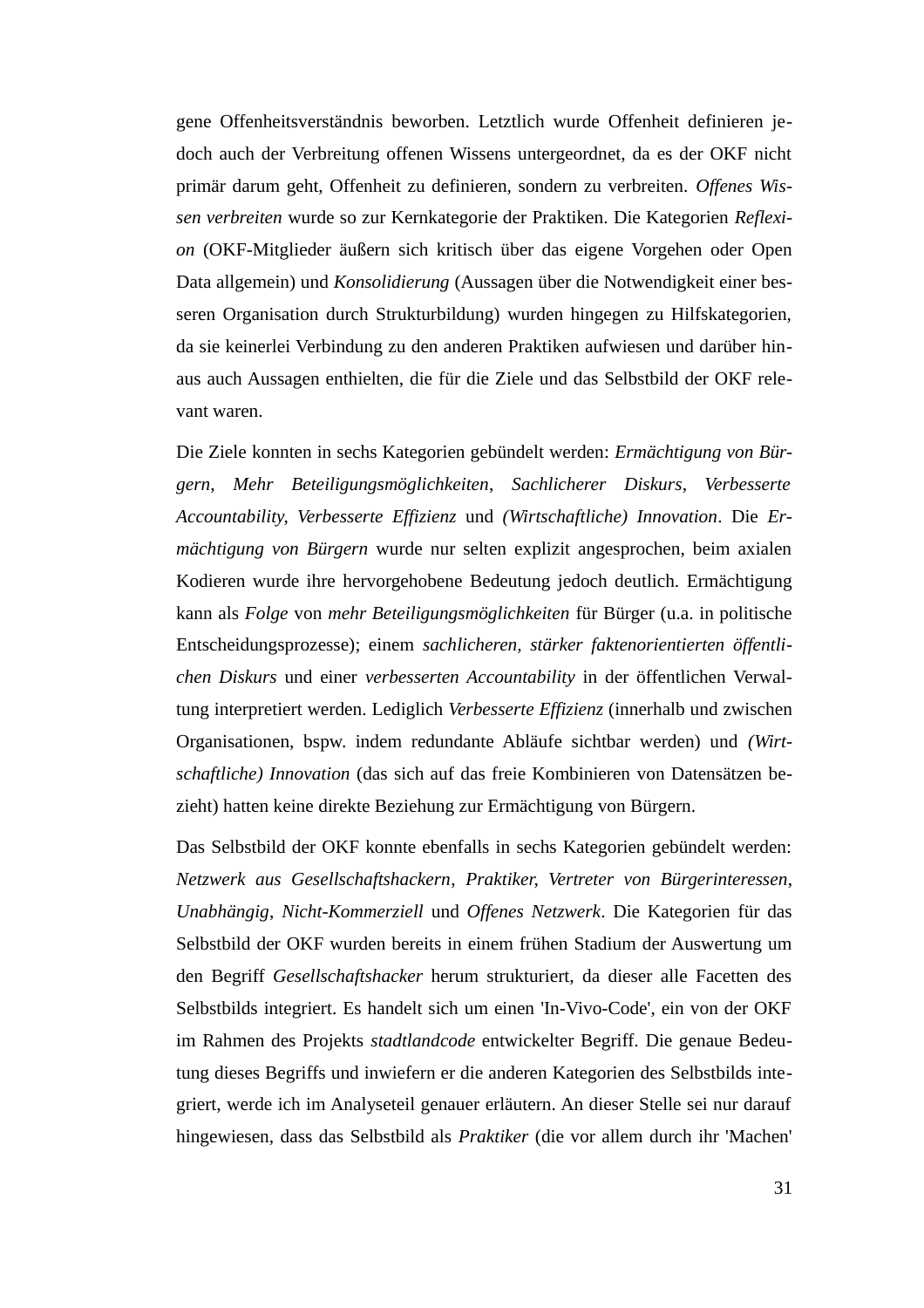auffallen) und als *Offenes Netzwerk* (welches agil und dezentral ist, sowie kreative Freiräume ermöglicht) direkt in Bezug zum *Netzwerk aus Gesellschaftshackern* gesetzt werden können. *Unabhängig* und *Nicht-Kommerziell* wurden im Zuge des axialen Kodierens jedoch als Bedingungen für das Selbstbild als *Vertreter von Bürgerinteressen* identifiziert. Der Status als unabhängige und nicht-kommerzielle NGO hat damit einen hohen Stellenwert für das Selbstbild. Maßnahmen, die diesen Status potentiell gefährden (bspw. eine kommerzielle Ausgründung), sind daher umstritten.

#### <span id="page-34-0"></span>**3.3.2 Selektives Kodieren**

Im Zuge des *selektiven* Kodierens soll(en) die zentrale(n) Kategorie(n) bestimmt werden, von der bzw. von denen aus die Theorie her aufgebaut, erzählt und formuliert werden kann (Krotz 2005: 184, Strauss/Corbin 1996: 94-117). Konkret ging es nun um das *Verhältnis* von Praktiken, Zielen und Selbstbild der OKF, indem die Beziehungen der jeweiligen Kategoriengruppen untersucht wurden. Dafür wurden erneut Mindmaps und Reports verwendet. Besondere Beachtung fanden dabei mehrfach kodierte Aussagen, die für mehr als eine Kategoriengruppe relevant waren.

- Das Verhältnis von Praktiken und Selbstbild lässt sich als Abhängigkeitsverhältnis beschreiben: Die Praktiken prägen das Selbstbild als *Gesellschaftshacker* maßgeblich, was auch an der Kategorie *Praktiker* deutlich wird. Man "legitimiert sich über das Machen von Dingen, nicht über das Reden" und verfolgt einen "praktischen Transparenzansatz" (Maria Schröder). Das praktische Vorgehen ist für das Selbstbild der OKF-Mitglieder zentral.
- Das Verhältnis von Praktiken und Zielen war zunächst weniger eindeutig. Natürlich sind die Praktiken immer auch zielgerichtet, so entwickelt die OKF Projekte (*Offene Infrastrukturen aufbauen*), um Bürgern *mehr Beteiligungsmöglichkeiten* zu geben usw. Sollten nun die Ziele, oder die Praktiken stärker gewichtet werden? Aus zwei Gründen wurden die Praktiken vorgezogen: Erstens aufgrund ihrer starken Prägung des Selbstbilds bzw. der starken Identifikation der OKF mit ihrem praktischen Vorgehen. Zweitens laufen alle Praktiken der OKF auf eine *Verbreitung offenen Wissens* hinaus, weshalb die Ziele der OKF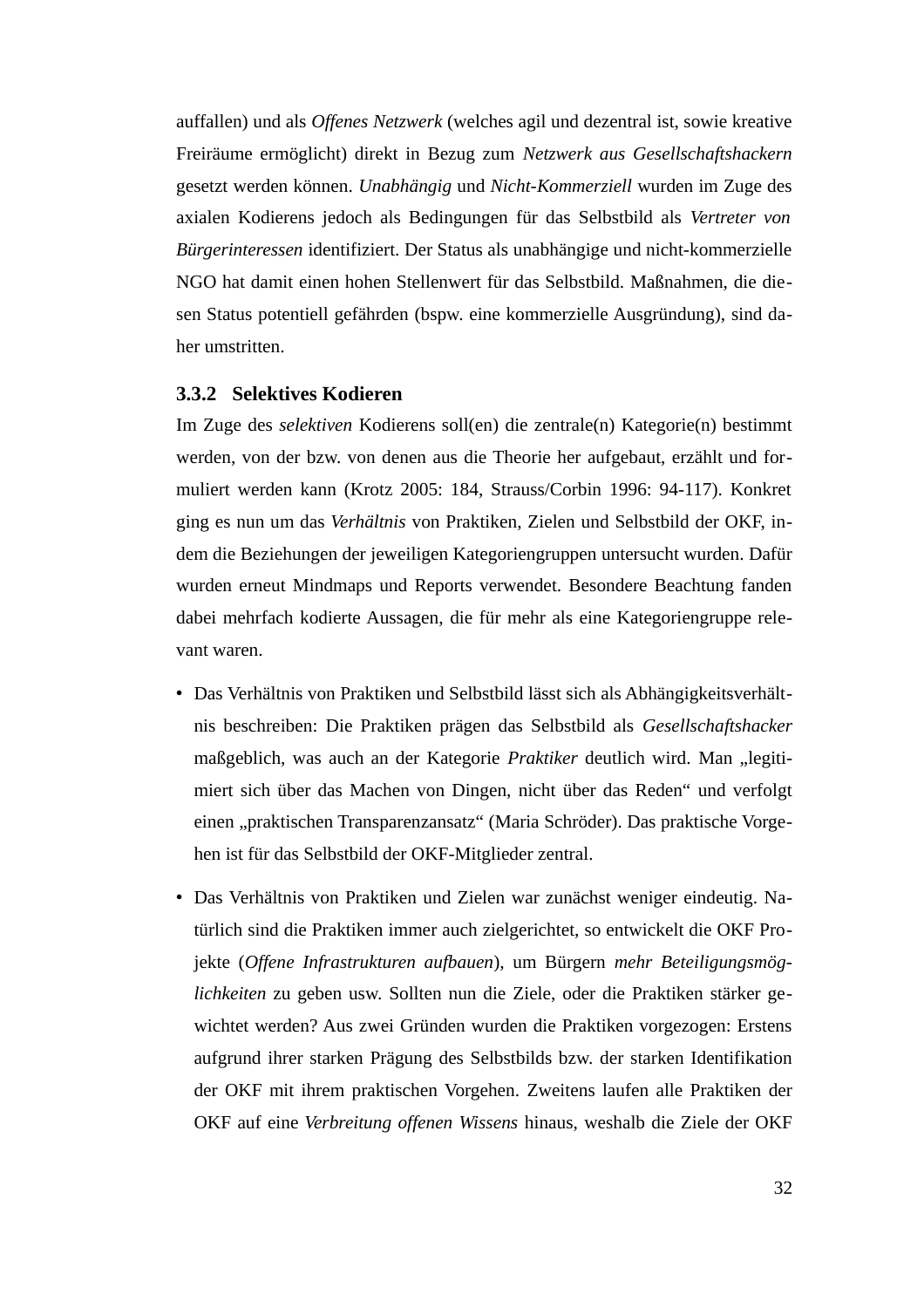daran geknüpft wurden. Anders ausgedrückt: Die Ziele der OKF werden als (erhoffte) Folge einer *Verbreitung offenen Wissens* interpretiert. Durch die *Verbreitung offenen Wissens* zielt die OKF auf eine *Ermächtigung von Bürgern*, *verbesserte Effizienz* und *(wirtschaftliche) Innovation* ab.

• Das In-Beziehung-Setzen von Zielen und Selbstbild machte eine enge Verbindung zwischen *Ermächtigung von Bürgern* und *Vertreter von Bürgerinteressen* deutlich. Die Ziele prägen das Selbstbild also auch, allerdings nicht so deutlich und explizit wie die Praktiken. Durch die Verknüpfung der Ziele mit den Praktiken wird das Selbstbild als *Vertreter von Bürgerinteressen* als Folge einer *Verbreitung offenen Wissens* mit dem Ziel einer *Ermächtigung von Bürgern* interpretiert.

Die Praktiken wurden damit in den Mittelpunkt gerückt und die *Verbreitung offenen Wissens* zur Schlüsselkategorie. Im Analyseteil werde ich die damit konstruierte, materialbasierte Theorie genauer darstellen.

#### <span id="page-35-0"></span>*3.4 Bewertung der angewandten Methoden und des Datenmaterials*

Insgesamt verlief die Datenerhebung gut. Alle Interviewpartner waren mir gegenüber aufgeschlossen und die Gesprächsführung war überwiegend fließend. Als gewinnbringend erwies sich das häufige Fragen nach konkreten Beispielen sowie das Aufzeichnen und Berücksichtigen von Notizen während des *stadtlandcode* Workshops. Positiv auf die Qualität des Datenmaterials wirkte sich darüber hinaus aus, dass nicht alle Interviews in einem Durchlauf geführt wurden, wodurch gezielt Lücken im Material geschlossen werden konnten. Im Einzelnen schwankte die Qualität bzw. 'Ergiebigkeit' der Interviews jedoch. Teilweise wurde nicht an den richtigen Stellen nachgefragt und einige der in den Leitfäden vorbereiteten Fragen waren für die Interviewpartner irritierend. Dies war vor allem im zweiten Durchlauf der Datenerhebung der Fall, da einige Fragen auf falschen bzw. unausgereiften Hypothesen basierten, die im ersten Durchlauf entwickelt wurden. Die Interviews während des *stadtlandcode* Workshops mussten teilweise unter Zeitdruck geführt werden, da die OKF-Mitglieder während des laufenden Workshop natürlich nicht unbegrenzt Zeit für mich aufbringen konnten – weshalb das Interview mit Friedrich Lindenberg nach zehn Minuten abgebrochen werden musste.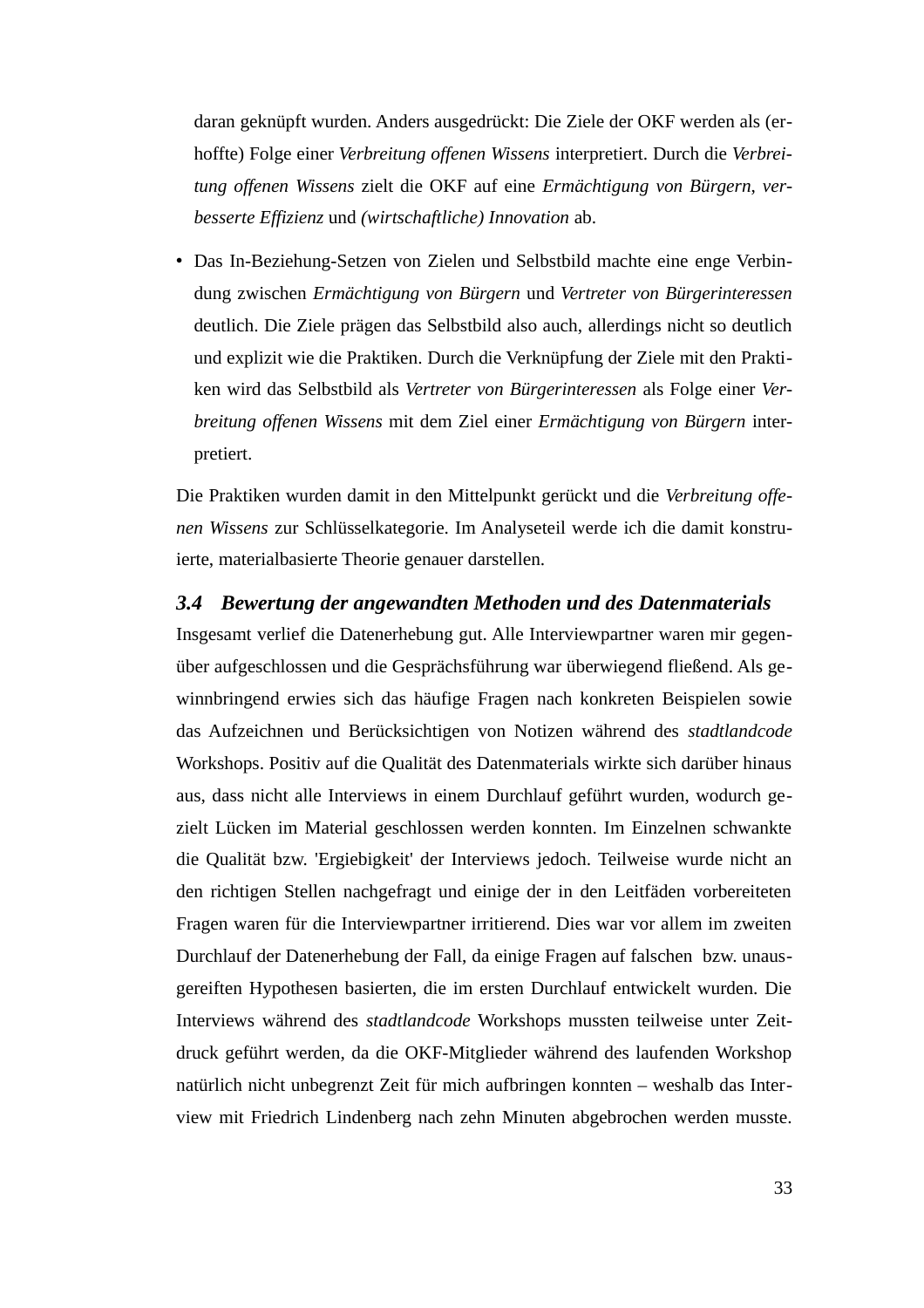Das daraufhin vereinbarte Skype-Interview war wiederum sehr ergiebig, da ich gezielte Nachfragen zu seinen Aussagen im ersten Interview vorbereiten konnte.

Eine sehr wichtige Einschränkung ist jedoch, dass ich erst nach dem Führen der Interviews die Fragestellung meiner Arbeit verändert habe. Ursprünglich ging es mir um die *Organisation*, die Ziele und das Selbstbild der OKF, nicht primär um ihre Praktiken. Vor allem drei Gründe sprachen dafür, statt der Organisation den Praktiken eine eigene Kategoriengruppe zu widmen. Erstens wurden bereits vor dieser Änderung bestimmte Praktiken durch Kategorien erfasst und anderen Kategoriengruppen zugeordnet. Vor allem bei den Zielen nahmen die Praktiken dabei überhand: 'Aufklären', 'Mehr Beteiligungsmöglichkeiten schaffen', 'Community aufbauen' usw. Gleichzeitig konnten zweitens nur wenige Kategorien gebildet werden, die sich auf die Organisation beziehen – und unter denen wurden jeweils nur relativ wenige Aussagen gefasst. Drittens unterstrich das Selbstbild der OKF deutlich die hohe Relevanz der Praktiken. Eine Neustrukturierung der Kategorien mit den Praktiken als eigenständige Kategoriengruppe führte zu einer deutlichen Reduzierung der Ziel-Kategorien, während die zur Organisation gebildeten Kategorien entweder den Praktiken oder dem Selbstbild zugeordnet werden konnten. Dennoch verloren Teile der geführten Interviews durch diese nachträgliche Änderung ihre Relevanz für die zu entwickelnde Theorie. Insgesamt hielt sich der Schaden jedoch in Grenzen, da in den Interviews auch immer wieder gefragt wurde, was die Interviewpartner konkret in der OKF machen. Vor allem das Fragen nach Beispielen erwies sich in diesem Zusammenhang im Nachhinein als gewinnbringend.

Bei der Auswertung war es wichtig zu berücksichtigen, dass Interviews und Dokumente mit einem übergreifenden Kategoriensystem katalogisiert wurden. Dabei wurden bei den Kategorien *verbesserte Effizienz* und *(wirtschaftliche) Innovation* Diskrepanzen zwischen Aussagen in Interviews und Dokumenten deutlich – auf diese werde ich genauer im Analyseteil eingehen.

Eine wichtige Frage ist darüber hinaus die nach der theoretischen Sättigung (Krotz 2005: 193). Ich betrachte die hier entwickelte Theorie deshalb nicht als absolut gesättigt, weil ich zum einen nicht alle Mitglieder der OKF Deutschland in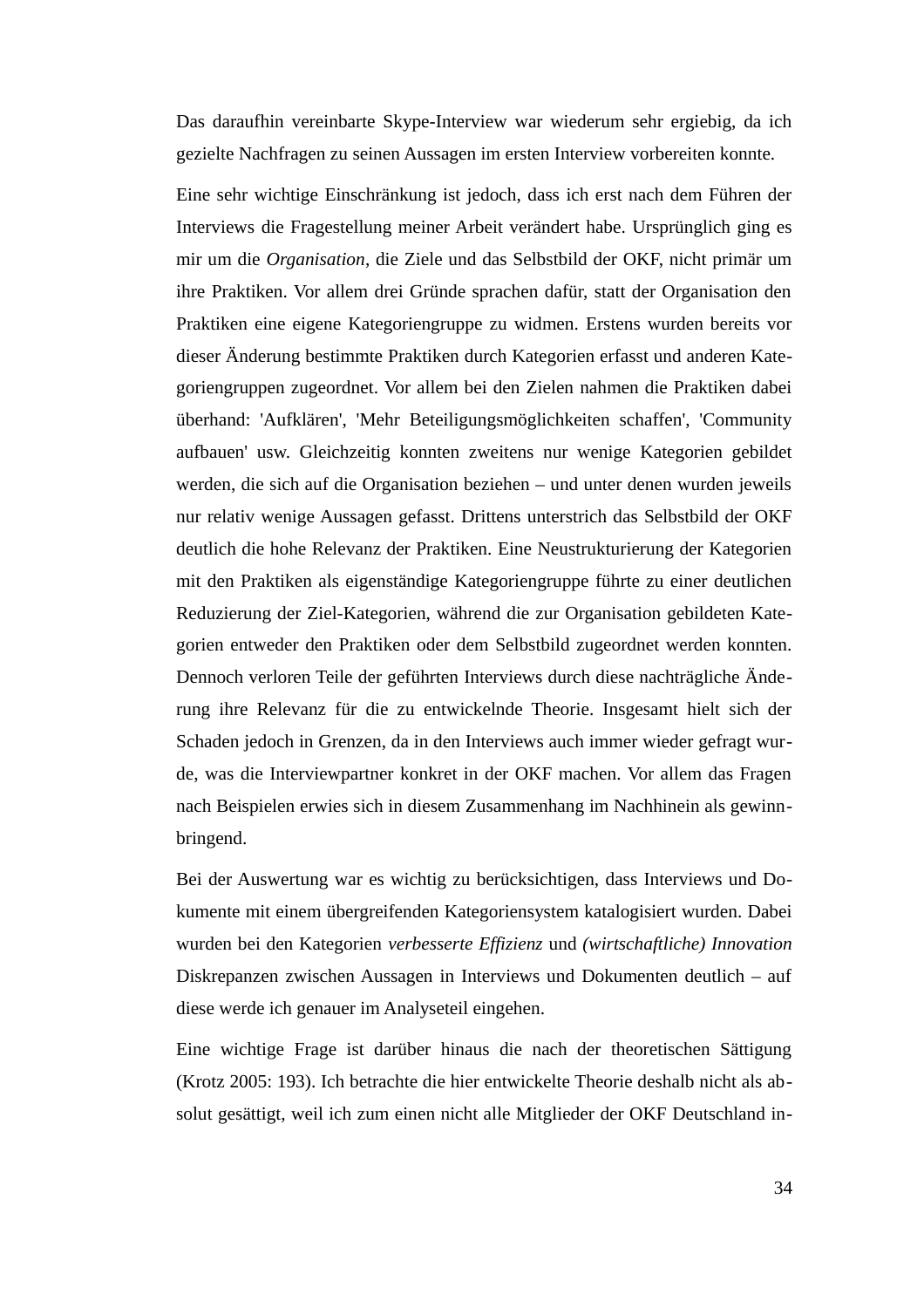terviewt habe. Zum anderen hätte für eine theoretische Sättigung z.B. auch die internationale Verflechtung der OKF Deutschland berücksichtigt werden können, bspw. indem Interviews mit Mitgliedern des britischen Mutterchapters geführt werden, mit denen die Mitglieder des deutschen Chapters z.T. in engem Austausch stehen.

# **4. Praktiken, Ziele und Selbstbild der Open Knowledge Foundation Deutschland**

## *4.1 Zum Verhältnis von Praktiken, Zielen und Selbstbild der OKF*

Bevor die Praktiken, die Ziele und das Selbstbild der OKF im Einzelnen genauer vorgestellt werden, soll an dieser Stelle auf ihr Verhältnis zueinander eingegangen werden. Zunächst ein Überblick über das Kategoriensystem in Form einer Mindmap:



Zentral für das Vorgehen der OKF ist ihr Fokus auf *die Entwicklung konkreter Projekte zur Verbreitung offenen Wissens*:

Das Mission Statement der Open Knowledge Foundation ist natürlich offenes Wissen zu fördern und zu verbreiten. Das ist das grobe Superziel und jetzt muss man dann in einzelnen Projekten gucken, was man macht (Gruppeninterview Stefan Wehrmeyer).

Das Vorgehen der OKF ist dabei *vergleichbar mit der modularen Entwicklung von Software*: in kleinen Schritten werden unabhängige, spezialisierte Projekte entwickelt, die jedoch durch die Verwendung klar definierter technischer Standards und Lizenzen (siehe Offenheit definieren) zueinander kompatibel bleiben und so ein größeres Ganzes bilden. Die Verbreitung offenen Wissens im Bereich Open Go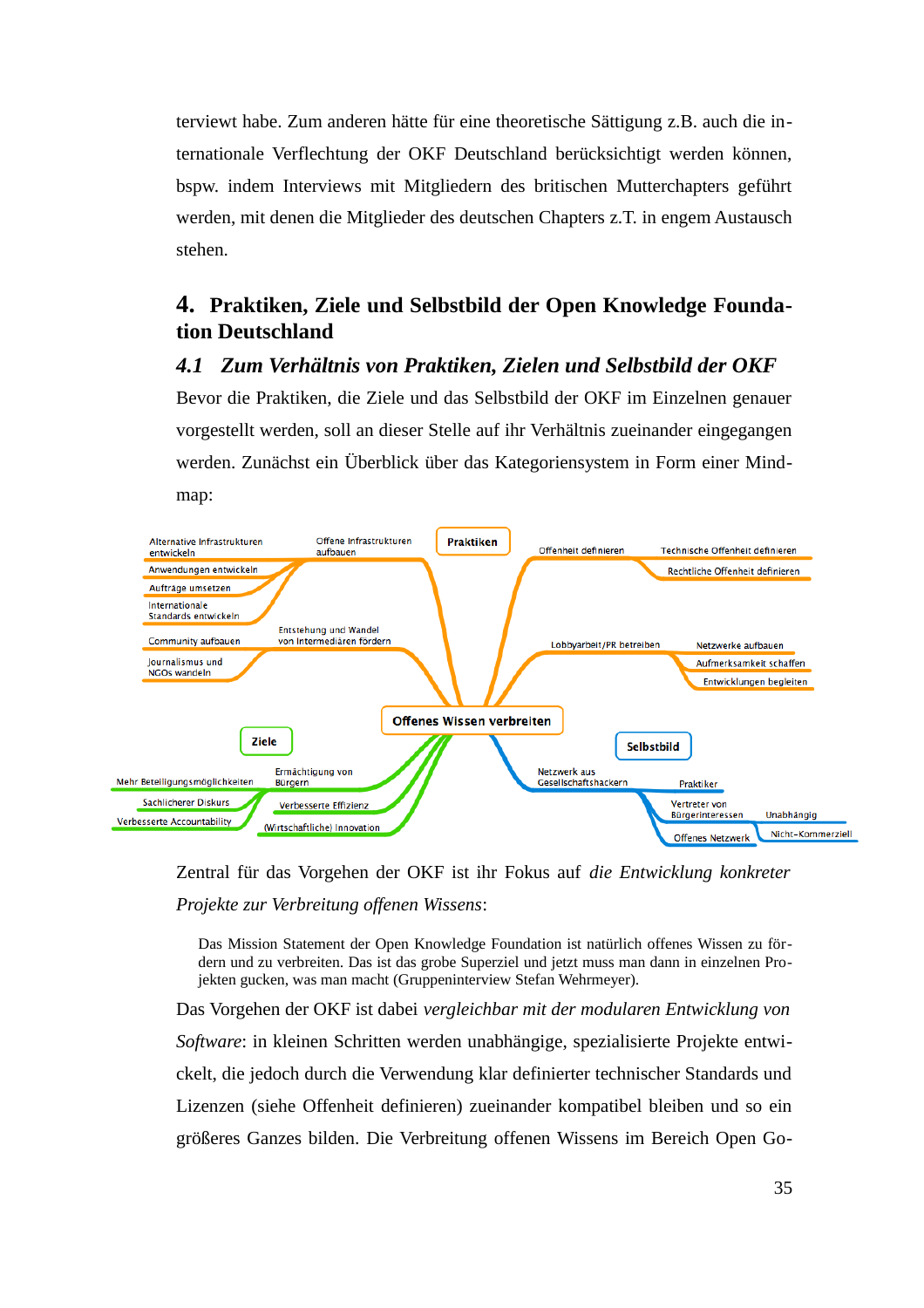vernment Data konkretisiert sich so z.B. in Projekten, die sich entweder auf bestimmte Regierungsinformationen (z.B. *OffenerHaushalt.de*) oder Regionen (z.B. *Frankfurt-Gestalten.de*[35](#page-38-0)) spezialisieren, oder übergreifende Ansätze verfolgen (wie *OffeneDaten.de[36](#page-38-1)*). Durch diesen modularen Ansatz können die Praktiken und Ziele der OKF wie eine Folie über ihre einzelnen Projekte gelegt werden, um zu sehen, wie diese sich darin konkretisieren und dabei moduliert und unterschiedlich gewichtet werden.[37](#page-38-2) Das Projekt *OpenAid* von Claudia Schwegmann legt z.B. deutlich mehr Wert auf Lobbyarbeit und PR als andere Projekte der OKF. Das Erreichen ihrer Ziele durch diesen modularen, praxisorientierten Ansatz mit Fokus auf konkrete Projekte zur Verbreitung offenen Wissens ist auch für das Selbstbild der OKF prägend.

Die Ergebnisse der folgenden Analyse lassen sich darauf aufbauend wie folgt zusammenfassen: *Die OKF definiert sich durch ihren praxisorientierten und projektbezogenen Ansatz zur Verbreitung offenen Wissens, der vor allem zu einer Ermächtigung von Bürgern führen soll. Praxisbezug und Ziele ergeben das Selbstbild als Gesellschaftshacker, die als unabhängige Vertreter von Bürgerinteressen Gesellschaft mit ihren Projekten zugunsten von Bürgern beeinflussen wollen*. Im Folgenden sollen diese Zusammenhänge näher erläutert werden.

## *4.2 Praktiken*

## *4.2.1 Offenheit definieren*

Das Definieren von Offenheit erfüllt zwei wichtige Funktionen für die OKF: Erstens begegnet sie damit der Vieldeutigkeit des Begriffs und entwickelt mit der klaren Definition einen Maßstab, mit dem Offenheit 'gemessen' werden kann und durch den Kritik an lediglich 'vorgetäuschter' oder unzureichender Offenheit möglich wird. Zweitens soll eine klare Definition Interoperabilität gewährleisten: Wissen, welches nach dieser Definition als 'offen' gekennzeichnet wird, soll sich möglichst frei kombinieren lassen, ohne mit Problemen wie konfliktären Lizenzen konfrontiert zu werden (Open Data Handbook). Die Definition ist damit ein wichtiger Baustein für den modularen und projektbezogenen Ansatz der OKF. Aus-

<span id="page-38-0"></span><sup>35</sup> <http://www.frankfurt-gestalten.de/>[letzter Zugriff 01.06.2013].

<span id="page-38-1"></span><sup>36</sup> <https://offenedaten.de/>[letzter Zugriff 01.06.2013].

<span id="page-38-2"></span><sup>37</sup> Diese Metapher einer Folie mit Modulationen von Praktiken und Zielen ist von Kelty (2008) inspiriert (siehe Kapitel 2.3 zur 'reorientation of knowledge and power').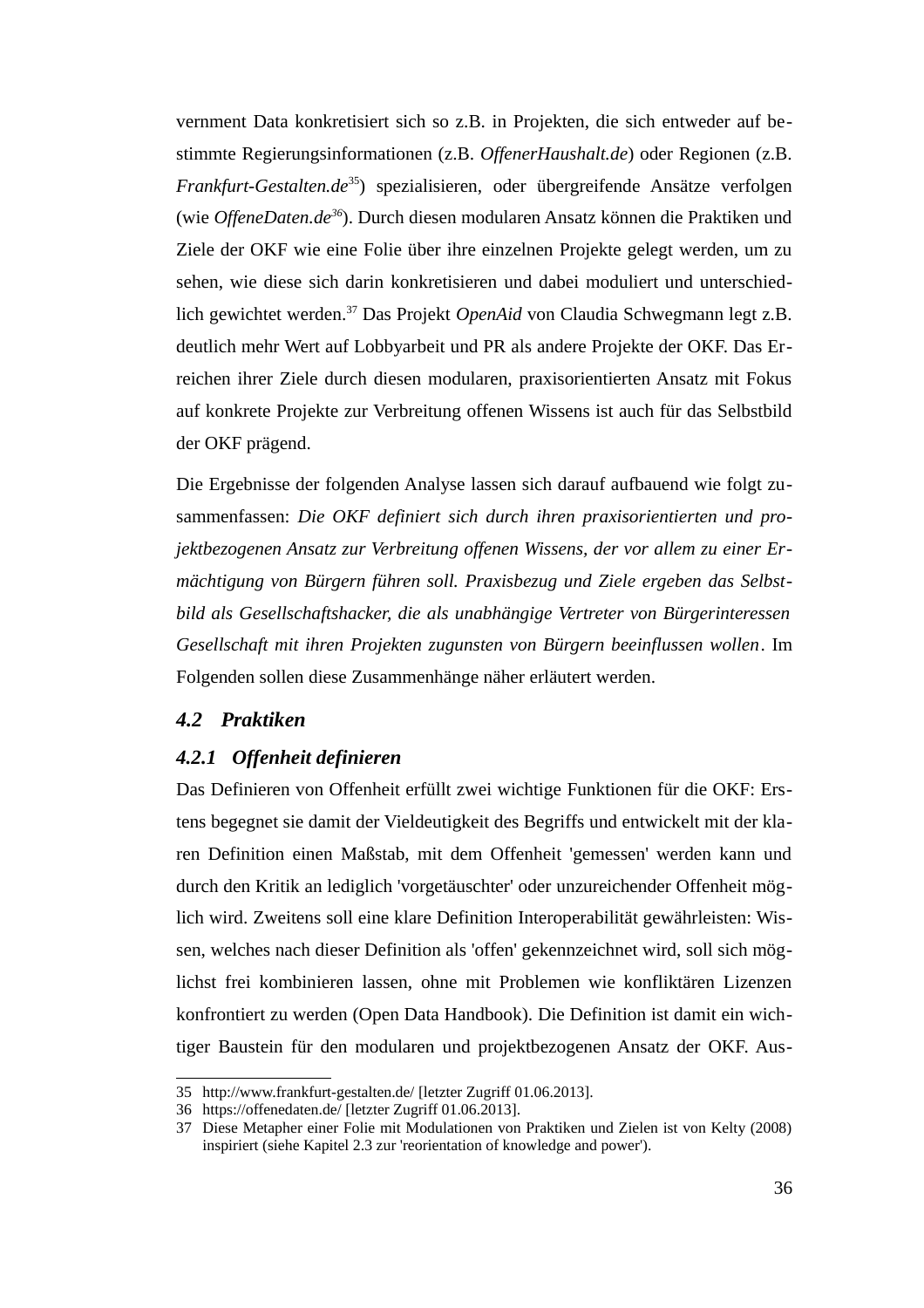drücklich von dieser Definition ausgenommen sind personenbezogene oder sicherheitsrelevante Daten (Daniel Dietrich BPB).

Die OKF definiert Offenheit in rechtlicher und technischer Hinsicht.[38](#page-39-0) Die *rechtliche Definition* beschreibt, welche Rechte Urheber von Wissen potentiellen Nutzern gewähren müssen, damit dieses Wissen als offen gelten kann. Sie erlaubt dadurch eine Unterscheidung zwischen offenen und nicht-offenen Lizenzen. Bei der *technischen Definition* geht es ergänzend dazu darum, welche technischen Voraussetzungen nötig sind, damit die gewährten Rechte auch ohne unverhältnismäßig hohen Aufwand wahrgenommen werden können. Letztlich sollen rechtliche und technische Offenheit die Grundlage für eine *offene Infrastruktur* bilden, die wie folgt beschrieben wird:<sup>[39](#page-39-1)</sup>

Eine nachhaltige Infrastruktur offener Daten besteht aus drei Ebenen: Rohdaten, Schnittstellen und Anwendungen. Auf der ersten Ebene werden die Rohdaten zeitnah und in vollem Umfang veröffentlicht. Auf der zweiten Ebene werden diese Rohdaten über Schnittstellen (so genannte API […]) zugänglich gemacht. Auf der dritten Ebene […] entstehen die sichtbaren und auch von Menschen nutzbaren Anwendungen, Mashups und Visualisierungen (Daniel Dietrich BPB).

Um die Offenheit von Daten zu messen, wird auf das 5-Sterne-Modell von Tim Berners-Lee zurückgegriffen (Daniel Dietrich BPB):

| $\ast$ | Daten Online verfügbar mit offener Lizenz (Format egal)                     |
|--------|-----------------------------------------------------------------------------|
| $***$  | Daten in strukturierten (maschinenlesbaren) Formaten verfügbar (z.B. Excel) |
| $***$  | Daten in strukturierten, offenen Formaten verfügbar (CSV statt Excel)       |
| ****   | Daten versehen mit eindeutiger URL, um Verlinkung zu ermöglichen            |
|        | ***** Daten mit anderen Daten verlinkt, um Kontexte herzustellen            |

Die Anforderungen an offene Lizenzen werden vor allem in der *Open Definition* formuliert. Zusammengefasst sind dies ein uneingeschränkter und möglichst kostenfreier Zugang sowie die freie Weiterverarbeitung (bspw. indem Daten modifiziert und mit anderen Daten kombiniert werden) und Weiterverbreitung (durch Kopieren, (Neu-)Veröffentlichen usw.). Die Lizenz darf dafür keine Klauseln enthalten, die bestimmte Einsatzzwecke verbieten – "kommerzielle Zwecke oder [...]

<span id="page-39-0"></span><sup>38</sup> Da ich mich in erster Linie dafür interessiere, was die OKF mit ihrer Offenheitsdefinition bezweckt, beschränkt sich die Beschreibung von rechtlicher und technischer Offenheit an dieser Stelle auf die wesentlichen Zusammenhänge und verzichtet auf tiefer gehende juristische oder technische Ausführungen.

<span id="page-39-1"></span><sup>39</sup> Ich werde im Folgenden den Begriff 'Infrastruktur' ebenfalls in diesem Sinne verwenden.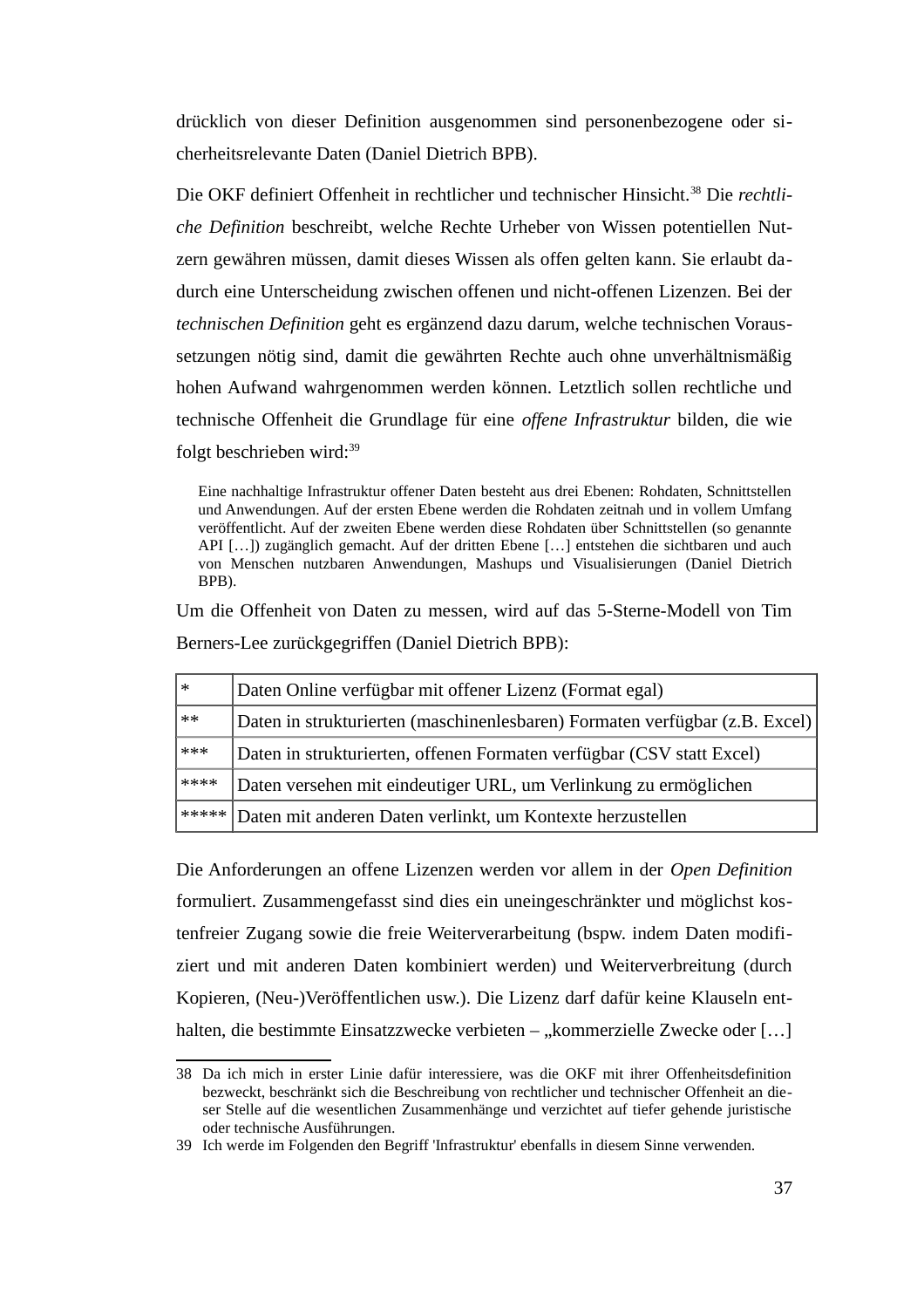Genforschung" (Open Definition) dürfen nicht ausgeschlossen werden. Einzig die Namensnennung der Urheber und sog. 'virale' oder 'share-alike' Klauseln sind erlaubt, welche eine Weiterverbreitung nur unter denselben Bedingungen erlauben, unter denen das Wissen ursprünglich zur Verfügung gestellt wurde (Open Definition). Zur Sicherung von Interoperabilität stellt die OKF zusammen mit der Open Definition eine Liste kompatibler Lizenzen zur Verfügung und empfiehlt die Verwendung international anerkannter 'Standardlizenzen' (Daniel Dietrich BPB). In einer weiteren Ausprägung spielt bei der Definition rechtlicher Offenheit auch das Informationsfreiheitsgesetz (IFG) eine wichtige Rolle für die OKF, also die Rechte, die Bürger auf (staatliche) Informationen haben (sollten). Offenheit werde durch das IFG "tatsächlich gesetzlich geregelt" und ist keine rein "freiwillige Sache" (Stefan Wehrmeyer). In seiner aktuellen Form wird das IFG auf Bundesebene als unzureichend betrachtet. Es hat zu "viele Ausnahmen" und wiegt Geschäfts- oder Betriebsgeheimnisse nicht gegen öffentliches Interesse ab: "da ist ein absoluter Schutz" (Stefan Wehrmeyer). Insbesondere wird eine Weiterentwicklung des IFGs hin zur "pro-aktive[n] Veröffentlichung" (Stefan Wehrmeyer) gefordert, damit Informationen nicht erst auf Anfrage bereitgestellt werden.

Anforderungen an die Form der Bereitstellung von Daten (oder Wissen allgemein) werden in der technischen Offenheitsdefinition formuliert. Eine wichtige Grundlage sind die '10 Prinzipien offener Regierungsinformationen', die ursprünglich von der *Sunlight Foundation[40](#page-40-0)* entwickelt wurden. Zusammengefasst wird darin gefordert, dass die bereitgestellten Daten vollständig sind (Daten sollen als Ganzes zur Verfügung stehen), direkt von der Primärquelle (dem Datensammler) stammen, aktuell sind (also möglichst zeitnah bereitgestellt werden), zugänglich sind (und auf künstliche Hürden wie Registrierungszwang verzichtet wird) und schließlich, dass sie in offenen und maschinenlesbaren Formaten vorliegen (10 Prinzipien). Besonders der letzte Punkt wird als wichtige Grundvoraussetzung für technische Offenheit betrachtet. Offene Formate sollen Interoperabilität auf technischer Ebene gewährleisten und stellen im Grunde "agreed-upon rules [about] structuring information" (DeNardis 2010: 499) dar, die frei für jeden zur Verfügung stehen und nicht das Eigentum einer Firma sind (wie bspw. die MS Office

<span id="page-40-0"></span><sup>40</sup> <http://sunlightfoundation.com/>[letzter Zugriff 22.04.2013].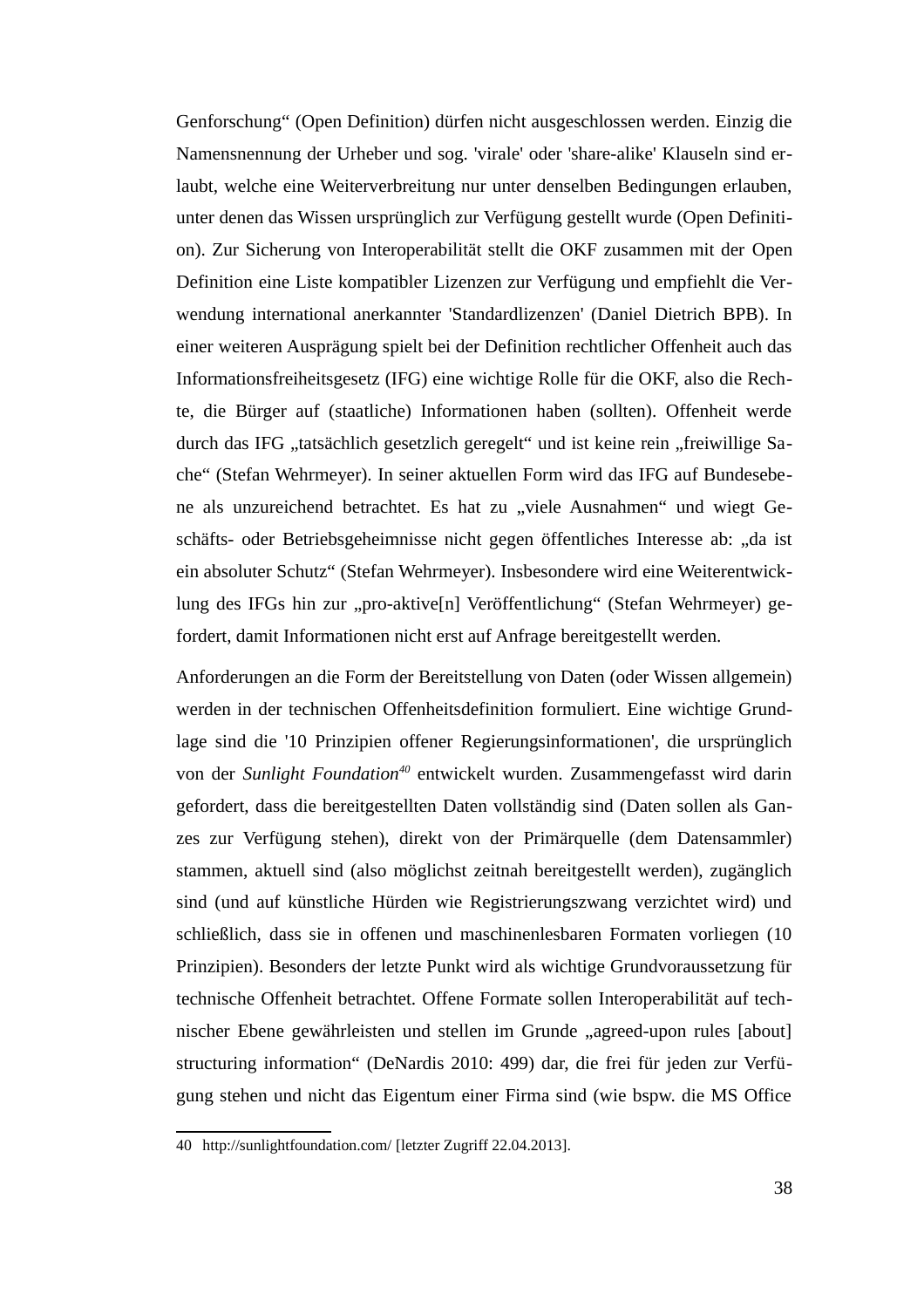Formate). Dadurch gewährleisten sie "die Freiheit, mit verschiedenen Programmen auf die Daten zugreifen zu können, ohne sich in die Abhängigkeit eines Herstellers zu begeben" (Daniel Dietrich BPB). Strukturierte Daten sollen hingegen ein hohes Maß an Zugänglichkeit gewährleisten, da sie durch ihre klare Struktur automatisiert ausgelesen und weiterverarbeitet werden können (Daniel Dietrich BPB). Um die Zugänglichkeit von Daten noch weiter zu erhöhen, sollten sie darüber hinaus gemäß des 'Linked Open Data'-Standards mit anderen Datensätzen verlinkt werden, was das Auffinden und Kombinieren von Daten weiter vereinfacht (Daniel Dietrich BPB).

Nur wenn diese rechtlichen und technischen Voraussetzungen für Offenheit erfüllt sind, könne das "Potential von offenen Daten [...] realisiert werden" (Daniel Dietrich BPB). Sowohl in den Interviews als auch in den Dokumenten finden sich zahlreiche Beispiele dafür, wie durch die hier beschriebene Offenheitsdefinition Kritik an der Umsetzung von Open-Data-Portalen in Bund und Ländern geübt wird. Die Verwendung selbst entworfener Lizenzen war bspw. einer der Hauptkritikpunkte am offiziellen deutschen Datenportal *GovData*. In einer gemeinsamen Erklärung heißt es, dass eine solche "rechtliche Insellösung" dazu führt, dass "andere rechtliche Vorgaben beachtet werden müssen als für zahllose andere Datensammlungen weltweit, die sich an internationale Standards halten", wodurch eine freie und offene Nutzung nicht möglich sei, "da die Daten gerade nicht einfach und ohne rechtlichen Abgleich mit anderen kombiniert werden können" (Govdata Erklärung). In seiner jetzigen Form führe das Datenportal zu einer "inhaltlichen Entwertung des Begriffes 'Open Government'" (Govdata Erklärung). Die OKF möchte generell verhindern, dass das Thema Open Government Data in "IT-Großprojekten endet mit schlechten, also geschlossenen Standards und vielleicht auch nicht so offen, wie wir das gerne hätten" (Gruppeninterview Stefan Wehrmeyer). Das Definieren von Offenheit wird dadurch auch zu einem wichtigen Baustein für das Selbstbild der OKF als Vertreter von Bürgerinteressen (siehe Kapitel 4.4.2).

Die Offenheitsdefinition der OKF ist nach Kelty (2008) eine direkte Übertragung einer Schlüsselpraktik der FOSS-Bewegung (siehe Kapitel 2.3), die hier entsprechend moduliert wird: Es geht nicht um die Offenheit einer Software, sondern um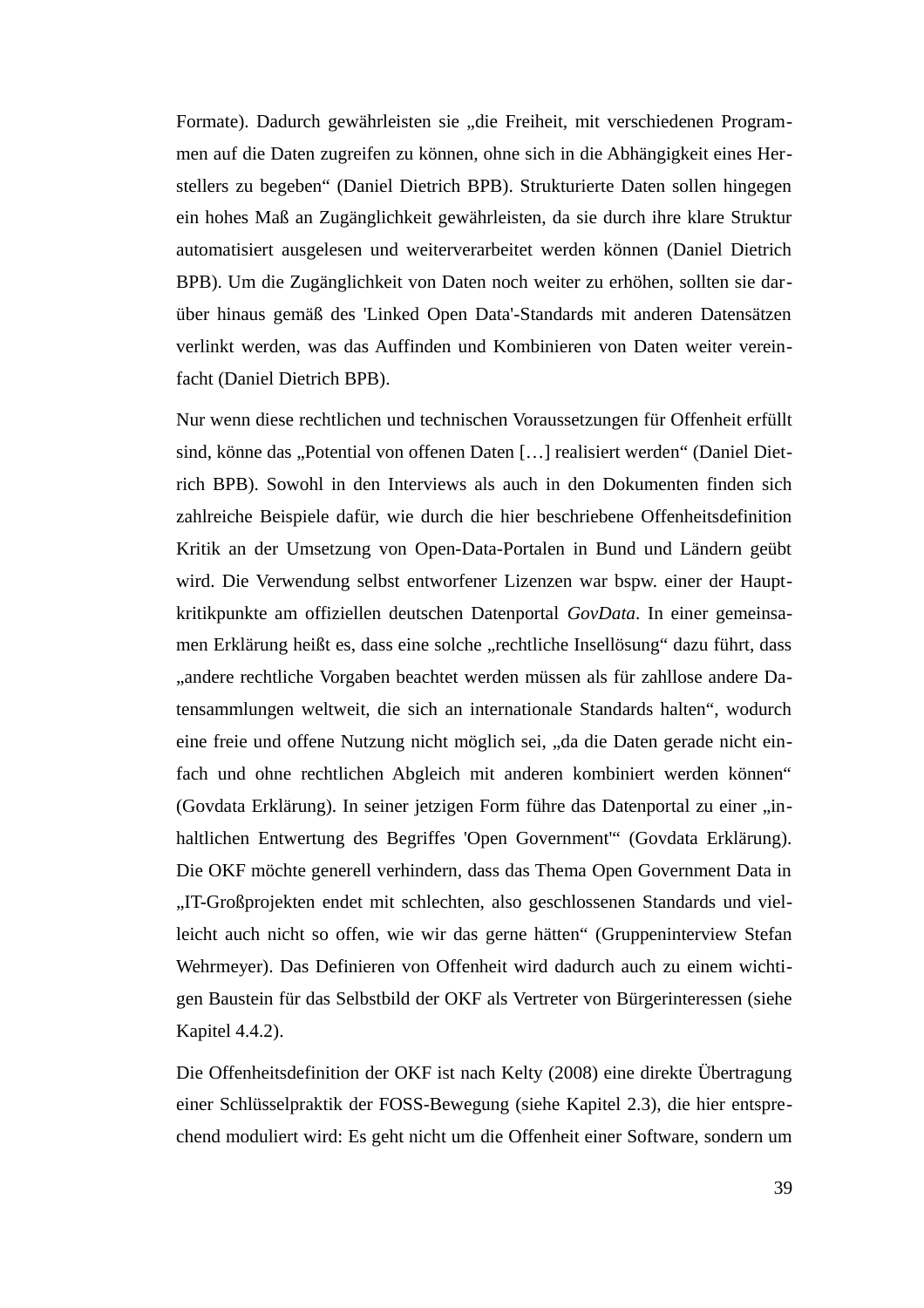die Offenheit von Daten bzw. allgemeiner Wissen. Durch das Markieren von Lizenzen als kompatibel zur eigenen Offenheitsdefinition moduliert die OKF außerdem die FOSS-Praktik 'writing copyright licenses'. Die Definition von Offenheit ist eine wichtige Grundlage für die Verbreitung offenen Wissens, die alle anderen Praktiken direkt oder indirekt beeinflusst: bei dem Aufbau offener Infrastrukturen kann man von einer Implementierung der Offenheitsdefinition sprechen; aus der Definition ergeben sich bestimmte Anforderungen an (Daten-)Intermediäre und über PR/Lobbyarbeit wird das eigene Offenheitsverständnis beworben. Im Folgenden soll dies genauer aufgezeigt werden.

## *4.2.2 Offene Infrastrukturen aufbauen*

Beim Aufbau offener Infrastrukturen geht es um die Entwicklung konkreter Projekte. Hierbei können vier Kategorien unterschieden werden: die Entwicklung von Anwendungen, der Aufbau alternativer Infrastrukturen, Auftragsarbeiten und die Entwicklung internationaler Standards. Grundsätzlich kann dabei auf Ebene der Rohdaten von einer Implementierung der Offenheitsdefinition gesprochen werden, also dem Sammeln, Aufbereiten und Bereitstellen von Daten entsprechend den Kriterien der Offenheitsdefinition. Auf Ebene der Anwendungen geht es hingegen darum, Rohdaten für Endanwender zugänglich zu machen und/oder zu sammeln.

Dabei können zwei Typen von Anwendungen unterschieden werden: *Open-Data-Projekte* wie *OffenerHaushalt.de* oder *Offene-Entwicklungshilfe.de[41](#page-42-0)* sollen in erster Linie Rohdaten verständlich machen, was in der Regel durch (z.T. interaktive) Datenvisualisierungen und Kontextinformationen realisiert wird. Außerdem können Analysetools entwickelt werden, mit denen Anwender eigene "Fragen an die Daten stellen [können]" (Claudia Schwegmann). Der zweite Anwendungstyp sind sog. *Civic Apps<sup>[42](#page-42-1)</sup>*: "Angebote, Services von Bürgern für Bürger, die letztlich Kommunikation unter Bürgern mit Bürgern und mit Verwaltung leichter machen" (Daniel Dietrich). Im Kern geht es um Anwendungen, die "Wege kürzer machen" (Maria Schröder), indem sie Bürgern helfen, sich besser untereinander zu koordi-

<span id="page-42-0"></span><sup>41</sup> <http://www.offene-entwicklungshilfe.de/>[letzter Zugriff 01.06.2013].

<span id="page-42-1"></span><sup>42</sup> Neben dem Ausdruck 'Civic Apps' verwendeten die Mitglieder alternativ auch 'Civic Technologies' oder 'Civic Services'. Da 'Civic Apps' am häufigsten Verwendung fand (auch in den Dokumenten), habe ich diesen Ausdruck übernommen.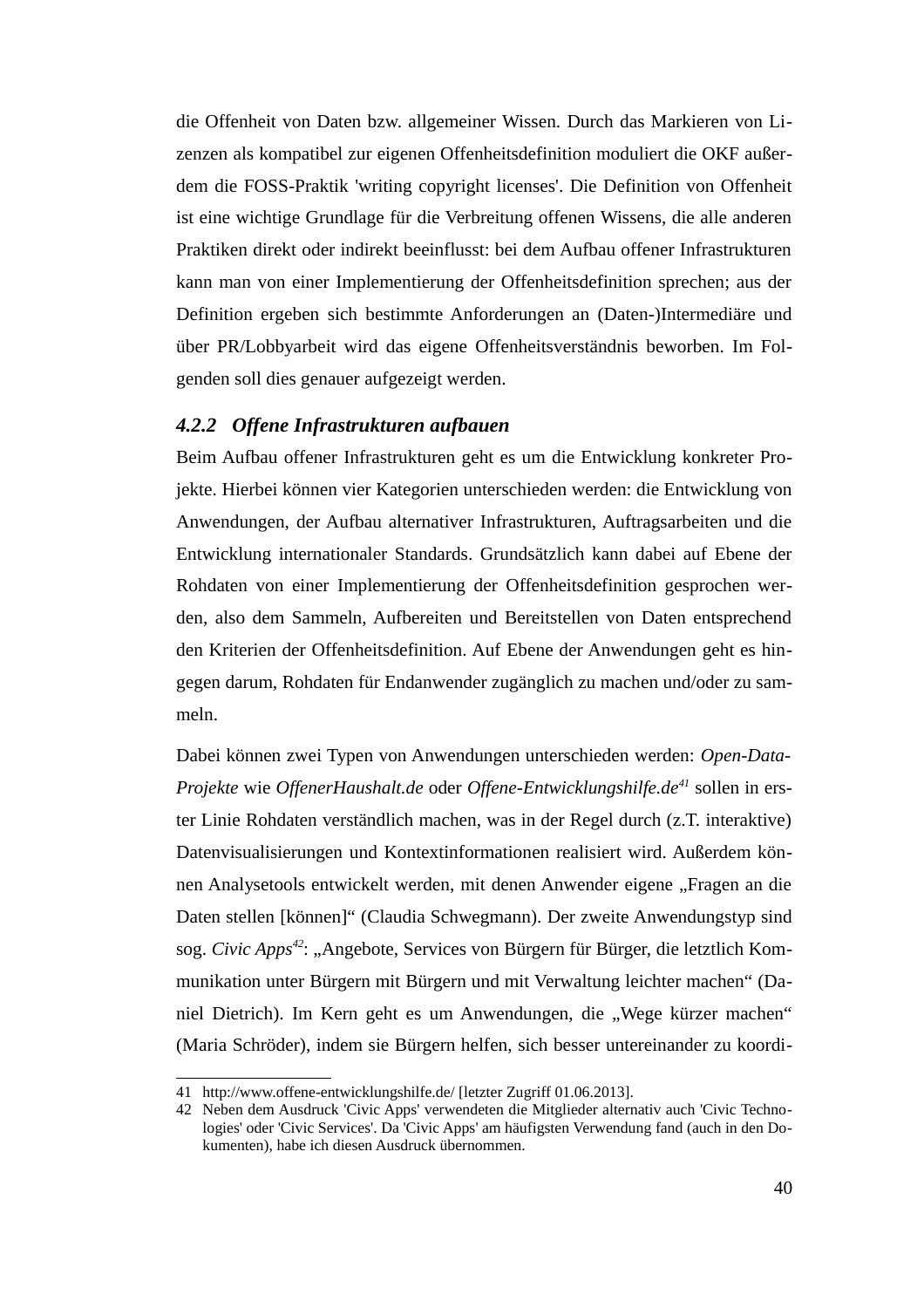nieren und/oder ihre Interaktion mit Behörden vereinfachen. Auf diese Weise sollen sie das "öffentliche Leben einfacher und partizipativer machen [und] Menschen zum Mitmachen befähigen" (stadtlandcode Homepage). Beispiele sind Plattformen wie *FragDenStaat.de*, welche das Stellen von Anfragen nach dem Informationsfreiheitsgesetz an Behörden vereinfacht; oder *Pfandgeben*<sup>[43](#page-43-0)</sup>, welche zwischen Pfandflaschen-Besitzern und Pfandsammlern vermittelt. Civic Apps und Open-Data-Projekte ergänzen sich gegenseitig: Civic Apps können dabei helfen, eigene Daten zu sammeln, auf deren Basis Open-Data-Projekte entstehen können. Umgekehrt können Civic Apps auch auf Open Data angewiesen sein, etwa weil sie Geodaten benötigen und dafür auf *OpenStreetMap[44](#page-43-1)* zugreifen. Obwohl viele Civic Apps auch völlig ohne Open Data auskommen (wie die o.g. Beispiele *Frag-DenStaat.de* und *Pfandgeben*), eröffnet mehr Open Data auch mehr Möglichkeiten, um 'Wege zu verkürzen'.

Im Rahmen von *Auftragsarbeiten* für Behörden oder Unternehmen kann das Aufbauen von offenen Infrastrukturen z.B. das 'Öffnen' der jeweils vorhandenen Daten bedeuten, also ihre Anpassung gemäß den Kriterien der Offenheitsdefinition. Ein Beispiel ist die Visualisierung des Förderreports der KfW.[45](#page-43-2) Auftragsarbeiten stellen jedoch noch die Ausnahme dar, da es "sehr schwer [ist,] an Vergabeverfahren ranzukommen" (Gruppeninterview Stefan Wehrmeyer). Hinzu kommen "klare rechtliche Grenzen", da man "als Verein keine Gewinne erzielen" (Maria Schröder) darf. Bei zu vielen Aufträgen "reißen wir irgendwann die Wirtschaftlichkeitsgrenze" (Maria Schröder) – ein Grund, weshalb innerhalb der OKF eine kommerzielle Ausgründung diskutiert wird (siehe Kapitel 4.4.2). Aufgrund dieser Probleme ist der Aufbau unabhängiger, *alternativer Infrastrukturen* wichtiger, die ohne offizielle Unterstützung durch Behörden entwickelt werden. Wenn die benötigten Daten nicht bereits in offener Form zur Verfügung stehen, existieren für den Aufbau alternativer Infrastrukturen grundsätzlich zwei Möglichkeiten der Datenbeschaffung: Erstens das automatisierte Auslesen ('scrapen') und Aufbereiten von Daten, die Behörden in nicht-offener Form im Internet zur Verfügung stellen. Das

<span id="page-43-0"></span><sup>43</sup> <http://pfandgeben.de/>[letzter Zugriff 01.06.2013]. *Pfandgeben* wurde nicht von der OKF selbst entwickelt, gilt aber als "Flaggschiff deutscher Civic Apps" (Maria Schröder).

<span id="page-43-1"></span><sup>44</sup> <http://www.openstreetmap.org/>[letzter Zugriff 01.06.2013].

<span id="page-43-2"></span><sup>45</sup> <http://foerderreport.kfw.de/>[letzter Zugriff 01.06.2013].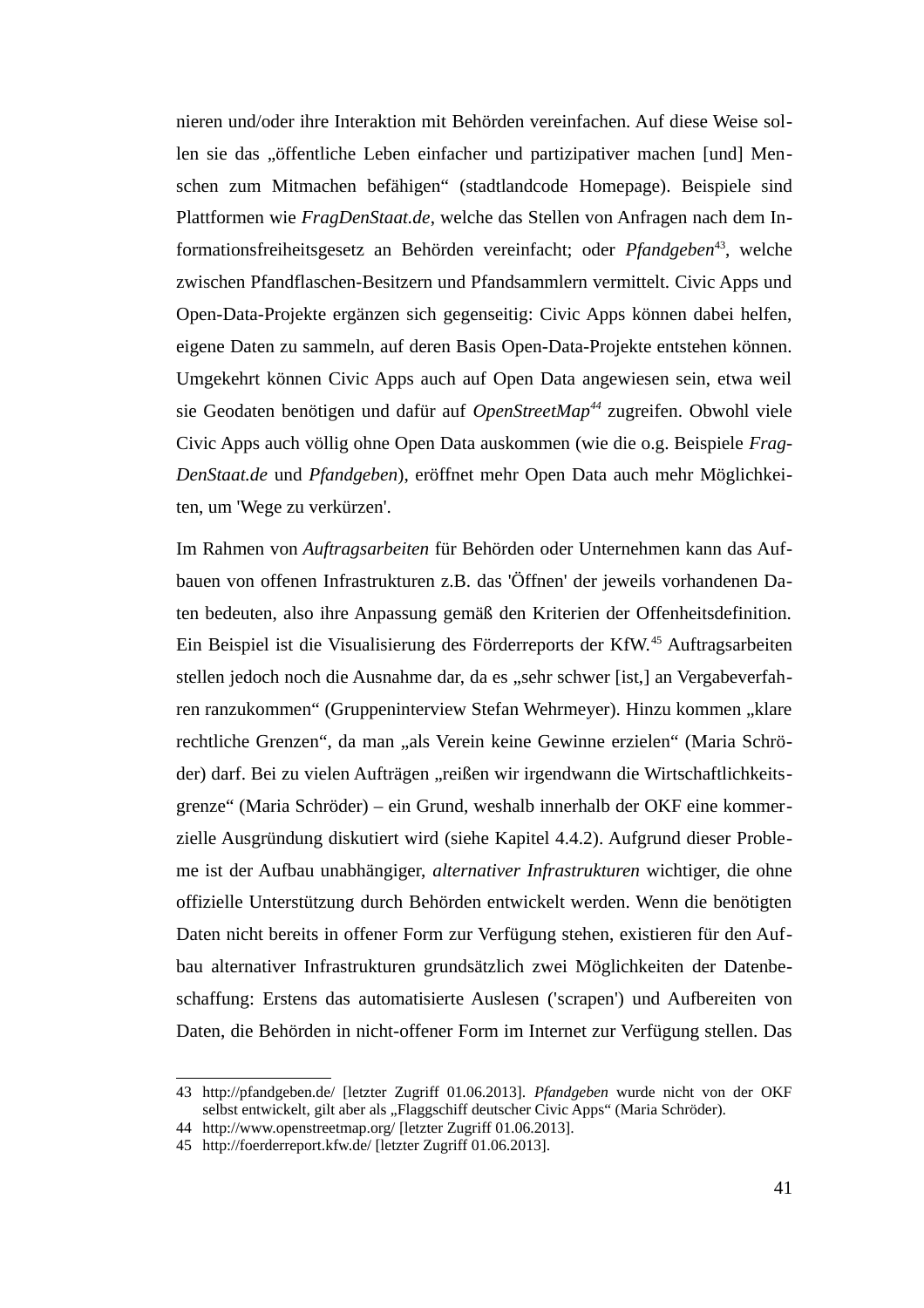war z.B. bei der Entwicklung von *OffenerHaushalt.de* notwendig: "Wir mussten [...] ein eigenes Programm schreiben, das die Daten von der Website [des Finanzministeriums] abgreift und dann in lesbare Daten verwandelt" (Interview Offenerhaushalt). Zweitens besteht durch Civic Apps die Möglichkeit, per Crowdsourcing eigene Daten zu sammeln. Ein Beispiel hierfür ist das Sammeln von Informationsfreiheitsanfragen auf *FragDenStaat.de*. Diese alternativen Formen der Datenbeschaffung ermöglichen es der OKF, "mehr Open-Data-Projekte [zu] machen, ohne vorher mehr Open Data explizit auch zu bekommen" (Friedrich Lindenberg).

Die Entwicklung alternativer Infrastrukturen hat dadurch einen besonders hohen Stellenwert für die OKF. Durch sie ist man in die Lage, "dem Staat Offenheit auf[zu]zwingen" (Maria Schröder) und die Vorteile von Open Data anhand von "Pilotprojekten" (Daniel Dietrich) zu demonstrieren. Mit diesem "praktischen Transparenzansatz" (Maria Schröder) wird versucht, Behörden vor sich herzutreiben und unter Druck zu setzen, damit diese den gemachten Beispielen folgen und die eigenen Daten öffnen. Seit bspw. das Finanzministerium ähnlich wie *OffenerHaushalt.de* selbst eine Visualisierung ihrer Daten anbietet,

fragen wir uns, wie wir jetzt den Staat provozieren noch besser zu werden […] eigentlich brauchen wir noch mehr Geschichten, die in diesem Haushalt drinstecken. Jetzt brauchst du nicht nur das Budget, sondern auch die Ausgaben (Gruppeninterview Stefan Wehrmeyer).

Dazu müsse man die "eigenen Projekte noch besser machen, um Antrieb zu geben" (Gruppeninterview Stefan Wehrmeyer). Auf diese Weise habe man "Software als Lobbymittel entdeckt" (Gruppeninterview Stefan Wehrmeyer). Der Erfolg dieses Ansatzes ist aus Sicht von Friedrich Lindenberg "eine Frage von Qualität": wenn "externe Systeme" als "bessere Informationsquelle" wahrgenommen werden, "werden sich diese Institutionen gezwungen sehen, diese Verfahren zu adaptieren". Bezogen auf sein Projekt *OffenesParlament.de<sup>[46](#page-44-0)</sup> vermutet er, dass* der Bundestag handeln muss, wenn er "irgendwann nachweisbar oder fühlbar" nicht mehr "die beste Quelle für Informationen über den Bundestag" ist und seine "Deutungshoheit über alle Pressemitteilungen und Äußerungen des Bundestages" in Gefahr sieht. Eine veränderte Wissensorganisation soll Institutionen auf diese Weise quasi aufgedrängt werden.

In einer weiteren Ausprägung umfasst der Aufbau offener Infrastrukturen schließ-

<span id="page-44-0"></span><sup>46</sup> <http://offenesparlament.de/>[letzter Zugriff 01.06.2013].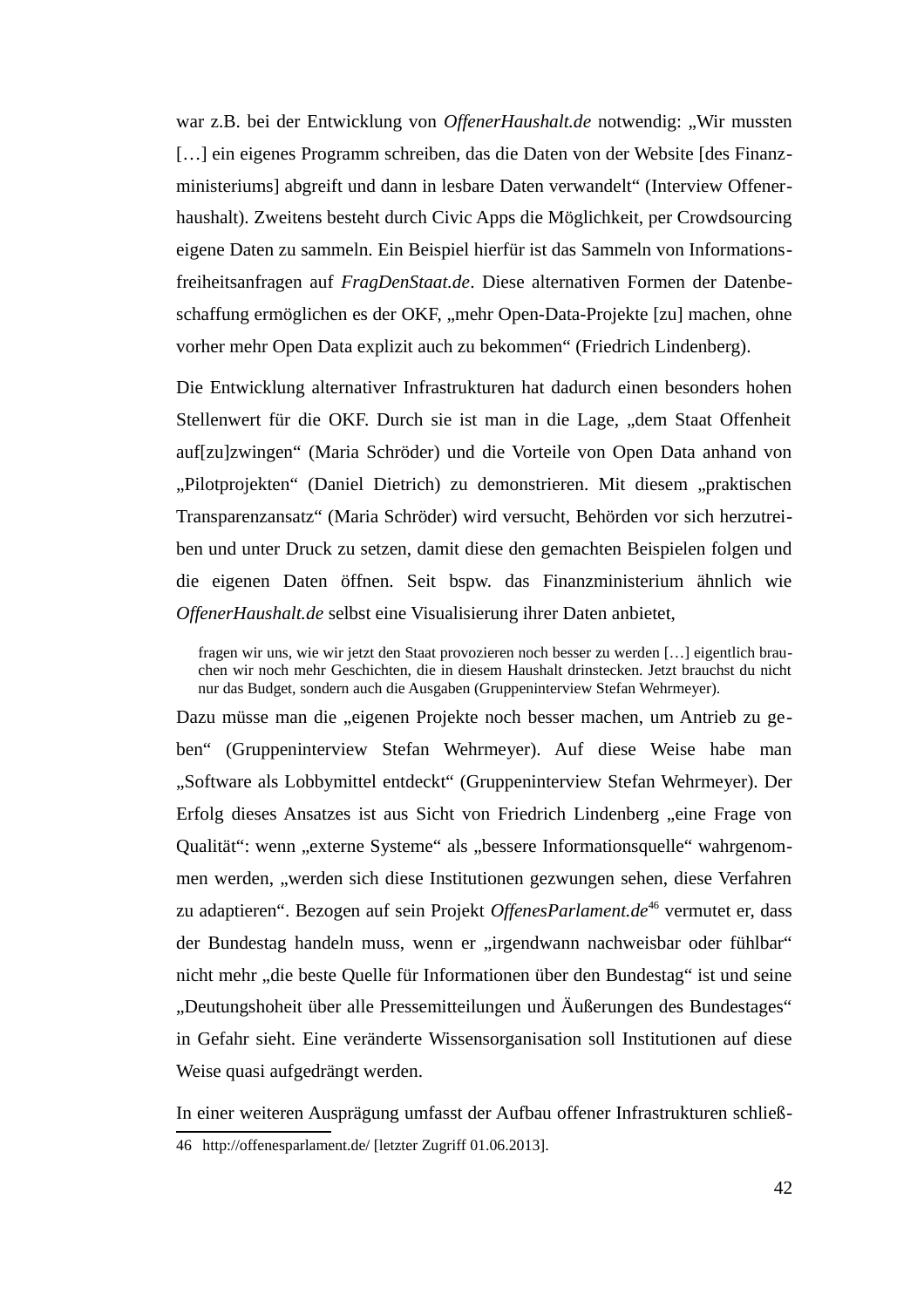lich die *Entwicklung internationaler Standards*, womit sowohl standardisierte Formate als auch Standardanwendungen gemeint sind. Die hierfür notwendige Zusammenarbeit auf internationaler Ebene findet vor allem auf Konferenzen und themenspezifischen Mailinglisten, sog. 'Working Groups'[47](#page-45-0), statt. Im Grunde geht es bei der Entwicklung von *standardisierten Formaten* um das Treffen von Übereinkünften darüber, wie welche Informationen gespeichert und ausgetauscht werden sollen:

Wir treffen uns auch immer auf Konferenzen wie dem Open Government Camp und diskutieren darüber, wie wir zum Beispiel Politiker in Datenbanken erfassen und zwar so, dass das in allen Ländern genauso passieren kann, dass man das vergleichen kann und dass man die gleiche Software nutzen kann, um Politikerdaten einzulesen (Stefan Wehrmeyer).

Oft ist dieser Prozess allerdings langwierig und komplex, da "Länder so unterschiedlich sind, weil Demokratie anders funktioniert" (Stefan Wehrmeyer). Eine zu starke Fixierung auf die Entwicklung standardisierter Formate wird daher kritisch gesehen: "ich sehe die Gefahr, dass sich das in furchtbare Bürokratie verläuft und wir dann in zwanzig Jahren ein Format bekommen, das vor zehn Jahren aktuell gewesen wäre" (Friedrich Lindenberg). Standardisierte Formate seien "keine notwendige Bedingung für politische Transparenz" und daher ein zweitrangiges "Problem, dass man irgendwann mal lösen kann" (Friedrich Lindenberg). Ziel sei es nicht, "den besten Standard zu finden, sondern den größtmöglichen Impact zu haben" (Stefan Wehrmeyer). Inkompatible Formate werden deshalb kurzfristig in Kauf genommen und evtl. später behoben, weshalb man häufig von einer Vereinheitlichung im Nachhinein sprechen kann. Darüber hinaus werden international auch *Standardanwendungen* entwickelt. Ein Beispiel sind die Projekte der britischen NGO *MySociety<sup>[48](#page-45-1)</sup>*, die 'internationalisiert' wurden, also "einfacher anpassbar" (Stefan Wehrmeyer) für den Einsatz in anderen Ländern sind. Inzwischen gebe es international "die sieben Zwerge an Standardanwendungen, die es eigentlich in jedem Land geben muss zu Open Government" (Friedrich Lindenberg). Dadurch bleibe mehr Zeit, um "sich über neue Sachen Gedanken zu machen" (Friedrich Lindenberg).

Beim Aufbau offener Infrastrukturen werden offene Daten direkt und unmittelbar

<span id="page-45-0"></span><sup>47</sup> Eine Übersicht über alle Working Groups der OKF ist unter <http://okfn.org/wg/>[letzter Zugriff 01.06.2013] verfügbar.

<span id="page-45-1"></span><sup>48</sup> <http://www.mysociety.org/>[letzter Zugriff 28.04.2013].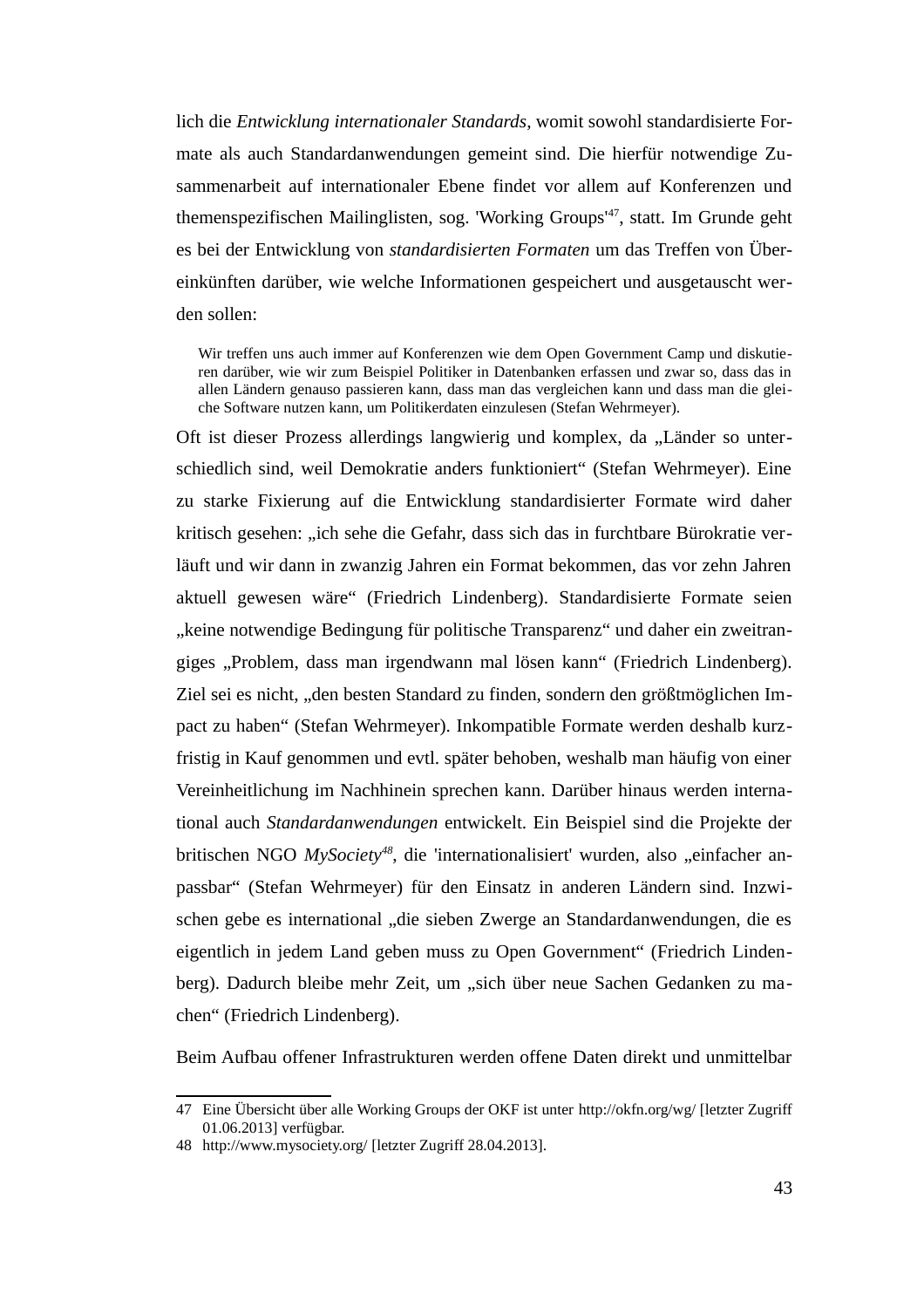von der OKF selbst aufbereitet und für Endanwender zugänglich gemacht, also zu Wissen verdichtet. Die hier beschriebenen Praktiken weisen die OKF dabei eindeutig als eine Form von alternative computing bzw. als recursive public aus (siehe Kapitel 2.2): Sie macht sich die 'doppelte Materialität' neuer Medien zunutze, um Ideen durch den Aufbau, die Wartung und die Modifikation von (offenen) Infrastrukturen zu 'implementieren' – technische Infrastrukturen werden dadurch als Ausdrucksmittel genutzt. Auch eine gewisse Autonomie durch den Aufbau alternativer Infrastrukturen, wie Kelty (2008) sie betont, findet sich bei der OKF wieder. Mindestens ebenso wichtig wie selbst 'Hand anzulegen' ist der OKF aber die Förderung von Intermediären.

## *4.2.3 Entstehung und Wandel von Intermediären fördern*

Da die Allgemeinheit nicht in der Lage ist, die von der OKF geforderten Rohdaten verstehen und nutzen zu können (sie die Daten also nicht zu Wissen verdichten kann), reiche die Entwicklung eigener Projekte nicht aus. Es könne "nicht sein, dass wir Open-Data-Plattformen bauen, die nicht genutzt werden" (Claudia Schwegmann). Damit Open Data zu einem tiefgehenden politisch-kulturellen Wandel führt und langfristig erfolgreich ist, müssen

Man müsse "den Pool derer, die sich trauen, in fünfhundert Megabyte große CSV-Dateien reinzugucken, erweitern" (Friedrich Lindenberg). Die Förderung von (Daten-)Intermediären spielt deshalb eine zentrale Rolle für die OKF. Dies geschieht zum einen indirekt: Durch den Aufbau offener Infrastrukturen entsteht letztlich auch eine "Infrastruktur für Entwickler", mit der z.B. "Open-Source-Hacker" (Hauke Gierow) oder kommerzielle Anbieter neue Anwendungen und Dienstleistungen kreieren können. Im Folgenden geht es mir aber ausschließlich um die aktive, direkte Förderung von Intermediären. Zum einen fördert die OKF vor allem im Bereich der Zivilgesellschaft die Entstehung neuer Intermediäre. Zum anderen wird der Wandel bestehender Intermediäre – NGOs und insbesondere Journalismus – gefördert.

Die *Förderung neuer Intermediäre* bezieht sich auf den Aufbau einer "nachhalti-

Journalisten lernen, wie sie mit den Daten umgehen und bessere Storys erzählen; dann müssen NGOs lernen, wie sie mit Daten umgehen können; dann müssen Einzelpersonen, zivile Entwickler, Startups, Firmen […] für sich erst herausfinden, wie sie welche Daten nutzen können (Daniel Dietrich).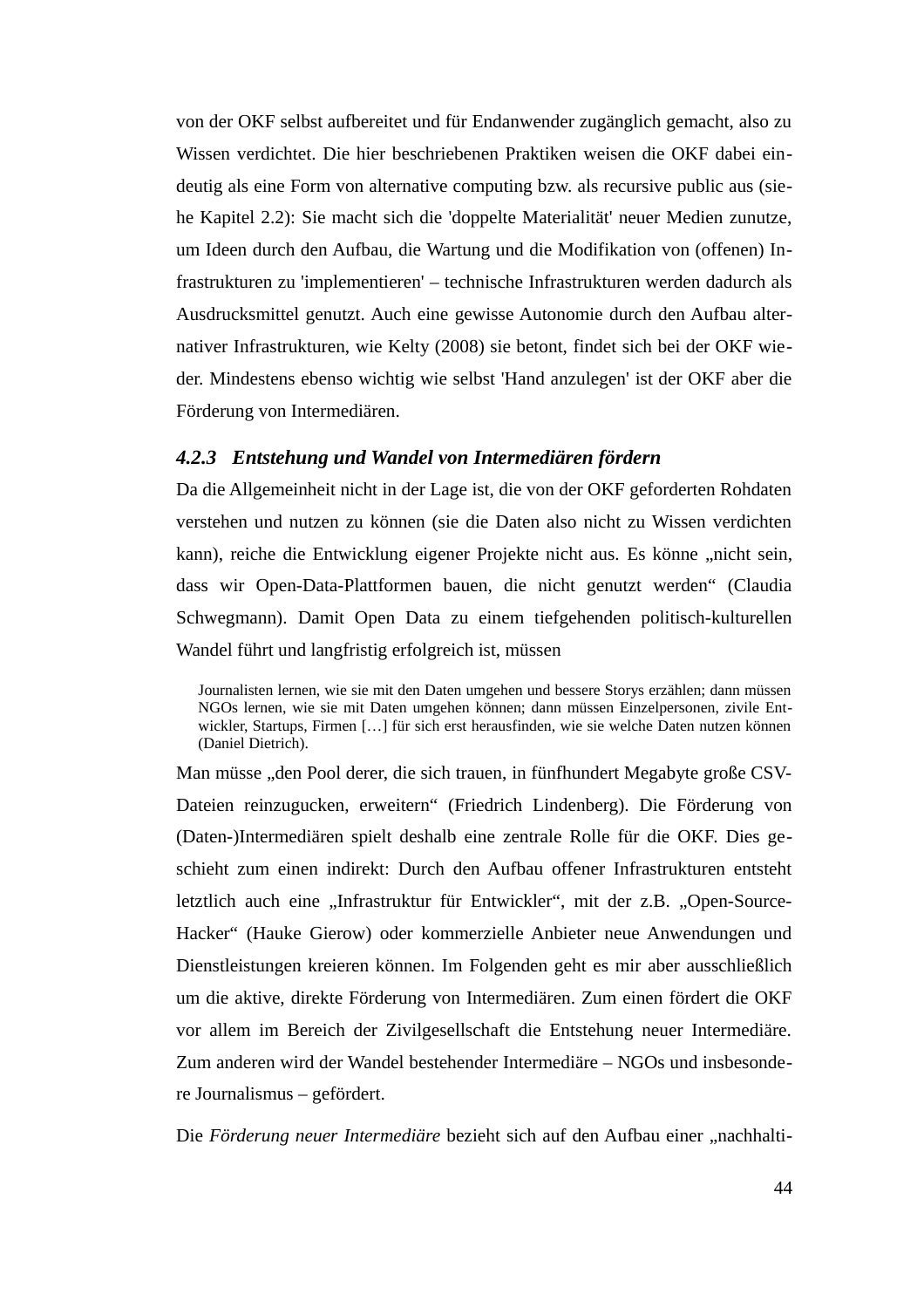ge[n] und aktive[n] Community […] aus engagierten Bürgern und Entwicklern" (Homepage Texte). Als Verein möchte man ihnen ein 'Dach' für ihre Projekte bieten:

Wir wollen auch Leute fördern, die eine Idee haben und daraus ein Projekt machen wollen. Zum Beispiel mit einem Server, einem Netzwerk, ein bisschen Rat und vielleicht auch ein bisschen finanzieller Hilfe (Gruppeninterview Stefan Wehrmeyer).

Konkret werden Entwickler z.B. an die bestehenden Infrastrukturen der OKF herangeführt, bspw. an *OpenSpending.org[49](#page-47-0)* zur Visualisierung von Kommunalhaushalten – "Dann kann man denen erklären, in welches Format die das bringen müssen" (Gruppeninterview Stefan Wehrmeyer). Aufgrund der begrenzten Ressourcen sei es jedoch oft schwierig, über die Beratung hinaus Hilfestellung zu geben. Erst seit kurzem wird der Aufbau einer Community durch den Inkubator *stadtlandcode* stärker forciert und aktiv vorangetrieben. Es handelt sich dabei im Grunde um eine "Rekrutierungsveranstaltung" (Friedrich Lindenberg) für Civic-Apps-Entwickler (~civic developer oder Gesellschaftshacker, siehe Selbstbild). Man wolle jungen Entwicklern zeigen, "welche Möglichkeiten gibt es abseits der Kommerzwelt, welche Chancen und wo wird ihr Know-How zur Zeit dringend gebraucht und das ist eben das Feld der Zivilgesellschaft" (Gruppeninterview Julia Kloiber). Man möchte unabhängige, zivilgesellschaftliche Entwickler "mit der Open Knowledge Foundation und der Open-Data-Bewegung verbinden" (Gruppeninterview Julia Kloiber). Neben der Gewinnung neuer Mitglieder und der damit einhergehenden Schaffung neuer Projekte geht es allgemeiner auch darum, neue Formen zivilgesellschaftlichen Engagements auf Basis von Open Data und Civic Apps zu fördern. Es gebe in Deutschland noch "keine wirkliche Vision dafür, wie Zivilgesellschaft sich selbst digital in kreativen Weisen neu organisieren kann" (Friedrich Lindenberg). *Stadtlandcode* soll zeigen, wie Civic Apps dazu genutzt werden können, um "bestehende Machtverhältnisse durch neue Kommunikationsformen um[zu]strukturier[en]" (Friedrich Lindenberg). Letztlich geht es auch darum, auf der Basis von Open Data und Civic Apps "digitale Öffentlichkeiten" aufzubauen, die "auch eine Kontrollfunktion genauso wie eine Vermittlungsfunktion" (Friedrich Lindenberg) übernehmen können – also zum Teil Aufgaben übernehmen sollen, die klassischerweise von NGOs und Journalisten übernommen werden.

<span id="page-47-0"></span><sup>49</sup> <http://openspending.org/>[letzter Zugriff 01.06.2013].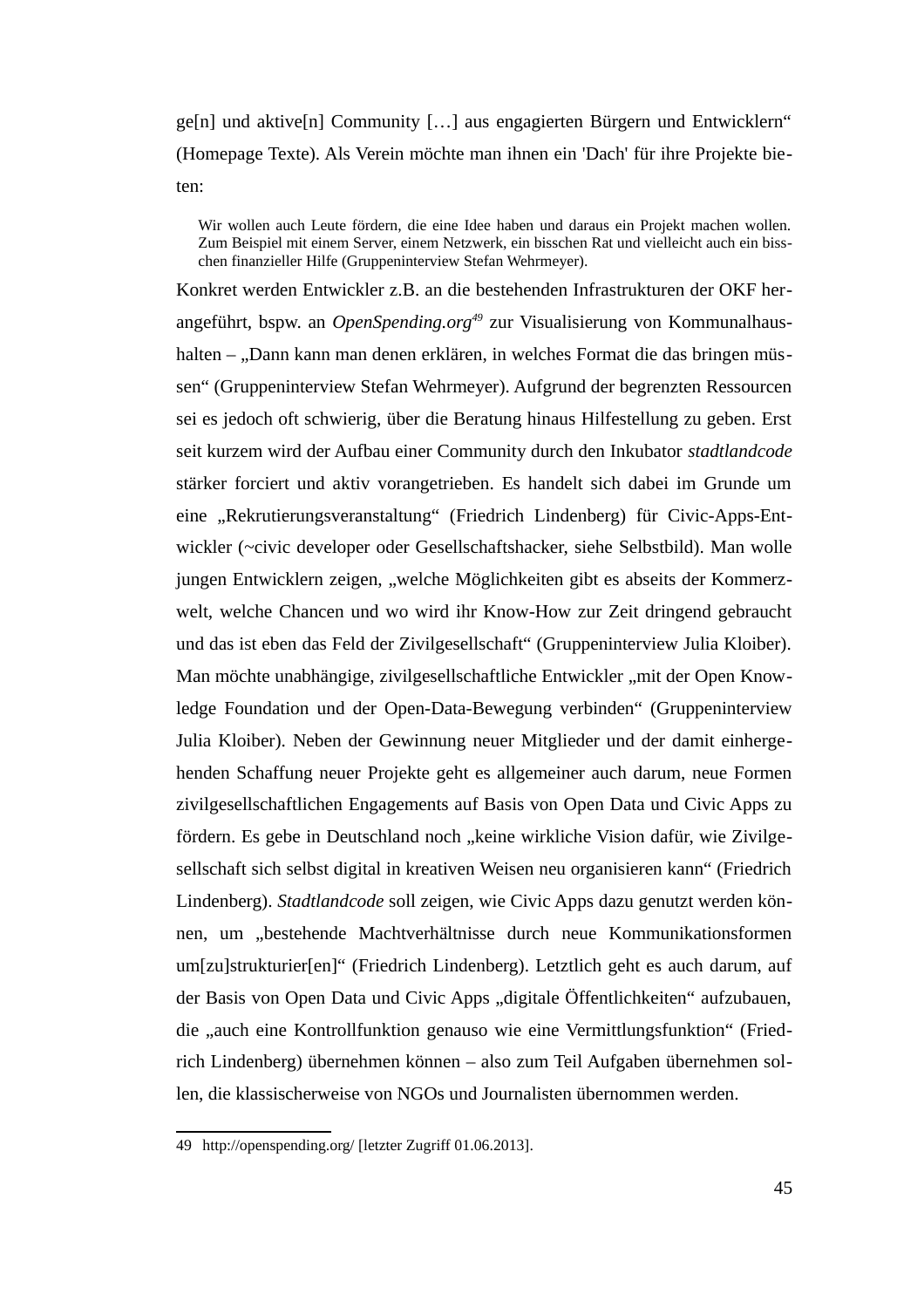Auch der *Wandel dieser 'klassischen' Intermediäre* wird von der OKF gefördert. Dazu pflegt man erstens entsprechende Kontakte und besucht Fachkonferenzen, z.B. zum Thema Datenjournalismus. Zweitens werden Trainings oder andere Hilfestellungen angeboten, bspw. für NGOs, die auf "riesigen Datenschätzen sitzen", aber "keinerlei Verständnis von strukturierter Information haben" (Friedrich Lindenberg).[50](#page-48-0) So geht es im Rahmen von *OpenSpending.org* u.a. darum, NGOs die "richtigen Werkzeuge in die Hand zu drücken" (Friedrich Lindenberg), um den Finanzhaushalt ihrer Regierung zu überwachen. Drittens sind NGOs und Journalisten oft auch Zielgruppen für die eigenen Projekte. Bei der Entwicklung von *FragDenStaat.de* war es bspw. "von Anfang an das Ziel, dass Journalisten diese Plattform nutzen sollen" (Stefan Wehrmeyer). Die OKF möchte damit nicht nur erreichen, dass 'klassische' Intermediäre besser mit Daten umgehen können, son-dern dass sie auch transparenter und offener arbeiten.<sup>[51](#page-48-1)</sup> 'Software als Lobbymittel' gilt gewissermaßen auch hier, insofern als die eigenen Projekte auch bei der Förderung von Intermediären eine Vorbildfunktion haben. Die Maßstäbe der Offenheitsdefinition sollen auch hier gelten, was insbesondere bedeutet, dass Intermediäre den Zugang zu ihren Daten nicht auf Dauer beschränken sollen. Bezogen auf NGOs bedeutet das u.a., dass sie für ihre Forderungen und Vorwürfe bessere Beweise in Form von Daten liefern sollen:

Man hat als NGO ja einen Claim, zum Beispiel dass Nike die Umwelt in Bangladesch verpesten würde. Was sind das eigentlich für Beweise die man da hat und wie kann die dann auch sinnvoll präsentieren (Friedrich Lindenberg).

Ähnlich dazu wird auch von Journalisten gefordert, die Recherchegrundlagen ihrer Artikel offenzulegen. Dass diese in der Regel nicht transparent gemacht werden und den Lesern auch nicht zugänglich sind, sei ein "fundamentaler Bug an Zeitungen" (Friedrich Lindenberg). In diesem Zusammenhang wird auch kritisiert, dass Journalisten ihre Informationsfreiheitsanfragen häufig nicht über *Frag-DenStaat.de* stellen und veröffentlichen: "Ich würde mir wünschen, dass ich Hintergrundrecherche, also die Quellen letztlich besser zur Verfügung habe und da wäre FragDenStaat ein sehr gutes Instrument" (Stefan Wehrmeyer). Darüber hinaus impliziert eine Orientierung an den Offenheitskriterien der OKF für den Jour-

<span id="page-48-0"></span><sup>50</sup> International betreibt das Mutterchapter der OKF hierfür auch die *School of Data*, <http://schoolofdata.org/>[letzter Zugriff 01.06.2013].

<span id="page-48-1"></span><sup>51</sup> Ähnlich dazu unterscheidet Simon Rogers, Datenjournalist beim britischen *Guardian*, zwischen 'open' und 'data journalism' als "two segments of the same pie chart" (Rogers 2012).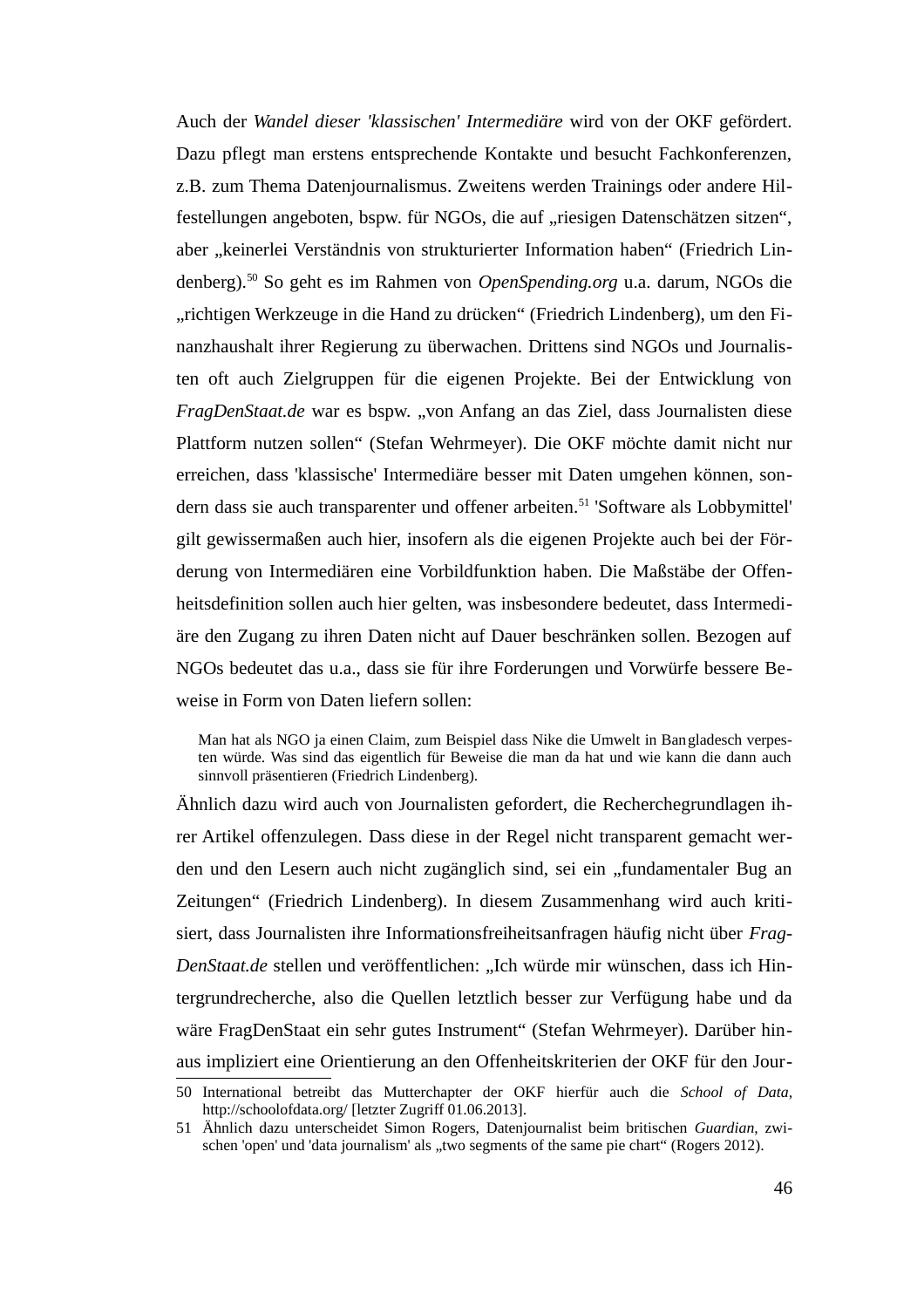nalismus eine Einschränkung bezüglich der Exklusivität von Informationen – die OKF ist zwar nicht gegen eine vorübergehende Exklusivität, sehr wohl aber gegen eine dauerhafte Beschränkung des Zugangs zu Recherchegrundlagen (Stefan Wehrmeyer).

Generell stehen die OKF und der professionelle Journalismus in einem besonderen Wechselverhältnis. Die OKF ist durch den Aufbau offener Infrastrukturen selbst in der Rolle eines Intermediärs und ihre Projekte erfüllen z.T. Aufgaben, die klassischerweise auch dem professionellen Journalismus zugeschrieben werden. Das Projekt *Frankfurt-Gestalten.de* übernimmt z.B. ähnliche Funktionen wie der Lokaljournalismus, indem es Anwohner über Neuigkeiten in ihrer Umgebung informiert.[52](#page-49-0) Durch den Aufbau einer Community und die damit einhergehende Förderung neuer Formen zivilgesellschaftlichen Engagements treibt die OKF darüber hinaus eine Entwicklung voran, durch die zivilgesellschaftliche Akteure in Zukunft verstärkt 'journalistische' Aufgaben übernehmen könnten. Das wirft grundlegende Fragen auf: Ist die OKF bspw. selbst eine journalistische Organisation? Wo kann die Grenze zwischen professionellen Journalisten und 'Gesellschaftshackern' (siehe Selbstbild) gezogen werden? Die Rolle und die Bedeutung des professionellen Journalismus wird dadurch grundsätzlich infrage gestellt. Es sei offen, ob Journalismus "letzten Endes von [professionellen] Journalisten ausgeführt wird oder von anderen Leuten" (Friedrich Lindenberg). Man müsse darüber nachdenken, wie man "die gleiche Funktion erfüllen [kann, ] aber mit anderen Organisationsformen" (Friedrich Lindenberg). Stefan Wehrmeyer kritisiert in diesem Zu-sammenhang das Nebeneinander von Informationsfreiheits- und Pressegesetzen<sup>[53](#page-49-1)</sup> und die dadurch gesetzlich verankerte Unterscheidung zwischen Bürgern und Journalisten. Diese sei nicht mehr zeitgemäß:

Wenn ein Bürger ein Journalist sein will, dann geht das heute sehr einfach und das ist eigentlich nur noch eine künstliche Trennung meines Erachtens […] Wenn man sich das mal konzeptionell anguckt, dann ist das Unsinn mittlerweile (Stefan Wehrmeyer).

Exklusive Rechte für Journalisten werden dadurch infrage gestellt. Stattdessen

<span id="page-49-0"></span><sup>52</sup> Unter anderem werden dazu Beschlüsse und Beratungen der Frankfurter Ortsbeiräte ausgelesen und auf einer Karte angezeigt. Man kann sich dann bspw. automatisch über Neuigkeiten in einzelnen Straßen und Stadtteilen in seiner unmittelbaren Umgebung informieren lassen.

<span id="page-49-1"></span><sup>53</sup> In Deutschland geben die Pressegesetze auf Länderebene Journalisten das Recht, bis zu einer festgelegten Frist Auskünfte von Behörden zu erhalten. Bürger (ohne Presseausweis) können von diesem Gesetz nicht Gebrauch machen.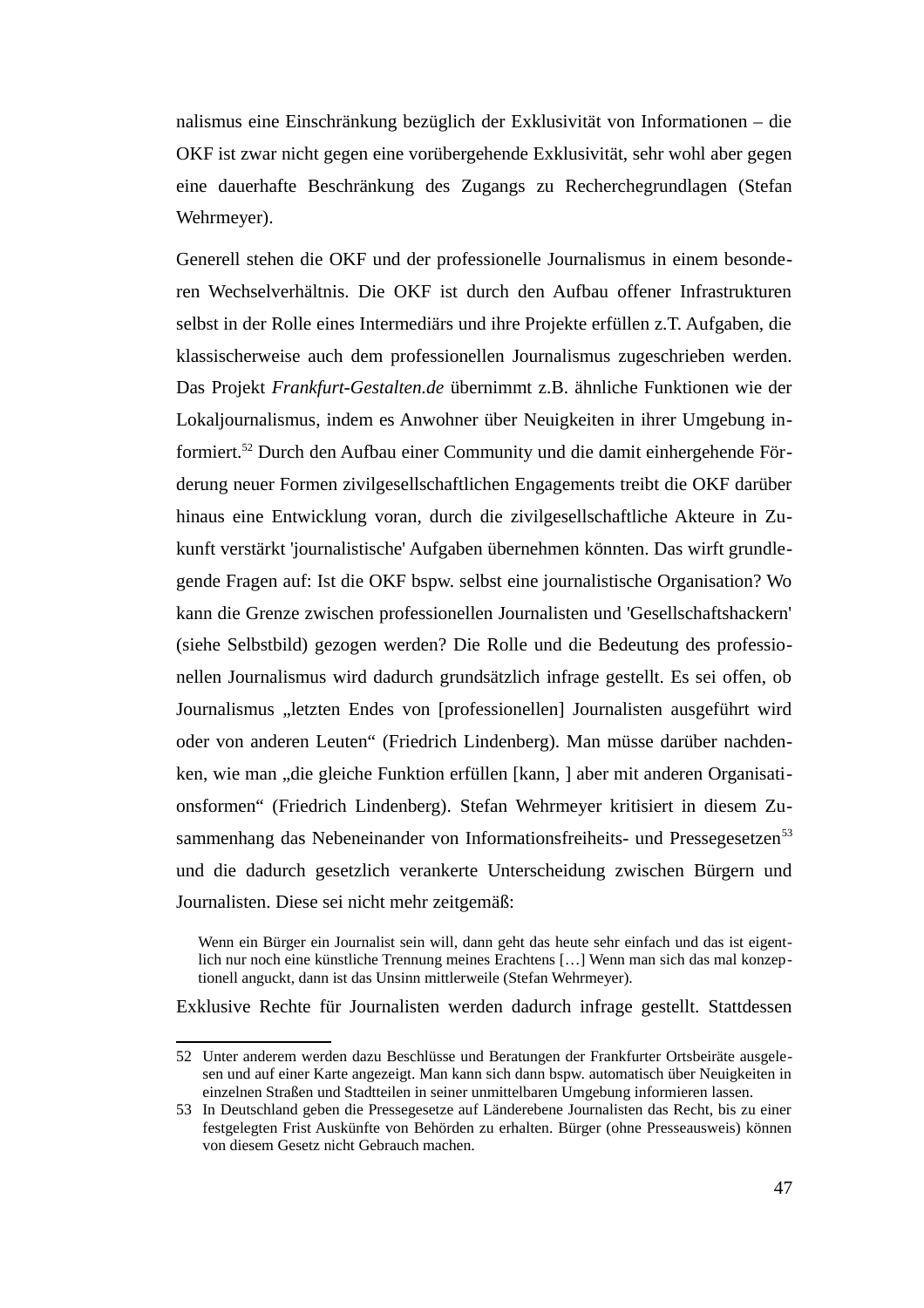wird ein "allgemeine[s] Informationsrecht" (Stefan Wehrmeyer) gefordert, von dem Bürger (und damit auch die von der OKF geförderten neuen, zivilgesellschaftlichen Intermediäre) genauso Gebrauch machen können wie Journalisten.

Bezogen auf die Schlüsselkategorie kann die Förderung von Intermediären auch als 'mittelbarer' Aufbau offener Infrastrukturen verstanden werden, der genauso wie die eigenen Projekte auf die Verbreitung offenen Wissens abzielt. Die eigenen Projekte erfüllen dabei eine Vorbildfunktion – die OKF möchte Intermediäre, die sich prinzipiell an ihre Offenheitskriterien halten.

## *4.2.4 Lobbyarbeit/PR betreiben*

Neben dem oben beschriebenen Ansatz, Software durch die Entwicklung von Vorzeigeprojekten als Lobbymittel einzusetzen, betreibt die OKF auch 'klassische' PR und Lobbyarbeit. Hierbei geht es darum, durch das Aufbauen von Netzwerken und der Schaffung von Aufmerksamkeit die eigenen Themen auf die "politische Agenda zu setzen" (Daniel Dietrich). Das geschieht über "stille Diplomatie" (Claudia Schwegmann) und dem Besuchen und Veranstalten zahlreicher Konferenzen. Darüber hinaus werden Behörden und Unternehmen beim Aufbau offener Infrastrukturen beraten und begleitet.

Das *Aufbauen von Netzwerken* bezieht sich auf die Kontaktaufnahme und -pflege mit Entscheidungsträgern (z.B. in Behörden) und Mitgliedern/Vertretern anderer, thematisch nahestehender Vereine (wie *Transparency International* oder *Wikimedia*). Besonders über die zahlreichen Veranstaltungen bauen sich die OKF-Mitglieder individuelle Netzwerke auf. Jedes Mitglied hat seine "Teilbereiche" (Christian Heise) und nimmt an unterschiedlichen Veranstaltungen teil: "bei mir ist es mehr so elektronische Beteiligung. Das ist für Daniel jetzt vielleicht weniger interessant, der sich wirklich ganz klar mehr mit Transparenz auseinandersetzt" (Christian Heise). Einen besonders hohen Stellenwert hat das Netzwerken für Claudia Schwegmann bei *OpenAid*. Von Anfang an ging es darum, "Kontakte zu knüpfen" und "Gehör zu finden für dieses Thema" (Claudia Schwegmann):

Vor zwei Jahren hätte ich keine fünf Leute aufzählen können, die sich für offenen Daten in der EZ [Entwicklungszusammenarbeit] interessieren und heute kann ich zehn finden […] Ich denke, das ist definitiv gelungen bei *Open Aid*. Ich habe einfach wirklich ein gutes Netzwerk jetzt (Claudia Schwegmann).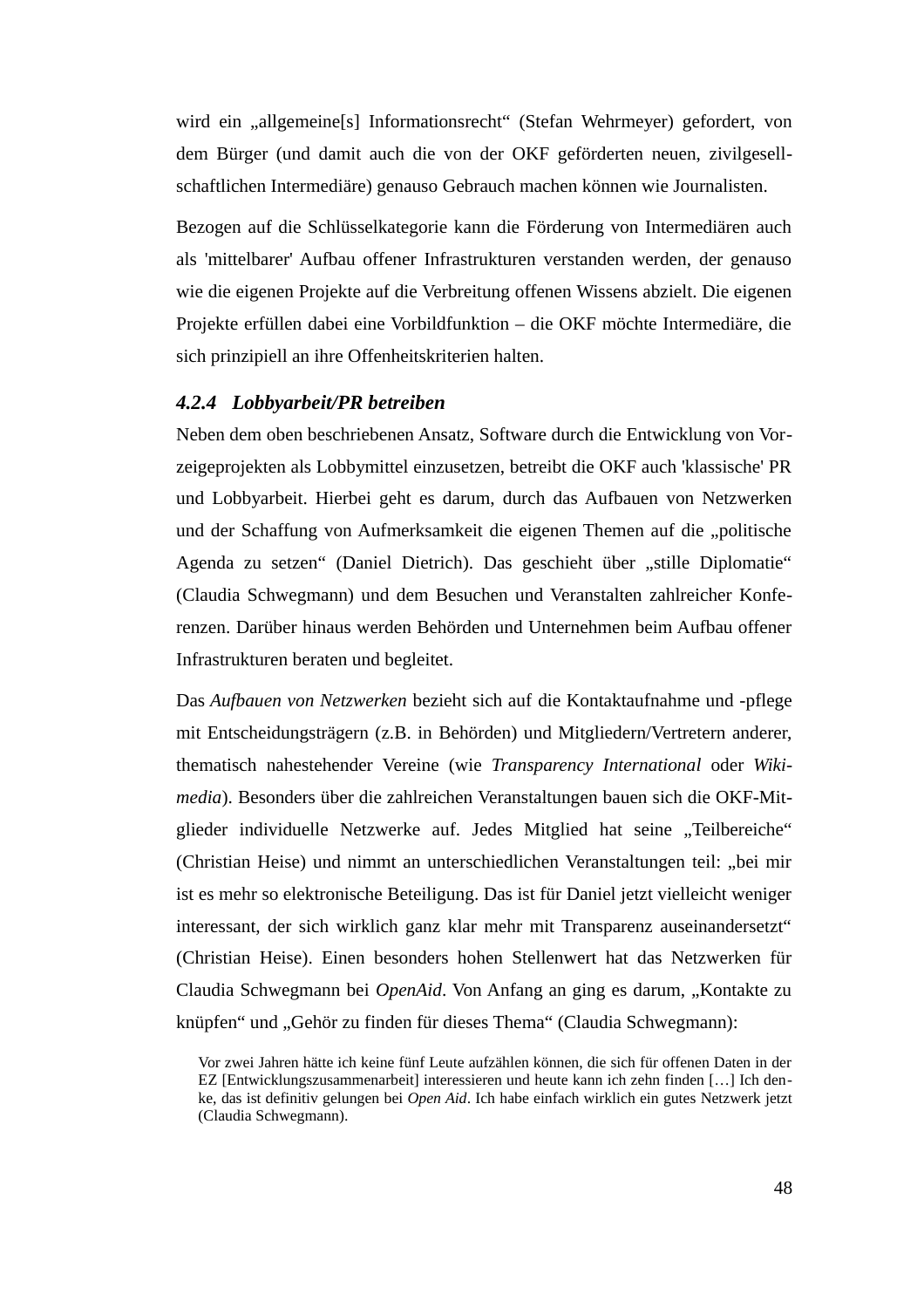Inzwischen verfügt die OKF über ein "ein relativ großes Netzwerk von freiwilligen" Unterstützern aus der "netzpolitischen Szene" (Gruppeninterview Stefan Wehrmeyer), welches hilft, Botschaften innerhalb dieser Szene in Deutschland zu verbreiten (bspw. über *netzpolitik.org*).

*Aufmerksamkeit schaffen* bedeutet einerseits *Präsenz* zu zeigen, z.B. durch die Veröffentlichung von Artikeln auf der eigenen Homepage und anderswo, Interviews und insbesondere durch das Halten von Vorträgen auf Konferenzen: "Wir sind sehr viel auf Konferenzen unterwegs weil wir auch offensichtlich eine Nische besetzen" (Maria Schröder). Oft gehe es darum, "Präsenz zu zeigen und unser Fähnchen hoch zu halten" (Daniel Dietrich). Das Schaffen von Aufmerksamkeit und das Aufbauen von Netzwerken gehen auf Konferenzen oft fließend ineinander über: "man geht teilweise auf Konferenzen, um sich mit andern zu treffen und man geht auf Konferenzen, um Vorträge zu halten" (Christian Heise). Zur Schaffung von Aufmerksamkeit gehört außerdem, über das Thema Open (Government) Data, die eigene Organisation und die eigenen Projekte *aufzuklären*:

Wie übersetzt man jetzt dieses doch relativ komplexe, auch technisch komplexe Konzept für den Ottonormalverbraucher […] Wie erklärt man dem, warum Transparenz wichtig ist und was Open Data dazu beitragen kann (Gruppeninterview Julia Kloiber).

Dieser "Übersetzungsschritt" (Gruppeninterview Julia Kloiber) stellt häufig eine Herausforderung dar. Es sei mitunter schwierig, Außenstehenden "in einfachen Worten zu erklären, was wir hier tun und warum das für ihn relevant ist, dass wir das tun" (Maria Schröder). Als Ursache wird nicht nur das Thema Open Data an sich gesehen, welches relativ abstrakt und techniklastig ist, sondern auch eine mangelnde Profilschärfe der OKF selbst (die auch in der Organisation begründet ist, siehe Kapitel 4.4.3): "Wie du die Frage gestellt hast, was die OKF $n^{54}$  $n^{54}$  $n^{54}$  eigentlich ist, müssen wir uns häufig die Frage stellen, was sie eigentlich nicht ist" (Christian Heise). Zwar habe man einen Fokus auf Open Government Data, "aber eigentlich wollen wir ja alles […] offenes Wissen, offene Information" (Christian Heise). Diese 'Vermittlungsschwierigkeiten' stellen aus Sicht der Mitglieder ein Problem dar und werden als Erfolgshindernis wahrgenommen: Der Aktionsradius von *FragDenStaat.de* könne bspw. "viel größer sein, wenn wir in der Lage wären,

<span id="page-51-0"></span><sup>54</sup> Die Abkürzungen für 'Open Knowledge Foundation' sind uneinheitlich – während vor allem auf der offiziellen Homepage meist 'OKF' verwendet wird, verwenden einige Mitglieder auch 'OKFn'. Ich habe mich für die kürzere Version entschieden.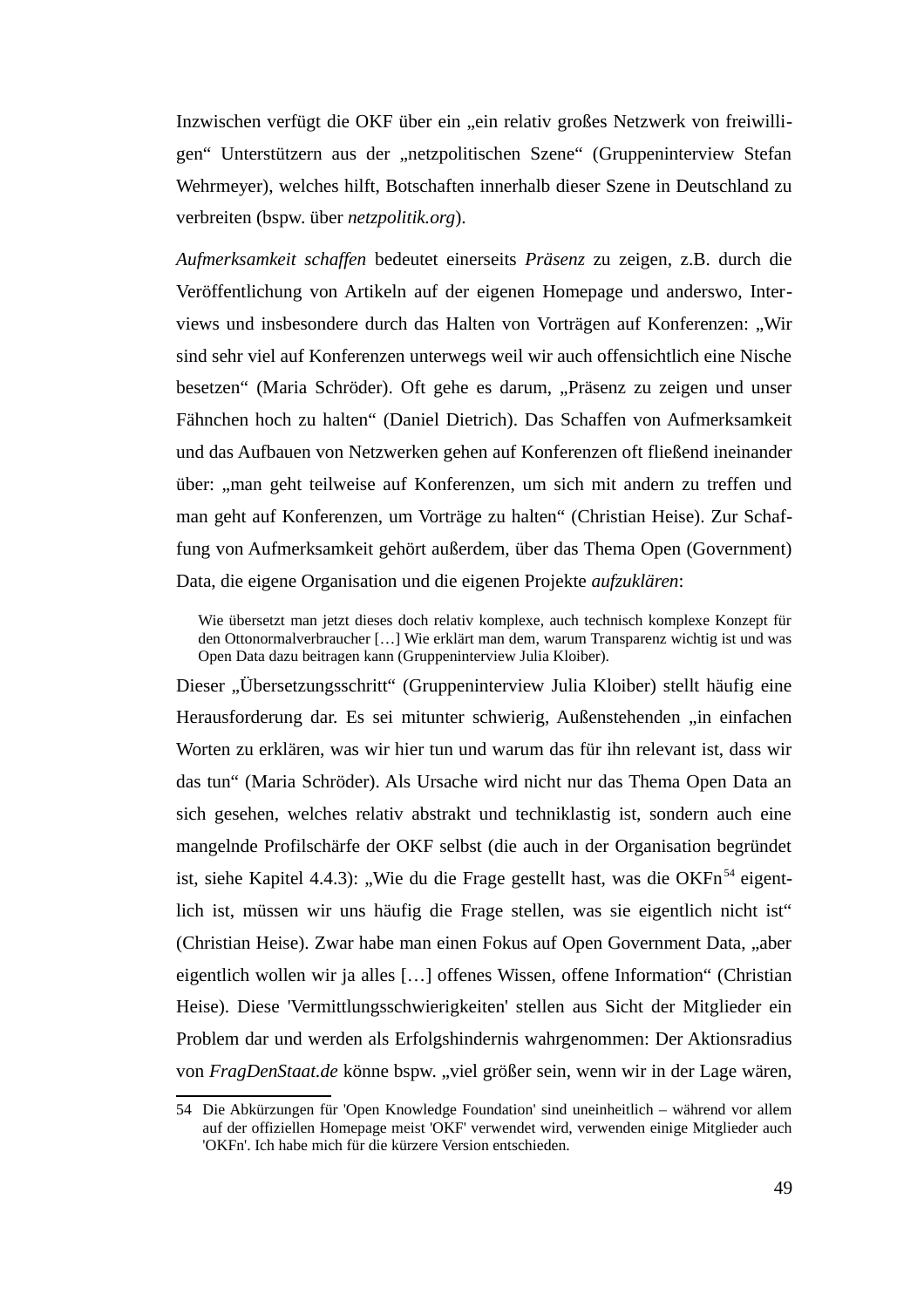besser begreifbar zu machen, warum das relevant ist und wofür man diese Plattform benutzen kann" (Maria Schröder). Die mangelnde Zugänglichkeit sei auch einer der Gründe für die geringe Mitgliederzahl der OKF Deutschland. Es wäre vorteilhafter "zu sagen wir haben einen ganz klaren Fokus: Das wollen wir erreichen, machst du mit?" (Christian Heise).

Darüber hinaus ist es der OKF wichtig, den Aufbau offener Infrastrukturen durch Behörden oder Unternehmen zu begleiten: "wir müssen natürlich unsere Ideen da auch mit einbringen" (Gruppeninterview Stefan Wehrmeyer). Mitglieder der OKF haben z.B. regelmäßig an Diskussionsrunden zur Open-Government-Studie vom *Fraunhofer Fokus* teilgenommen (Hauke Gierow).[55](#page-52-0) In diesem Zusammenhang legt man Wert darauf, als seriöser Partner wahrgenommen zu werden. Bei der Wahl der Vorstandsmitglieder sei es "von vornherein wichtig [gewesen], dass wir nicht nur als die Jungen und Internetwilden auftreten, sondern auch ernst genommen werden als Ansprechpartner" (Daniel Dietrich).

Tendenziell wird Lobbyarbeit zwar als wichtig und notwendig betrachtet, in ihrer Wirksamkeit jedoch kritisch bewertet. Die OKF-Mitglieder grenzen sich klar von 'reinen' Lobbyorganisationen ab und betonen ihren praktischen Ansatz durch den Aufbau offener Infrastrukturen:

Was ist denn so das Höchste, was man an Lobbyarbeit machen kann als Zivilgesellschaft? Man wird als Sachverständiger eingeladen in irgendwelchen Ausschüssen in Parlamenten. Das ist schon ganz nett, aber da wird man auch nur angehört und wir schaffen halt Fakten (Maria Schröder).

Lobbyarbeit und PR seien "oft sehr aufwendig [und] bewegen sich nur langsam weiter" (Gruppeninterview Julia Kloiber), weshalb man durch die Entwicklung eigener Projekte in kürzerer Zeit mehr erreichen könne. Für die "gute Sache werben und predigen, damit sie sichtbar wird", habe man darüber hinaus "schon recht effektiv gemacht" und sei deshalb "vom Fokus im Moment nicht ganz so wichtig" (Daniel Dietrich). Fast alle Mitglieder möchten statt der Lobbyarbeit lieber die Entwicklung eigener Projekte in Zukunft noch weiter forcieren und "mehr Showcases schaffen […] und dadurch die politische Klasse davon überzeugen" (Friedrich Lindenberg). Der interventionistische Charakter von alternative computing findet hier eine klare Entsprechung bei der OKF (siehe Kapitel 2.2). Eine Ausnah-

<span id="page-52-0"></span><sup>55</sup> [http://www.fokus.fraunhofer.de/de/elan/projekte/national/open\\_government\\_data\\_deutschland](http://www.fokus.fraunhofer.de/de/elan/projekte/national/open_government_data_deutschland/index.html) [/index.html](http://www.fokus.fraunhofer.de/de/elan/projekte/national/open_government_data_deutschland/index.html) [letzter Zugriff 20.06.2013].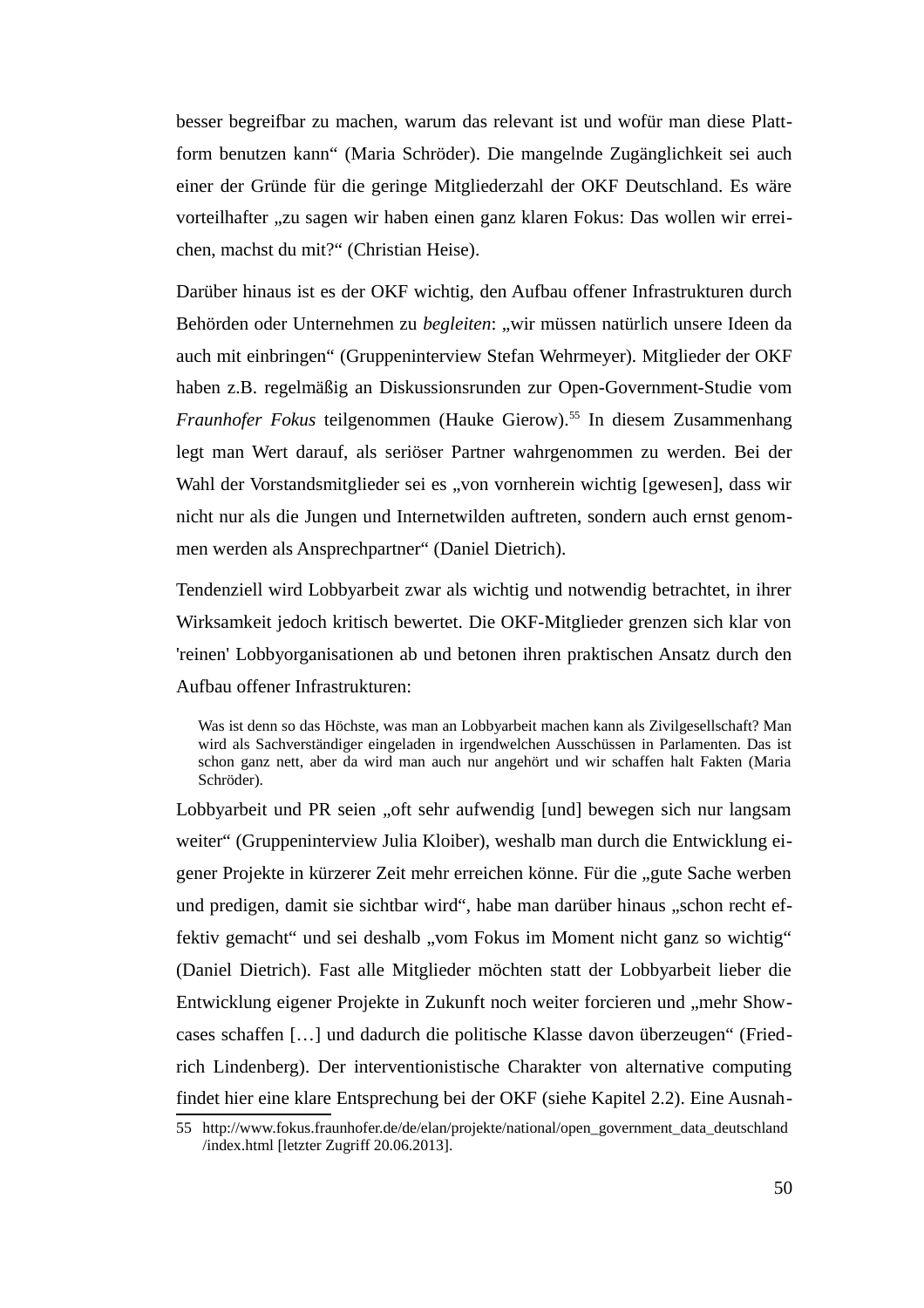me ist Claudia Schwegmann, die sich in ihrem Projekt *OpenAid* auf Lobbyarbeit konzentriert und auch innerhalb der OKF den Standpunkt vertritt, man solle "mehr [sein] als ein Techie-Verein der gerne programmiert" (Claudia Schwegmann). Dabei stößt sie allerdings auf Widerstände:

Ich habe des Öfteren schon angemerkt, dass wir politischer sein müssen. Naja, da sind wir uns nicht einig. Es gibt schon Leute, die sagen wir wollen definitiv keine Advocacy-Organisation, keine Lobbyorganisation werden (Claudia Schwegmann).

Für sie steht eine stärkere Fokussierung auf Lobbyarbeit jedoch nicht im Widerspruch zum praktischen Ansatz. Ein "Mittelweg" (Claudia Schwegmann) bestünde bspw. darin, die Rolle als gefragter Gesprächspartner mit anerkannter Expertise weiter auszubauen, ohne die Entwicklung eigener Projekte zu vernachlässigen.

Zusammenfassend spielt Lobbyarbeit/PR für die Verbreitung offenen Wissens gegenüber der Entwicklung eigener Projekte und der Förderung von Intermediären zwar immer noch eine wichtige, aber untergeordnete Rolle. Die OKF sei "sehr Entwicklergetrieben. […] Wir sind halt keine PR-Experten" (Gruppeninterview Stefan Wehrmeyer).

## *4.3 Ziele*

Die Ziele, die die OKF an eine Verbreitung offenen Wissens knüpft, bzw. an die Entwicklung von Projekten wie *OffenesParlament.de* oder *Frankfurt-Gestalten.de*, laufen vor allem auf eine *Ermächtigung von Bürgern* hinaus: "Transparenz ist ein Mittel zum Zweck und der Zweck ist, dass der Souverän wieder als Souverän verstanden wird. […] Also das Volk ist der Souverän" (Maria Schröder). Ermächtigung heißt, dass Bürger mehr Möglichkeiten haben sollen, ihre Regierung zu verstehen, zu kontrollieren und in politische Entscheidungsprozesse einzugreifen. Außerdem soll offenes Wissen zu einer "Selbstermächtigung der Bürger oder der Communities" (Daniel Dietrich) führen, sie sollen das öffentliche Leben stärker mitgestalten und auch unabhängiger von Behörden Probleme selbst lösen können. Mit diesem Ziel rückt die OKF in die Nähe der A2K-Metabewegung, für die der Zugang zu Wissen in der Regel kein intrinsischer Wert ist, sondern ein Mittel zum Zweck und die ihre Ziele als universelle Rechte im Interesse der Allgemeinheit präsentiert (siehe Kapitel 2.4.2).

Im Einzelnen ist die Ermächtigung von Bürgern eine Folge von *mehr Beteili-*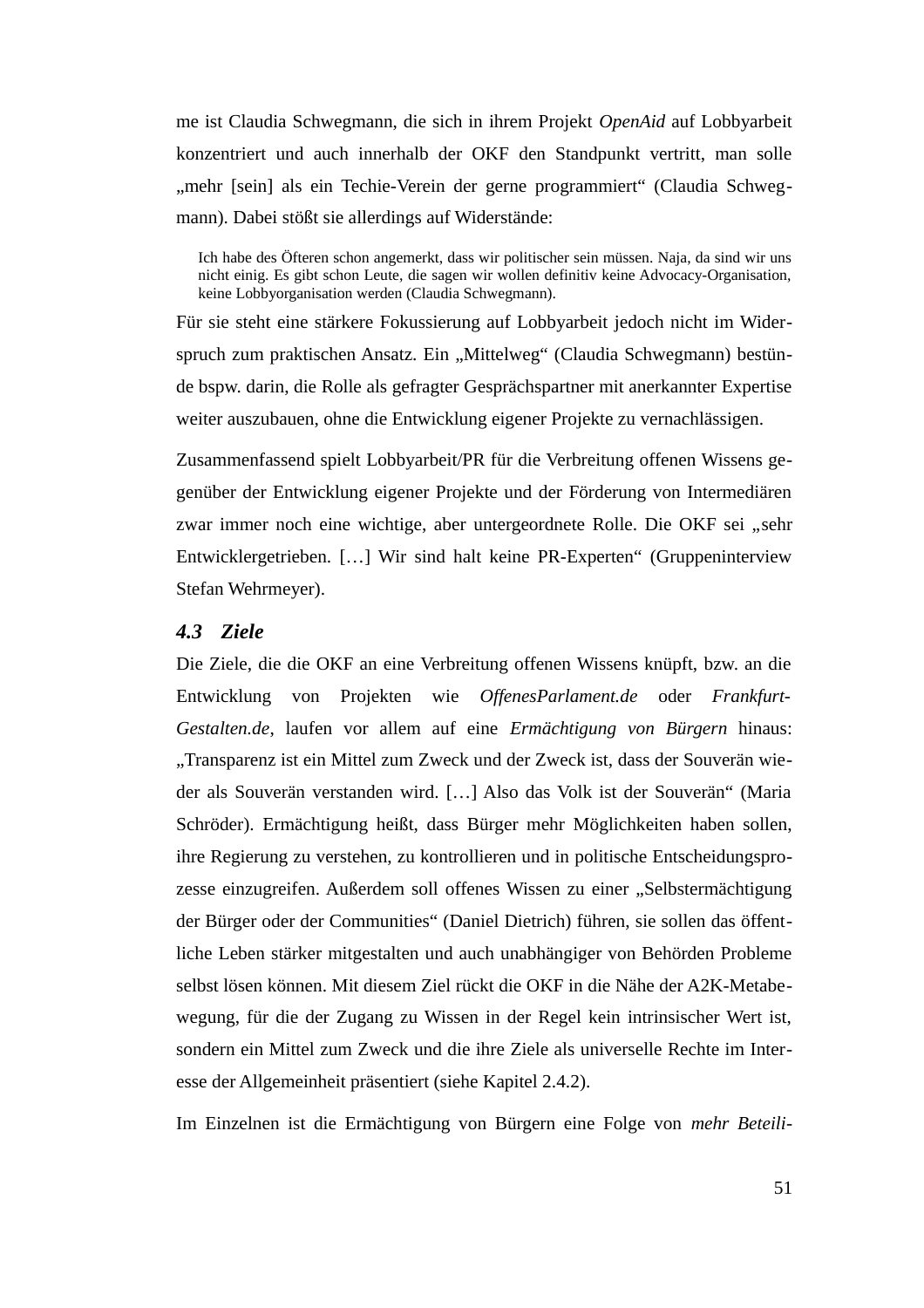*gungsmöglichkeiten*, einem *sachlicheren Diskurs* und einer *verbesserten Accountability*. Lediglich zwei Ziele der OKF stehen nicht in direkter Verbindung zu einer Ermächtigung von Bürgern: die *Verbesserung von Effizienz* und *(wirtschaftliche) Innovation*. Auffälligerweise haben diese Ziele eine geringere Priorität und z.T. den Charakter von Legitimationsargumenten. Im Folgenden sollen die Ziele genauer vorgestellt werden.

#### *4.3.1 Mehr Beteiligungsmöglichkeiten*

Informationen, so die feste Überzeugung der OKF-Mitglieder, sind die Grundlage für Beteiligung: "damit sich Leute beteiligen können, brauchen sie Informationen" (Gruppeninterview Julia Kloiber). Die OKF sieht sich darin als Teil einer "Internetgeneration; Piraten, Open Movements und so weiter" und damit auch als eine Reaktion auf die gegenwärtige Krise demokratischer Institutionen: "demokratische Legitimation funktioniert nicht mehr. Die Leute sind nicht mehr zufrieden damit, alle vier Jahre einmal wählen zu gehen" (Daniel Dietrich). Man möchte einen "anderen Grad von Beteiligung [...] vor allem auch konstantere" (Christian Heise). Wenn die "Beteiligungsmöglichkeiten während einer Legislaturperiode steigen", so die Hoffnung, "dann [steigt] auch die Beteiligung" (Christian Heise). Der Wunsch nach mehr Beteiligung äußert sich auch darin, welche Daten von der OKF für eine Öffnung favorisiert werden. Statt "Schnarchdaten" (Govdata Erklärung) werden Daten gefordert, die als Grundlage für politische Entscheidungen dienen. Ein Beispiel sind die Gutachten des wissenschaftlichen Dienstes des Bundestags (Hauke Gierow). Neben Beteiligung an politischen Entscheidungsprozessen geht es auch allgemeiner um eine stärkere Beteiligung von Bürgern am öffentlichen Leben.

Die OKF unterscheidet in diesem Zusammenhang 'klassische' Transparenz von "Datentransparenz" (Friedrich Lindenberg). Nach dem "alte[n] Verständnis" (Friedrich Lindenberg) ginge es vor allem um "Anti-Korruption" (Daniel Dietrich). Transparenz sei dabei oft ein "Eigenwert" und erschöpfe sich bspw. in einen "Bericht des Kommissars, der dann einen Überblick über die Aktivitäten in der Organisation gibt" (Friedrich Lindenberg). Im Gegensatz dazu zeichnet sich Datentransparenz gerade dadurch aus, dass sie als "Grundlage für Aktionen" (Friedrich Lindenberg) und der Organisation "partizipative[r] Prozesse" (Daniel Diet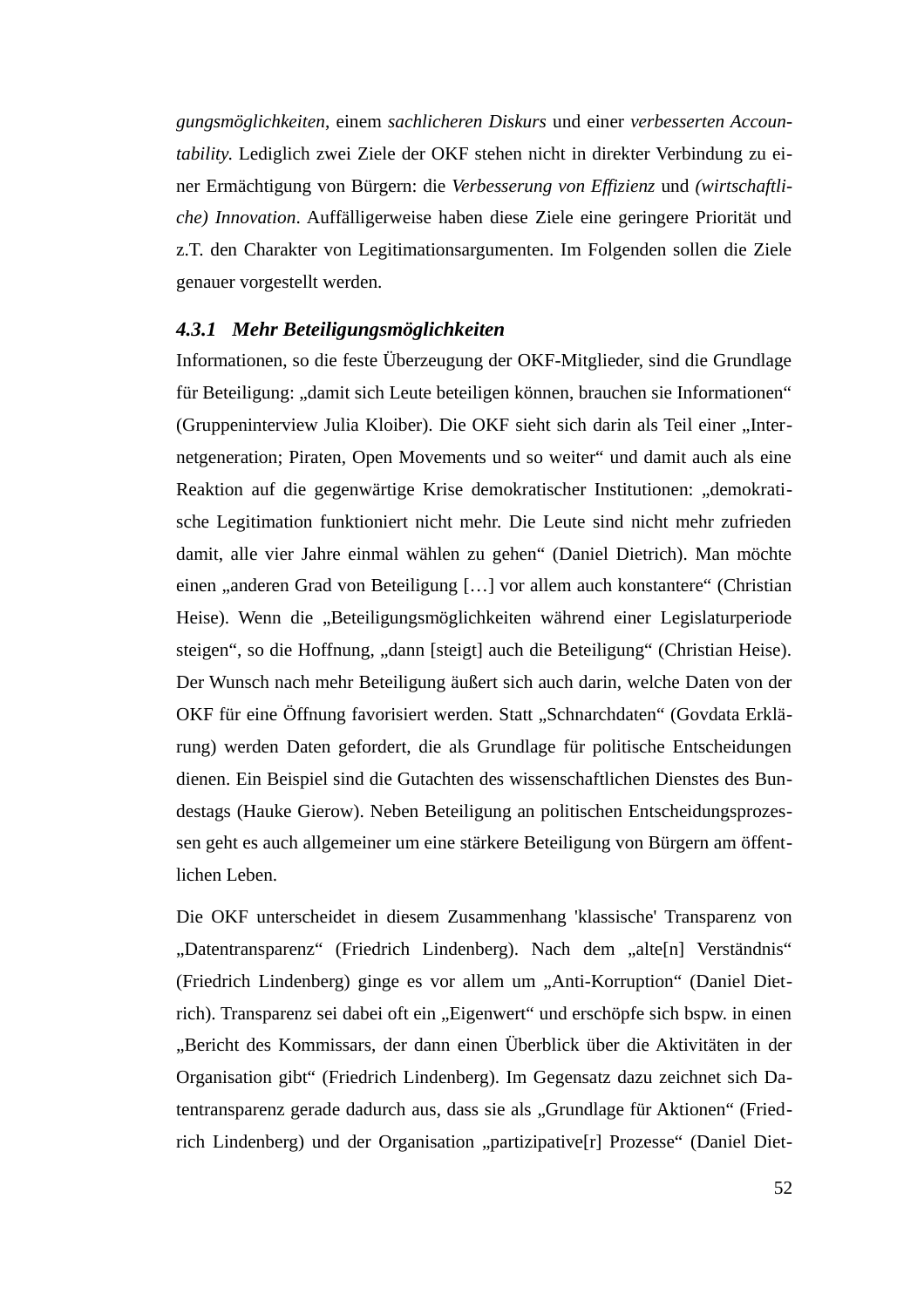rich) genutzt werden kann: "man kann die Daten remixen, man kann sie in ganz anderen Kontexten weiterverwenden und so weiter und so fort" (Friedrich Lindenberg). Datentransparenz bzw. offene Daten werden deshalb als "Basis für Beteiligung" (Gruppeninterview Julia Kloiber) gesehen: "pro-aktiv verbreitete, offene Daten sind für mich eine Grundvoraussetzung für ein Funktionieren der Demokratie der Zukunft" (Christian Heise).

Die Forderung nach Beteiligungsmöglichkeiten für Bürger an politischen Entscheidungsprozessen ist nicht gleichzusetzen mit der klassischen Forderung nach mehr direkter Demokratie. Direkte Demokratie wird im Gegenteil eher skeptisch gesehen und man bezweifelt, dass sie "immer für Alles die richtige Antwort ist" (Daniel Dietrich). Es geht nicht darum, "an den Pfeilern der repräsentativen Demokratie [zu] rütteln oder diese aus[zu]höhlen" (Email Christian Heise), gefordert werden jedoch "Mechanismen, um Leute öfter einzubinden" (Daniel Dietrich). Statt um direkte Demokratie geht es eher um eine *offenere und flexiblere Form repräsentativer Demokratie*. 'Offenere' Demokratie spielt darauf an, "dass eine Demokratie eigentlich grundsätzlich transparent sein sollte, es aber nicht ist – zumindest nicht in dem Maße, wie es möglich wäre" (Email Christian Heise). 'Flexiblere' Demokratie verweist darauf, dass es in den Augen der OKF-Mitglieder nicht das *eine* Modell der Beteiligung gibt und es "eine ganze Menge an Experiment braucht" (Daniel Dietrich). Eine Vorbildfunktion hat die Entwicklung von Open-Source-Software:

Das Mächtige an Open-Source-Entwicklung ist, dass sich Leute selbst auswählen. Das heißt, dass Leute mein Projekt finden und sich selbst dann als Teilnehmer dieses Projektes auswählen und dieses Grundkonzept von selbstselektiver Auswahl halte ich für unheimlich mächtig und ich glaube, das lässt sich auch auf Politik anwenden (Friedrich Lindenberg).

Mit Kelty (2008) kann man darauf aufbauend argumentieren, dass es sich bei dem Wunsch nach mehr Beteiligungsmöglichkeiten um die Modulation einer Schlüsselpraktik der FOSS-Bewegung handelt (siehe Kapitel 2.3): 'coordinating collabarations', die Koordination bzw. Organisation von Open-Source-Projekten wird hier moduliert, indem sie als Modell für politische Partizipation herangezogen wird. Historisch betrachtet sind im Bereich der Open-Source-Entwicklung verschiedene Modelle der Organisation entstanden, wobei die des Linux-Kernels und des Apache-Servers die bekanntesten Beispiele sind (Kelty 2008: 210-240). Genauso wie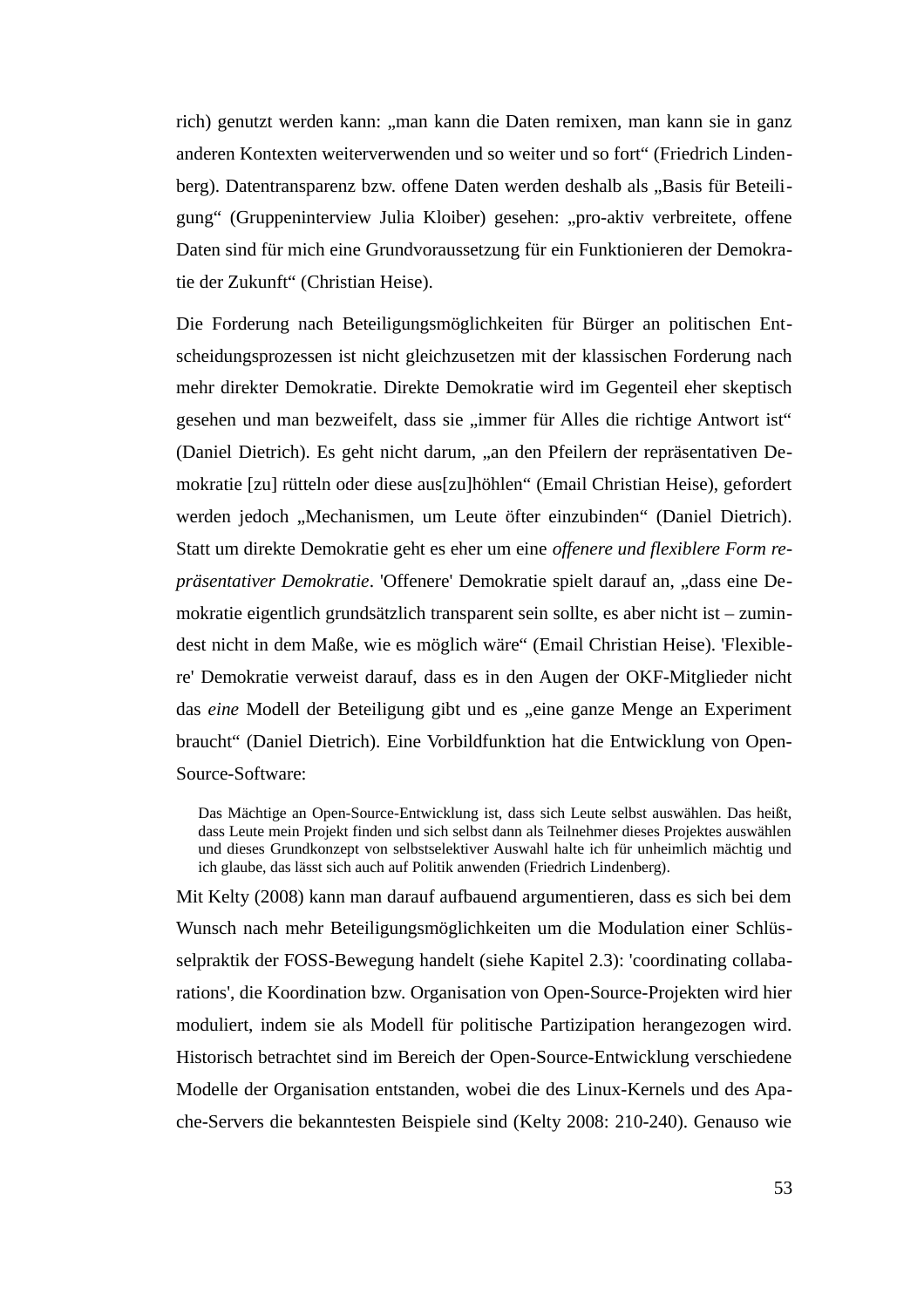es "das typische Organisationsmodell bei der Open-Source-Entwicklung nicht gibt" (Hepp/Tepe 2008: 38), meint 'flexiblere Demokratie', dass die öffentliche Verwaltung mit verschiedenen Modellen experimentieren soll, um Bürger in Entscheidungsprozesse einzubinden und ihre 'selbstselektive' Beteiligung zu koordinieren – je nach Gegenstandsbereich oder Region könnten unterschiedliche 'Beteiligungsmodelle' zur Anwendung kommen. Wichtig sei dabei vor allem, dass die Abläufe transparent sind. Man müsse "den Leuten klar sagen können: Wenn du dich jetzt hier beteiligst, was machen wir mit deiner Stimme, was passiert damit und wo sind die Ergebnisse" (Daniel Dietrich). Ähnlich wie bei der Bazar-Metapher wird hier die prinzipielle Offenheit des 'Produktionsprozesses' (hier: von politischen Entscheidungen) betont (siehe Kapitel 2.3).

Ein Beispiel dafür, dass flexibel je nach Kontext andere Beteiligungsmodelle als sinnvoll erachtet werden, lässt sich an dem Projekt *OpenAid* festmachen. 'Mehr Beteiligung' meint hier explizit die Möglichkeit für Menschen in den *Empfängerländern* von Entwicklungshilfe, Feedback über die einzelnen Projekte vor Ort geben zu können und evtl. auch besser in die Planung solcher Projekte eingebunden zu werden. Beteiligung von Bürgern in den Geberländern sei hingegen "völliger Quatsch" (Claudia Schwegmann). Diejenigen, "die von Maßnahmen betroffen sind, sollen mitentscheiden und nicht Leute, die 7000 Kilometer weit weg sitzen" (Claudia Schwegmann).

Damit solche flexiblen Beteiligungsmodelle entstehen und Open Data auch wirklich wie erhofft nicht nur zu mehr Beteiligungs*möglichkeiten*, sondern auch tatsächlich zu mehr Beteiligung führt, hofft die OKF auf eine aktive und *beteiligungsfördernde Verwaltung*:

Man [muss] diese offenen Strukturen, die man schafft, auch begleite[n] durch Wettbewerbe, durch Marketingmaßnahmen, durch Bildungsmaßnahmen […] Dass es eben nicht nur darum geht, Daten zu öffnen, was schon extrem viel verlangt ist von einer Verwaltung, sondern auch darum, dafür zu sorgen, dass diese Daten genutzt, verwendet, weiterverbreitet werden (Christian Heise).

In diesem Zusammenhang wird häufig von einem Kulturwandel in der Verwaltung gesprochen. Verglichen mit Ländern wie den USA oder Großbritannien habe man in Deutschland "eine Behördenkultur, die relativ autoritär geprägt [ist] [...] Das ist eben eher orientiert am preußischen, autoritären Staat" (Daniel Dietrich). Hierin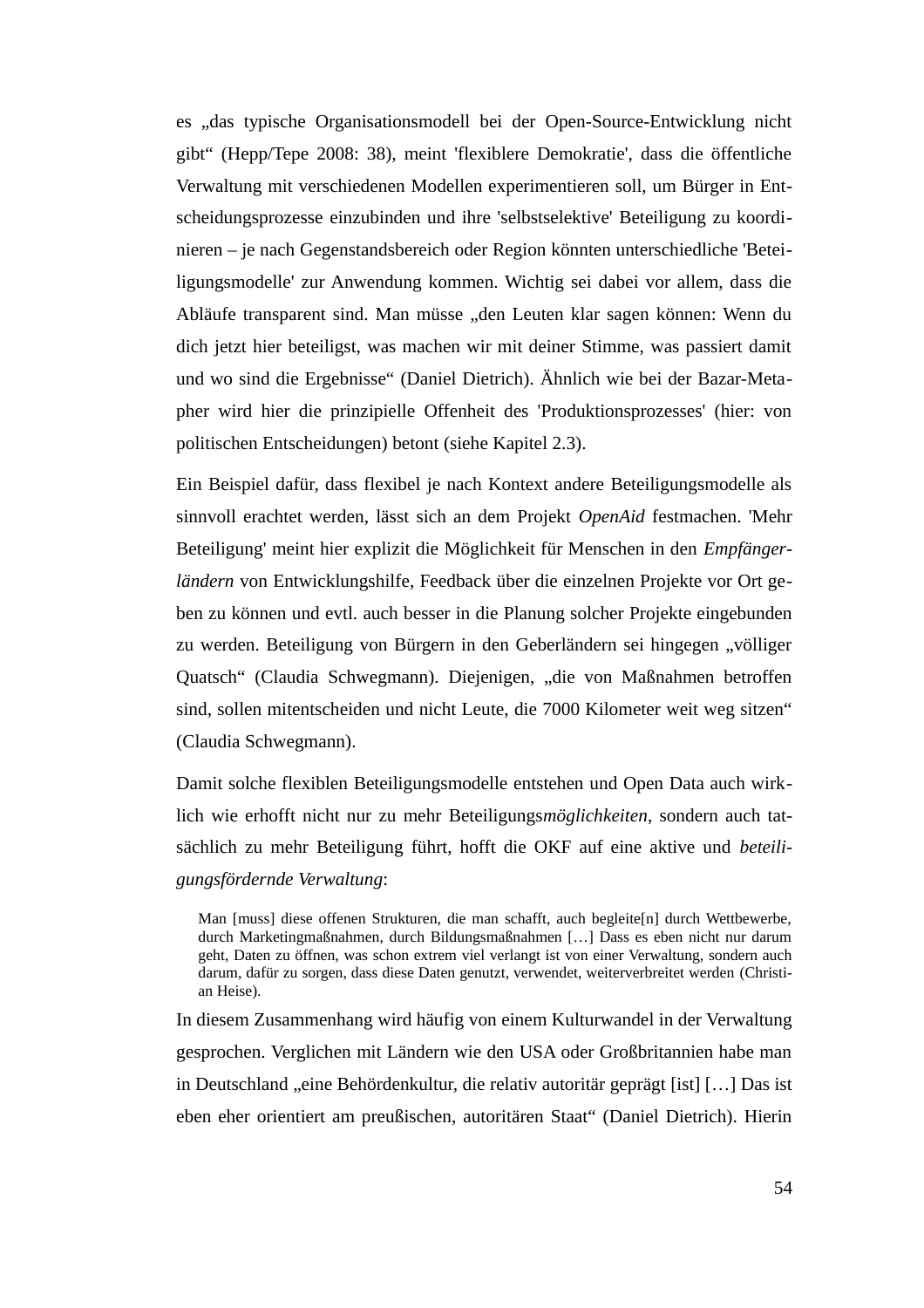wird einer der Gründe dafür gesehen, dass Deutschland in Sachen Open Government Data international eher zurückliegt: Open Government sei eben "nicht nur ein technisches Problem", sondern ein "Kulturwandel in den Köpfen und Herzen" (Daniel Dietrich). Zu diesem Kulturwandel gehört der Wandel von 'Amtsverschwiegenheit' hin zu "Amtsoffenheit" (Stefan Wehrmeyer), eine stärkere Zusammenarbeit mit Bürgern und auch eine neue Fehlerkultur bzw. eine "beta culture" (Claudia Schwegmann It's a Fad) in der öffentlichen Verwaltung:

In Deutschland herrscht auch der Glaube, dass der Datensatz perfekt sein muss, bevor man ihn frei gibt. Wir sind aber der Auffassung, dass es keinen hundert Prozent richtigen Datensatz geben kann (Interview Christian Kreutz).

Man hofft, dass dieser Kulturwandel vor allem auf lokaler Ebene stattfinden wird. Dort sind die Probleme "überschaubarer" und haben "mehr Bezug" (Daniel Dietrich) zu den Bürgern: "Deswegen habe ich die Hoffnung, dass auf der lokalen Ebene eher auch Leute bereit sein werden zu dieser Art von notwendigen Experimenten" (Daniel Dietrich). Zwei "motivierte Verwaltungsmitarbeiter" können auf lokaler Ebene mit "geringerem Aufwand experimentieren" (Daniel Dietrich). Dass es kurzfristig zu einem solchen Wandel kommt, wird allerdings bezweifelt: "Da bin ich weniger zuversichtlich, ob wir da in zehn Jahren wirklich schon weiter sind" (Daniel Dietrich). So sei bspw. die Förderung von Intermediären auf längere Zeit nichts, was man "wirklich von der Regierung erwarten kann, sondern das müssen im Prinzip wir machen" (Daniel Dietrich).

In einer weiteren Ausprägung geht es bei dem Wunsch nach mehr Beteiligungsmöglichkeiten nicht nur um eine stärkere Einbindung in politische Entscheidungsprozesse, sondern auch allgemeiner um eine aktivere Beteiligung von Bürgern am öffentlichen Leben: "Open government data can also help you to make better decisions in your own life, or enable you to be more active in society" (Open Data Handbook). Offene Daten sollen zu einer "Selbstermächtigung der Bürger oder der Communities" (Daniel Dietrich) führen, sie sollen unabhängiger von Behörden Probleme selbst lösen können, also anstatt "drauf zu hoffen, dass der Staat irgendwas für einen löst, sich selber empowern" (Daniel Dietrich). Die Projekte der OKF sollen "die Zusammenarbeit zwischen Gruppen und Einzelpersonen fördern und erleichtern" (Homepage Texte) und es Bürgern einfacher machen, sich "einschalten [zu] können in Prozesse und […] sich beteiligen [zu] können" (Julia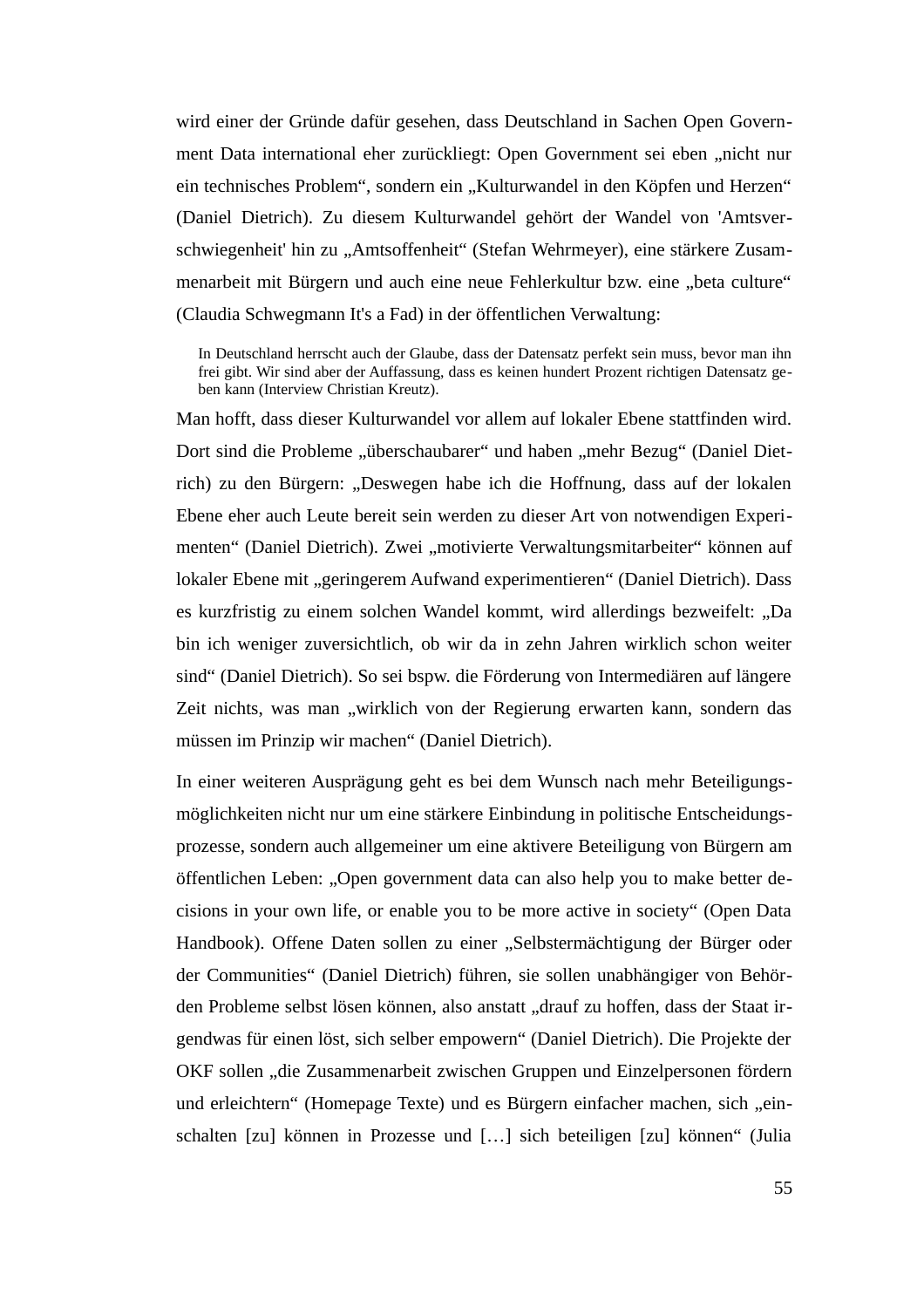Kloiber). Insbesondere Civic Apps geben Beispiele dafür, da sie häufig darauf ausgerichtet sind, "Open Data nutzbar zu machen für Leute [...] [, die] einfach nur das ganz profane Interesse [haben,] in ihrem Alltag Sache X einfacher machen zu können" (Daniel Dietrich). Die von der OKF im Rahmen von *stadtlandcode* geförderten Projekte *Argufactum[56](#page-58-0)*, welches Pro- und Contra-Argumente von öffentlichen Diskussionen übersichtlich gegenüberstellt, oder *Ernte teilen[57](#page-58-1)*, das Verbraucher und Landwirte zusammenbringen will, oder das bereits oben erwähnte *Pfandgeben* – all das sind Beispiele für Civic Apps, die Bürger nicht in politische Entscheidungsprozesse einbinden, ihnen aber helfen sollen, aktiver am öffentlichen Leben teilzunehmen.

Mehr Beteiligungsmöglichkeiten für Bürger kann als das wichtigste Anliegen der OKF Deutschland bezeichnet werden, fast alle interviewten Mitglieder gingen darauf ein. Aus ihren Aussagen wird aber auch deutlich, dass es nicht nur um die reine *Quantität* der Beteiligung geht, sondern auch um deren *Qualität* – offene Daten sollen nicht nur zu mehr Beteiligung, sondern auch zu einem sachlicheren Diskurs führen.

#### *4.3.2 Sachlicherer Diskurs*

Es geht der OKF nicht nur um ein simples 'Mehr' an Beteiligung, sondern auch um die Art bzw. Qualität dieser Beteiligung: "informierte mündige Bürger" sollen "qualifizierte Entscheidungen" (Daniel Dietrich) treffen. Offenes Wissen soll Bürgern helfen, "sich zu informieren und führt zu einer aufgeklärten Meinungsbildung" (Homepage Texte). Bei dem Wunsch nach einer stärkeren Einbindung von Bürgern in politische Entscheidungsprozesse geht es nicht nur um demokratische Legitimation, man hofft auch, "bessere Ergebnisse [zu] erzielen" (Friedrich Lindenberg). Der öffentliche Diskurs soll dafür stärker 'datenbasiert' ablaufen: Debatten sollen "nicht einfach auf Meinungen basieren, sondern auf Fakten" und Daten die "Grundlage" für Diskussionen bilden, da "ohne einen sachlichen Aufhänger" (Friedrich Lindenberg) keine guten Diskussionen möglich seien.

Wichtig ist in diesem Zusammenhang das Verhältnis von Daten und Wissen – in den Augen der OKF kann auf Basis von (Roh-)Daten neues Wissen generiert wer-

<span id="page-58-0"></span><sup>56</sup> <http://argufactum.de/>[letzter Zugriff 27.05.2013].

<span id="page-58-1"></span><sup>57</sup> http://ernte-teilen.org [letzter Zugriff 27.05.2013].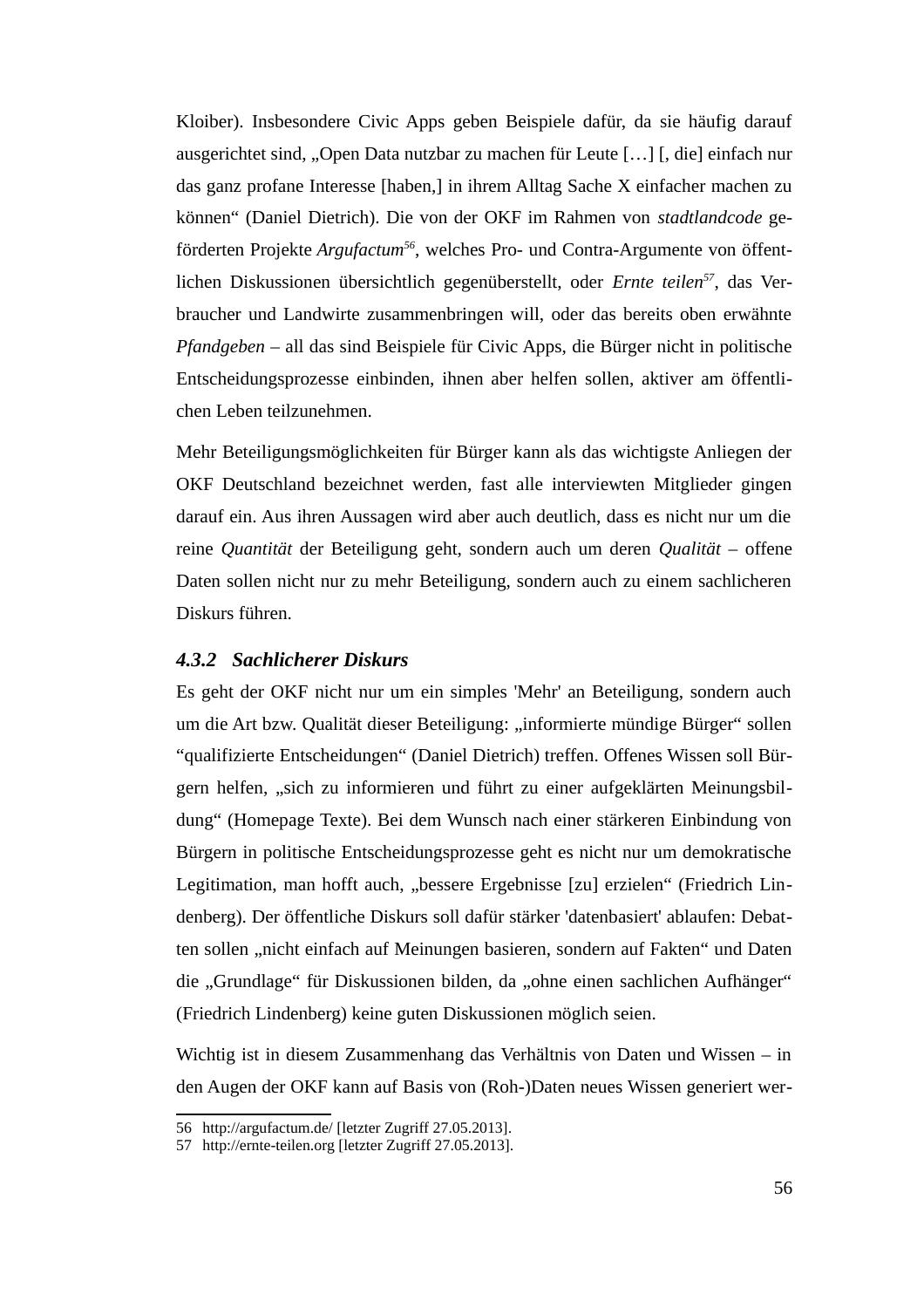den. Rohdaten seien zwar "nicht wirklich neutral", erlauben aber "vielfältigere Deutungen" als mit "Meinungen bestückelt[e]" (Friedrich Lindenberg) Berichte oder Pressekonferenzen. Der freie Zugriff auf Rohdaten ermögliche es, "eigenes Wissen daraus [zu] gewinnen" (Gruppeninterview Stefan Wehrmeyer), wodurch "mehr Interpretation von Wahrheit" (Daniel Dietrich) möglich werde. Dies stelle eine potentielle "*Demokratisierung von Information*" (Daniel Dietrich) dar – die Möglichkeit für jeden, eigene Interpretationen auf Basis von Rohdaten anzufertigen. Dadurch soll das 'Interpretationsmonopol' von Behörden und Politikern aufgebrochen werden – d.h., es soll durch Open Data schwieriger für sie werden, ihre Meinungen nur mit den ihnen "genehmen Fakten [zu] unterfüttern" (Stefan Wehrmeyer) bzw. ihnen 'genehme' Interpretationen von Rohdaten zu präsentieren. Durch die Veröffentlichung der Rohdaten lassen sie immer auch "andere Interpretationen des eigenen Verhaltens zu" (Friedrich Lindenberg). Daher ist die Hoffnung, "dass wir Daten als Gegengewicht zu PR nehmen können" (Friedrich Lindenberg) – Daten, nicht Meinungen sollen den öffentlichen Diskurs bestimmen. Diese Aussagen unterstreichen besonders deutlich, dass die OKF als Offenheitsinitiative auf eine Veränderung von Wissensorganisation abzielt (siehe Kapitel 2.3). In Anlehnung an Kelty (2008) kann auch hier wieder von der Modulation einer Schlüsselpraktik der FOSS-Bewegung gesprochen werden: 'sharing source code' wird von der OKF auf Daten übertragen – Rohdaten werden gewissermaßen als Quellcode, Wissen bzw. die Interpretation und Aufbereitung von Rohdaten als 'Binärcode'[58](#page-59-0) interpretiert. 'Potentiell' ist die erhoffte Demokratisierung von Information deshalb, weil die Allgemeinheit auf Intermediäre angewiesen ist, die die Daten aufbereiten und verständlich machen. Dennoch liege das Potential von Open Data darin, dass es "theoretisch mehr Intermediäre geben kann" (Daniel Dietrich) und damit auch mehr konkurrierende Sichtweisen möglich seien.

Dafür bedarf es allerdings auch passender Intermediäre. Die oben beschriebene Förderung von Intermediären, die sich an den Offenheitskriterien der OKF orientieren sollen, ist auch in diesem Zusammenhang zu sehen. Die Forderungen z.B. nach einem transparenteren und offeneren Journalismus (u.a. indem die Recher-

<span id="page-59-0"></span><sup>58</sup> Binärcode ist der nur für Computer lesbare Maschinencode. Liegt ein Programm einmal im Maschinencode vor, kann es nicht mehr rückübersetzt werden, womit auch die innere Funktionsweise einer Software nur schwer nachvollziehbar ist (Hepp/Tepe 2008: 28f.).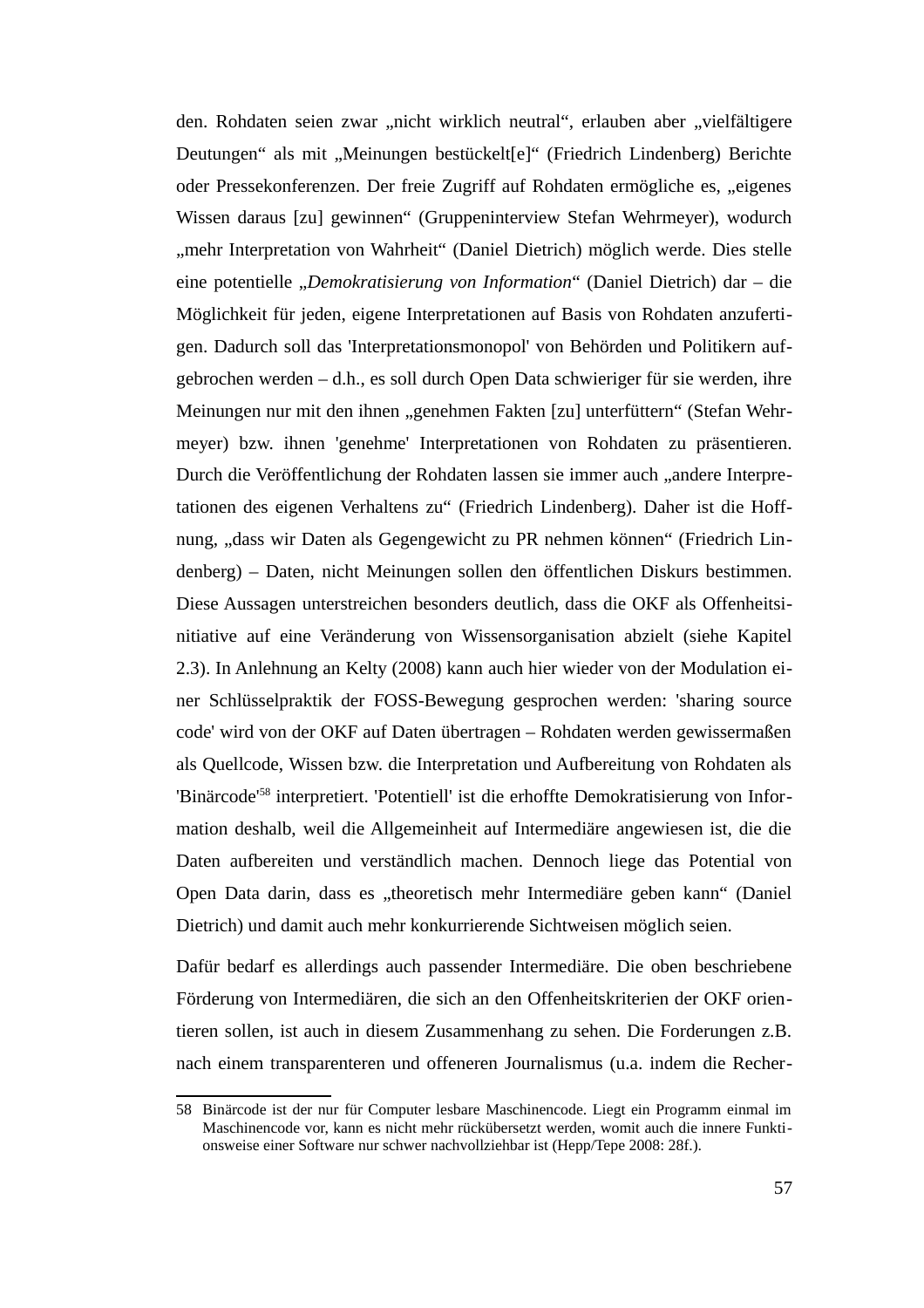chegrundlagen einzelner Artikel offengelegt werden) ist eine wichtige Voraussetzung für den Wunsch nach einem sachlicheren, datenbasierten Diskurs. Intransparent arbeitende Intermediäre könnten die erhoffte Demokratisierung von Information durch Open Data unterminieren – mit 'Meinungen bestückelte', unausgewogene Berichterstattung, die sich nur die 'genehmen Fakten' herausgreift, ist mit Open Data vielleicht schwieriger, aber nach wie vor möglich. Aufgrund dieser Problemen reflektieren einige Mitglieder das eigene Vorgehen. Es sei eine

viel kompliziertere Aufgabe, letztlich Bürger dazu zu bringen, bewusstere Entscheidungen zu treffen und vielleicht auch Wissen über das aufzunehmen, was da passiert. Selbst wenn es öffentlich ist, heißt das nicht, dass es jeder weiß oder jedem bewusst ist. Ich glaube, dass ist noch eine ganz große Aufgabe […] Das ist schon eine dauerhafte Arbeit für Demokratie (Gruppeninterview Stefan Wehrmeyer).

Man müsse sich überlegen, ob die Veröffentlichung der Daten nicht nur der erste Schritt sei und man sich zukünftig nicht stärker für Bildungsmaßnahmen einsetzen sollte: "Vielleicht muss man viel mehr im frühen Alter eben nicht nur Media Literacy, sondern eben auch so etwas wie Internet Literacy oder Daten Literacy in den Schulen anbieten, um Skills zu vermitteln" (Daniel Dietrich). Aufklärung über das Thema Open Data und die eigenen Projekte (siehe Lobbyarbeit/PR) könnte also in Zukunft an Bedeutung gewinnen. Diese Zitate verdeutlichen, dass sich die OKF als junge Organisation perspektivisch noch in einer frühen Entwicklungsphase sieht und in Zukunft andere Strategien entwickelt werden müssen, um dem Ziel eines sachlicheren Diskurses näher zu kommen – wie diese Strategien genau aussehen könnten, scheint noch unklar.

Der Wunsch nach einem sachlicheren Diskurs wird weniger explizit als der nach mehr Beteiligungsmöglichkeiten geäußert, ist aber nicht minder relevant. Es handelt sich eher um zwei Seiten derselben Medaille: Quantität von Beteiligung (mehr) und ihre Qualität (sachlich, 'qualifiziert', informiert, konstruktiv). Derzeit zielt die OKF vor allem auf ein 'Mehr' an Beteiligung ab – wie die oben zitierten Überlegungen einiger Mitglieder zeigen, könnte die Frage der Qualität jedoch in Zukunft an Bedeutung gewinnen.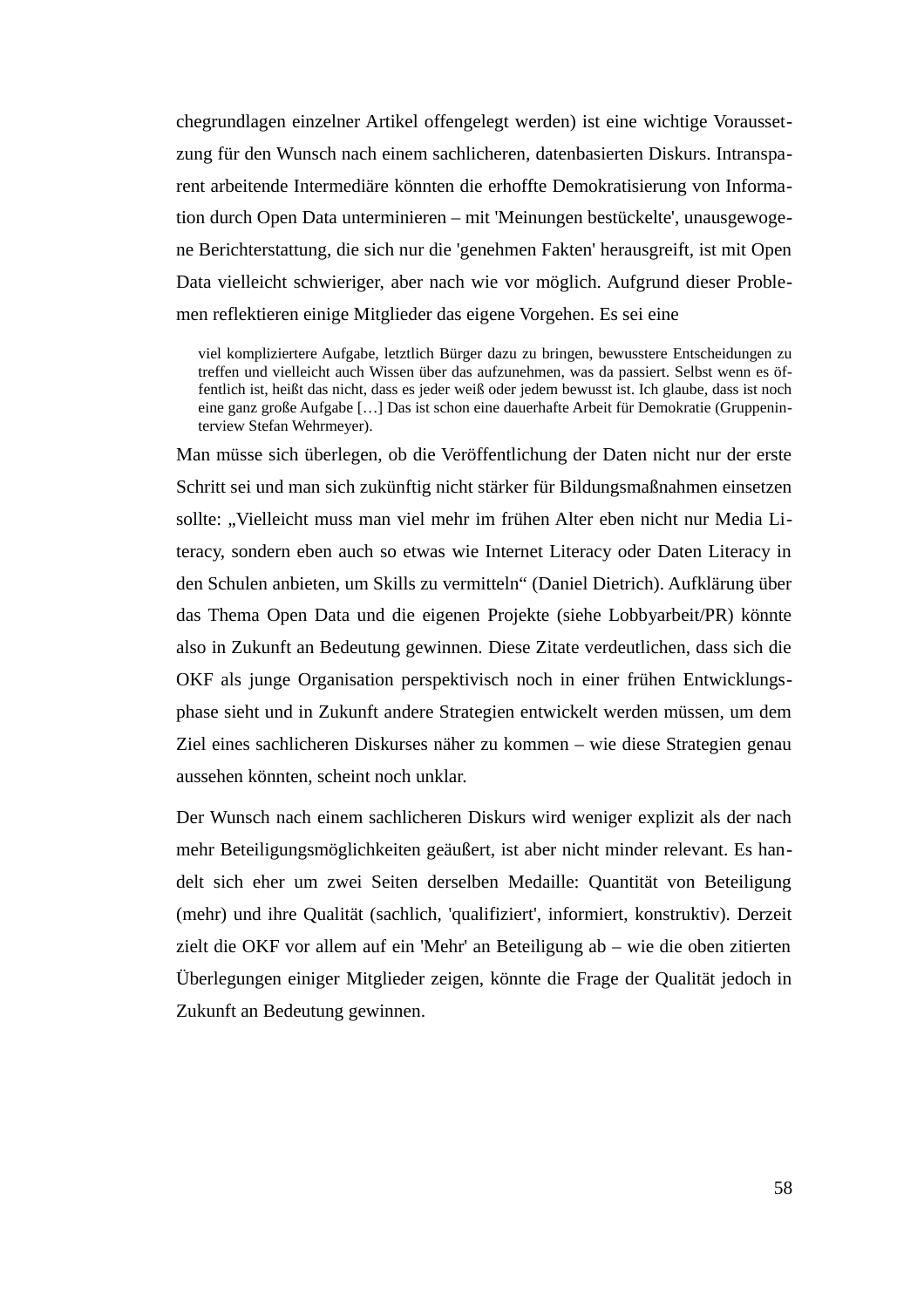#### *4.3.3 Verbesserte Accountability*

Offene Daten sollen in vielfältiger Hinsicht zu mehr Verantwortungsbewusstsein und Rechenschaftspflicht (Accountability)<sup>[59](#page-61-0)</sup> bei Organisationen führen, seien es Behörden, NGOs oder andere. Durch offene Daten soll ihr Handeln "transparent und nachvollziehbar" werden, was "zu mehr Rechenschaft und Pflichtbewusstsein der Amtsträger gegenüber der Allgemeinheit" (Daniel Dietrich BPB) führe. Es geht also nicht ausschließlich um Anti-Korruption, sondern um eine generelle Rechenschaftspflicht gegenüber der Öffentlichkeit. Dennoch ist Anti-Korruption in diesem Zusammenhang ein wichtiges Argument. Zwar sei Transparenz nicht das "Allheilmittel" gegen Korruption, aber es "macht es entweder sozial teurer, weil der Ruf ruiniert wird, oder macht es einfach de facto teurer, weil man sich Wege um das Gesetz suchen muss" (Maria Schröder).

Fast alle Projekte der OKF zielen in unterschiedlichem Maße darauf ab, Behörden unter Druck zu setzen und ihre Accountability zu erhöhen. Besonders deutlich tritt dieser Aspekt bei *FragDenStaat.de* hervor – das Stellen von Informationsfreiheitsanfragen ist an sich schon eine Kontrolle von Behörden. Darüber hinaus werden die Reaktionen der Behörden auf Anfragen bewusst mit veröffentlicht: "Man [kann] sich dann die Antworten der Behörden auch anschauen […] [was] Druck auf die Behörden ausübt, da ordentlich zu antworten" (Gruppeninterview Stefan Wehrmeyer). Auch bei Projekten, die weniger direkt auf Accountability abzielen, spielt dieser Aspekt oft eine Rolle. So geht es bei *OffenerHaushalt.de* bzw. *Open-Spending.org* auch darum, "wie können Bürger einigermaßen den Überblick darüber behalten, mit wem ihre Regierung Geschäfte macht" (Friedrich Lindenberg). Ein besonderes Interesse besteht außerdem an Daten bzw. Dokumenten zu Vergabeverfahren:

Man sieht ja immer wieder bei großen Projekten, dass das ziemlich schief läuft. Wenn man da auch gezwungen wäre, das selber besser zu verstehen als Auftraggeber, wie das strukturiert ist weil man das auch veröffentlichen muss, wäre das sicherlich hilfreich (Hauke Gierow).

Man möchte Zugriff auf "die genauen Zahlen" (Stefan Wehrmeyer) in den Verträgen – einer der Gründe, warum die fehlende Abwägung des öffentlichen Interesses gegenüber Geschäfts- oder Betriebsgeheimnissen im Informationsfreiheitsge-

<span id="page-61-0"></span><sup>59</sup> Ich habe für die Bezeichnung der Kategorie den englischen Begriff 'Accountability' gewählt, weil er beide Bedeutungen (Verantwortungsbewusstsein und Rechenschaftspflicht) einschließt.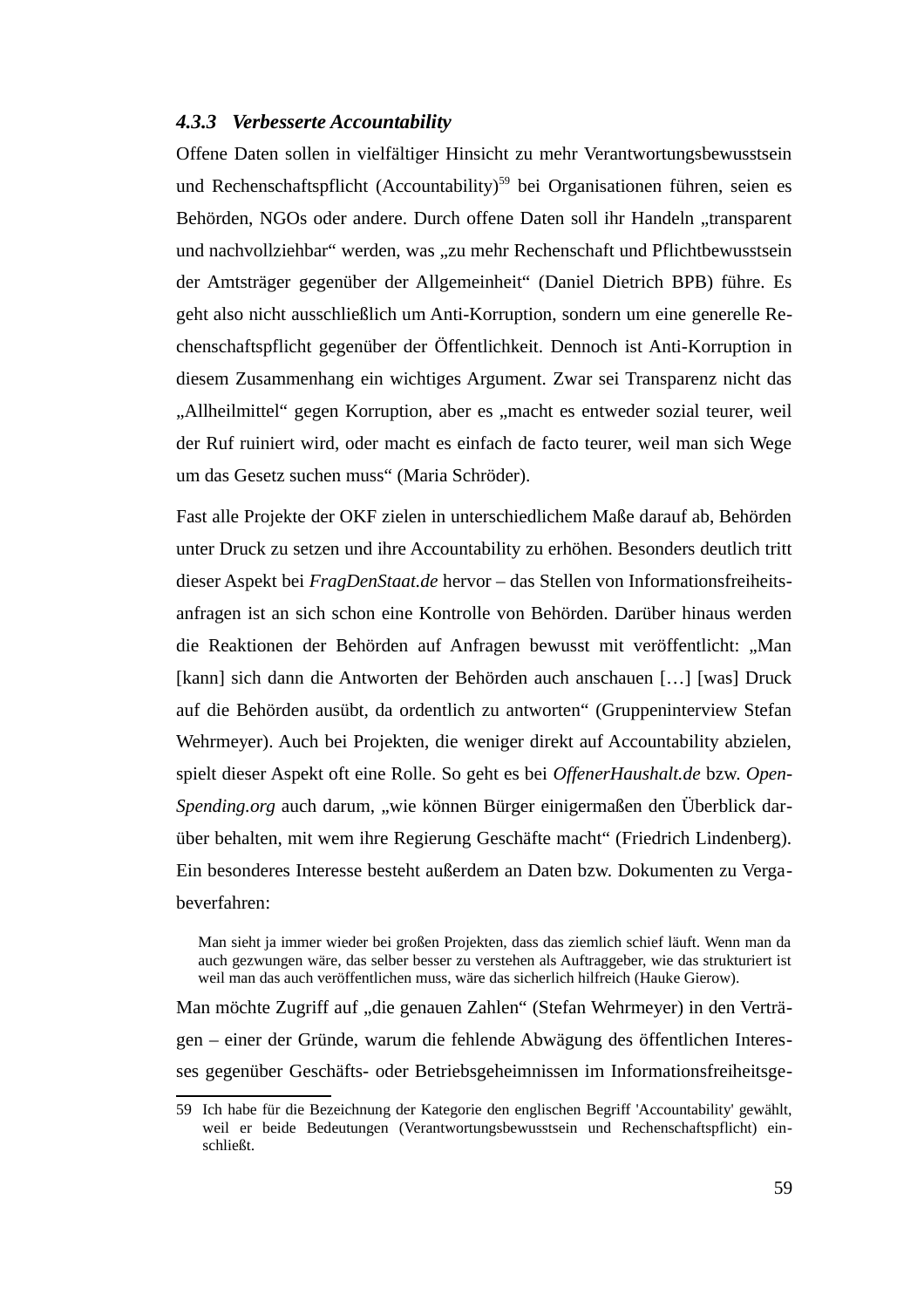setz des Bundes kritisiert wird (siehe Offenheit definieren).

Eine verbesserte Accountability spielt für die OKF-Mitglieder nicht nur im Bereich Open Government Data eine Rolle – Modulationen finden sich auch in anderen Zusammenhängen. Christian Heise, der sich auch für *Open Access* einsetzt, kritisiert die intransparente Berechnung des 'Impact-Faktors' von Journalen: "So ein Impact-Factor eines Journals wo drin du als Wissenschaftler veröffentlichen musst, um weiter zu kommen, wie der berechnet wird ist einfach hoch intransparent" (Christian Heise). Dies sei "nicht gerecht, auch der Allgemeinheit gegenüber, die davon ausgeht, dass die Investition in Wissenschaft auch in gesellschaftlichen Fortschritt reinvestiert wird" (Christian Heise). Für Claudia Schwegmann ist eine verbesserte Accountability in der Entwicklungszusammenarbeit ein zentrales Anliegen. Es sei ein Skandal, "dass ich als deutsche Steuerzahlerin nicht weiß, wo zum Beispiel die deutschen Steuergelder über das Entwicklungsministerium hingehen; dass ich als Spender nur unzureichend weiß, wo die Gelder hingehen" (Claudia Schwegmann). Es sei mit moderatem Aufwand nicht möglich, "einen Überblick darüber [zu] gewinnen wer was macht, wann und wo mit wie viel Geld in der Entwicklungszusammenarbeit" (Claudia Schwegmann). Ihr Vorwurf richtet sich dabei nicht nur an staatliche Entwicklungshilfe, sondern auch an NGOs. So fordert sie bspw., "die Gehälterdiskussion [in der Entwicklungszusammenarbeit] offener zu führen" (Claudia Schwegmann).

Accountability zu verbessern bedeutet allerdings nicht nur Konfrontation zwischen Bürgern und Behörden (oder anderen Organisationen). Genauso hofft man darauf, dass es "zu einer stärkeren Akzeptanz von Regierungshandeln" kommt und "das Vertrauen der Bevölkerung in ihre Regierung und Verwaltung" (Daniel Dietrich BPB) gestärkt wird:

Ich denke auch, dass es der Verwaltung zum Beispiel hilft, wenn dann Leute ihre Arbeit tatsächlich mal besser nachvollziehen können. Dass die dann auch ein höheres Ansehen genießen (Hauke Gierow).

Damit ist eine verbesserte Accountability auch ein wichtiger Bestandteil für den erhofften Kulturwandel hin zu einer beteiligungsfördernden Verwaltung, besonders in Bezug auf eine stärkere Kooperation mit Bürgern und einer neuen Fehlerkultur.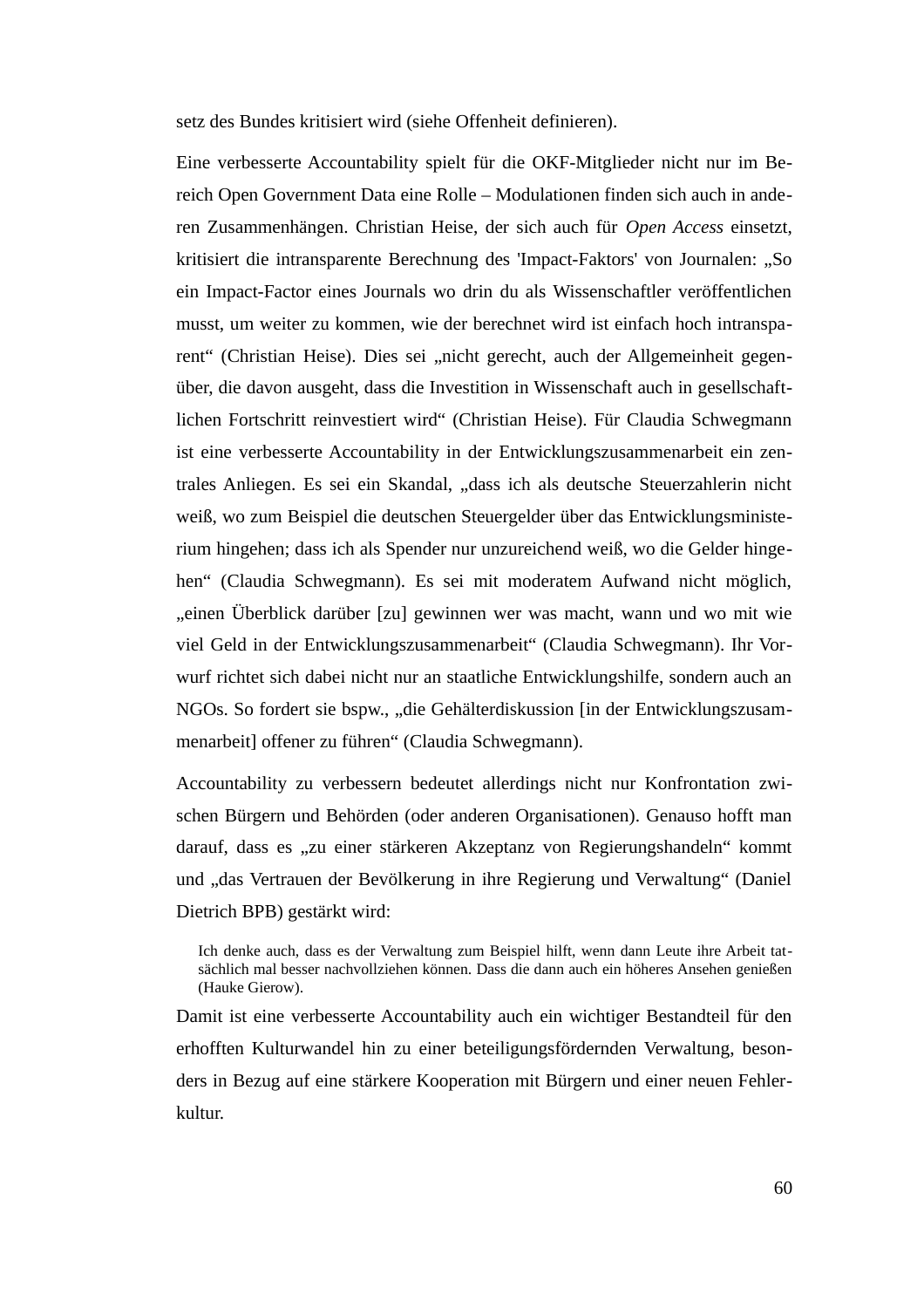Durch verbesserte Accountability hofft man sowohl auf eine bessere Kontrolle von Behörden (oder anderen Organisationen) als auch auf ein größeres Vertrauen in diese – letztlich geht es also auch in diesem Zusammenhang um demokratische Legitimation. Die hier genannten Beispiele veranschaulichen zudem, dass die OKF als Teil der A2K-Bewegung den 'prism of access' nutzt, um die Legitimität von Institutionen zu hinterfragen (siehe Kapitel 2.4.2).

## **4.3.4 Verbesserte Effizienz**

Transparenz ist generell dafür geeignet, ineffiziente oder redundante Abläufe in Organisationen sichtbar zu machen. Dabei ist die oben beschriebene Unterscheidung zwischen 'klassischer' und 'Datentransparenz' auch hier relevant. Während klassische Transparenz in Form von Jahresberichten oder Projektinformationen lediglich einen überblicksartigen Einblick in einzelne Organisationen biete, könne Datentransparenz auch darüber hinausgehend die Transparenz ganzer Systeme (wie das der Entwicklungszusammenarbeit) befördern:

Open data is not only about the transparency of one organisation. It is about the transparency of the whole system. Without data that is machine-readable, standardised and legally open, data that can be disentangled and combined with new data sources, it is simply impossible to achieve the transparency of the aid system as a whole (Claudia Schwegmann It's a Fad).

Offene Daten sind daher in besonderer Weise geeignet, Informationsflüsse und Koordination sowohl *innerhalb*, als auch *zwischen* verschiedenen Organisationen zu verbessern.

Für einige Mitglieder der OKF ist eine gesteigerte Effizienz von Organisationen daher ein wichtiges Anliegen. Es sei

wirklich überraschend, dass die Regierungen sehr oft selbst nicht erfassen, was in ihrer Regierung gerade passiert […] Was mich bewegt ist, dass alle innerhalb der Regierung diese Informationen haben sollen (Gruppeninterview Lucy Chambers).

Politiker oder Mitarbeiter von Behörden werden deshalb auch als eine "Zielgruppe" (Gruppeninterview Julia Kloiber) für die eigenen Projekte gesehen: "der offene Haushalt ist eigentlich auch ganz wichtig für die Politiker selbst, weil die oft gar nicht wissen, wie der Haushalt von Berlin aussieht" (Gruppeninterview Julia Kloiber). Für Claudia Schwegmann bei *OpenAid* ist die Wirksamkeit von Entwicklungszusammenarbeit und damit auch ihre Effizienz ein zentrales Anliegen, bei dem es sich im Kern um ein "Problem der Informationsflüsse" (Claudia Schwegmann) handelt. Wenn Überblicksinformationen darüber fehlen, welche Or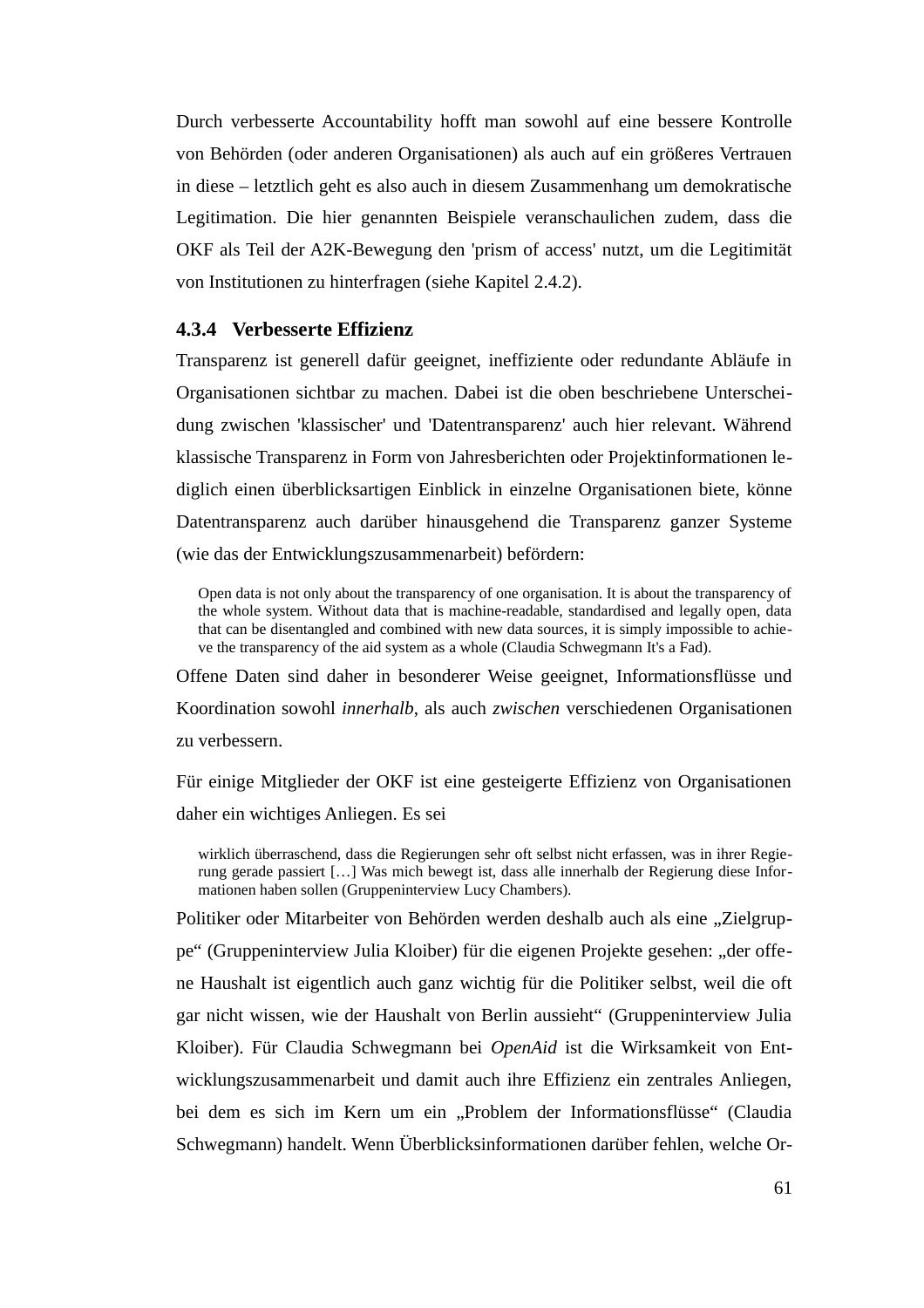ganisationen in einem Land wo welche Projekte betreiben, "führt [das] auch dazu, dass Koordination nicht möglich ist" und es "zu Doppelungen" kommt – offene Daten seien deshalb "der erste ganz wichtige Schritt, um Transparenz herzustellen" (Claudia Schwegmann).

Teilweise wird auch auf mögliche Kosteneinsparungen durch Open Data hingewiesen. Seit das niederländische Bildungsministerium bspw. auf Open Data setzt, sei die Anzahl an Anfragen zurückgegangen, "reducing work-load and costs, and the remaining questions are now also easier for civil servants to answer, because it is clear where the relevant data can be found" (Open Data Handbook). Auffällig ist jedoch, dass dieses Argument lediglich in einigen Dokumenten genannt wird, um die Vorteile für Regierungen selbst zu illustrieren. In den Interviews wird allerdings deutlich, dass Kostenreduktion eher ein Legitimationsargument ist, mit dem man teilweise Regierungen zu überzeugen versucht, das aber erstens in den meisten Fällen keine Priorität für die OKF hat und zweitens von einigen Mitgliedern auch angezweifelt wird:

Gegenüber Vertretern von der Verwaltungsseite […] [wird gesagt,] man kann Kosten sparen [...] Ich glaub aber, dass das Argument vielleicht nicht immer zählt, weil man eben auch berücksichtigen muss, dass man diese offenen Strukturen, die man schafft, auch begleitet […] [Die Verwaltung soll] auch noch dafür Geld [ausgeben, um] dafür zu sorgen, dass diese Daten auch genutzt, verwendet, weiterverbreitet werden (Christian Heise).

Der "Grundversorgungsauftrag der Verwaltung" dürfe durch das Bereitstellen der Daten nicht "einfach konterkariert [werden,] indem gesagt wird, dass man das jetzt Alles selber machen kann" (Christian Heise). Durch den Wunsch nach einer beteiligungsfördernden Verwaltung muss man demnach statt von einer Kostenreduktion eher von einer Kostenverschiebung sprechen – dass die OKF an anderer Stelle dennoch mit Kosteneinsparungen für Open Data wirbt, erscheint daher widersprüchlich.

Insgesamt ist eine Verbesserung von Effizienz für einige Mitglieder zwar durchaus ein wichtiges Anliegen, tendenziell jedoch kein Ziel an sich, sondern eher ein Mittel zum Zweck – bspw. für eine bessere Wirksamkeit von Entwicklungshilfe.

#### **4.3.5 (Wirtschaftliche) Innovation**

Der freie Zugriff auf Rohdaten sowie die Möglichkeit, diese frei zu kombinieren und in unterschiedlichste Kontexte zu setzen, soll zu mehr Innovation führen und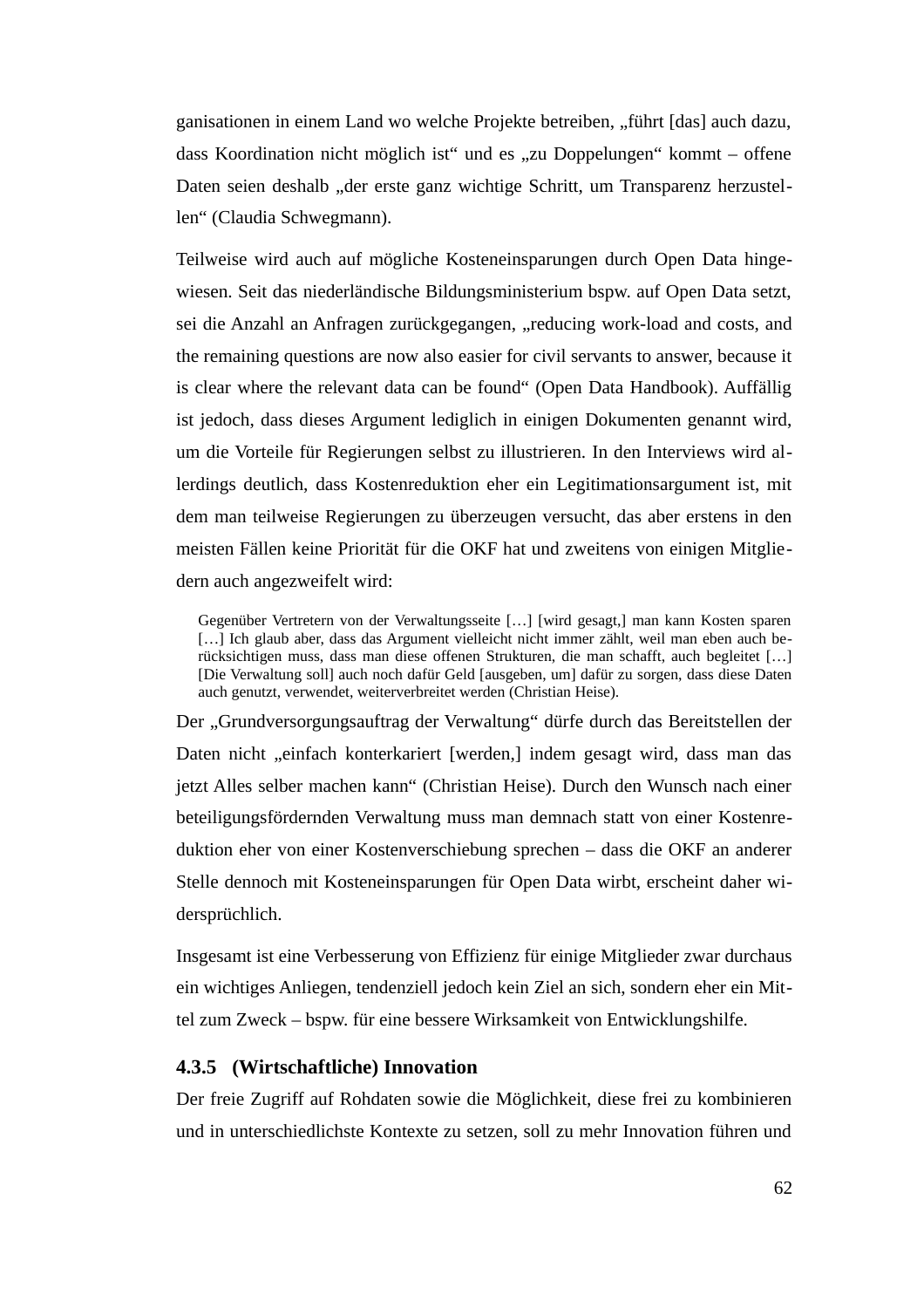auch wirtschaftsfördernd sein:

Unsere Idee ist immer: Wenn man bestimmte Daten, bestimmte Sachen veröffentlicht, dann werden Dinge daraus entstehen, von denen keiner vorher weiß, was sie sein werden […] Man [sollte] sich nicht anmaßen, zu wissen, was bei einem bestimmten Prozess rauskommt […] Wir lassen den Leuten einfach mal die Freiheit, 25 verschiedene Datensätze zu kombinieren […] und dann schauen wir mal, was dabei passiert. Also das ist eher der Ansatz (Hauke Gierow).

Die durch die Offenheitsdefinition gewährleistete Interoperabilität von Datensätzen ist also auch in diesem Zusammenhang wichtig. Offene Daten können "von Bürgern, Nichtregierungsorganisationen, Hochschulen und Firmen genutzt, weiterverarbeitet, veredelt und weiterverbreitet werden", wodurch "neue Auswertungen und Analysen, Anwendungen, Produkte und Dienstleistungen, Geschäftsmodelle und Produktionsketten entstehen" können und "komplexe Zusammenhänge sichtbar" (Daniel Dietrich BPB) werden. Entsprechend wird Open Data auch als "Anfang einer Wertschöpfungskette" (Interview Christian Kreutz) gesehen. Besonders Open-Data-Hackdays betonen den innovationsfördernden bzw. kreativen Aspekt: Datensätze sollen unter Zeitdruck "genutzt oder geremixt [werden,] um etwas neues [sic!] entstehen zu lassen […] [Es] sollen […] Applikationen oder Websites entstehen, die die verwendeten Daten kreativ aufbereiten und einer neuen Nutzung zuführen" (OKF Wiki Hackday). Hier werden die Wurzeln in der Hackerkultur deutlich, für die der kreative und freie Umgang mit Technologie zentral ist – die OKF schafft durch die Sicherstellung von Interoperabilität auch eine 'Spielwiese' offener Daten für kreative Entwickler.

Noch deutlicher als bei möglichen Kosteneinsparungen handelt es sich bei Wirtschaftsförderung allerdings auch um ein Legitimationsargument. Die OKF hofft, dass wirtschaftliche Erwägung Regierungen leichter zu einem 'Einstieg' in Open Data bzw. zu einem ersten "Schritt in die richtigere Richtung" (Gruppeninterview Stefan Wehrmeyer) bewegen und darauf aufbauend später z.B. mehr Beteiligungsmöglichkeiten entstehen:

Natürlich ist dieses innovationsfördernde Argument ein schlagendes Argument für Kommunen zum Beispiel, um mal erste Daten offen zu legen und wenn das dann dazu führt, dass es ein Portal gibt, dann ist das ja nur noch ein nächster Schritt quasi, dass auch irgendwann mal Transparenzdaten [zu politischen Entscheidungsprozessen] da sind (Gruppeninterview Julia Kloiber).

Dem wirtschaftsfördernden Aspekt von Open Data stehen die OKF-Mitglieder dabei größtenteils eher gleichgültig bis kritisch gegenüber. Zwar wird in einigen Do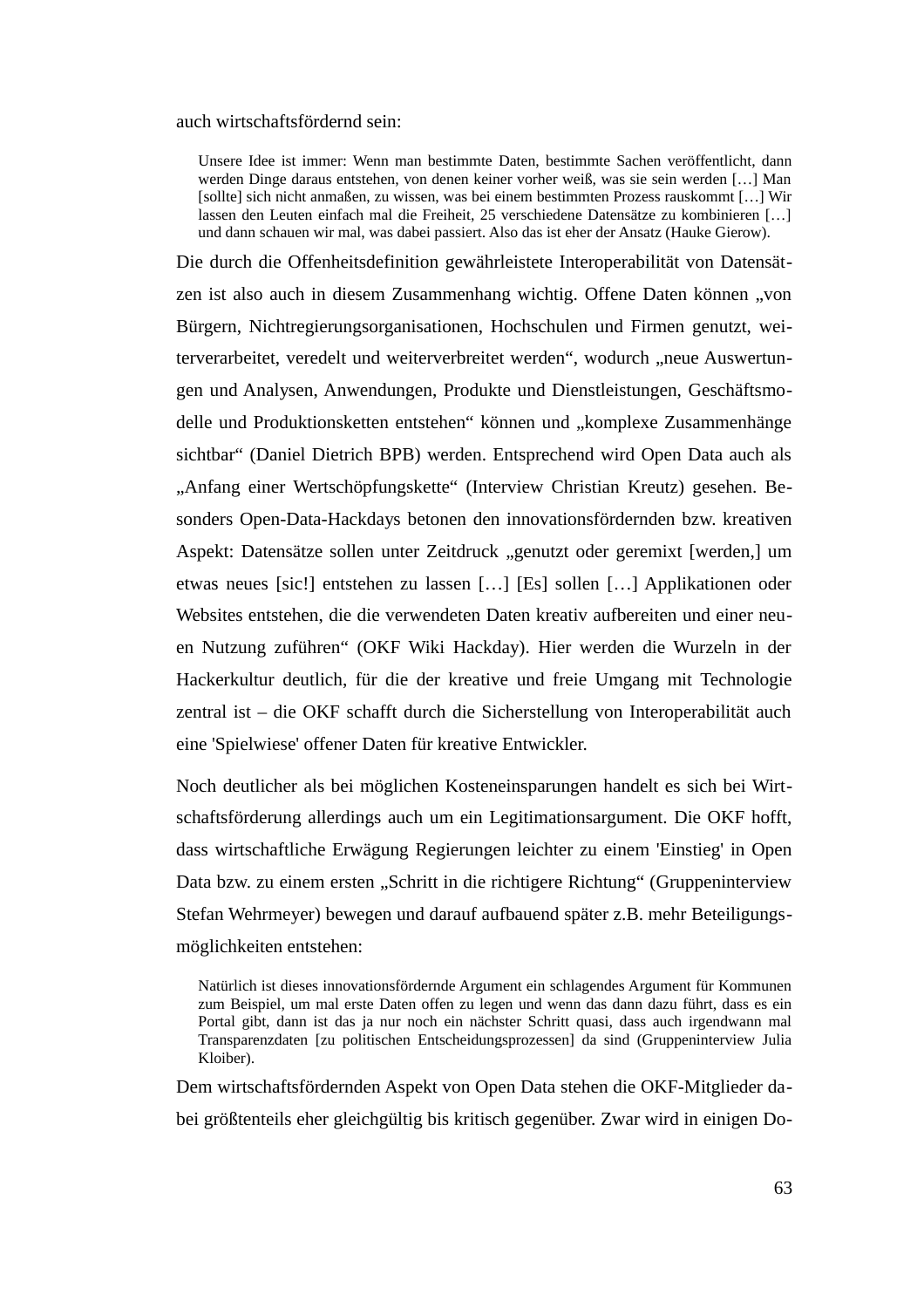kumenten bspw. auf Studien verwiesen, die den "economic value of open data" auf "several tens of billions of Euros annually in the EU alone" (Open Data Handbook) schätzen. In den Interviews werden jedoch überwiegend an wirtschaftlichen Interessen orientierte Open-Data-Strategien von Regierungen kritisiert. So ginge es in der Open-Data-Strategie des Bundes

meistens nur um Daten, die für die Wirtschaft nutzbar sind und das Wirtschaftspotential herausholen und nicht darum, eine offenere und transparentere Regierung zu sein. Da muss man aufpassen, dass man Open Data nicht zu einseitig denkt (Gruppeninterview Stefan Wehrmeyer).

Friedrich Lindenberg ist die "wirtschaftliche Debatte ein bisschen egal". Er sieht die Gefahr, dass Wirtschaft "nur begrenzt zu dieser Transparenzdiskussion [führt,] die wir uns eigentlich wünschen". Man könne eine "Definition von wirtschaftlich relevanten Open Datas machen, ohne dann wirklich in Transparenzfragen reinzugehen". Andererseits ist er aber auch gegen "wirtschaftsfeindliche Open-Data-Regelungen". Hieran wird deutlich, dass das Spannungsverhältnis zwischen Transparenz im Sinne des FOIA/IFGs und Offenheit im Sinne von Open Data sowie die daraus resultierende Mehrdeutigkeit von Open Government (siehe Kapitel 2.1) zu einem eher gespaltenen Verhältnis der OKF zu wirtschaftlichen Interessen führt. Wirklich positiv zu dem Aspekt der Wirtschaftsförderung äußerte sich nur Daniel Dietrich. Zwar hält auch er es für wichtig, Kritik zu üben, "wenn Firmen irgendwelche Angebote dann für Regierungen bauen, die so tun als seien sie Open Data, aber in Wirklichkeit nicht Open Data sind". Langfristig könne Open Data aber "nur ein Erfolg werden, wenn es Firmen gibt, die Geschäftsmodelle auf den Daten aufbauen". Die Offenheitsdefinition der OKF erlaube darüber hinaus explizit eine kommerzielle Nutzung von Daten - dass "Firmen Mehrwertdienste drauf bauen können, die sie dann auch verkaufen", entspreche dem "Grundgedanke[n] von Open Data würde ich sagen. Insofern finde ich manchmal diese Reflexe gegenüber der kommerziellen Nutzung dann auch so ein bisschen merkwürdig".

Das gespaltene Verhältnis der OKF zu wirtschaftlichen Interessen zeigt sich auch in den Ansichten zum Verhältnis von Innovation/Kreativität und Wirtschaft. Zwar wird einerseits argumentiert, dass das innovationsfördernde Potential von Open Data zu neuen "Produkte[n] und Dienstleistungen, Geschäftsmodelle[n] und Produktionsketten" (Daniel Dietrich BPB) führe – kurz: wirtschaftsfördernd sei. Gleichzeitig werden auf Ebene des Selbstbildes wirtschaftliche Interessen bzw.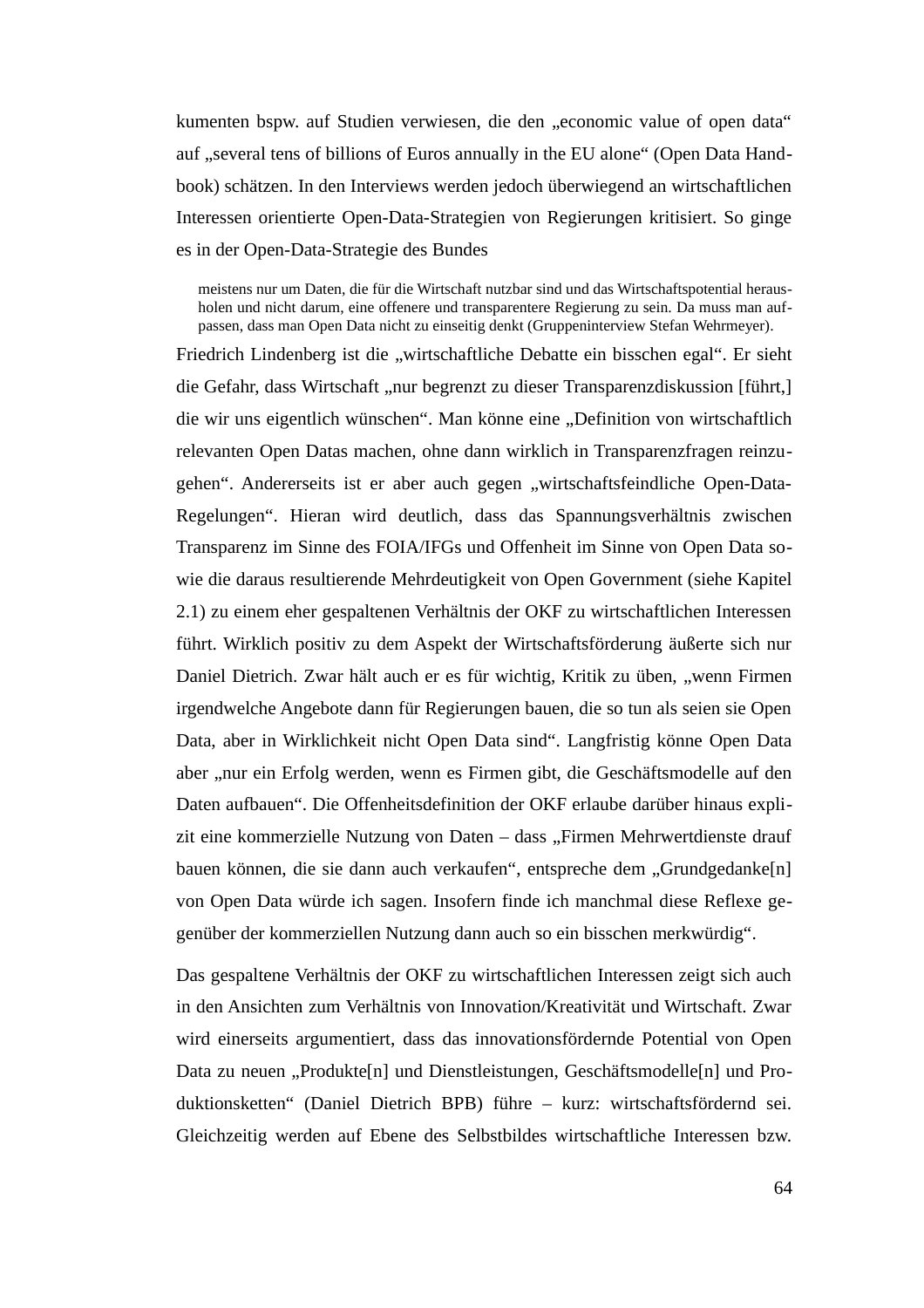Wirtschaftlichkeit von einigen Mitgliedern aber als *Hindernis* für Kreativität gesehen: "Business-Sachen" seien in "erster Linie eine Dienstleistung und da sind der Kreativität einigermaßen enge Grenzen" (Maria Schröder) gesetzt.

Zum Argument der Wirtschaftsförderung hat die OKF damit ein eher gespaltenes Verhältnis. Zwar wird es bewusst instrumentalisiert, um Regierungen zur Einführung von offenen Daten zu bewegen, die Mitglieder stehen diesem Aspekt zum Großteil jedoch gleichgültig oder bis zu einem gewissen Grad auch kritisch gegenüber. Innovation und Kreativität haben im Gegensatz dazu einen hohen Stellenwert – beides, Kreativität und eine gespaltene Haltung zu wirtschaftlichen Interessen, ist auch wichtig für das Selbstbild der OKF.

#### *4.4 Selbstbild*

#### *4.4.1 Netzwerk aus Gesellschaftshackern*

Das Selbstbild der OKF ist stark von ihrem praxisorientierten und projektbezogenen Ansatz geprägt. Vor dem Hintergrund ihres modularen Ansatzes zur Verbreitung offenen Wissens definieren sich die Mitglieder nicht über das 'Reden', sondern "über das Machen" (Martita) – was einer der Gründe für die Skepsis einiger Mitglieder gegenüber Lobbyarbeit und PR sein dürfte. Als Organisation habe die OKF "eine doppelte Rolle. Wir machen alles damit Rohdaten vorliegen und offen sind [...] und dann sind wir auch Intermediäre" (Gruppeninterview Lucy Chambers). Die Mitglieder betrachten sich selbst als Intermediäre für offenes Wissen und die praktische Herangehensweise in den einzelnen Projekten als herausragendes Merkmal der OKF.

Das Selbstbild als *Praktiker* hat entsprechend einen besonders hohen Stellenwert. Man legitimiert sich "über das Machen von Dingen" (Maria Schröder) und ist "sehr projektbezogen" (Gruppeninterview Julia Kloiber). Das unterscheide die OKF von "anderen Organisationen in dem Feld, die ewig um den heißen Brei drumherum reden und dann selbst nichts umzusetzen" (Gruppeninterview Julia Kloiber). Die OKF könne "viel reißen, was Open Data angeht. Also nicht nur, indem [sie] darüber spricht, sondern indem [sie] das tut" (Christian Heise). Hier spielt der oben beschriebene Ansatz der OKF, Software durch die Entwicklung alternativer Infrastrukturen als Lobbymittel einzusetzen, eine wichtige Rolle: Man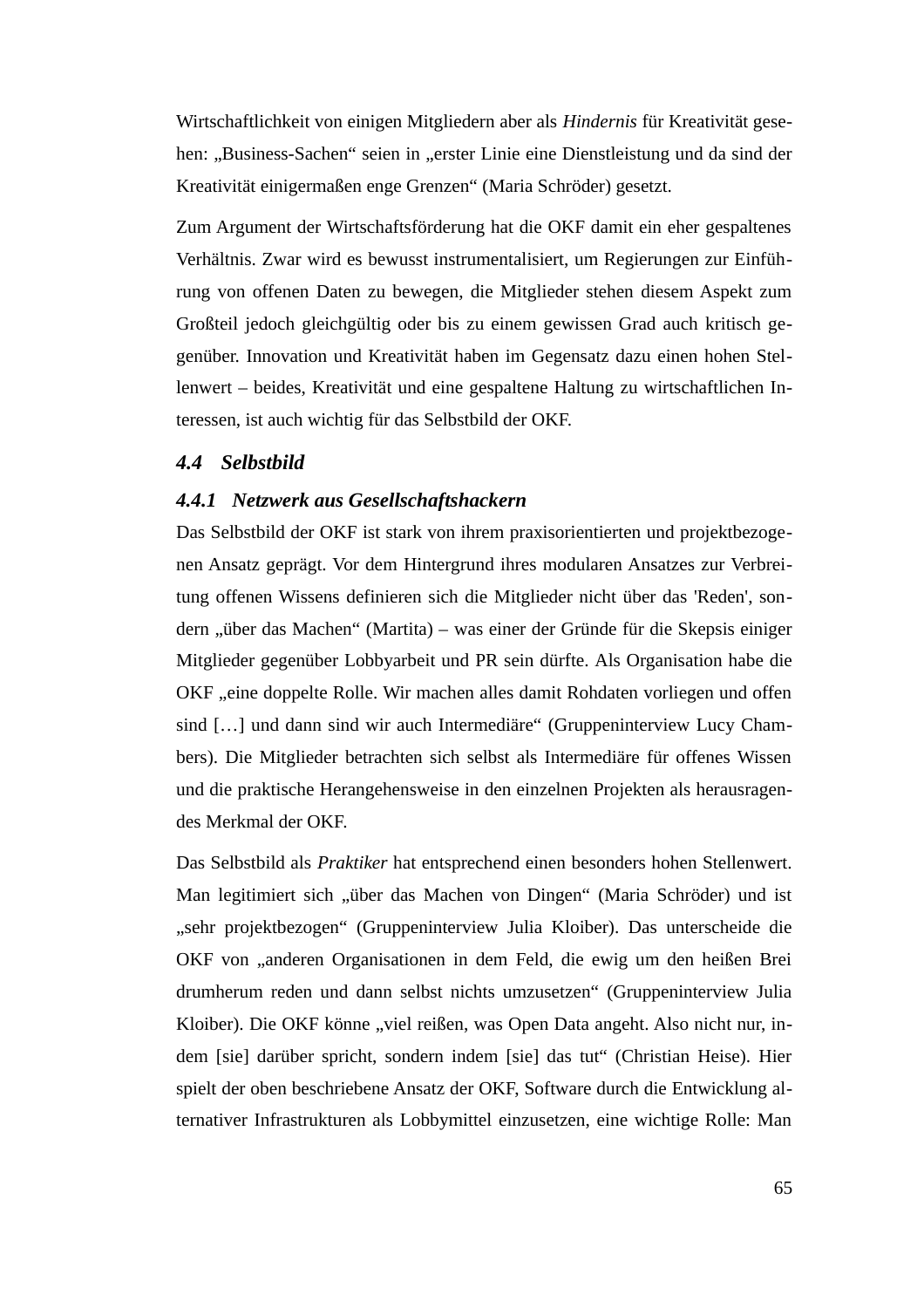sei keine "reine Campaigning- oder Lobby-Organisation" (Gruppeninterview Stefan Wehrmeyer) und schaffe durch die Entwicklung von konkreten Projekten "Fakten", ohne "Kompromisse" (Maria Schröder) eingehen zu müssen. Der interventionistische Charakter, durch den die OKF zum alternative computing gezählt werden kann (siehe Kapitel 2.2), tritt hier deutlich hervor. Auch intern falle man in der OKF nicht durch seine Position in der Organisation auf, sondern "durch das, was man tut oder nicht tut" (Maria Schröder). Der praxisorientierte und projektbezogene Ansatz ist für die Mitglieder der OKF eine wichtige Motivation und auch ein identitätsstiftendes "Alleinstellungsmerkmal" (Maria Schröder):

Wir sind gerade die Organisation, die so etwas bauen kann und so etwas betreiben kann. Wir sind einfach eine der wenigen Organisationen in Deutschland, die so etwas kann. Das ist schon ganz cool und motiviert auch (Gruppeninterview Stefan Wehrmeyer).

Der praktische Ansatz ist damit ein zentraler Baustein für das Selbstbild der OKF, jedoch nicht der einzig relevante.

Um das Selbstbild als Ganzes zu fassen, umschreibe ich es als *Netzwerk aus Gesellschaftshackern*. Der Ausdruck 'Gesellschaftshacker' ist der Versuch der OKF Deutschland, 'civic developer' zu übersetzen, da man "keine Sprache [dafür] in Deutschland" (Friedrich Lindenberg) habe. Problematisch sei dabei vor allem die Übersetzung von 'civic' gewesen, das im Englischen den "ganzen Bereich des Öffentlichen" umfasse und nicht mit 'bürgerlich', 'städtisch' oder 'zivilgesellschaftlich' gleichgesetzt werden könne: "dieses englische civic ist einfach viel breiter" (Julia Kloiber). Bei 'Gesellschaftshacker' handelt es sich also nicht um eine Einszu-Eins-Übersetzung, sondern um eine eigene Interpretation des englischen 'civic developer'. Diese Interpretation bildet im Folgenden den Ausgangspunkt. Einen Gesellschaftshacker zeichnet demnach aus,

Kreativität spielt dabei eine wichtige Rolle. 'Hacken' bedeutet in diesem Zusammenhang, dass man "nicht einen üblichen Prozess verfolgt, sondern guckt, wie

dass der sich der Prozesse anguckt und versucht, diese zu beeinflussen. Also sei es jetzt in Richtung Partizipation von Bürgern oder dass der auch in Behörden reingeht und guckt, was es da für Prozesse gibt, die sich etabliert haben über die Jahre, aber die man vielleicht optimieren könnte mit neuer Technologie (Julia Kloiber).<sup>[60](#page-68-0)</sup>

<span id="page-68-0"></span><sup>60</sup> Dieses Verständnis von Gesellschaftshackern ist eng an die *Code for America* Initiative [\(http://codeforamerica.org/,](http://codeforamerica.org/) letzter Zugriff 03.06.2013) angelehnt, bei der 'civic developer' als externe Entwickler in Behörden arbeiten, was zu neuen Denkanstößen und Anwendungen führen soll.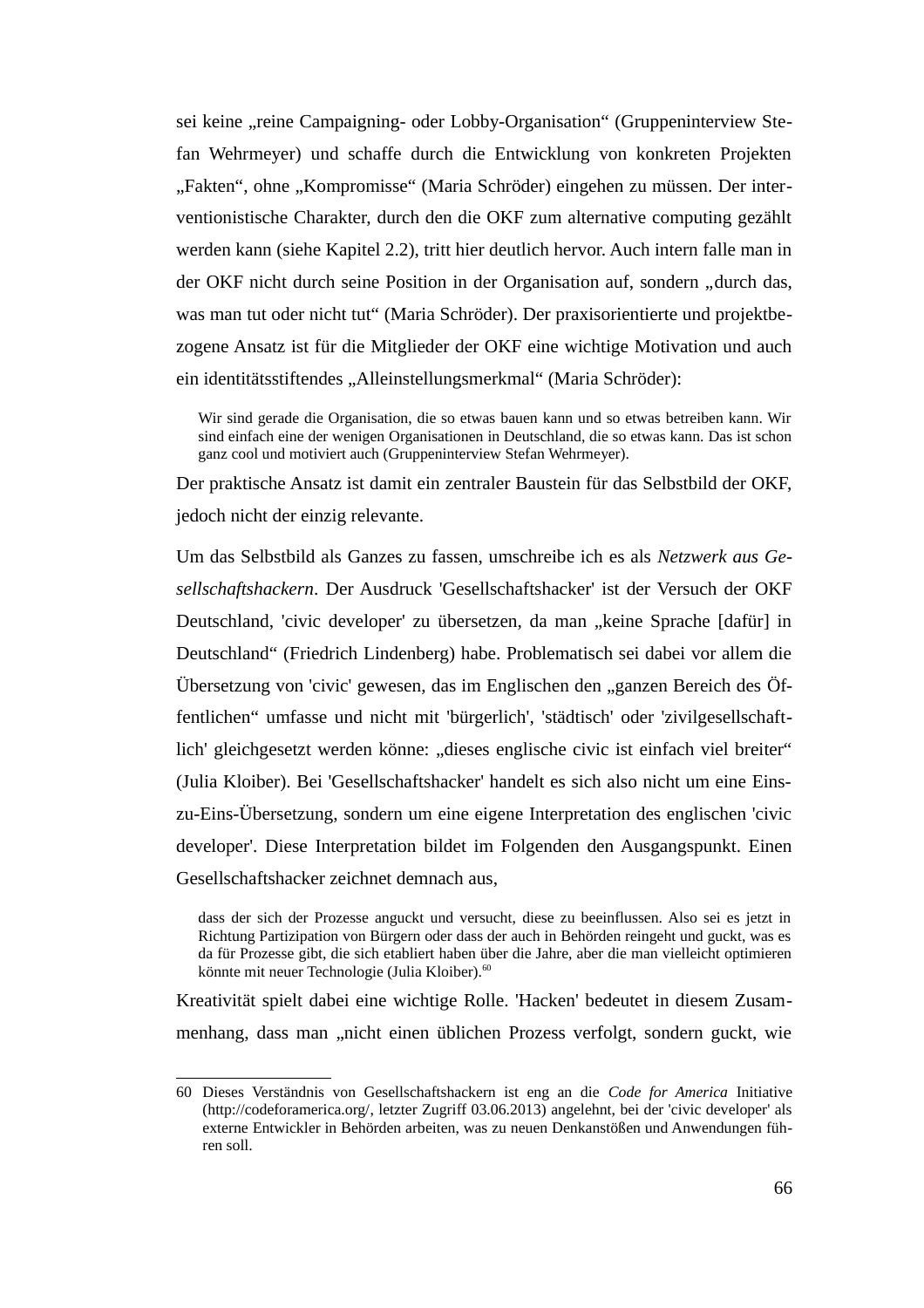man vielleicht unorthodox an Dinge rangehen kann" (Julia Kloiber). Gesellschaft zu 'hacken' heißt, sich anzugucken, "wo gibt es da [in einem System] noch Momente, wo man Einfluss drauf nehmen könnte oder wo noch niemand dran gedacht hat mit neuen Möglichkeiten", bspw. damit sich "Bürger einfach einschalten können in Prozesse" (Julia Kloiber). Die Wurzeln der Hackerkultur in dem freien und kreativen Umgang mit Technologie werden hier erneut deutlich (siehe Kapitel 2.2). Die Bezeichnung 'Netzwerk aus Gesellschaftshackern' schließt damit folgende Teilaspekte ein:

- Das bereits beschriebene und von der starken Praxisorientierung geprägte Selbstbild als *Praktiker*, die "Gesellschaft und Politik [...] mithilfe von Tools verändern" (Christian Heise) wollen.
- Der Begriff Gesellschaftshacker verweist darüber hinaus auf das stärker mit den Zielen der OKF verbundene Selbstbild als *unabhängige, nicht-kommerzielle Vertreter von Bürgerinteressen*, die in Prozesse eingreifen, um diese zugunsten von Bürgern zu beeinflussen.
- 'Netzwerk' aus Gesellschaftshackern spielt darüber hinaus darauf an, dass sich die OKF als agiles, *offenes Netzwerk* versteht, was sich auch in ihrer Organisation widerspiegelt. Das gewährt den Mitgliedern eine gewisse Autonomie und Selbstbestimmtheit und damit auch kreative Freiräume.

Ich verwende den Begriff Gesellschaftshacker dabei in einem erweiterten Sinne: Die OKF hat die Übersetzung eigentlich im Rahmen des Inkubators *stadtlandcode* entworfen und sie dort explizit nur als Bezeichnung für Civic-Apps-Entwickler benutzt. Aufgrund des engen Wechselverhältnisses zwischen Civic Apps und Open-Data-Projekten (siehe Offene Infrastrukturen aufbauen) verwende ich den Begriff allgemeiner für Entwickler, die am Aufbau offener Infrastrukturen beteiligt sind. Zum *Netzwerk* aus Gesellschaftshackern zähle ich darüber hinaus auch diejenigen Mitglieder der OKF, die nicht selbst programmieren (können). Auch diese wirken an der Verbreitung offenen Wissens mit und teilen ein gemeinsames (politisches) 'Commitment'. So sieht Claudia Schwegmann, die nicht programmieren kann, den Beitrag ihres Projekts *OpenAid* in "Lobbyarbeit und Illustration der Bedeutung von offenen Daten", damit in der Entwicklungszu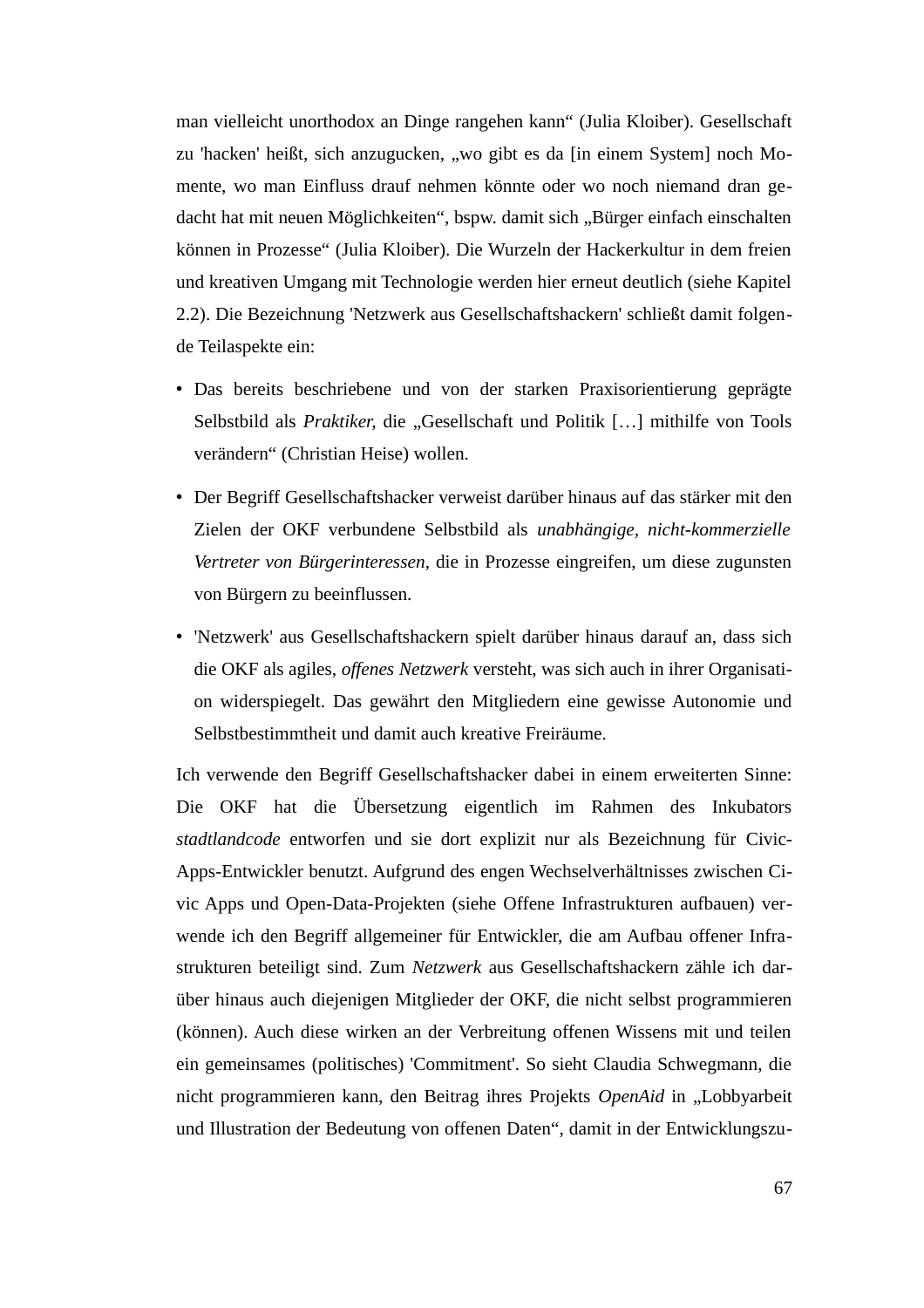sammenarbeit Projekte entstehen, die bspw. für mehr Beteiligungsmöglichkeiten sorgen. Außerdem haben mit Maria Schröder und Julia Kloiber gerade zwei Mitglieder den praktischen Ansatz der OKF besonders stark betont, die ebenfalls nicht programmieren können – Teil einer praxisorientierten und projektbezogenen NGO zu sein, ist auch für sie identitätsstiftend. Zum Netzwerk aus Gesellschaftshackern gehören damit auch diejenigen, die helfen, "Leuten, die sich auch in dem Bereich betätigen, ein Dach zu bieten" (Julia Kloiber).

## **4.4.2 Unabhängige und nicht-kommerzielle Vertreter von Bürgerinteressen**

Die Arbeit der OKF soll "unabhängig, überparteilich, grenzüberschreitend und nicht-kommerziell sein" (Homepage Texte). Man sei

nicht nur die Piratenpartei oder so, das wäre absolut falsch. Wir sind zum Beispiel der Open Government Partnership Initiative von Bertelsman<sup>[61](#page-70-0)</sup> damals nicht beigetreten [...] Wir wollten das nicht aus der reinen Privatwirtschaft oder aus dem Stiftungswesen heraus unterstützen […] Wir versuchen uns da auch unabhängig zu halten (Gruppeninterview Stefan Wehrmeyer).

Der *unabhängige* und *nicht-kommerzielle* Status ist wichtig für das Selbstbild der OKF als *Vertreter von Bürgerinteressen*. Dieses Selbstbild äußert sich besonders deutlich in den Zielen, die vor allem auf eine Ermächtigung von Bürgern hinauslaufen. Entsprechend sind Bürger auch die bevorzugte Zielgruppe für die eigenen Projekte. Man wolle verhindern,

dass nur große Unternehmen und mächtige Reiche Open Data nutzen können. Da müssen wir auch gegensteuern, dass wir auch den einfachen Bürgern eine Website geben, um das zu nutzen, was da ist (Gruppeninterview Stefan Wehrmeyer).

Gegenüber rein wirtschaftlich orientierten Open-Data-Strategien (zugunsten großer Unternehmen und 'mächtigen Reichen') möchte man "das Gegengewicht darstellen" (Stefan Wehrmeyer) und sich für Bürgerinteressen einsetzen, bspw. indem man mehr Beteiligungsmöglichkeiten fordert oder durch den Aufbau alternativer Infrastrukturen selbst schafft. Mit der zunehmenden Etablierung von Open-Data-Portalen komme die OKF in die Rolle "des kritischen Watchdogs" mit der Aufgabe, "diesen Prozess, der in Deutschland jetzt auch langsam angefangen hat, kritisch zu begleiten und dann auch zu kritisieren, wenn Regierungen irgendwas falsch machen" (Daniel Dietrich). Anders als Unternehmen schrecke man auch nicht davor zurück, bei Behörden oder Politikern "anzuecken" (Julia Kloiber).

<span id="page-70-0"></span><sup>61</sup> <http://opengovpartnership.de/>[letzter Zugriff 20.06.2013].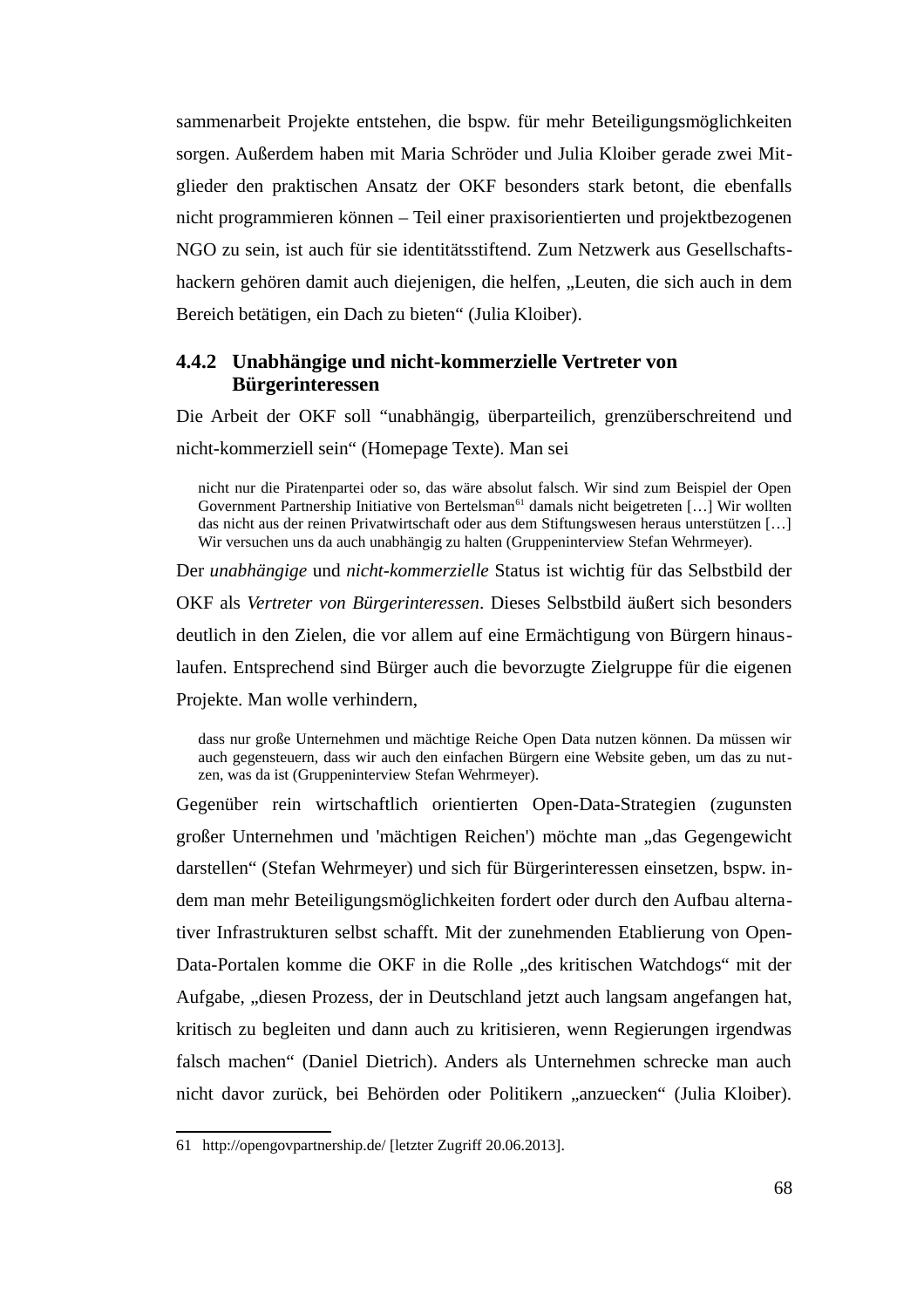Wichtig ist den Mitgliedern dabei ein Festhalten an den Kriterien der Offenheitsdefinition: "wenn wir das durchziehen [, dann] mit den Open-Data-Kriterien. [Wir lassen] uns dann nicht auf drei Geldleistungsmodelle ein, sondern pushen, dass das for free sein muss" (Gruppeninterview Julia Kloiber). Man sei diesbezüglich "kompromisslos" (Gruppeninterview Stefan Wehrmeyer) und habe eine "radikale Einstellung" (Gruppeninterview Julia Kloiber).

Die skeptische bis kritische Haltung gegenüber den wirtschaftsfördernden Aspekten von Open Data spiegelt sich damit auch in dem Selbstbild der OKF wider. Kommerziell und nicht-kommerziell wird als ein wesentliches Unterscheidungsmerkmal im Bereich Open Data gesehen:

Also was in meinen Augen durchaus zwei Seiten sind, ist die Konzentration auf kostenlosen Service für den Bürger und der Gedanke, dass man mit Open Data auch Business machen kann. […] Da kannst du vielleicht eine Konfliktlinie aufmachen (Maria Schröder).

Der Status als Non-Profit-Organisation erlaube es der OKF, kreativ zu sein und die eigenen Ideen jenseits von kommerziellen Interessen umzusetzen. Gerade als NGO könne "man frei drehen. Da ist man nicht gezwungen, Produkte verkaufen zu müssen" (Julia Kloiber). Im besten Fall werde "man gesponsert von einer Stiftung", damit man "genau diese unkonventionellen Pfade beschreiten [kann,] die man als klassisches Unternehmen nicht beschreiten kann" (Julia Kloiber). Darüber hinaus verfolgen kommerziell orientierte Open-Data-Interessensgruppen bei "IBM" oder "Unternehmensberatern" Ziele, "wo jetzt meine Mitstreiter bei der OKFn oder auch in anderen Initiativen sagen würden, das sind nicht die Ideale, mit denen wir uns identifizieren" (Christian Heise). So seien kommerzielle Anbieter bspw. eher daran interessiert, Daten "exklusiv [zu] haben und das ist schon ein großer Unterschied dazu wie das die Open Knowledge Foundation will, dass die Daten offen für alle sind" (Gruppeninterview Julia Kloiber). Das Selbstbild als nicht-kommerzielle Organisation wird auch an der Förderung von Intermediären deutlich. Nicht kommerzielle Anbieter, die neue Dienstleistungen und Services mit offenen Daten entwickeln sollen, sondern Intermediäre "abseits der Kommerzwelt" (Gruppeninterview Julia Kloiber) werden von der OKF gefördert. Mit dem Inkubator *stadtlandcode* verbindet man die Hoffnung, "dass Leute mit der Motivation als Staatsbürger einen kleinen Beitrag zu leisten eine Software entwickeln und das nicht nur aus kommerziellen Anreizen tun" (Friedrich Lindenberg).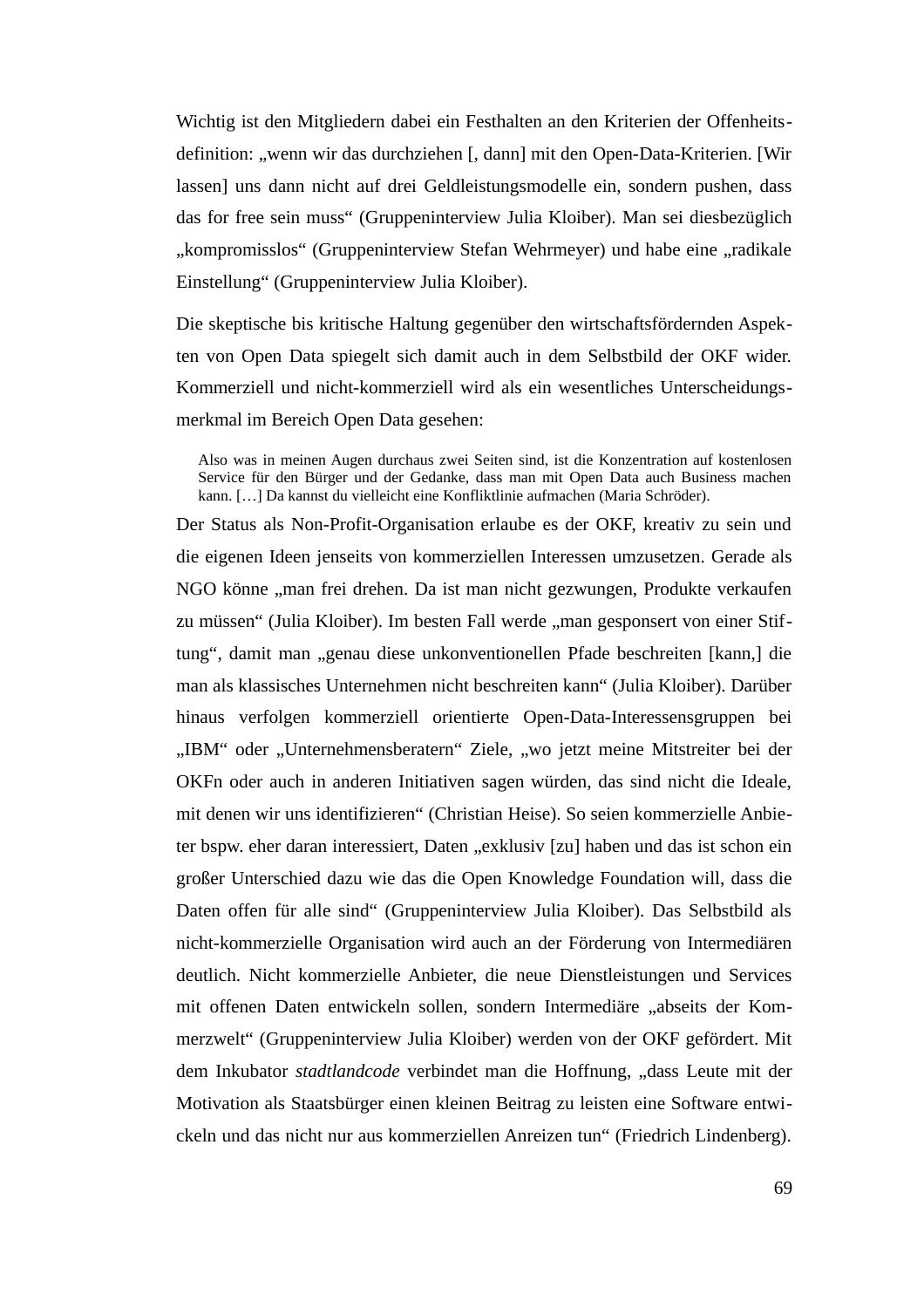Die Betonung des nicht-kommerziellen Charakters dürfte auch einer der Gründe dafür sein, dass eine mögliche kommerzielle Ausgründung der OKF (Aufgrund der rechtlichen Beschränkungen als NGO und zur besseren Finanzierung durch Auftragsarbeiten) umstritten ist:

will man kommerzielle Aufträge annehmen weil man oft Anfragen bekommt, oder ist man nur non-profit und bietet eher Beratungsdienstleistungen an und lässt dann jemand anderen das Ausführende machen. Also das wird heiß diskutiert (Gruppeninterview Julia Kloiber).

Durch eine kommerzielle Ausgründung könne man zwar besser seine "offenen Gedanken auch noch einfließen lassen", zum einen fehlen dafür aber noch die Kapazitäten, zum anderen sehen einige Mitglieder den unabhängigen und überparteilichen Status in Gefahr: "Das, was wir kommuniziert haben, wollen wir nicht ausbeuten. Ja, sehr schwer" (Gruppeninterview Stefan Wehrmeyer). Wie diese Aussagen zeigen, ist Wirtschaftsförderung wie oben beschrieben zwar ein Argument der OKF für Open Data, scheinbar können sich die Mitglieder damit jedoch nicht identifizieren. Erneut wird deutlich, dass die OKF in dem Spannungsfeld zwischen Transparenz im Sinne des FOIA/IFGs und Offenheit im Sinne von Open Data agiert (siehe Kapitel 2.1) – die Mehrdeutigkeit von Open Government dürfte einer der Gründe dafür sein, dass man sich innerhalb dieses Spektrums so deutlich versucht abzugrenzen.

Die Aufklärung über die eigenen Projekte und Open Data allgemein wird für die Rolle als Vertreter von Bürgerinteressen ebenfalls als wichtige Aufgabe wahrgenommen. Es ist wichtig, dass auch "Ottonormalverbraucher" (Gruppeninterview Julia Kloiber) verstehen, "was wir hier tun und warum das für ihn relevant ist, dass wir das tun" (Maria Schröder). So spricht Stefan Wehrmeyer mit seinem Projekt *FragDenStaat.de* "gerne Bürger an" und möchte in Zukunft stärker "Bürgergruppen, Vereine, Bündnisse, die für irgendwas Spezielles kämpfen", ansprechen. Allerdings müsse man "ihnen auch das Wissen zur Verfügung stellen, um ihre Interessen wahrzunehmen", denn häufig "kennen [sie] dieses Gesetz [IFG] nicht und da muss man oder sollte man ihnen das doch zur Verfügung stellen, also das Wissen und das Werkzeug" (Stefan Wehrmeyer). Die OKF müsse dafür "mehr Wissen externalisieren" und plane "so eine Art Wiki zu schreiben, wo wir diese ganzen Informationen etwas bürgernäher darstellen. Damit Leute, die Interesse haben, das lesen können" (Stefan Wehrmeyer). Dass Aufklärung als wichtige Aufgabe wahr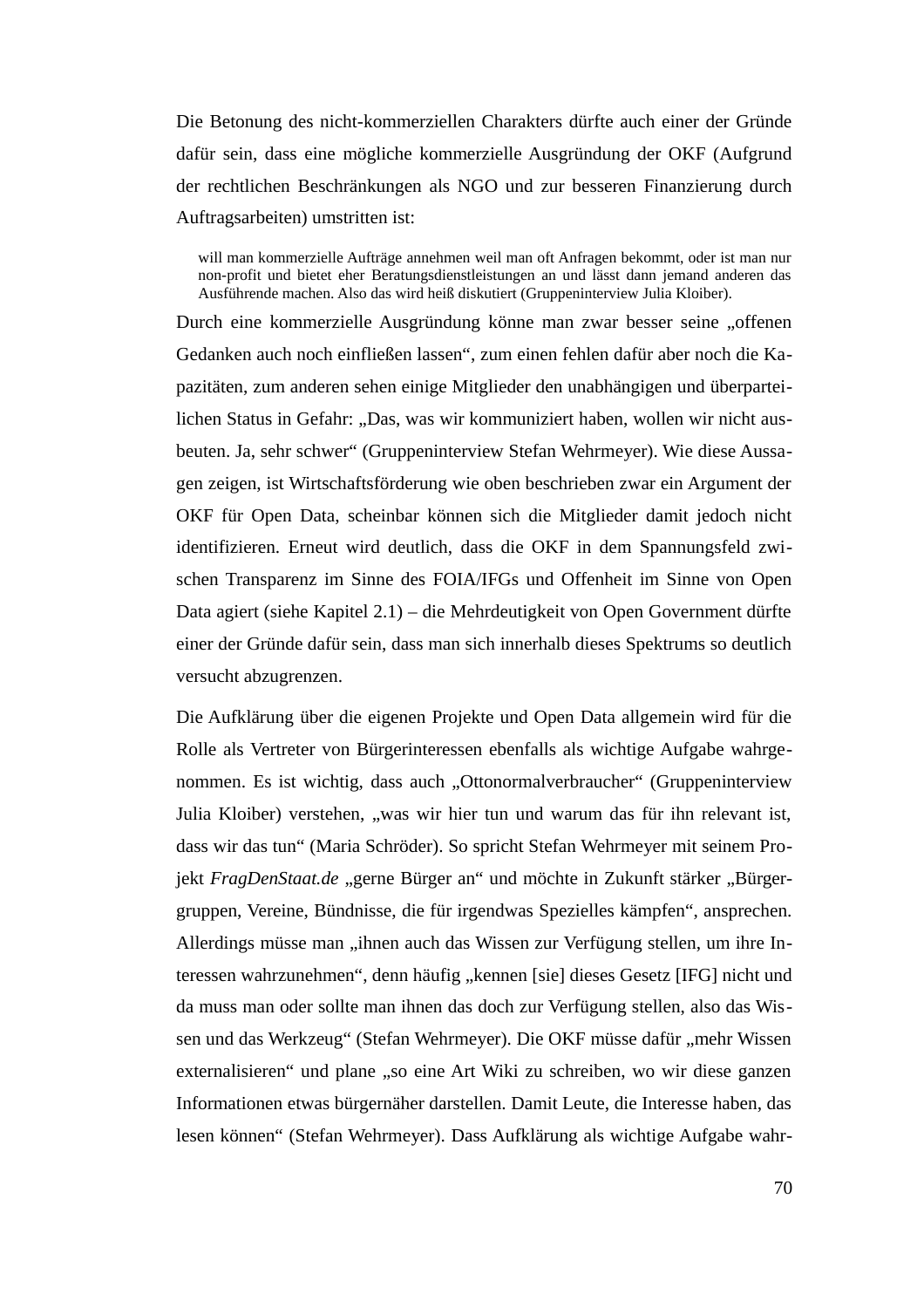genommen wird und in Zukunft an Bedeutung gewinnen könnte, liegt also auch in dem Selbstbild der OKF als Vertreter von Bürgerinteressen begründet.

Während der stark praxisorientierte und projektbezogene Ansatz der OKF das entsprechende Selbstbild als Praktiker beeinflusst, ist das Selbstbild als unabhängiger und nicht-kommerzieller Vertreter von Bürgerinteressen eher von den Zielen geprägt. In diesem Selbstbild äußert sich darüber hinaus die von Krikorian (2010) beschriebene Identitätspolitik der A2K-Metabewegung, die ihre Forderungen als universelle Rechte im Interesse der Allgemeinheit präsentiert (siehe Kapitel 2.4.2) – die OKF will "*an* alternative general public" (Krikorian 2010: 73, Herv. i. O.) und versteht sich nicht als Repräsentant einer bestimmten gesellschaftlichen Gruppe.

#### **4.4.3 Offenes Netzwerk**

Das Selbstbild als unabhängige Gesellschaftshacker, die "frei drehen" (Julia Kloiber) können, spiegelt sich auch in der Organisation der OKF wider. Die OKF ist "eine dezentrale Organisation, die hauptsächlich von ehrenamtlichem Engagement lebt" (Homepage Texte). Das prägt das Selbstbild als *offenes Netzwerk*, welches sich zu einem gewissen Grad auch international, national und intern als Organisationsform ausmachen lässt.

*International* kann die OKF als Netzwerk autonomer, länderspezifischer Chapter beschrieben werden: "die Chapters die sind schon relativ autark oder unabhängig, also wir können selbst entscheiden, wo unser Schwerpunkt liegt" (Gruppeninterview Julia Kloiber). *National* sei die OKF Deutschland als "Organisation eher ein Closed Job, also wir sind kein Verein mit diesem typischen Konzept, dass jeder Mitglied werden kann" (Daniel Dietrich). Zwar könne "jeder, der eine coole Idee hat und was machen will, kommen und sich einbringen" und die OKF kann ihm "Infrastruktur und Ressourcen zur Verfügung stellen oder auch Geld für ihn besorgen, damit er das machen kann"; allerdings wird man "dadurch nicht automatisch stimmberechtigtes Mitglied des Vorstandes oder der Organisation" (Daniel Dietrich). Dadurch habe die OKF Deutschland "ein sehr kleines aber agiles wendiges Board, also einen Vorstand" mit der Aufgabe, "den Laden zusammen zu halten und die finanziellen und rechtlichen Rahmenbedingungen zu schaffen" (Daniel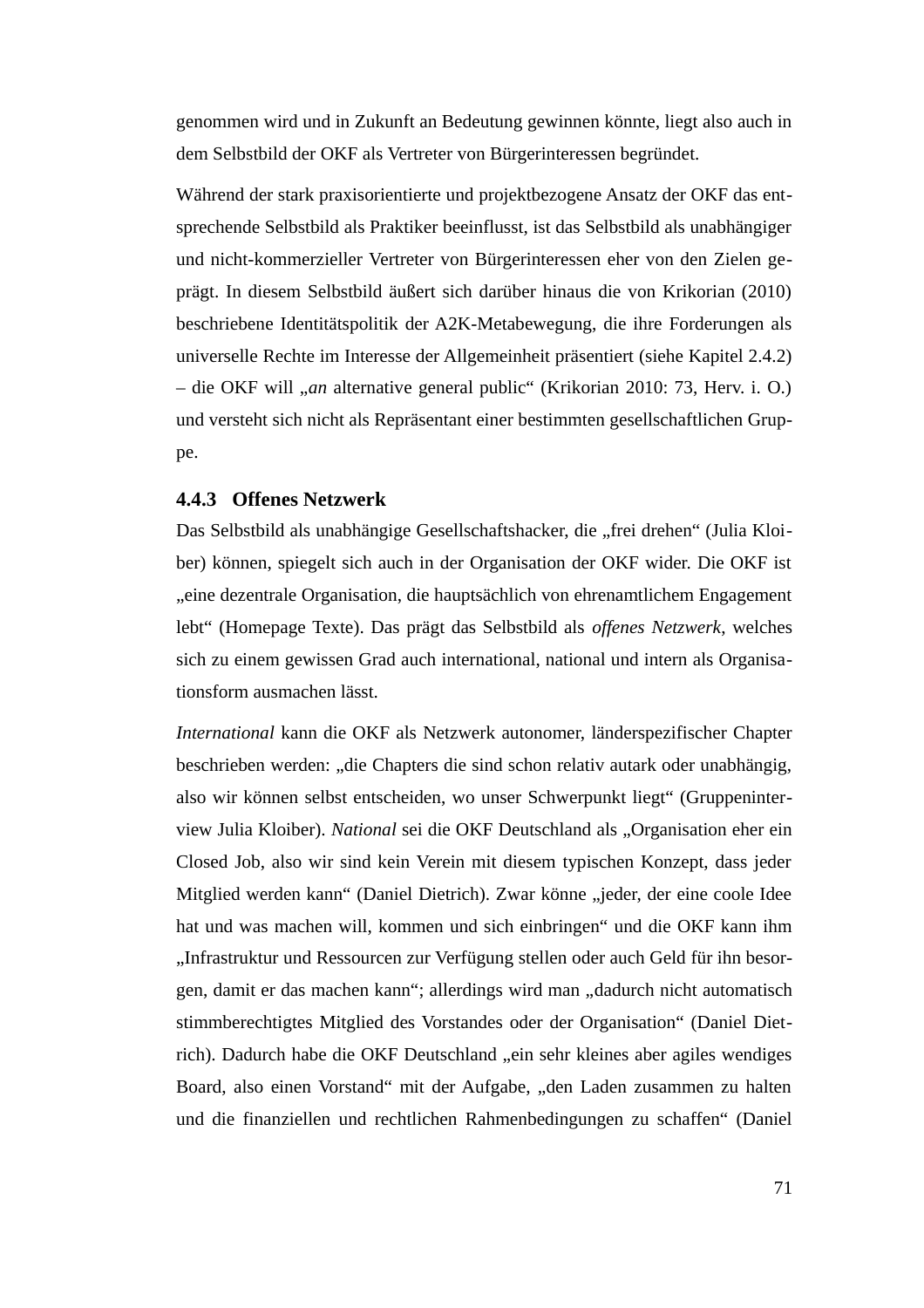Dietrich). Auf der anderen Seite hat die Mitarbeit Außenstehender damit "ein hohes Niveau von Autonomie und Selbstbestimmtheit und auch relativ wenig Rechte und Pflichten" (Daniel Dietrich). Auf nationaler Ebene kann man also von einem halb-offenen Netzwerk sprechen. *Intern* genießen die Mitglieder der OKF Deutschland wiederum eine gewisse Autonomie und Selbstbestimmtheit und können sich individuelle Netzwerke aufbauen (siehe Lobbyarbeit/PR betreiben). Größtenteils können sie sich ihre Aufgaben und Themenschwerpunkte dabei frei aussuchen: "Also eigentlich kann man sich alle Themen suchen, die man machen möchte" (Christian Heise) und "letztlich macht dann doch jeder genau das, was er will" (Gruppeninterview Stefan Wehrmeyer). Wichtig ist dabei, dass es sich größtenteils um ehrenamtliches Engagement handelt, wodurch man sich von Agenturen unterscheide, "wo dann jemand den Task übernimmt, den er eigentlich nicht machen will, aber er macht ihn wegen des Geldes. Also so ist das hier jetzt nicht" (Gruppeninterview Julia Kloiber).

Durch diese Organisationsstrukturen bezeichnen sich die Mitglieder selbst als "Menschen-Netzwerk" (Gruppeninterview Stefan Wehrmeyer) "mit guter Reputation" (Gruppeninterview Julia Kloiber). Die interne Organisation mit einem 'kleinen, agilen und wendigen' Vorstand aus stimmberechtigten Mitgliedern, die ihre Aufgaben und Themenschwerpunkte größtenteils selbstständig wählen, ist ein "Motivationsfaktor", der "einfach wahnsinnige Freiheitsgrade verschafft" (Maria Schröder) – mit dem Netzwerkgedanken werden die kreativen Freiräume assoziiert, die wichtig für das Selbstbild sind. Allerdings habe "dieses Wendigkeitsding zwei Seiten" (Maria Schröder): Die lockeren Strukturen führen auch zu Problemen, bspw. bei der Finanzierung. Bisher sind die meisten Projekte der OKF durch Stiftungen finanziert, allerdings komme "die Struktur, die für diese Förderanträge da besteht, aus einer Zeit, wo so etwas Schnelles wie das, was die OKFn macht, noch gar nicht gab" (Christian Heise). Durch den praxisorientierten und stark projektbezogenen Ansatz habe man "keine Lust zu warten auf viele Sachen" (Gruppeninterview Stefan Wehrmeyer). Außerdem führt die lockere Organisation und Autonomie der Mitglieder zu dem bereits oben beschriebenen Problem der mangelnden Fokussierung, die das Anwerben neuer Mitglieder und generell die Aufklärung über die eigene Projekte und Open Data allgemein erschwert (siehe Lob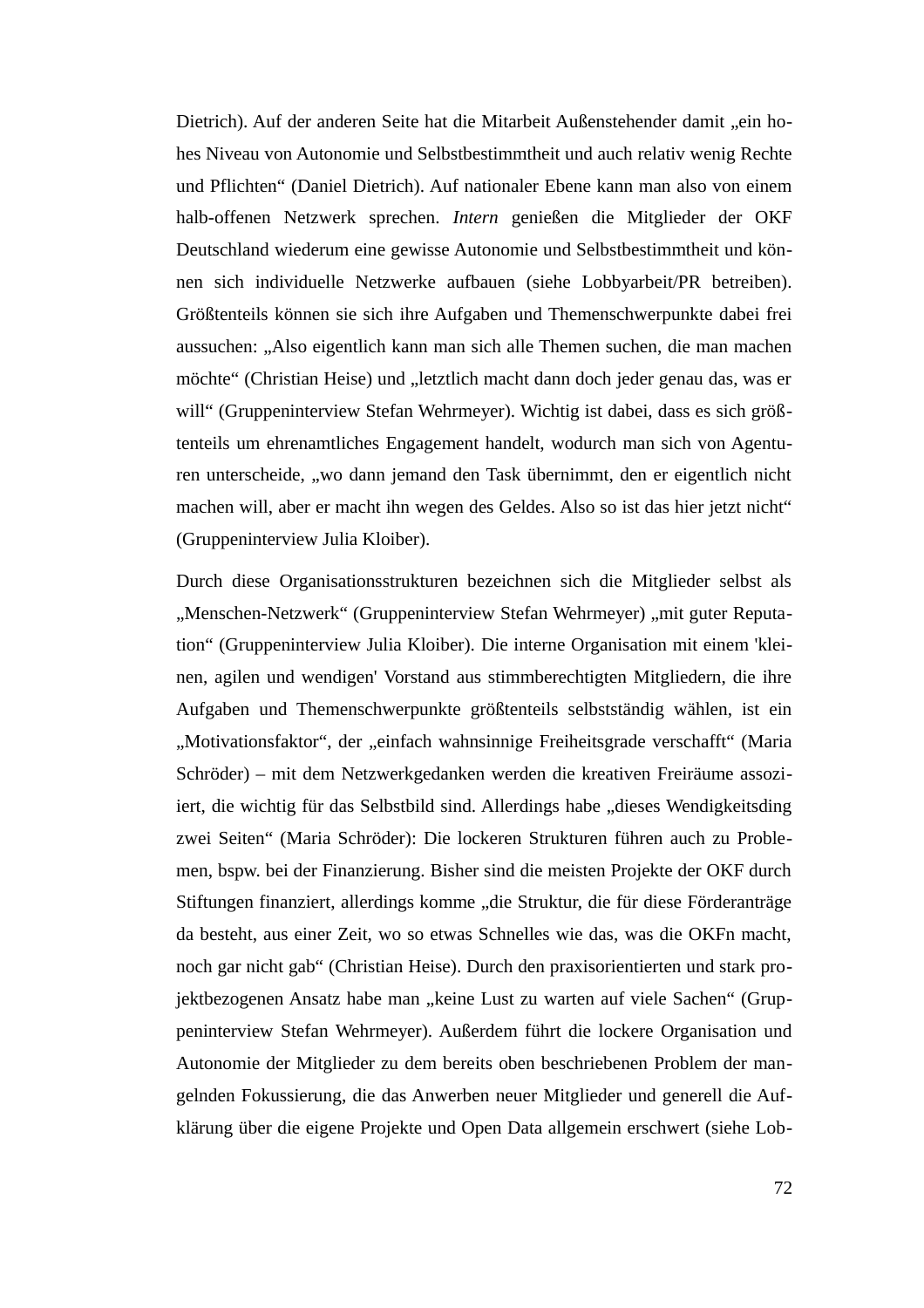byarbeit/PR betreiben).

Ausnahmslos alle interviewten Mitglieder sehen daher die Notwendigkeit einer besseren Organisation. Inzwischen habe man eine "Größe erreicht, wo man letztendlich auch einen Auftrag hat, Stabilität und Sicherheit der Software zu gewährleisten" (Christian Heise). Man müsse "zwangsweise wachsen, um den größeren Bedarf, der da an Kommunikation auch herrscht, zu decken" (Gruppeninterview Stefan Wehrmeyer). Ein "organisatorisches Zurechtzurren" sei "jetzt einfach dran" (Claudia Schwegmann). Aus Sicht der Mitglieder steht die erwünschte und motivierende Offenheit, Dezentralität und Agilität, die das Selbstbild als offenes Netzwerk prägen, der notwendigen Strukturbildung gegenüber: Durch den ehrenamtlichen Charakter müsse die Arbeit "natürlich auch Spaß machen und leider macht Organisation und Strukturbildung häufig keinen Spaß" (Christian Heise). Dieses Spannungsverhältnis aus Agilität und Strukturbildung wird als wesentliche Herausforderung wahrgenommen:

Was diesen internen Entwicklungsprozess angeht, glaube ich, dass die Schwierigkeit sein wird, agil zu bleiben, also so wendig zu bleiben und ein dezentrales Netzwerk zu bleiben […] Also die Frage ist, wie macht man Prozesse effektiver und effizienter und kann aber wendig bleiben (Maria Schröder).

Auch hier wird wieder deutlich, dass die OKF Deutschland eine junge Organisation ist – sowohl was die strategische Ausrichtung angeht (siehe Anmerkungen zum sachlicheren Diskurs) als auch die Organisationsentwicklung betreffend. Eine zu starke Fokussierung und damit auch Institutionalisierung, die die Autonomie der Mitglieder einschränken könnte, sei "extrem unsexy [...] du grenzt andere Leute aus" (Christian Heise) – ein Mittelweg muss gefunden werden, um organisatorische Zwänge und das Selbstbild als offenes Netzwerk auszubalancieren, mit dem Agilität, Dezentralität, Autonomie und kreative Freiräume assoziiert werden.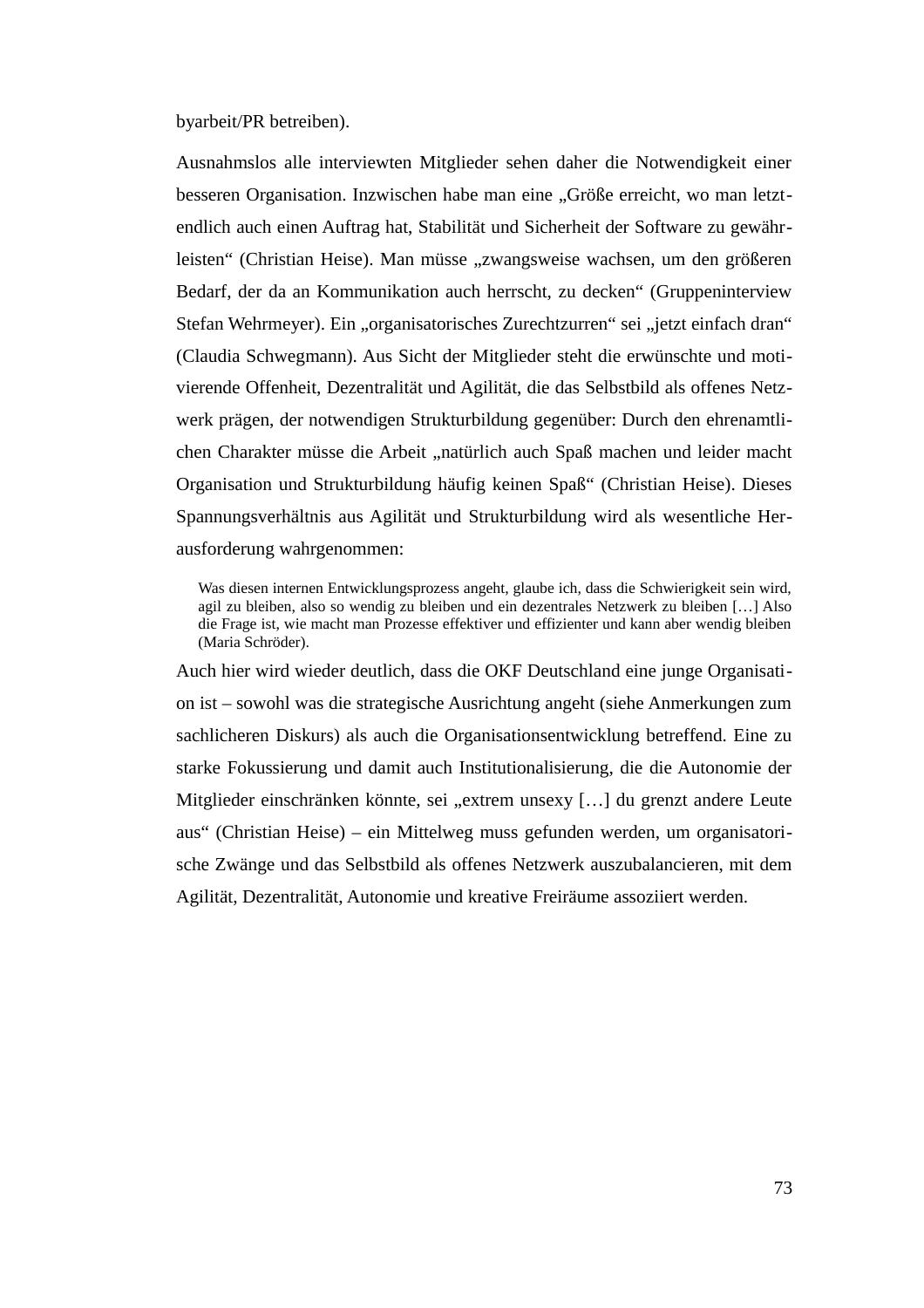# **5. Fazit**

In dieser Arbeit beschrieb ich das Verhältnis von Praktiken, Zielen und Selbstbild der OKF Deutschland. In diesem abschließenden Fazit werde ich die Ergebnisse noch einmal zusammenfassen, kritisch kommentieren und einen Ausblick für weiterführende Forschung geben.

## *5.1 Zusammenfassung der Auswertungsergebnisse*

*Die OKF Deutschland zeichnet sich durch ihren modularen und stark projektbezogenen Ansatz zur Verbreitung offenen Wissens aus*. Durch die Definition gemeinsamer technischer Standards und Lizenzen bilden die einzelnen Projekte der OKF dafür eine zusammenhängende Infrastruktur, *die in kleinen Schritten durch die Entwicklung konkreter Projekte erweitert wird*. *Ziel der Verbreitung offenen Wissens ist vor allem eine Ermächtigung von Bürgern, mit Einschränkungen darüber hinaus auch eine verbesserte Effizienz und (wirtschaftliche) Innovation*. Durch den modularen Ansatz können Praktiken und Ziele der OKF wie eine Folie über ihre einzelnen Projekte gelegt werden, um nachzuvollziehen, wie diese darin gewichtet und ggf. moduliert werden. *Das Selbstbild der OKF-Mitglieder kann dabei als 'Netzwerk aus Gesellschaftshackern' umschrieben werden, die sich durch ihren Praxisbezug und ihre Ziele als Praktiker und Vertreter von Bürgerinteressen verstehen, die Gesellschaft mit ihren Projekten zugunsten von Bürgern verändern wollen und dabei ein agiles, offenes Netzwerk bilden, welches kreative Freiräume erlaubt*.

Die *Praktiken* der OKF zielen alle auf eine *Verbreitung offenen Wissens* ab, also auf der Verbreitung aufbereiteter, für Endanwender nutzbarer Rohdaten. Dabei dient das *Definieren von Offenheit* der Entwicklung eines Maßstabs, mit dem Offenheit 'gemessen' werden kann. Darüber hinaus soll Interoperabilität sichergestellt werden: Als 'offen' gekennzeichnete Daten sollen problemlos miteinander kombiniert werden können. Der *Aufbau offener Infrastrukturen* dient der direkten Verbreitung offenen Wissens und beschreibt die Entwicklung konkreter Projekte durch die Aufbereitung von Datensätzen sowie die Entwicklung von Anwendungen und internationalen Standards. Open-Data-Projekte sollen dabei Rohdaten verständlich und nutzbar machen (sie also zu Wissen verdichten), während Civic Apps die Interaktion für Bürger untereinander und/oder mit Behörden vereinfa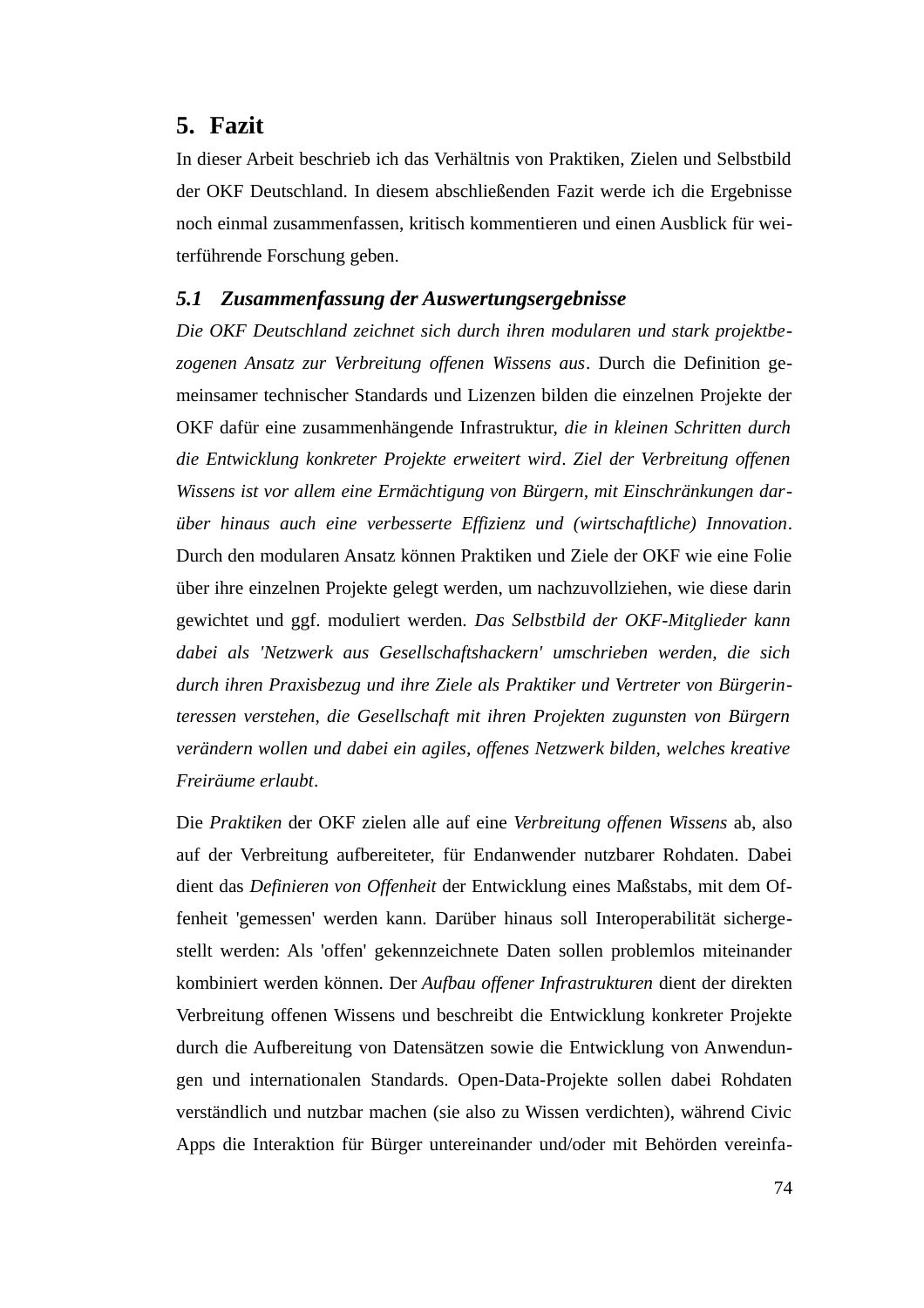chen sollen. Beides kann im Rahmen von Auftragsarbeiten erfolgen, diese stellen jedoch noch die Ausnahme dar. Besonders wichtig ist der OKF stattdessen der Aufbau alternativer Infrastrukturen ohne offizielle Unterstützung durch Behörden durch das automatisierte Auslesen ('scrapen') online verfügbarer Daten oder dem Sammeln eigener Daten. Dies ermöglicht es der OKF, Software durch die Entwicklung von Vorzeigeprojekten als Lobbymittel einzusetzen und Behörden von einer Öffnung ihrer Daten zu überzeugen, bzw. unter Druck zu setzen. Die Entwicklung internationaler Standards soll die internationale Koordination bzw. Kooperation vereinfachen und mithilfe von Standardanwendungen mehr Raum für die Umsetzung neuer Ideen ermöglichen. Die *Förderung von der Entstehung und dem Wandel von Intermediären* kann als indirekte Verbreitung offenen Wissens bezeichnet werden. Hierbei geht es darum, neue Intermediäre im Bereich der Zivilgesellschaft durch den Aufbau einer Community zu fördern sowie NGOs und Journalismus dahingehend zu wandeln, dass diese besser mit Daten umgehen und transparenter und offener arbeiten sollen. Prinzipiell sollen sich Intermediäre für offene Daten aus Sicht der OKF ebenfalls an die von ihr aufgestellten Offenheitskriterien halten – was wiederum die Rolle des professionellen Journalismus infrage stellt. Im Zuge 'klassischer' *Lobbyarbeit und PR* sollen Behörden und andere Organisationen davon überzeugt werden, ihre Daten (im Sinne der eigenen Offenheitsdefinition) zu öffnen und ihre Nutzung zu fördern – wodurch eine wichtige Grundlage für die Verbreitung offenen Wissens geschaffen wird.

Das übergreifende *Ziel* der OKF ist eine *Ermächtigung von Bürgern*, die als Folge von mehr Beteiligungsmöglichkeiten, einem sachlicheren Diskurs und einer verbesserten Accountability interpretiert werden kann. *Mehr Beteiligungsmöglichkeiten* meint einerseits, dass Bürger mehr Möglichkeiten haben sollen, sich in politische Entscheidungsprozesse einzubringen. Dabei geht es der OKF um eine offenere und flexiblere Form repräsentativer Demokratie, in der Partizipation vom Prinzip her der Koordination von Open-Source-Projekten ähnelt: je nach Kontext wird die 'selbstselektive' Beteiligung von Bürgern flexibel durch die Verwaltung koordiniert. Hierfür hofft die OKF auf einen Kulturwandel hin zu einer beteiligungsfördernden Verwaltung. Darüber hinaus geht es bei dem Wunsch nach mehr Beteiligung auch darum, dass sich Bürger einfacher am öffentlichen Leben beteiligen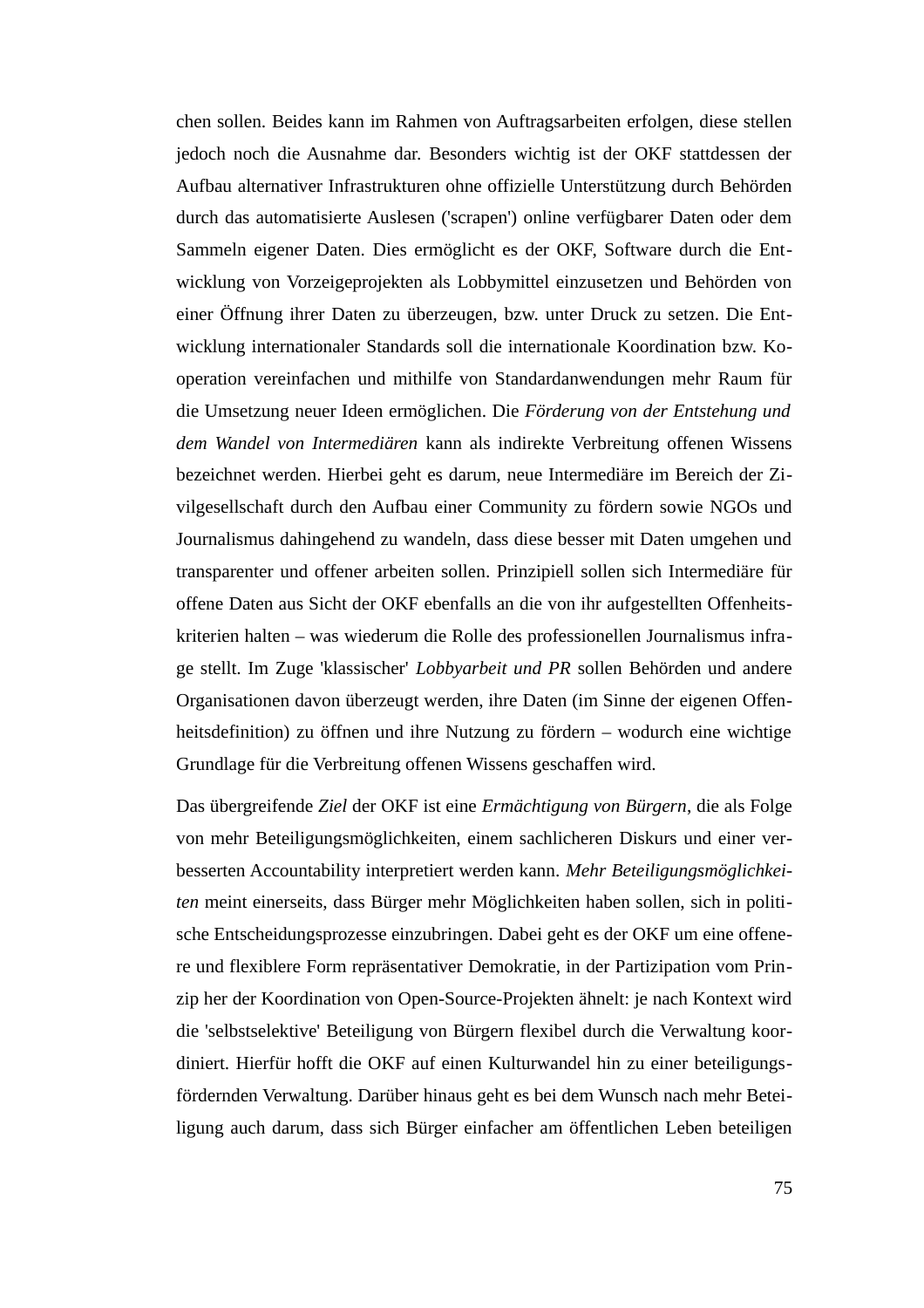können, insbesondere indem die Zusammenarbeit zwischen ihnen durch Civic Apps vereinfacht wird. Der Wunsch nach einem *sachlicheren Diskurs* beschäftigt sich hingegen mit der Qualität dieser Beteiligung. Der öffentliche Diskurs soll durch Open Data 'datenbasiert' sein, also stärker faktenorientiert. Das 'Interpretationsmonopol' von Rohdaten durch Behörden oder Politiker werde dadurch geschwächt. Open Data führe zu einer potentiellen 'Demokratisierung von Information' und ermögliche eine "aufgeklärt[e] Meinungsbildung" (Homepage Texte). Bürger sollen sich also nicht nur 'mehr' beteiligen, sie sollen dies 'informiert', 'qualifiziert' und 'konstruktiv' tun. Eine *verbesserte Accountability* soll schließlich zu einem größeren Verantwortungsbewusstsein und einer stärkeren Rechenschaftspflicht in der öffentlichen Verwaltung führen und gleichzeitig auch das Vertrauen in sie stärken. Sie soll Bürgern einerseits helfen, Behörden und Politiker besser zu kontrollieren, andererseits ist sie aber auch Grundlage für eine stärkere Zusammenarbeit und eine Voraussetzung für den Wunsch nach einer beteiligungsfördernden Verwaltung. Abseits von einer Ermächtigung von Bürgern geht es der OKF auch um eine verbesserte Effizienz und (wirtschaftliche) Innovation. *Verbesserte Effizienz* meint vor allem die Verbesserung von Koordination innerhalb und zwischen Organisationen mithilfe von Open Data. In den Dokumenten wird außerdem mit Kosteneinsparungen in diesem Zusammenhang für Open Data geworben, was in den Interviews jedoch teilweise infrage gestellt wird. *(Wirtschaftliche) Innovation* spielt auf die Möglichkeit des freien Kombinierens von Datensätzen in unterschiedlichsten Kontexten an, was einerseits Kreativität ermögliche und neue Zusammenhänge sichtbar mache, andererseits dabei auch wirtschaftsfördernd sei, da Firmen so neue Dienstleistungen kreieren können. Während der innovative und kreative Aspekt von Open Data oft betont wird, stehen die OKF-Mitglieder dem wirtschaftsfördernden Aspekt größtenteils eher gleichgültig bis kritisch gegenüber.

Das *Selbstbild* der OKF als *Netzwerk aus Gesellschaftshackern* betont einerseits den praxisbezogenen und projektorientierten Ansatz der OKF. Man definiere sich durch das 'Machen' von Dingen. Durch die Ziele und den Status als unabhängige und nicht-kommerzielle NGO betrachtet man sich zudem als *Vertreter von Bürgerinteressen*. Dabei wird erneut eine Abgrenzung gegenüber wirtschaftlichen Interessen deutlich – man wolle das Gegengewicht zu rein wirtschaftlich orientier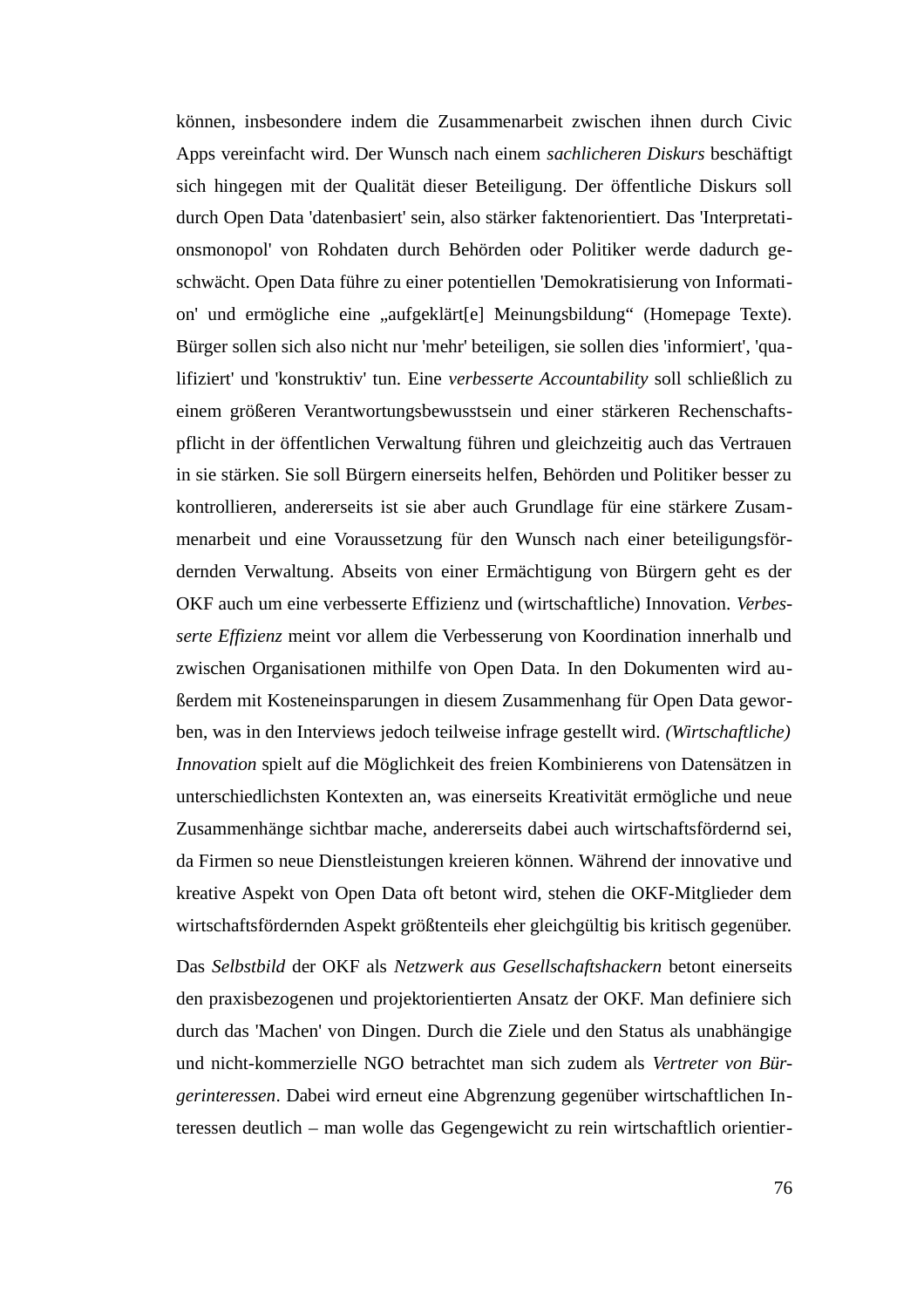ten Open-Data-Strategien bilden und sich für Bürger stark machen. Unabhängigkeit erlaube darüber hinaus Kreativität, da man anders als kommerzielle Anbieter keine Dienstleistungen erbringe und nichts verkaufen müsse. Damit zusammenhängend betrachtet man sich auch als *offenes Netzwerk*, welches agil und dezentral ist und kreative Freiräume erlaubt. Dieses Selbstbild ist auch in der Organisation der OKF begründet, aufgrund der Notwendigkeit einer stärkeren Strukturbildung wird sich diese in Zukunft jedoch ändern müssen.

Die Analyse hat gezeigt, dass die OKF Deutschland als eine Form von 'alternative computing' bezeichnet werden kann. Sie setzt sich für den freien Zugriff auf Informationen (bzw. Daten) ein und nutzt dabei den Aufbau, die Wartung und Modifikation von technischen Infrastrukturen als Ausdrucksmittel. Das zeigt sich vor allem an dem Aufbau alternativer Infrastrukturen, durch den Software als Lobbymittel eingesetzt wird. Die Wurzeln der OKF in der Hackerkultur äußern sich in der Betonung des innovativen, kreativen Aspekts von Open Data, der insbesondere bei Open-Data-Hackdays hervortritt, aber auch allgemein beim Selbstbild als Gesellschaftshacker. Auch kann die OKF in Anlehnung an Kelty (2008) als Modulation der FOSS-Bewegung bezeichnet werden, da die von Kelty beschriebenen Schlüsselpraktiken aufgegriffen und moduliert werden. Lediglich die Bildung einer Bewegung, für Kelty ebenfalls eine Schlüsselpraktik der FOSS-Bewegung, konnte hier nicht bestätigt werden – dafür wäre allerdings auch eine breiter angelegte Untersuchung notwendig, die die vermeintliche Bewegung besser abdeckt und sich nicht auf eine einzelne NGO fokussiert. Schließlich kann die OKF vor allem durch ihre Ziele in Bezug zu der A2K-Metabewegung gesetzt werden, die ähnlich wie die OKF ihre Ziele als Anliegen im Interesse der Allgemeinheit präsentiert und nicht eine bestimmte Gesellschaftsgruppe repräsentieren will. Dabei ist die OKF allerdings mit der Mehrdeutigkeit des Begriffs Open Government konfrontiert – das Spannungsverhältnis zwischen Transparenz im Sinne des FIOA/IFGs und Offenheit im Sinne von Open Data führt zu einem eher gespaltenem Verhältnis zu wirtschaftlichen Interessen.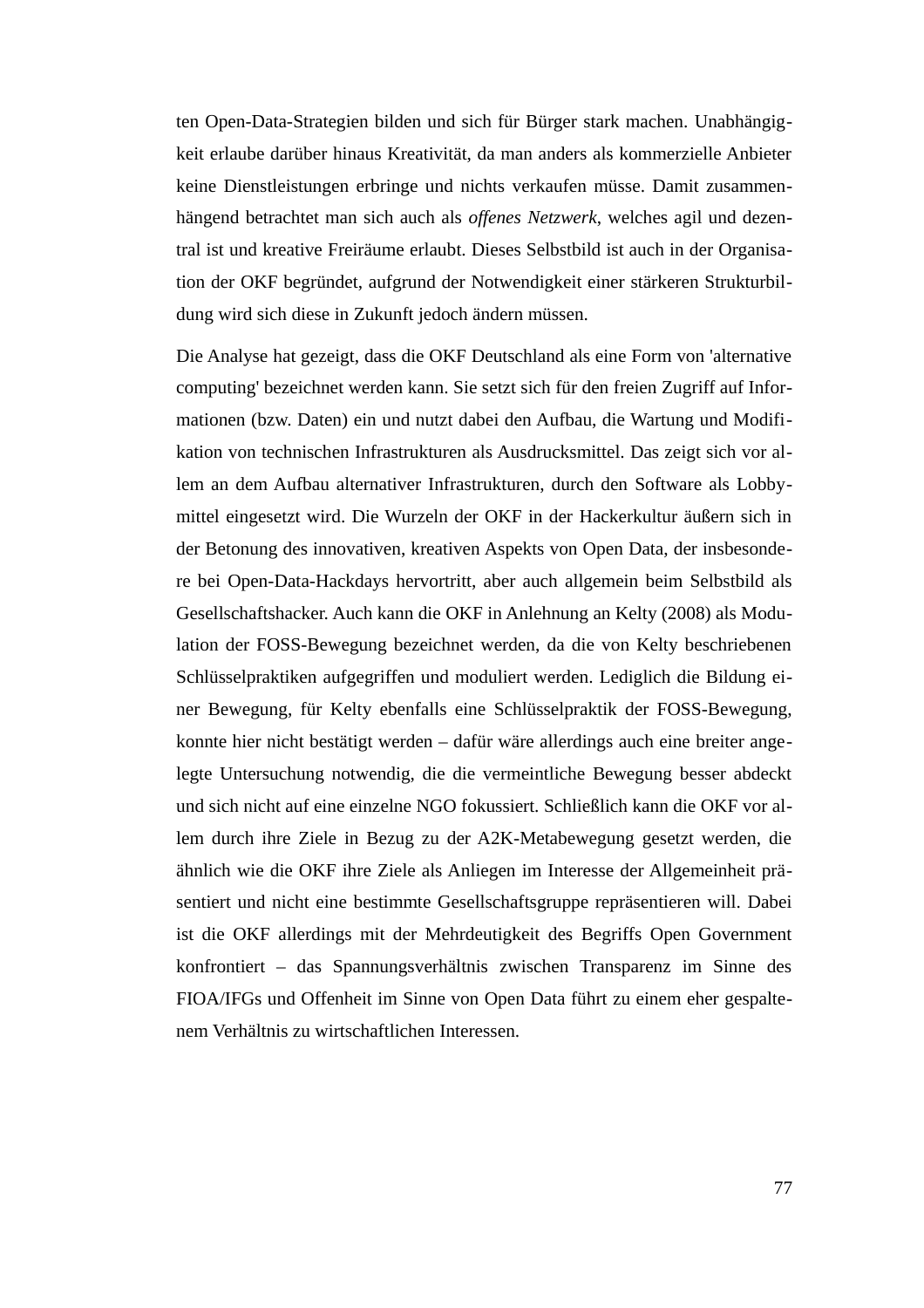### *5.2 Ein paar kritische Anmerkungen*

Ich habe mich im Analyseteil der Arbeit größtenteils auf eine Beschreibung von Praktiken, Zielen und Selbstbild der OKF beschränkt. Abschließend möchte ich an dieser Stelle einige kritische Anmerkungen zu den Auswertungsergebnissen machen.

Zunächst möchte ich dafür Bates (2012) Kommentar über die britische 'civil society OGD (Open Government Data) initiative' aufgreifen:

[T]he action orientation of much of the community can displace it from consideration of broader contextual issues, as can a tendency towards compartmentalisation in problem solving, possibly drawn from a programming logic that emerges within sections of the community […] The priority, it is argued, is to get data opened, and then, once this is achieved, deal with any problems (Bates 2012).

Eine ähnliche Tendenz der Technologiefokussierung zeigt sich auch bei der OKF Deutschland, allerdings existiert auch ein ausgeprägtes Problembewusstsein diesbezüglich (wahrscheinlich u.a. ausgelöst durch die breite Diskussion rund um Slees (2012) Kritik). Besonders deutlich wird dies an dem Wunsch nach einem sachlicheren Diskurs und der Gefahr der 'data divide', wie Gurstein sie beschrieben hat:

the absence of efforts to equalize the playing field with respect to enabling opportunities for the use of newly available data, the end result may be increased social divides rather than reduced ones particularly with respect to the already poor and marginalized […] the outcome of 'open data' may be quite the opposite to that which is anticipated (and presumably desired) by its strongest proponents (Gurstein 2010).

Den Mitgliedern ist bewusst, dass Open Data nicht automatisch zu einem sachlicheren, faktenorientierten Diskurs und einer aufgeklärten Meinungsbildung führt und dass bisherige Überlegungen, Bürger "ein bisschen an die Hand [zu] nehmen" und durch Wikis und Ähnlichem aufzuklären, "noch sehr naiv gedacht" seien, wie Stefan Wehrmeyer selbstkritisch erklärt. Dennoch liegt der Fokus derzeit auf der technischen Öffnung der Daten, was vor allem damit begründet wird, dass erstens gerade in Deutschland viele relevante Daten noch nicht im Sinne der *Open Definition* vorliegen (Govdata Erklärung) und dass zweitens Open Data das Potential habe, dass es "theoretisch mehr Intermediäre geben kann" (Daniel Dietrich), die auch untere Bildungsschichten erreichen. Allerdings ist ein Mehr an dafür 'geeigneten' Intermediären durch Open Data nicht selbstverständlich und es bleibt unklar, *wann* und wie genau die 'data divide' stärker in den Fokus rücken sollte. Auf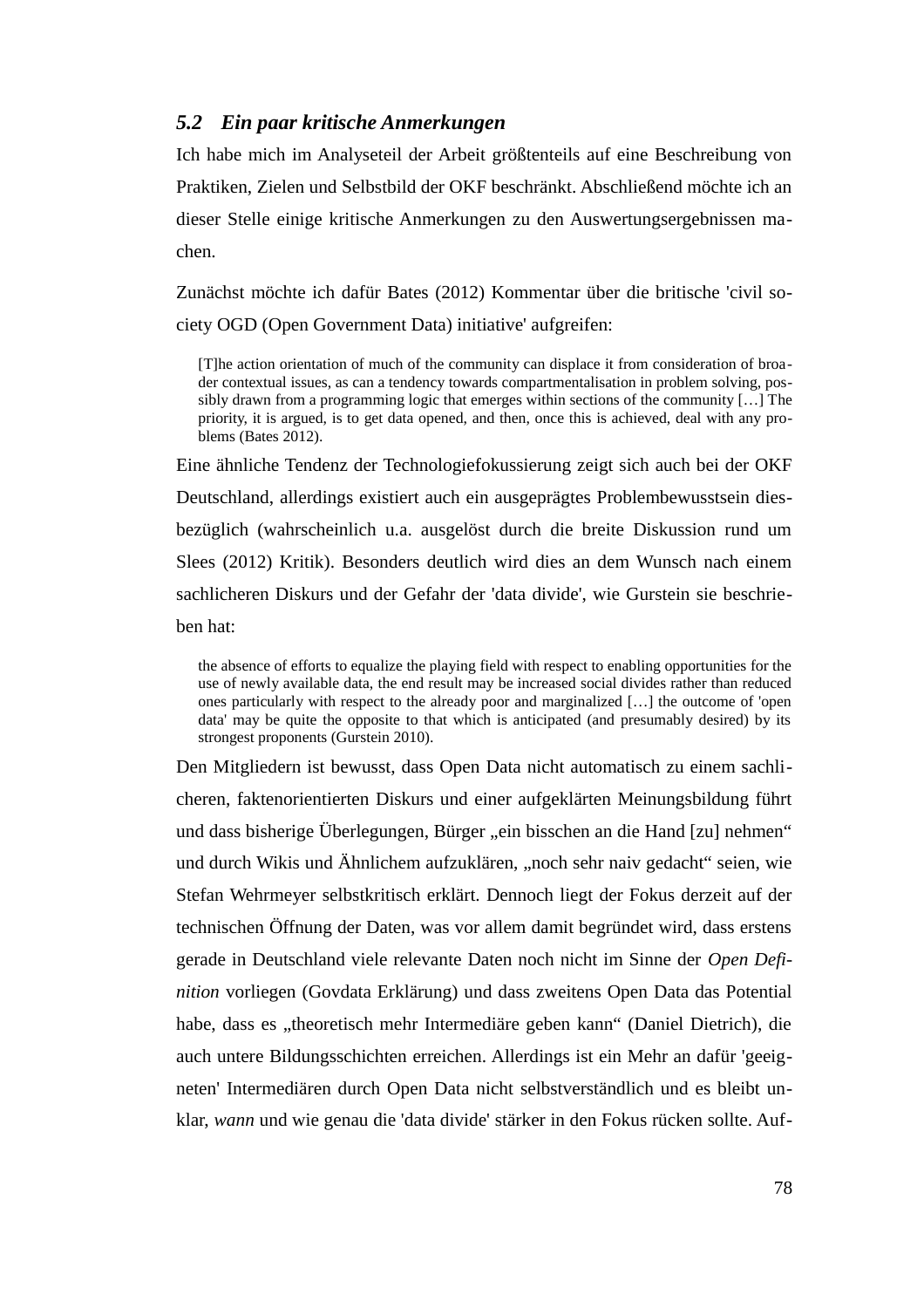fällig ist in diesem Zusammenhang auch der Bürgerbegriff der OKF: "informierte mündige Bürger", die "qualifizierte Entscheidungen" (Daniel Dietrich) treffen. Der OKF schweben Bürger vor, die einen hohen Bildungsgrad haben und bereit sind, sich politisch im Sinne des 'Gemeinwohls' zu engagieren. Grundsätzlich stellt sich daher die Frage, ob man sich auf diese Bevölkerungsgruppe und die Förderung von Intermediären fokussiert, oder die Nutzbarmachung von Open Data für bildungsfernere (bzw. weniger technikaffine) Bevölkerungsschichten ebenfalls in Angriff nehmen möchte.

Problematisch ist darüber hinaus der *Wissensbegriff* der OKF. Wie zuvor schon erwähnt, ist dieser umstritten – er wird von den Mitglieder der OKF aber scheinbar als selbstverständlich akzeptiert. Wenn Wissen bspw. eine 'interne', kulturell erlernte Kompetenz ist, wie Kapczynski (2010: 45-47) beschreibt, dann kann Wissen nicht einfach in dem Sinne 'verbreitet' werden, wie Daten über das Internet verbreiten werden können: "more ubiquitous access to information is not the same thing as more ubiquitous access to knowledge" (Kapczynski 2010: 47). Auch eine Verbreitung aufbereiteter und durch Anwendungen zugänglich gemachter Rohdaten kann nicht mit einer Verbreitung von 'Wissen' in diesem Sinne gleichgesetzt werden. Die Verbreitung von Wissen kann lediglich eine *Folge* davon sein. Noch problematischer ist der Wissensbegriff der OKF aus Sicht der Wissenssoziologie. Wissen ist demnach "*eine Funktion des Sozialen* […] Die Gesellschaft ist nicht nur Gegenstand des Wissens, sie geht konstitutiv in das Wissen ein" (Knoblauch 2005: 16, Herv. i. O.). Wissenssoziologie stellt daher auch die Frage danach, wer welches Wissen warum für wahr hält (Knoblauch 2005: 17) – auch mit solchen Machtfragen sollte sich die OKF auseinandersetzen, wenn es ihr um eine Verbreitung von 'Wissen' geht. Was für Wissen wird verbreitet? Von wem und für wen? usw.

Schließlich ist die Einstellung der OKF-Mitglieder gegenüber wirtschaftlichen Interessen und Kosteneinsparungen auf Seiten der Verwaltung nicht frei von Widersprüchen. Bereits Bates (2012) und Slee (2012) haben darauf hingewiesen, dass u.a. bedingt durch die Mehrdeutigkeit des Begriffs Open Government die Gefahr besteht, dass Open-Data-Aktivisten, Unternehmen und Regierungen dieselbe Sprache sprechen, aber unterschiedliche Ziele verfolgen. Stark vereinfacht gesagt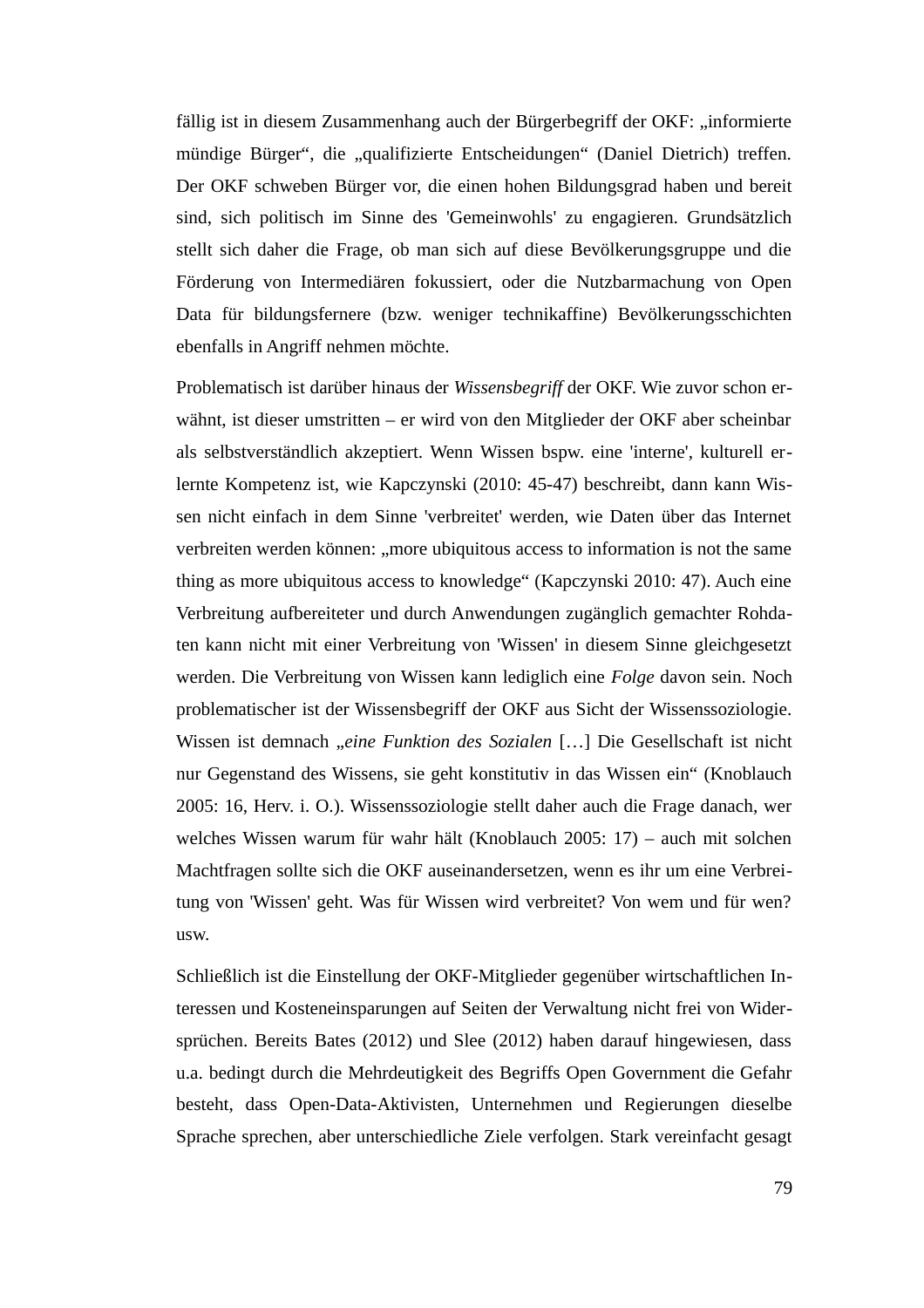ergibt sich das Bild von an Kosteneinsparungen und Wirtschaftsförderung interessierten Regierungen auf der einen Seite und an einer Ermächtigung von Bürgern interessierten Open-Data-Aktivisten (wie die OKF) auf der anderen. Slees (2012) Vorwurf, die Open-Data-Bewegung sei dadurch generell 'Steigbügelhalter' einer neoliberalen Agenda, ist zweifellos übertrieben. Allerdings unternimmt die OKF eine schwierige Gratwanderung. Einerseits möchte sie ein Gegengewicht zu *rein* wirtschaftlich orientierten Open-Data-Strategien sein und die Mitglieder identifizieren sich auch nicht mit wirtschaftlichen Interessensgruppen. Gleichzeitig wirbt man aber selbst mit Kosteneinsparungen und Wirtschaftsförderung für Open Data und instrumentalisiert diese Argumente teilweise sogar bewusst, um Regierungen zu einem Einstieg in Open Data zu bewegen. Eine klarere Positionierung und Abgrenzung erscheint sinnvoll, um nicht von anderen Interessensgruppen instrumentalisiert zu werden.

#### *5.3 Ausblick*

Die vorliegende Arbeit betrachte ich als eine erste Annäherung an die bislang weitestgehend unerforschte Open-Data-Bewegung. Aufbauend auf den hier präsentierten Ergebnissen ergeben sich zahlreiche Anknüpfungen für weitergehende Untersuchungen. Ein paar Vorschläge:

- Die materialbasierte Theorie, die hier vorgestellt wurde, betrachte ich nicht als vollständig gesättigt. Ihre Gültigkeit kann weiter überprüft werden, indem bspw. die internationale Verflechtung der OKF Deutschland stärker berücksichtigt wird und auch Mitglieder anderer OKF-Chapter in Europa (und anderswo) bzw. nahestehender NGOs wie *MySociety* einbezogen werden.
- Darüber hinaus zielt die hier vorgestellte Theorie auf eine Beschreibung der Open-Data-*Bewegung* ab. Können Open-Data-Aktivisten außerhalb der OKF ebenfalls mit den hier vorgestellten Kategorien beschrieben werden?
- Ein weiterer Anknüpfungspunkt ist der Einfluss der OKF und die von ihr geförderten neuen, zivilgesellschaftlichen Intermediäre auf den professionellen Journalismus. Wie reagieren Journalisten auf die OKF (oder andere Open-Data-Aktivisten), wo arbeiten sie zusammen, wo gibt es Gegensätze? Welchen Einfluss hat das auf den Wandel des professionellen Journalismus? Können neue,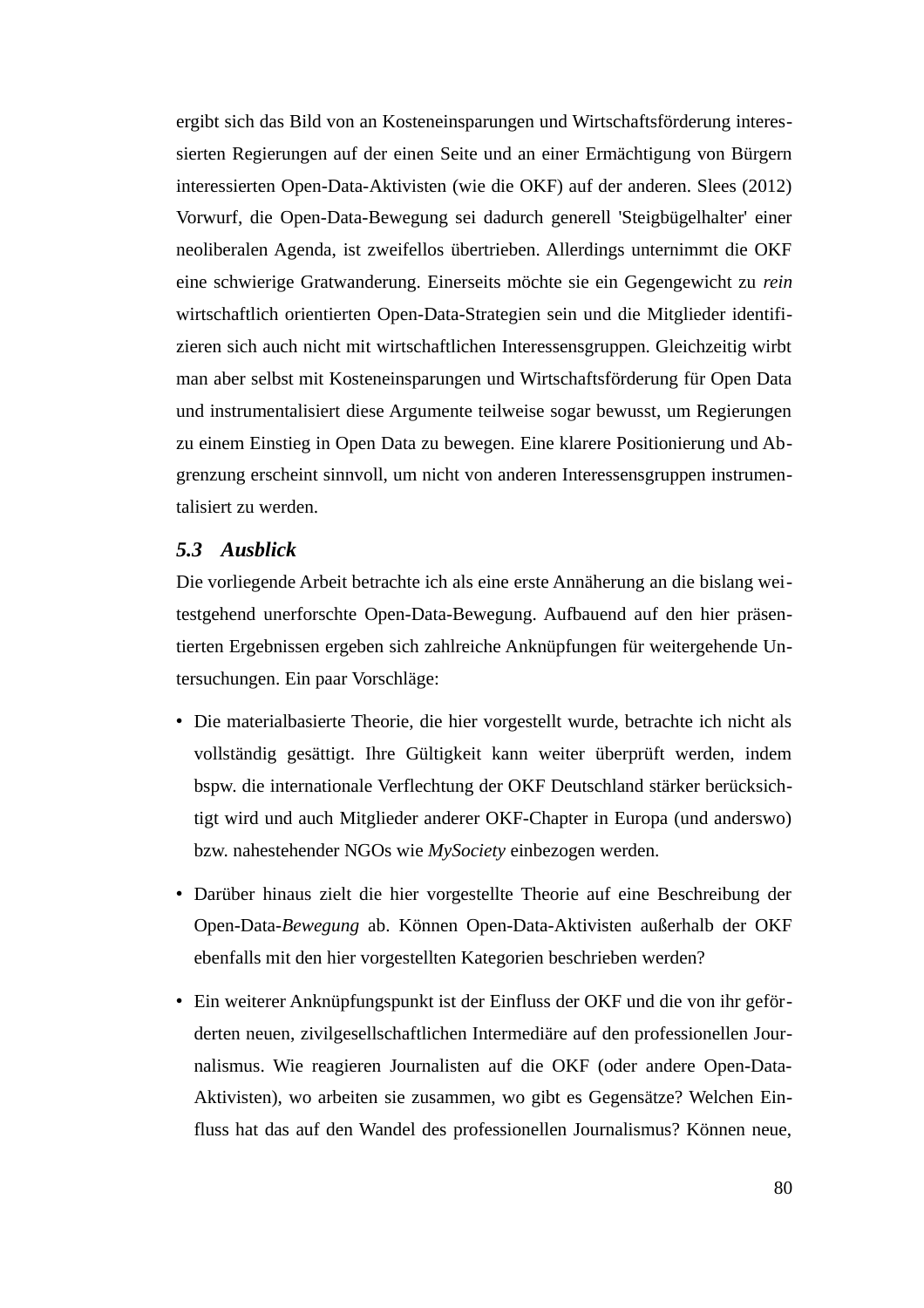zivilgesellschaftliche Intermediäre oder NGOs wie die OKF Deutschland professionellen Journalismus in bestimmten Bereichen zurückdrängen? Welche Implikationen hätte das wiederum für eine Demokratie? usw.

- Thematisch nicht zwangsläufig eng an die Open-Data-Bewegung gebunden, aber dennoch relevant ist eine weitergehende Untersuchung von 'Gesellschaftshackern' bzw. 'civic developern'. Da der Begriff vor allen im Rahmen der *Code for America* Initiative in den USA verwendet wird, stellt sich die Frage, inwiefern die Mitglieder der OKF mit anderen 'Gesellschaftshackern' vergleichbar sind. Wie homogen oder unterschiedlich sind die verschiedenen Gruppen von Akteuren, die als Gesellschaftshacker bezeichnet werden? Wie können sie insgesamt beschrieben werden?
- Denkbar wäre auch eine wissenssoziologische Studie zu den Implikationen von Praktiken und Zielen der OKF, bspw. für die gesellschaftliche Wissensstruktur.

Open Data könnte in Zukunft weiter an Bedeutung gewinnen und zu weitreichenden Veränderungen führen. Umso wichtiger ist es, diesen Wandel nachzuvollziehen und genau zu untersuchen. Ich hoffe, dazu mit der vorliegenden Arbeit einen Beitrag geleistet zu haben.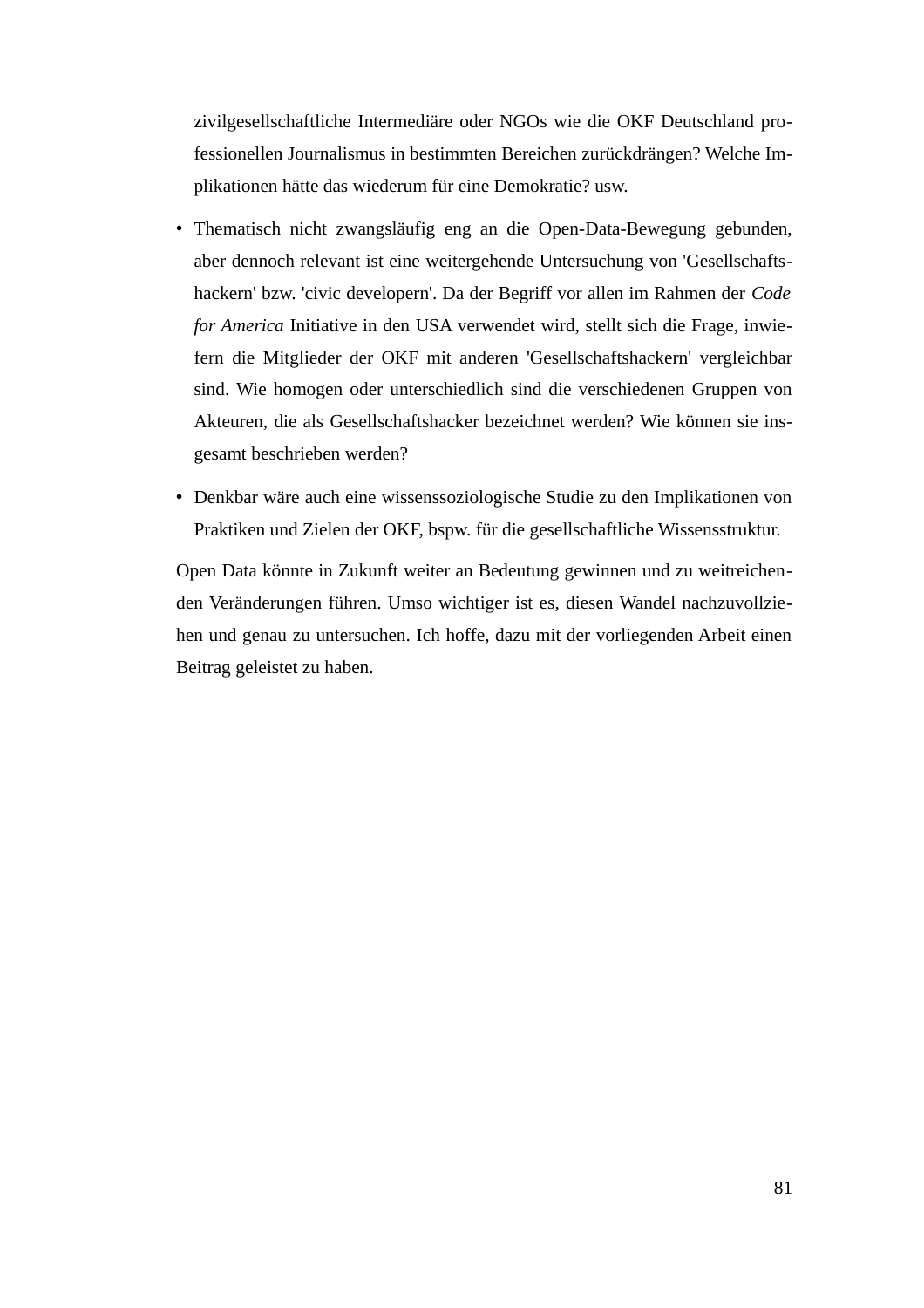# **6. Literaturverzeichnis**

**Agel, Fabian** (2011): Konstruktion und Aneignung kollektiver Identitäten: Eine Untersuchung am Beispiel von Attac Deutschland. In: Elsler, Monika (Hrsg.): Die Aneignung von Medienkultur. Rezipienten, politische Akteure und Medienakteure. Wiesbaden: VS Verlag für Sozialwissenschaften, S. 123-136.

**Baack, Stefan** (2012): Gibt es ein "Open Movement"?

<https://netzpolitik.org/2012/gibt-es-ein-open-movement/>[letzter Zugriff 14.06.2013].

**Baack, Stefan** (2013a): Was sind 'Open Movements'?

<http://openmovements.blogspot.de/2013/02/was-sind-open-movements.html> [letzter Zugriff 14.06.2013].

**Baack, Stefan** (2013b): Open Data...Community, Aktivisten oder Bewegung? [http://openmovements.blogspot.de/2013/02/open-datacommunity-aktivisten](http://openmovements.blogspot.de/2013/02/open-datacommunity-aktivisten-oder_22.html)[oder\\_22.html](http://openmovements.blogspot.de/2013/02/open-datacommunity-aktivisten-oder_22.html) [letzter Zugriff 06.06.2013].

**Barker, Chris** (2003): Kaleidoskopische Cultural Studies. Fragen von Politik und Methode. In: Hepp, Andreas/Winter, Carsten (Hrsg.): Die Cultural Studies Kontroverse. Lüneburg: zu Klampen, S. 181-201.

**Bates, Jo** (2012): "This is what modern deregulation looks like": Co-optation and contestation in the shaping of the UK's Open Government Data Initiative. <http://ci-journal.net/index.php/ciej/article/view/845/916>[letzter Zugriff 24.05.2013].

**Beck, Ulrich** (1993): Die Erfindung des Politischen. Zu einer Theorie reflexiver Modernisierung. Frankfurt a. M.: Suhrkamp.

**Boczkowski, Pablo/Lievrouw, Leah** (2008): Bridging STS and communication studies: Scholarship on media and information technologies. In: Hackett, Edward/Amsterdamska, Olga/Lynch, Michael/Wajcman, Judy (Hrsg.): The handbook of science and technology studies. Cambridge: MIT Press, S. 951-977.

**Castells, Manuel** (2002): The Internet Galaxy. Reflections on the Internet, Business, and Society. Oxford: Oxford University Press.

**Castells, Manuel** (2009): Communication Power. Oxford, New York: Oxford University Press.

**Davies, Tim** (2010): Open Data, democracy and public sector reform. A look at open government data use from data.gov.uk.

[http://www.opendataimpacts.net/report/wp-content/uploads/2010/08/How-is](http://www.opendataimpacts.net/report/wp-content/uploads/2010/08/How-is-open-government-data-being-used-in-practice.pdf)[open-government-data-being-used-in-practice.pdf](http://www.opendataimpacts.net/report/wp-content/uploads/2010/08/How-is-open-government-data-being-used-in-practice.pdf) [letzter Zugriff 03.08.2012]. **DeNardis, Laura** (2010): The Global Politics of Interoperability. In: Krikorian, Gaëlle/Kapczynski, Amy (Hrsg.): Access to Knowledge in the Age of Intellectual Property. New York: Zone Books, S. 497-515. Frei verfügbar unter

[http://www.zonebooks.org/titles/KRIK\\_ACC.html](http://www.zonebooks.org/titles/KRIK_ACC.html) [letzter Zugriff 08.06.2013]. **Eckert, Roland/Vogelsang, Waldemar/Wetzstein, Thomas A./Winter, Rainer** (1991): Auf digitalen Pfaden. Die Kulturen von Hackern, Programmieren, Crackern und Spielern. Westdeutscher Verlag: Opladen.

**Flick, Uwe/von Kardorff, Ernst/Steinke, Ines** (2009): Was ist qualitative Forschung? Einleitung und Überblick. In: Flick, Uwe/von Kardorff, Ernst/Steinke, Ines (Hrsg.): Qualitative Forschung. Ein Handbuch, 7. Auflage. Reinbek bei Hamburg: Rowohlt-Taschenbuch-Verlag, S. 13-29.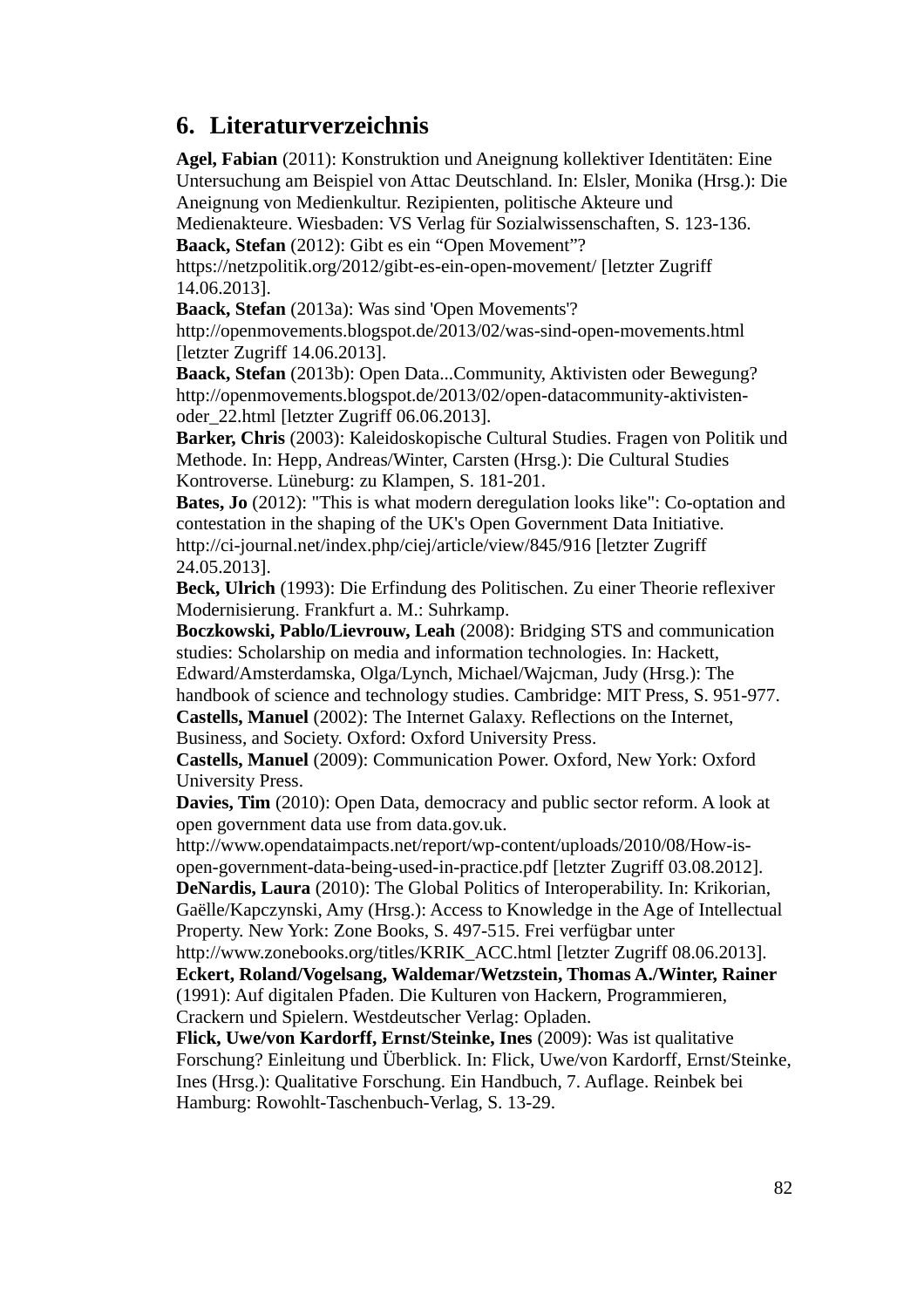**Froschauer, Ulrike/Lueger, Manfred** (2003): Das qualitative Interview. Zur Praxis interpretativer Analyse sozialer Systeme. Wien: WUV.

**Glaser, Barney G./Strauss, Anselm L.** (1998): Grounded Theory. Strategien qualitativer Forschung. Bern [u.a.]: Huber.

**Gurstein, Michael** (2010): Open Data: Empowering the Empowered or Effective Data Use for Everyone? https://gurstein.wordpress.com/2010/09/02/open-dataempowering-the-empowered-or-effective-data-use-for-everyone/ [letzter Zugriff 03.08.2012].

**Heald, David** (2006): Varieties of Transparency. In: Hood, Christopher/Heald, David (Hrsg.): Transparency. The Key to Better Governance? Oxford University Press: New York, S. 25-43. Frei verfügbar unter

http://www.davidheald.com/publications/Healdvarieties.pdf [letzter Zugriff 29.10.2012].

**Hepp, Andreas** (2011): Medienkultur. Die Kultur mediatisierter Welten. Wiesbaden: VS Verlag für Sozialwissenschaften.

**Hepp, Andreas/Tepe, Daniel** (2008): Digitale Produktionsgemeinschaften. Die Open-Source-Bewegung zwischen kooperativer Softwareherstellung und deterritorialer politischer Vergemeinschaftung. In: Stegbauer, Christian/Jäckel, Michael (Hrsg.): Social Software. Formen der Kooperation in computerbasierten Netzwerken. Wiesbaden: VS Verlag für Sozialwissenschaften, S. 27-47.

**Hepp, Andreas/Vogelsang, Waldemar** (2005): Medienkritik der Globalisierung: die kommunikative Vernetzung der globalisierungskritischen Bewegung am Beispiel von Attac. In: Hepp, Andreas/Krotz, Friedrich/Winter, Carsten (Hrsg.): Globalisierung der Medienkommunikation. Eine Einführung. Wiesbaden: VS Verlag für Sozialwissenschaften, S. 229-260.

**Herb, Ulrich** (2012a): Offenheit und wissenschaftliche Werke: Open Access, Open Review, Open Metrics, Open Science & Open Knowledge. In: Herb, Ulrich (Hrsg.): Open Initiatives: Offenheit in der digitalen Welt und Wissenschaft, S. 11- 44. http://universaar.uni-saarland.de/monographien/volltexte/2012/87/ [letzter Zugriff 26.02.2013].

**Herb, Ulrich** (2012b): Open Initiatives: Offenheit in der digitalen Welt und Wissenschaft. http://universaar.uni-saarland.de/monographien/volltexte/2012/87/ [letzter Zugriff 26.02.2013].

**Herb, Ulrich** (2012c): Open Movement?

http://www.scinoptica.com/pages/topics/open-movement.php [letzter Zugriff 28.02.2013].

**Kapczynski, Amy** (2010): Access to Knowledge: A conceptual Genealogy. In: Kapczynski, Amy/Krikorian, Gaëlle (Hrsg.): Access to Knowledge in the Age of Intellectual Property. Zone Books: New York, S. 17-56. Frei verfügbar unter http://www.zonebooks.org/titles/KRIK\_ACC.html [letzter Zugriff 08.06.2013].

**Kapczynski, Amy/Krikorian, Gaëlle** (2010a): Access to Knowledge in the Age of Intellectual Property. Zone Books: New York. Frei verfügbar unter

http://www.zonebooks.org/titles/KRIK\_ACC.html [letzter Zugriff 08.06.2013]. **Kapczynski, Amy/Krikorian, Gaëlle** (2010b): Preface. In: Kapczynski,

Amy/Krikorian, Gaëlle (Hrsg.): Access to Knowledge in the Age of Intellectual Property. Zone Books: New York, S. 9-14. Frei verfügbar unter

http://www.zonebooks.org/titles/KRIK\_ACC.html [letzter Zugriff 08.06.2013].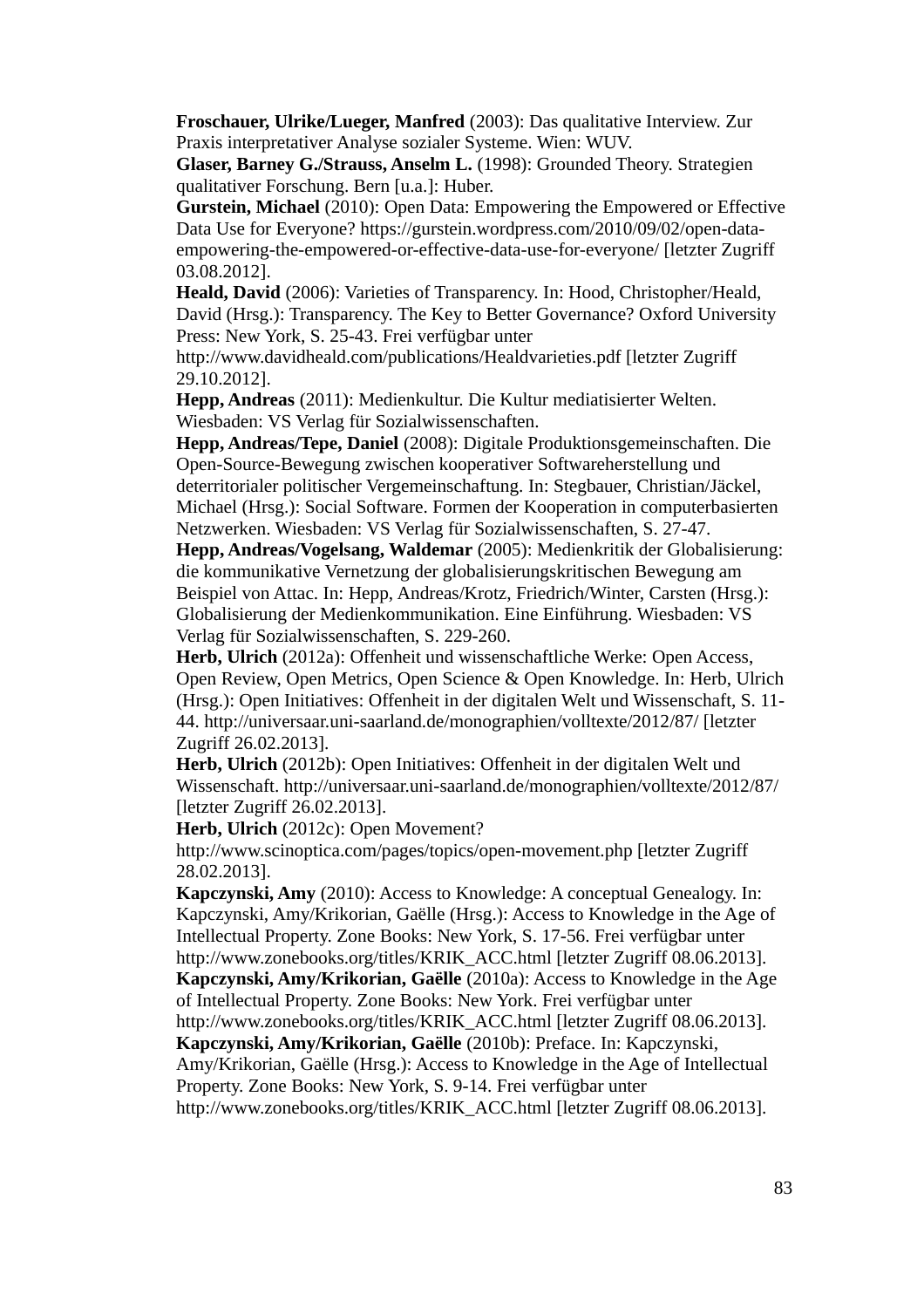**Kelty, Christopher M.** (2008): Two Bits. The Cultural Significance of Free Software. Durham: Duke University Press. Frei verfügbar unter http://twobits.net/read/ [letzter Zugriff 01.06.2013].

**Knoblauch, Hubert** (2005): Wissenssoziologie. Konstanz: UVK. **Krikorian, Gaëlle** (2010): Access to Knowledge as a Field of Activism. In: Kapczynski, Amy/Krikorian, Gaëlle (Hrsg.): Access to Knowledge in the Age of Intellectual Property. Zone Books: New York, S. 57-95. Frei verfügbar unter http://www.zonebooks.org/titles/KRIK\_ACC.html [letzter Zugriff 08.06.2013].

**Krotz, Friedrich** (2005): Neue Theorien entwickeln: eine Einführung in die Grounded Theory, die Heuristische Sozialforschung und die Ethnografie anhand von Beispielen aus der Kommunikationsforschung. Köln: von Halem.

**Krotz, Friedrich** (2007): Mediatisierung: Fallstudien zum Wandel von Kommunikation. Wiesbaden: VS Verlag für Sozialwissenschaften.

**Lievrouw, Leah** (2011): Alternative and Activist New Media. Polity Press: Cambridge.

**Matzat, Lorenz** (2012): Gibt es eine Open-Data-Bewegung? <http://datenjournalist.de/gibt-es-eine-open-data-bewegung/> [letzter Zugriff 06.06.2013].

**Mayer-Schönberger, Viktor/Zappia, Zarino** (2011): Participation and Power: Intermediaries of Open Data.

http://berlinsymposium.org/sites/berlinsymposium.org/files/participation\_and\_po wer.pdf [letzter Zugriff 03.08.2012].

**Melucci, Alberto** (1996): Challenging codes. Collective action in the information age. Cambridge: Cambridge University Press.

**Raymond, Eric Steven** (2000): The Cathedral and the Bazaar. <http://www.catb.org/~esr/writings/cathedral-bazaar/cathedral-bazaar/>[letzter Zugriff 21.03.2013].

**Robinson, David G./Yu, Harlan** (2012): The New Ambiguity of "Open Government". http://papers.ssrn.com/sol3/papers.cfm?abstract\_id=2012489 [letzter Zugriff 08.06.2013].

**Rogers, Simon** (2012): Open data journalism.

<http://www.guardian.co.uk/news/datablog/2012/sep/20/open-data-journalism> [letzter Zugriff 01.05.2013].

**Rucht, Daniel Dietrich** (1994): Modernisierung und neue soziale Bewegungen. Deutschland, Frankreich und USA im Vergleich. Frankfurt a. M.: Campus Verlag. **Rushkoff, Douglas** (2003): Open Source Democracy. How online communication is changing offline politics.

<http://www.demos.co.uk/files/OpenSourceDemocracy.pdf>[letzter Zugriff 21.03.2013].

**Schellong, Alexander/Stepanets, Ekaterina** (2011): Unbekannte Gewässer. Zum Stand von Open Data in Europa.

[http://assets1.csc.com/de/downloads/CSC\\_policy\\_paper\\_series\\_01\\_2011\\_unbekan](http://assets1.csc.com/de/downloads/CSC_policy_paper_series_01_2011_unbekannte_gewaesser_stand_open_data_europa_Deutsch.pdf) [nte\\_gewaesser\\_stand\\_open\\_data\\_europa\\_Deutsch.pdf](http://assets1.csc.com/de/downloads/CSC_policy_paper_series_01_2011_unbekannte_gewaesser_stand_open_data_europa_Deutsch.pdf) [letzter Zugriff 08.06.2013].

**Sifry, Micah L.** (2011): Wikileaks and the Age of Transparency. OR Books: London.